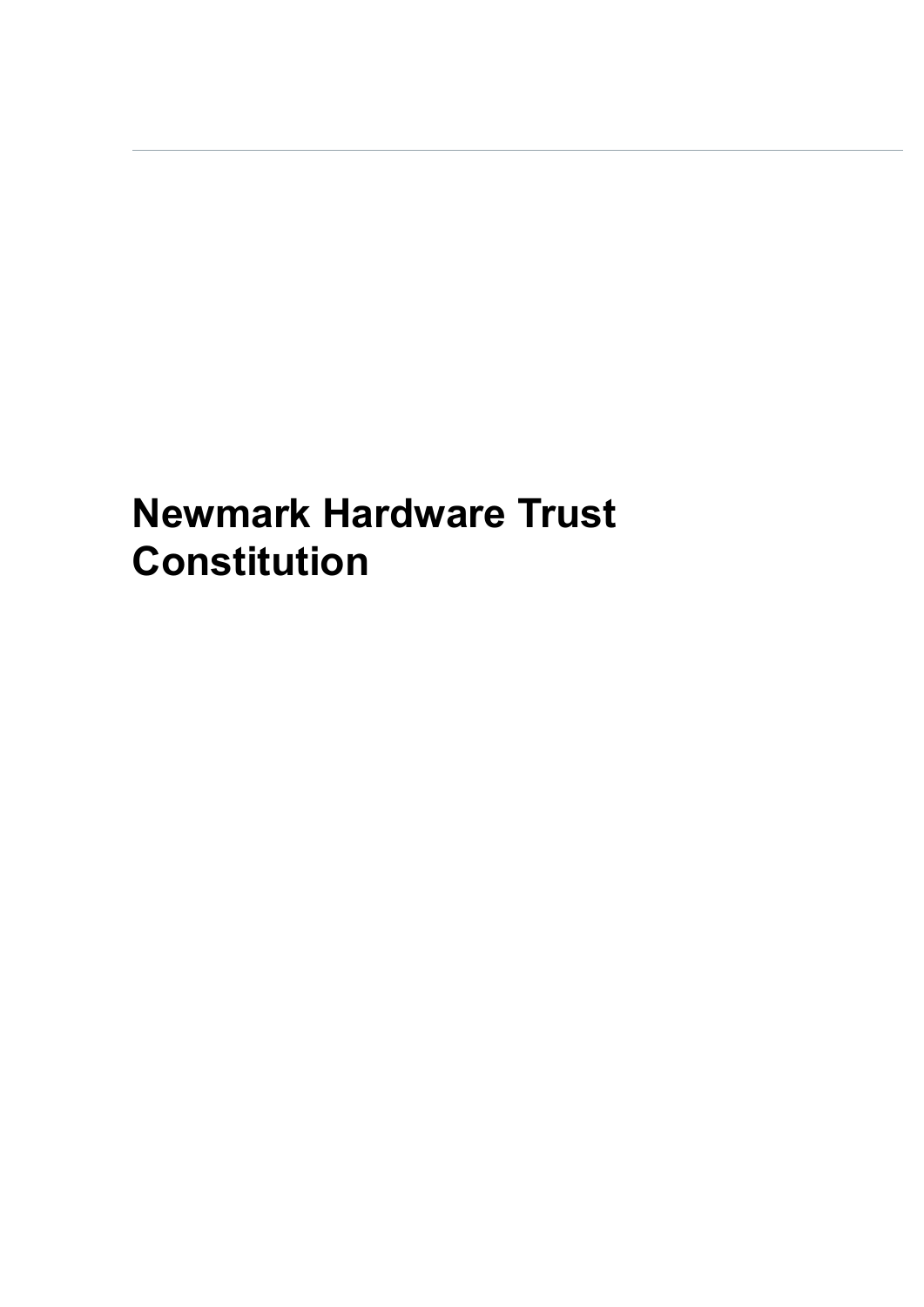## **Newmark Hardware Trust Constitution**

## **Contents**

| 1            | <b>Definitions and interpretation</b>    |                                                    | $\mathbf{1}$ |
|--------------|------------------------------------------|----------------------------------------------------|--------------|
|              | 1.1                                      | Definitions                                        | $\mathbf{1}$ |
|              | 1.2                                      | Interpretation                                     | 11           |
|              | 1.3                                      | General compliance provision                       | 12           |
| $\mathbf{2}$ | <b>The Trust</b>                         |                                                    | 12           |
|              | 2.1                                      | <b>Responsible Entity</b>                          | 12           |
|              | 2.2                                      | <b>Declaration of Trust</b>                        | 13           |
|              | 2.3                                      | Name of Trust                                      | 13           |
| 3            |                                          | Application of the AMIT Regime to the Trust        | 13           |
| 4            | <b>Units and Unit Holders</b>            |                                                    | 14           |
|              | 4.1                                      | Units                                              | 14           |
|              | 4.2                                      | <b>Fractional Units</b>                            | 14           |
|              | 4.3                                      | <b>Founding Unit</b>                               | 14           |
|              | 4.4                                      | Consolidation, subdivision and conversion of Units | 14           |
|              | 4.5                                      | <b>Classes of Units</b>                            | 15           |
|              | 4.6                                      | Equal value                                        | 15           |
|              | 4.7                                      | Rights attaching to Units                          | 15           |
|              | 4.8                                      | <b>Directions</b>                                  | 15           |
|              | 4.9                                      | Joint holders of Units                             | 16           |
|              | 4.10                                     | Stapling provisions                                | 16           |
|              | 4.11                                     | Options                                            | 16           |
|              | 4.12                                     | <b>Exercise of Options</b>                         | 17           |
|              | 4.13                                     | Reorganisation while Stapling applies              | 18           |
|              | 4.14                                     | <b>Stapled Security Certificate</b>                | 18           |
|              | 4.15                                     | Number of Units                                    | 18           |
|              | 4.16                                     | Joint holders of Units                             | 18           |
|              | 4.17                                     | Benefits and obligations of Unit Holders           | 18           |
|              | 4.18                                     | Perpetuities                                       | 19           |
| 5            | <b>Application procedure</b>             |                                                    | 19           |
|              | 5.1                                      | <b>Offers</b>                                      | 19           |
|              | 5.2                                      | Minimum amounts                                    | 19           |
|              | 5.3                                      | Form of application                                | 19           |
|              | 5.4                                      | Reinvestment                                       | 19           |
|              | 5.5                                      | Acceptance or rejection                            | 19           |
|              | 5.6                                      | Uncleared funds                                    | 20           |
|              | 5.7                                      | Payment of application money                       | 20           |
|              | 5.8                                      | Receipt of application                             | 20           |
|              | 5.9                                      | <b>Issue of Units</b>                              | 20           |
|              | 5.10                                     | Number of Units issued                             | 20           |
|              | 5.11                                     | Units as consideration                             | 21           |
|              | 5.12                                     | No certificates                                    | 22           |
|              | 5.13                                     | Defective applications                             | 22           |
|              | 5.14                                     | Suspension of Unit issues                          | 22           |
| 6            | <b>Partly Paid Units and Commitments</b> |                                                    |              |
|              | 6.1                                      | Partly Paid Units                                  | 23           |
|              | 6.2                                      | Must also issue partly paid Attached Securities    | 23           |
|              | 6.3                                      | Commitments                                        | 23           |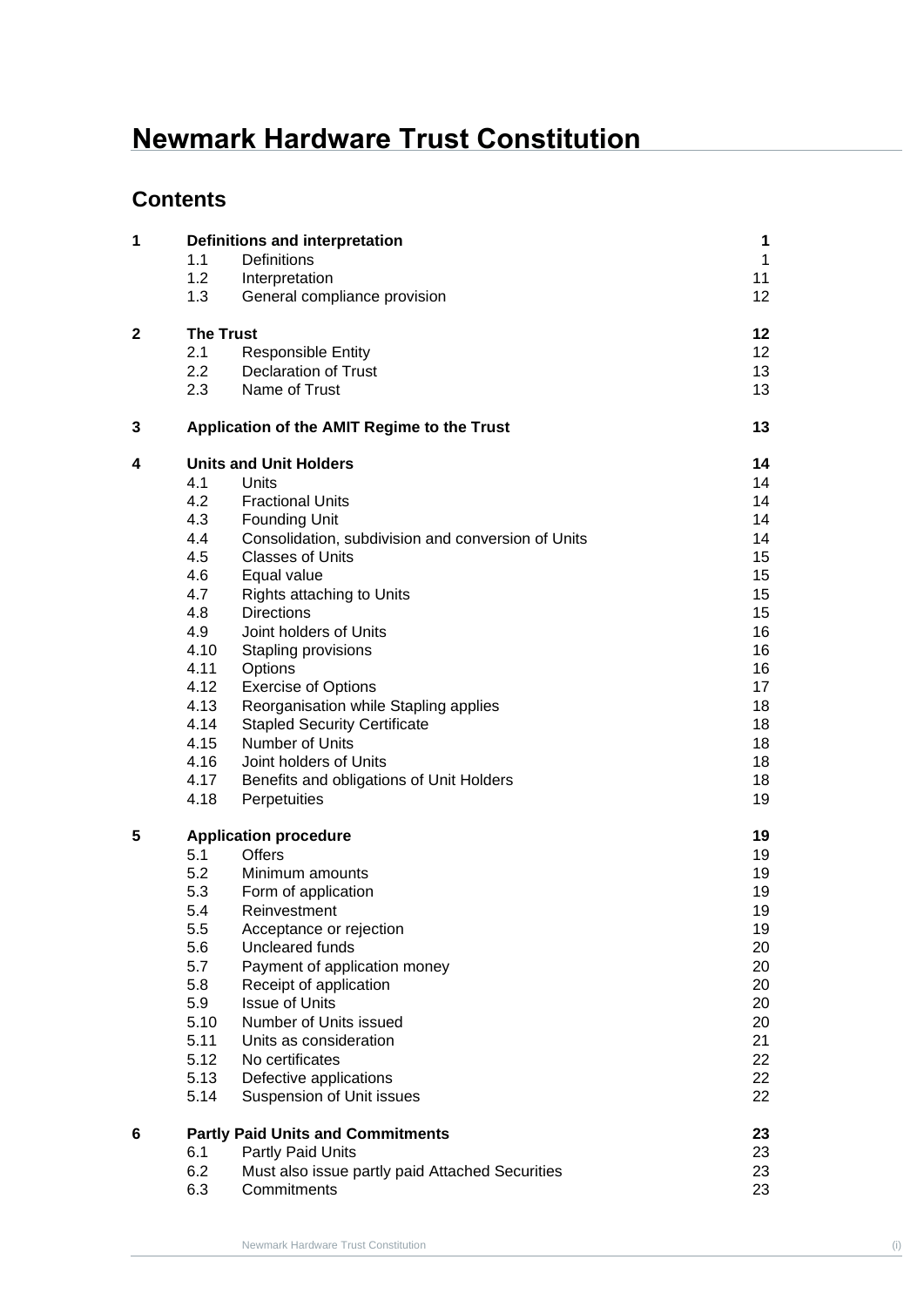|   | 6.4  | Calls                                                                      | 23 |
|---|------|----------------------------------------------------------------------------|----|
|   | 6.5  | Default on Calls                                                           | 24 |
|   | 6.6  | Non-receipt of notice of Call                                              | 24 |
|   | 6.7  | Deductions for unpaid Calls                                                | 24 |
|   | 6.8  | Forfeiture                                                                 | 24 |
|   | 6.9  | Entry on Register                                                          | 25 |
|   | 6.10 | Disposal of forfeited Units                                                | 25 |
|   | 6.11 | <b>Cancellation of Forfeiture</b>                                          | 25 |
|   | 6.12 | <b>Transfer of forfeited Units</b>                                         | 25 |
|   | 6.13 | Remaining liability                                                        | 25 |
|   | 6.14 | Lien                                                                       | 25 |
|   | 6.15 | Sale of Units to enforce lien                                              | 26 |
|   | 6.16 | Proceeds of sale                                                           | 26 |
|   | 6.17 | Joint Holders                                                              | 26 |
|   | 6.18 | Termination                                                                | 26 |
|   | 6.19 | Actions not limited                                                        | 26 |
|   |      |                                                                            |    |
| 7 |      | <b>Application Price</b>                                                   | 27 |
|   | 7.1  | <b>Application Price for Units</b>                                         | 27 |
|   | 7.2  | Rounding                                                                   | 28 |
|   | 7.3  | Receipt of application                                                     | 28 |
|   | 7.4  | Initial Public Offering                                                    | 28 |
|   | 7.5  | <b>Rights issues</b>                                                       | 29 |
|   | 7.6  | Placements and other issues                                                | 30 |
|   | 7.7  | Reinvestment                                                               | 30 |
|   | 7.8  | Determination of Application Price where Stapled Securities are issued     | 30 |
|   | 7.9  | Issue of Units to acquire an Asset                                         | 31 |
|   | 7.10 | Rounding                                                                   | 31 |
|   | 7.11 | Satisfaction of Application Price                                          | 31 |
|   |      |                                                                            |    |
| 8 |      | <b>Withdrawal procedures</b>                                               | 31 |
|   | 8.1  | While Units are Officially Quoted                                          | 31 |
|   | 8.2  | Right to withdraw                                                          | 32 |
|   | 8.3  | Withdrawal request                                                         | 32 |
|   | 8.4  | Withdrawal while Trust is Liquid or not a Registered Scheme                | 32 |
|   | 8.5  | Withdrawal while Trust is a Registered Scheme and not Liquid, or if clause |    |
|   |      | 20A applies                                                                | 35 |
|   | 8.6  | Clauses applicable whether or not the Trust is Liquid                      | 35 |
|   | 8.7  | The Responsible Entity may deny a request for withdrawal                   | 35 |
|   | 8.8  | <b>Restrictions on Unit Holder</b>                                         | 35 |
|   | 8.9  | Responsible Entity discretion to redeem                                    | 36 |
|   | 8.10 | No obligation to pay out of own funds                                      | 36 |
|   | 8.11 | Sums owed to the Responsible Entity                                        | 36 |
|   | 8.12 | <b>Transfer of Assets</b>                                                  | 36 |
|   | 8.13 | Order of withdrawal                                                        | 36 |
|   | 8.14 | Liquid or not Liquid                                                       | 36 |
|   | 8.15 | Determination of income and capital                                        | 36 |
|   | 8.16 | Cooling off                                                                | 37 |
|   | 8.17 |                                                                            | 37 |
|   |      | Buy-back of Units                                                          | 37 |
|   | 8.18 | Withdrawal while Stapling applies                                          |    |
| 9 |      | <b>Withdrawal Price of Units</b>                                           | 37 |
|   | 9.1  | <b>Withdrawal Price</b>                                                    | 37 |
|   | 9.2  | Determination of Withdrawal Price                                          | 38 |
|   | 9.3  | Receipt of withdrawal request                                              | 38 |
|   |      |                                                                            |    |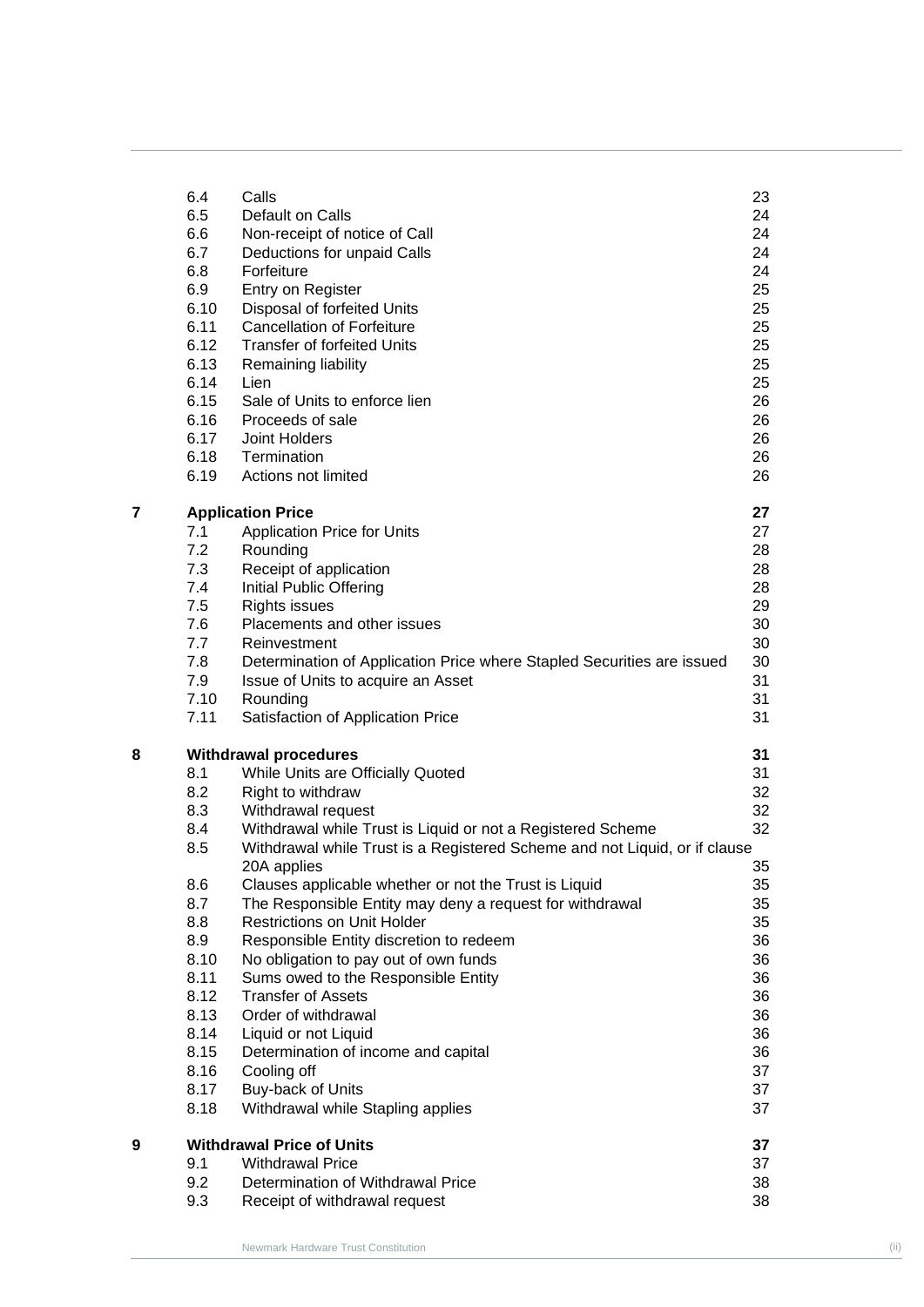|    | 9.4                                                        | Rounding                                                  | 38 |
|----|------------------------------------------------------------|-----------------------------------------------------------|----|
| 10 | <b>Transfers</b>                                           |                                                           | 38 |
|    | 10.1                                                       | Transferability while interests are not Officially Quoted | 38 |
|    | 10.2                                                       | Refusal to register a transfer                            | 39 |
|    | 10.3                                                       | Registration of transfers                                 | 39 |
|    | 10.4                                                       | Transfer of Units if Officially Quoted                    | 40 |
| 11 | <b>Transmission of Units</b>                               |                                                           | 40 |
|    | 11.1                                                       | Entitlement on death                                      | 40 |
|    | 11.2                                                       | Registration of persons entitled                          | 40 |
|    | 11.3                                                       | Distributions and other rights                            | 41 |
| 12 |                                                            | <b>Valuation of Assets</b>                                | 41 |
|    | 12.1                                                       | <b>Valuation of Assets</b>                                | 41 |
|    | 12.2                                                       | Determination of Net Asset Value                          | 41 |
|    | 12.3                                                       | Method of valuation                                       | 42 |
| 13 | <b>Income and distributions</b>                            |                                                           | 42 |
|    | 13.1                                                       | Collection of income                                      | 42 |
|    | 13.2                                                       | Payment of expenses                                       | 42 |
|    | 13.3                                                       | Nature of receipts                                        | 42 |
|    | 13.4                                                       | Responsible Entity must determine Net Income              | 42 |
|    | 13.5                                                       | Net Income                                                | 42 |
|    | 13.6                                                       | <b>Present entitlement</b>                                | 43 |
|    | 13.7                                                       | Distribution of the Net Income                            | 43 |
|    | 13.8                                                       | <b>Distribution Entitlement</b>                           | 44 |
|    | 13.9                                                       | Separate Trust                                            | 44 |
|    | 13.10                                                      | Minimum distribution                                      | 44 |
|    | 13.11                                                      | Discharge of Responsible Entity's obligation              | 45 |
|    | 13.12                                                      | Capital distributions                                     | 45 |
|    | 13.13                                                      | <b>Excess distribution</b>                                | 45 |
|    |                                                            | 13.14 Categories and source of income                     | 45 |
|    | 13.15                                                      | Receipt                                                   | 45 |
|    | 13.16                                                      | Reinvestment                                              | 45 |
|    |                                                            | 13.17 Other rights or restrictions                        | 46 |
|    | 13.18                                                      | Withholding Tax                                           | 46 |
|    |                                                            | 13.19 Allocation of Net Income                            | 47 |
| 14 | Powers and reporting obligations of the Responsible Entity |                                                           | 47 |
|    | 14.1                                                       | General powers of Responsible Entity                      | 47 |
|    | 14.2                                                       | Specific powers of the Responsible Entity                 | 47 |
|    | 14.3                                                       | Delegation                                                | 48 |
|    | 14.4                                                       | Advisers                                                  | 49 |
|    | 14.5                                                       | Exercise of discretion                                    | 49 |
|    | 14.6                                                       | Exercise of powers                                        | 49 |
|    | 14.7                                                       | Reporting obligations of the Responsible Entity           | 50 |
| 15 |                                                            | <b>Holding of Assets</b>                                  | 50 |
|    | 15.1                                                       | How held                                                  | 50 |
|    | 15.2                                                       | Custodian                                                 | 50 |
|    | 15.3                                                       | <b>Holding of Assets</b>                                  | 50 |
| 16 |                                                            | <b>Remuneration and Expenses of Responsible Entity</b>    | 50 |
|    | 16.1                                                       | Responsible Entity's Fees                                 | 50 |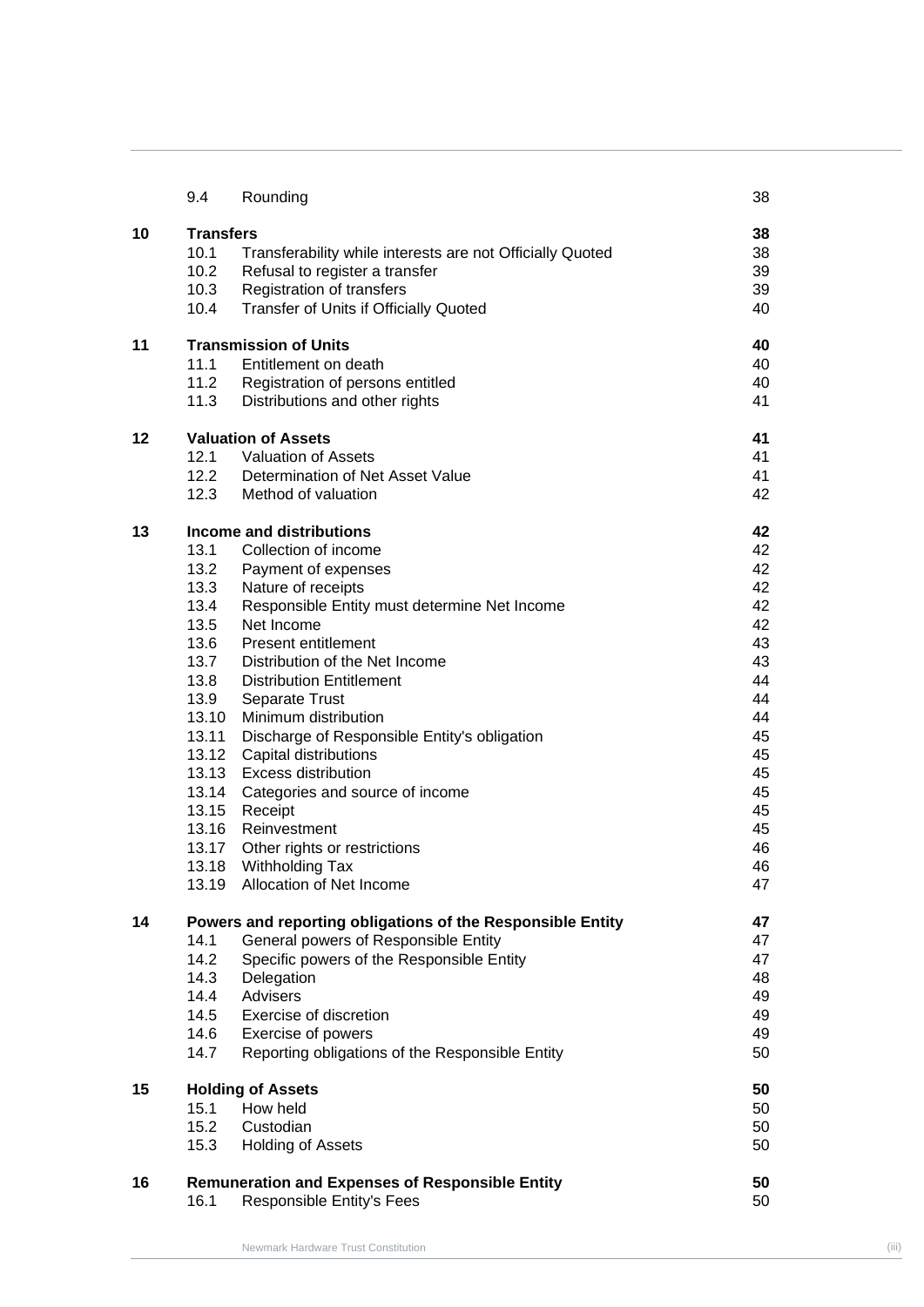|      | 16.2                                | Waiver of remuneration                                                   | 51       |  |
|------|-------------------------------------|--------------------------------------------------------------------------|----------|--|
|      | 16.3                                | Priority of Responsible Entity's remuneration                            | 51       |  |
|      | 16.4                                | <b>Establishment costs</b>                                               | 51       |  |
|      | 16.5                                | Differential fee arrangements                                            | 51       |  |
|      | 16.6                                | Units as payment for fees                                                | 52       |  |
|      | 16.7                                | Fees paid to the Responsible Entity in a different capacity              | 52       |  |
|      | 16.8                                | Reimbursement of Expenses                                                | 52       |  |
|      | 16.9                                | <b>Class Expenses</b>                                                    | 52       |  |
|      | 16.10                               | Proper performance of duties                                             | 52       |  |
|      | 16.11                               | <b>GST</b>                                                               | 52       |  |
|      | 16.12                               | Sums owed to the Responsible Entity                                      | 53       |  |
| 17   | <b>Change in Responsible Entity</b> | 53                                                                       |          |  |
|      | 17.1                                | Voluntary retirement while the Trust is a Registered Scheme              | 53       |  |
|      | 17.2                                | Voluntary retirement while the Trust is not a Registered Scheme          | 54       |  |
|      | 17.3                                | Compulsory retirement                                                    | 54       |  |
|      | 17.4                                | New trustee or responsible entity                                        | 54       |  |
|      | 17.5                                | <b>Retirement benefit</b>                                                | 54       |  |
| 18   | <b>Limitation of liability</b>      |                                                                          | 55       |  |
|      | 18.1                                | Limitation of Responsible Entity's liability                             | 55       |  |
|      | 18.2                                | Limitation of Unit Holders' liability                                    | 55       |  |
| 19   | <b>Indemnity</b>                    |                                                                          | 56       |  |
|      | 19.1                                | Responsible Entity's indemnity                                           | 56       |  |
|      | 19.2                                | Responsible Entity's indemnity continuing                                | 56       |  |
|      | 19.3                                | Payment                                                                  | 56       |  |
|      | 19.4                                | Responsible Entity not to incur liability                                | 56       |  |
| 20   |                                     | Responsible Entity's indemnity against Tax liability<br>57               |          |  |
|      | 20.1                                | Indemnity                                                                | 57       |  |
|      | 20.2                                | Joint Holders                                                            | 57       |  |
| 20A. | <b>Restructure Proposal</b>         |                                                                          |          |  |
|      |                                     | 20A.1 Implementation of Restructure Proposal                             | 57<br>57 |  |
|      |                                     | 20A.2 Power to give effect to Restructure Proposal                       | 58       |  |
|      |                                     | 20A.3 Covenants by Unit Holders                                          | 58       |  |
|      |                                     | 20A.4 Limitation of liability                                            | 58       |  |
| 21   | <b>Stapling</b>                     |                                                                          | 58       |  |
|      | 21.1                                | Provisions applicable only while Stapling applies                        | 58       |  |
|      | 21.2                                | Paramountcy of Stapling provisions                                       | 58       |  |
|      | 21.3                                | Maintenance of Listing and Consistency with Constitutions of the Stapled |          |  |
|      |                                     | Entities                                                                 | 59       |  |
|      | 21.4                                | Stapling - general information                                           | 59       |  |
|      | 21.5                                | Power to Unstaple Units                                                  | 59       |  |
| 22   | <b>Restructure proposals</b>        |                                                                          | 59       |  |
|      | 22.1                                | Power to enter into proposal                                             | 59       |  |
|      | 22.2                                | General                                                                  | 60       |  |
|      | 22.3                                | <b>Terms of Proposal</b>                                                 | 60       |  |
|      | 22.4                                | Designated Foreign Investors                                             | 61       |  |
|      | 22.5                                | Modification or variation of Proposal                                    | 62       |  |
|      | 22.6                                | Responsible Entity's authorisation                                       | 62       |  |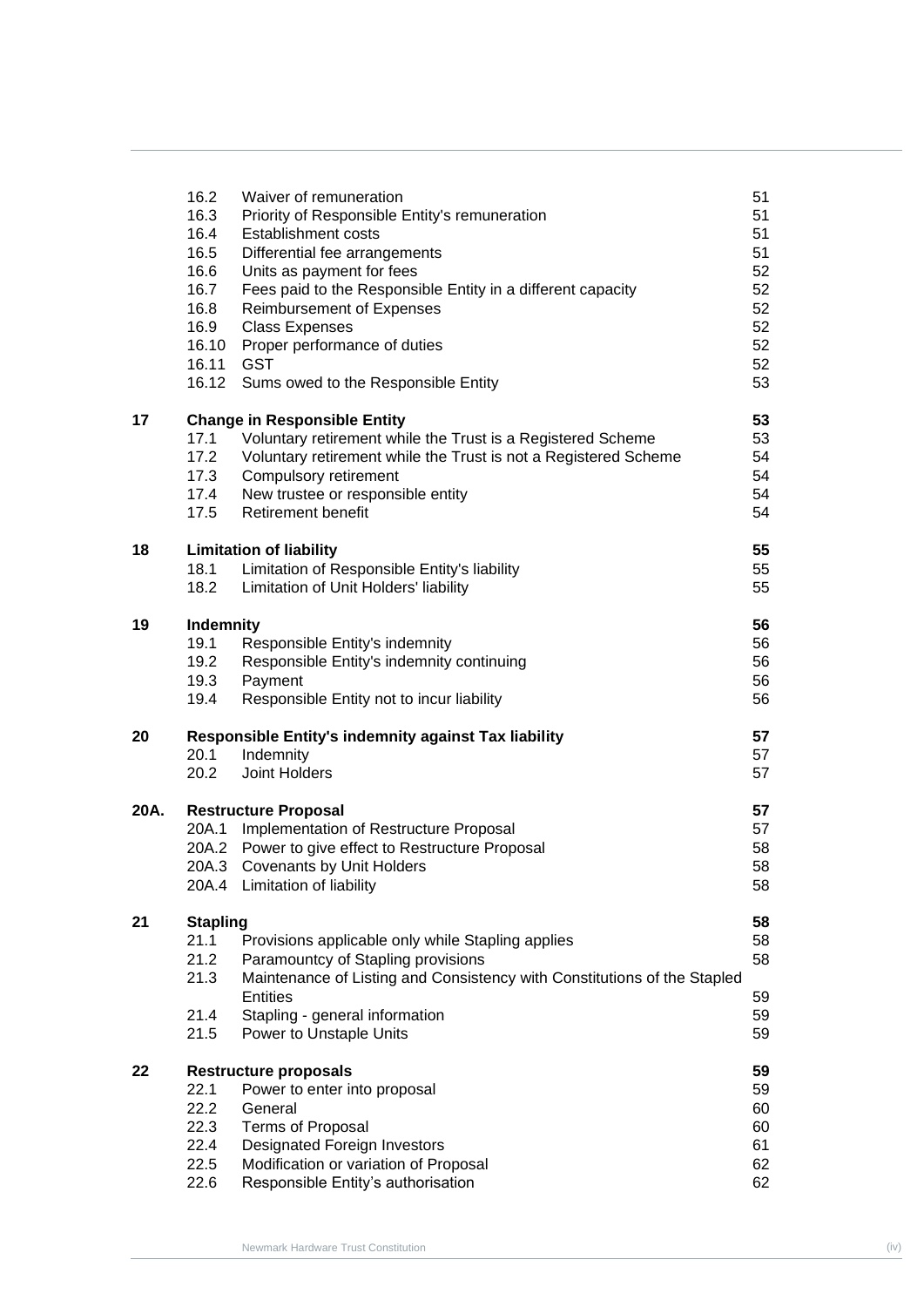| <b>Small holdings</b><br>Application of this clause<br>63<br>23.1<br>23.2<br>63<br>Responsible Entity's right to sell Small Holdings<br>23.3<br>63<br><b>Divestment Notice</b><br>23.4<br>64<br><b>Relevant Period</b><br>23.5<br>64<br>Limitation on Responsible Entity's right to sell<br>23.6<br>64<br>Responsible Entity can sell Relevant Units<br>23.7<br>No obligation to sell<br>64<br>23.8<br>65<br>Responsible Entity as Unit Holder's attorney<br>23.9<br>65<br>Conclusive evidence<br>65<br>23.10<br>Registering the purchaser<br>65<br>23.11<br>Payment of proceeds<br>23.12<br>Costs<br>66<br>23.13<br>66<br>Remedy limited to damages<br>23.14<br>66<br>Distributions and voting suspended |    |
|-----------------------------------------------------------------------------------------------------------------------------------------------------------------------------------------------------------------------------------------------------------------------------------------------------------------------------------------------------------------------------------------------------------------------------------------------------------------------------------------------------------------------------------------------------------------------------------------------------------------------------------------------------------------------------------------------------------|----|
|                                                                                                                                                                                                                                                                                                                                                                                                                                                                                                                                                                                                                                                                                                           |    |
|                                                                                                                                                                                                                                                                                                                                                                                                                                                                                                                                                                                                                                                                                                           |    |
|                                                                                                                                                                                                                                                                                                                                                                                                                                                                                                                                                                                                                                                                                                           |    |
|                                                                                                                                                                                                                                                                                                                                                                                                                                                                                                                                                                                                                                                                                                           |    |
|                                                                                                                                                                                                                                                                                                                                                                                                                                                                                                                                                                                                                                                                                                           |    |
|                                                                                                                                                                                                                                                                                                                                                                                                                                                                                                                                                                                                                                                                                                           |    |
|                                                                                                                                                                                                                                                                                                                                                                                                                                                                                                                                                                                                                                                                                                           |    |
|                                                                                                                                                                                                                                                                                                                                                                                                                                                                                                                                                                                                                                                                                                           |    |
|                                                                                                                                                                                                                                                                                                                                                                                                                                                                                                                                                                                                                                                                                                           |    |
|                                                                                                                                                                                                                                                                                                                                                                                                                                                                                                                                                                                                                                                                                                           |    |
|                                                                                                                                                                                                                                                                                                                                                                                                                                                                                                                                                                                                                                                                                                           |    |
|                                                                                                                                                                                                                                                                                                                                                                                                                                                                                                                                                                                                                                                                                                           |    |
|                                                                                                                                                                                                                                                                                                                                                                                                                                                                                                                                                                                                                                                                                                           |    |
|                                                                                                                                                                                                                                                                                                                                                                                                                                                                                                                                                                                                                                                                                                           |    |
| 23.15<br>12 Month limit<br>66                                                                                                                                                                                                                                                                                                                                                                                                                                                                                                                                                                                                                                                                             |    |
| 23.16 Effect of takeover bid<br>66                                                                                                                                                                                                                                                                                                                                                                                                                                                                                                                                                                                                                                                                        |    |
| 23.17 While Stapling applies<br>66                                                                                                                                                                                                                                                                                                                                                                                                                                                                                                                                                                                                                                                                        |    |
|                                                                                                                                                                                                                                                                                                                                                                                                                                                                                                                                                                                                                                                                                                           |    |
| 24<br><b>Register</b><br>66                                                                                                                                                                                                                                                                                                                                                                                                                                                                                                                                                                                                                                                                               |    |
| 24.1<br>66<br><b>Keeping Register</b>                                                                                                                                                                                                                                                                                                                                                                                                                                                                                                                                                                                                                                                                     |    |
| 24.2<br>67<br>Responsible Entity's powers                                                                                                                                                                                                                                                                                                                                                                                                                                                                                                                                                                                                                                                                 |    |
| 24.3<br>Inspection<br>67                                                                                                                                                                                                                                                                                                                                                                                                                                                                                                                                                                                                                                                                                  |    |
| 24.4<br>Changes<br>67                                                                                                                                                                                                                                                                                                                                                                                                                                                                                                                                                                                                                                                                                     |    |
| 24.5<br>Register conclusive<br>67                                                                                                                                                                                                                                                                                                                                                                                                                                                                                                                                                                                                                                                                         |    |
| 25<br><b>Amendments to this Constitution</b><br>67                                                                                                                                                                                                                                                                                                                                                                                                                                                                                                                                                                                                                                                        |    |
| 25.1<br>67<br>Overriding provision                                                                                                                                                                                                                                                                                                                                                                                                                                                                                                                                                                                                                                                                        |    |
| 25.2<br>Responsible Entity may amend<br>67                                                                                                                                                                                                                                                                                                                                                                                                                                                                                                                                                                                                                                                                |    |
| 25.3<br>Compliance with the AMIT Regime<br>68                                                                                                                                                                                                                                                                                                                                                                                                                                                                                                                                                                                                                                                             |    |
| 25.4<br>68<br><b>Statutory requirements</b>                                                                                                                                                                                                                                                                                                                                                                                                                                                                                                                                                                                                                                                               |    |
| 25.5<br><b>Listing Rules</b><br>68                                                                                                                                                                                                                                                                                                                                                                                                                                                                                                                                                                                                                                                                        |    |
| 68<br>25.6<br><b>Class Order</b>                                                                                                                                                                                                                                                                                                                                                                                                                                                                                                                                                                                                                                                                          |    |
| 26<br><b>Corporations Act and ASIC Exemptions</b>                                                                                                                                                                                                                                                                                                                                                                                                                                                                                                                                                                                                                                                         | 68 |
| <b>Corporations Act</b><br>26.1                                                                                                                                                                                                                                                                                                                                                                                                                                                                                                                                                                                                                                                                           | 68 |
| 26.2<br>Agreed amendments                                                                                                                                                                                                                                                                                                                                                                                                                                                                                                                                                                                                                                                                                 | 69 |
| 26.3<br><b>ASIC Exemptions</b><br>69                                                                                                                                                                                                                                                                                                                                                                                                                                                                                                                                                                                                                                                                      |    |
| <b>Termination of Trust</b>                                                                                                                                                                                                                                                                                                                                                                                                                                                                                                                                                                                                                                                                               |    |
| 27<br>69                                                                                                                                                                                                                                                                                                                                                                                                                                                                                                                                                                                                                                                                                                  |    |
| 28<br>Termination and winding up of the Trust                                                                                                                                                                                                                                                                                                                                                                                                                                                                                                                                                                                                                                                             | 69 |
| <b>Realisation of Assets</b><br>28.1                                                                                                                                                                                                                                                                                                                                                                                                                                                                                                                                                                                                                                                                      | 69 |
| 28.2<br>Procedure on the winding up of the Trust                                                                                                                                                                                                                                                                                                                                                                                                                                                                                                                                                                                                                                                          | 70 |
| 28.3<br>Responsible Entity may recover Expenses<br>70                                                                                                                                                                                                                                                                                                                                                                                                                                                                                                                                                                                                                                                     |    |
| 28.4<br><b>Retention of Assets</b><br>70                                                                                                                                                                                                                                                                                                                                                                                                                                                                                                                                                                                                                                                                  |    |
| 28.5<br>Postponement of realisation<br>71                                                                                                                                                                                                                                                                                                                                                                                                                                                                                                                                                                                                                                                                 |    |
| 28.6<br>Responsible Entity's obligation to make distributions<br>71                                                                                                                                                                                                                                                                                                                                                                                                                                                                                                                                                                                                                                       |    |
| 28.7<br>71<br><b>Cancellation of Units</b>                                                                                                                                                                                                                                                                                                                                                                                                                                                                                                                                                                                                                                                                |    |
| 28.8<br>71<br>Continuation of powers                                                                                                                                                                                                                                                                                                                                                                                                                                                                                                                                                                                                                                                                      |    |
| Audit of accounts of the Trust<br>71<br>28.9                                                                                                                                                                                                                                                                                                                                                                                                                                                                                                                                                                                                                                                              |    |
| <b>Meetings of Unit Holders</b><br>71<br>29                                                                                                                                                                                                                                                                                                                                                                                                                                                                                                                                                                                                                                                               |    |
| 71<br>29.1<br>Convening meetings                                                                                                                                                                                                                                                                                                                                                                                                                                                                                                                                                                                                                                                                          |    |
| 29.2<br>Calling and holding meetings while the Trust a Registered Scheme                                                                                                                                                                                                                                                                                                                                                                                                                                                                                                                                                                                                                                  | 71 |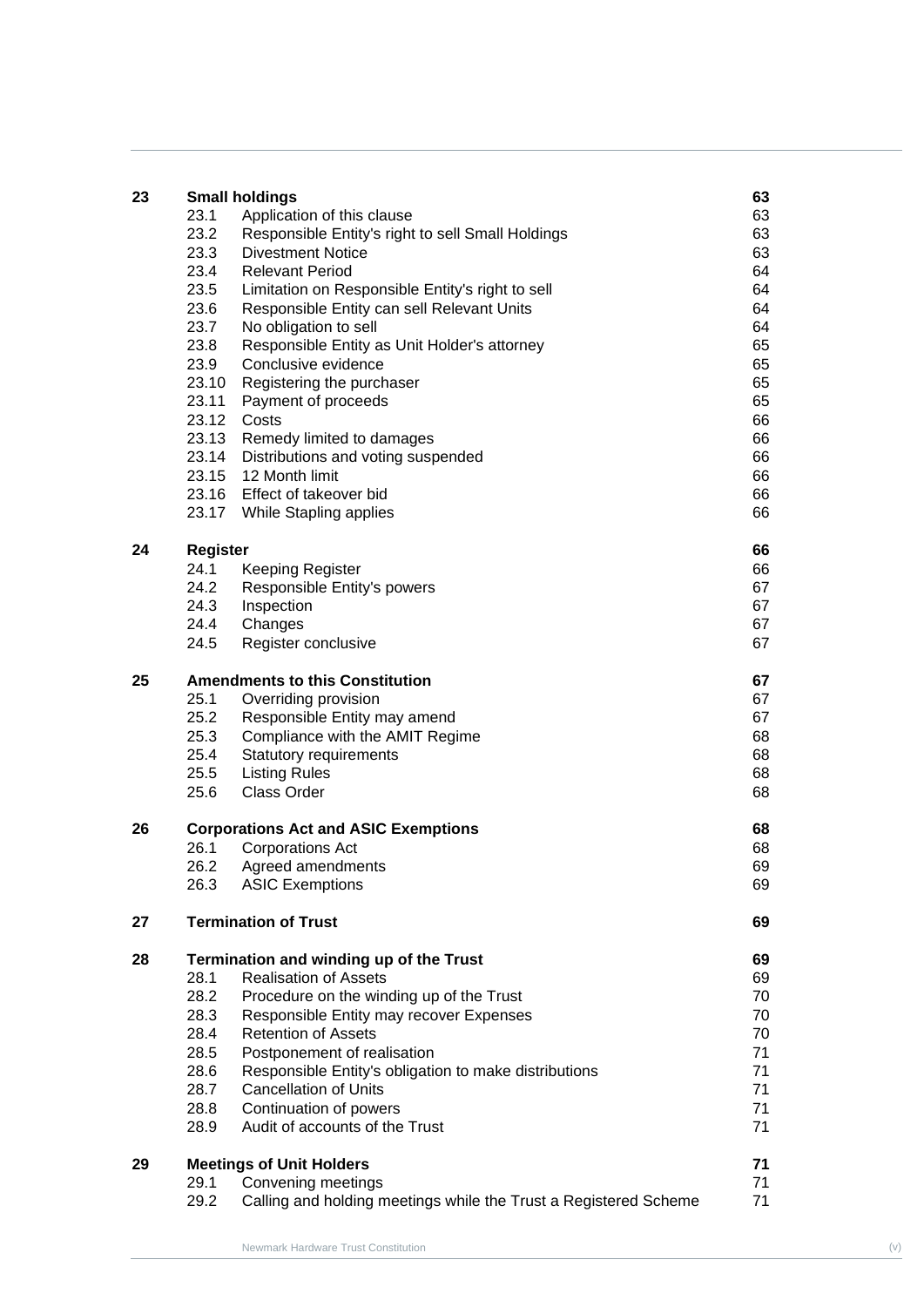|                                     | 29.3<br>29.4                      | Calling and holding meetings while the Trust is not a Registered Scheme 72<br>Clauses applying to meetings irrespective of whether or not the Trust is a |    |
|-------------------------------------|-----------------------------------|----------------------------------------------------------------------------------------------------------------------------------------------------------|----|
|                                     |                                   | <b>Registered Scheme</b>                                                                                                                                 | 73 |
|                                     | 29.5                              | Resolution binding on Unit Holders                                                                                                                       | 73 |
|                                     | 29.6                              | Written resolution                                                                                                                                       | 73 |
|                                     | 29.7                              | Adjournments                                                                                                                                             | 74 |
|                                     | 29.8                              | Joint Unit Holders                                                                                                                                       | 74 |
| 30                                  | <b>Notices</b>                    |                                                                                                                                                          | 74 |
|                                     | 30.1                              | Notices to Unit Holders                                                                                                                                  | 74 |
|                                     | 30.2                              | Notices to joint Unit Holders                                                                                                                            | 74 |
|                                     | 30.3                              | Notice to successor                                                                                                                                      | 74 |
|                                     | 30.4                              | Signature on notice                                                                                                                                      | 74 |
|                                     | 30.5                              | Notices to the Responsible Entity                                                                                                                        | 75 |
| 31                                  | <b>Complaints</b>                 |                                                                                                                                                          | 75 |
|                                     | 31.1                              | <b>Handling of Complaints</b>                                                                                                                            | 75 |
|                                     | 31.2                              | Time for final response not met                                                                                                                          | 76 |
| 32                                  |                                   | <b>Rights of the Responsible Entity</b>                                                                                                                  | 76 |
|                                     | 32.1                              | Right to hold Units                                                                                                                                      | 76 |
|                                     | 32.2                              | Other capacities                                                                                                                                         | 76 |
|                                     | 32.3                              | Responsible Entity may rely                                                                                                                              | 76 |
| 33                                  |                                   | <b>Constitution legally binding</b>                                                                                                                      | 77 |
| 34                                  | <b>Other obligations excluded</b> |                                                                                                                                                          | 77 |
| 35                                  | <b>Payment</b>                    |                                                                                                                                                          | 77 |
| 36                                  | <b>Severability</b>               |                                                                                                                                                          | 78 |
| 37                                  | <b>Governing law</b>              |                                                                                                                                                          | 78 |
| <b>Schedule 1 - Expenses</b>        |                                   |                                                                                                                                                          | 79 |
| <b>Schedule 2 - AMIT provisions</b> |                                   |                                                                                                                                                          |    |
|                                     |                                   |                                                                                                                                                          | 82 |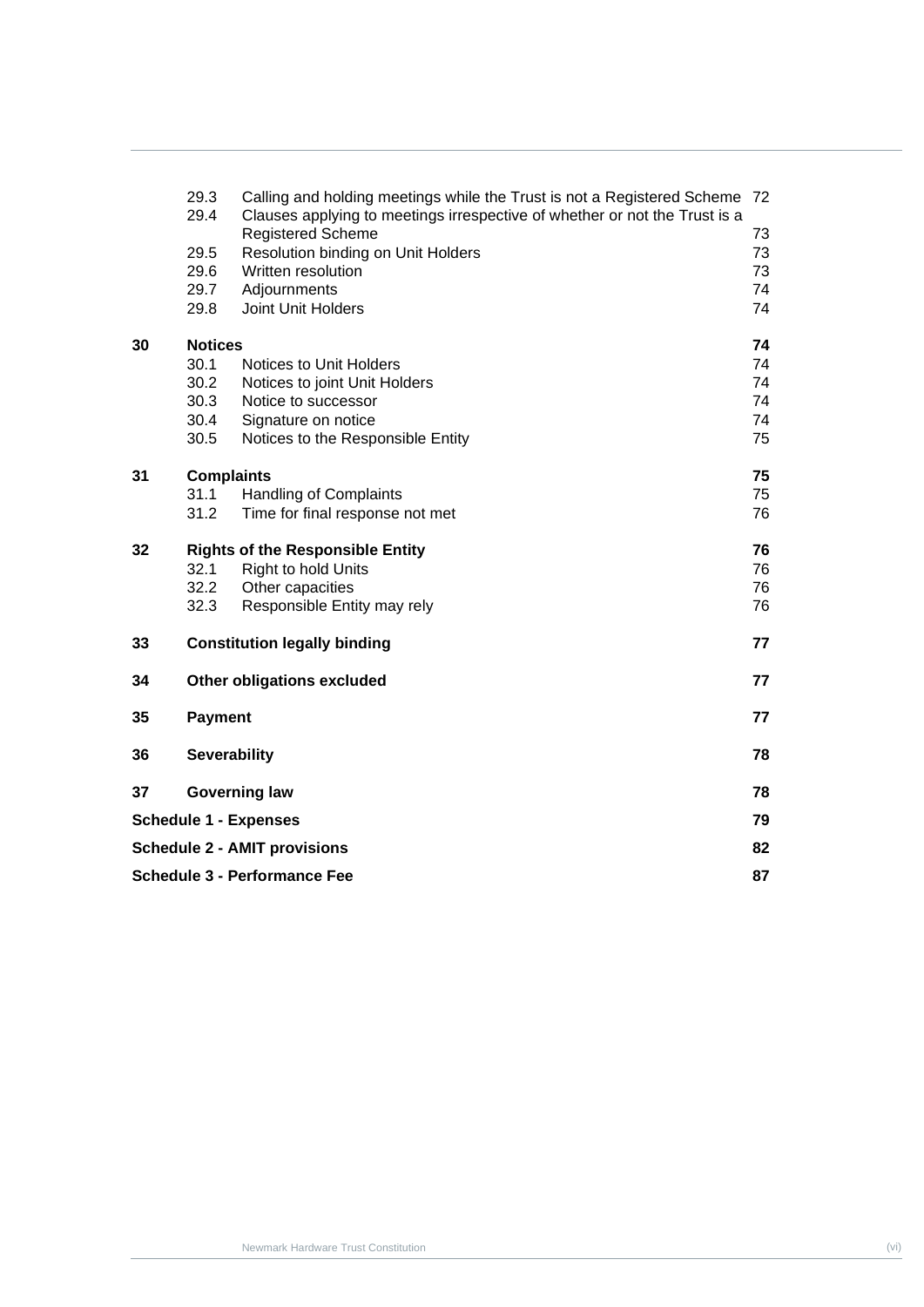## **Newmark Hardware Trust Constitution**

**Date**

#### **Party**

#### **Newmark Capital Limited ACN 126 526 690** of Como Centre, Level 17, 644 Chapel Street, South Yarra Victoria 3141 **(Responsible Entity)**

#### **Recitals**

A This Constitution is declared by the Responsible Entity to be the Constitution for a trust to be known as the Newmark Hardware Trust.

### <span id="page-7-0"></span>**1 Definitions and interpretation**

#### <span id="page-7-1"></span>**1.1 Definitions**

In this Constitution the following terms, unless the context otherwise indicates, shall have the following meanings:

**Acquisition Cost Adjustment** means where the Trust acquires Property, such adjustment (if any) as the Responsible Entity determines in its discretion on account of any capital raising expenses, acquisition fees, legal fees, brokerage, stamp duty, Taxes and other costs that have been incurred in connection with such acquisition on the basis that such costs should be amortised over the period from the day of acquisition to the date which is the lesser of 5 years, the remaining term of the Trust, or such other period as the Responsible Entity reasonably determines. If the Responsible Entity considers it appropriate, it may determine the Acquisition Cost Adjustment for any one or more purposes in this Constitution to be a lesser sum or zero.

**Adviser** includes any adviser, consultant or expert including any investment or asset manager, architect, project manager, barrister, solicitor, underwriter, accountant, auditor, valuer, banker, information technology or systems adviser, real estate agent, surveyor, broker, administrator, custodian or property manager and any other person appointed by the Responsible Entity or its related entities to provide advice or services in relation to the Trust.

**Amendment Date** means the date, on or following the approval of each of the Restructure Proposal Resolutions, on which this Constitution was amended in accordance with section 601GC of the Corporations Act under the supplemental deed poll dated on or about the date the Restructure Proposal Resolutions were approved, being on or about 15 February 2019.

**AMIT** means a trust which is an Attribution Managed Investment Trust under section 276- 10 of the Tax Act.

**AMIT Choice** means a choice made by the Responsible Entity pursuant to section 276- 10(1)(e) of the Tax Act.

**AMIT Regime** means the regime for the taxation of AMITs and Unit Holders contained in the:

(a) Tax Act;

Newmark Hardware Trust Constitution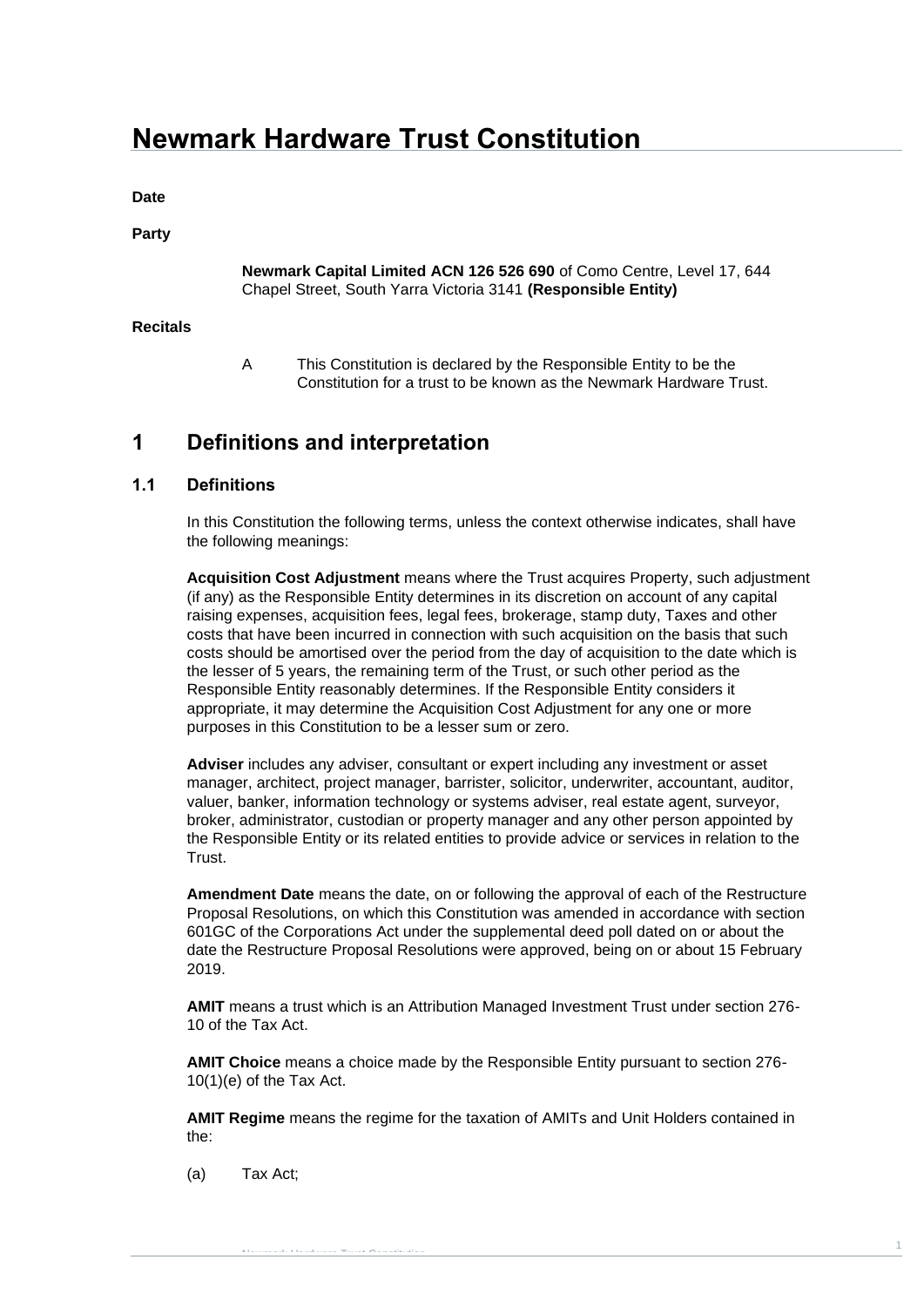- (b) Income Tax Rates Amendment (Managed Investment Trusts) Act 2016;
- (c) Medicare Levy Amendment (Attribution Managed Investment Trusts) Act 2016; and
- (d) Income Tax (Attribution Managed Investment Trusts Offsets) Act 2016.

**AMMA Statement** has the meaning given to that phrase in section 276-460 of the Tax Act.

Responsible Entity (whether or not that person has been issued Units) and pursuant to<br>which the person has undertaken a Commitment. **Applicant** means a person who has made an application which has been accepted by the which the person has undertaken a Commitment.

**Application Price** of a Unit on any day means the amount determined under clause [7.](#page-33-0)

**Approved Securities** means securities in respect of which approval has been given by the securities clearing house (being the body corporate approved or licensed under the Corporations Act, namely, ASX Settlement) in accordance with the ASX Settlement Operating Rules.

**ASIC** means the Australian Securities and Investments Commission.

**ASIC Exemption** includes:

- (a) an exemption or modification granted by ASIC in accordance with Part 5C.11 of the Corporations Act*;* and
- (b) any other instrument issued by ASIC under a power conferred on ASIC which relates to the Trust or the Responsible Entity.

**Assets** means real property, cash, investments, rights, income and other property of the Trust from time to time.

**Associate** has the meaning given in the Corporations Act*.*

**ASX** means the ASX Limited (or a successor organisation) or the financial market operated by that company (whichever the context requires).

**ASX Business Day** means a business day as defined in the Listing Rules.

**ASX Settlement** means ASX Settlement Pty Limited ACN 008 504 532.

**ASX Settlement Operating Rules** means the ASX Settlement Operating Rules and any other rules of ASX Settlement which apply while Units or Stapled Securities are Approved Securities, each as amended from time to time.

**Attached Securities** means any security or securities which are from time to time Stapled or to be Stapled to a Unit.

**Attribution Income Tax Liability** of a person in relation to a managed investment scheme means a tax liability of the person that results from the scheme being operated as a MIT.

**Australian Accounting Standards** means:

(a) the accounting standards from time to time approved under the Corporations Act*;*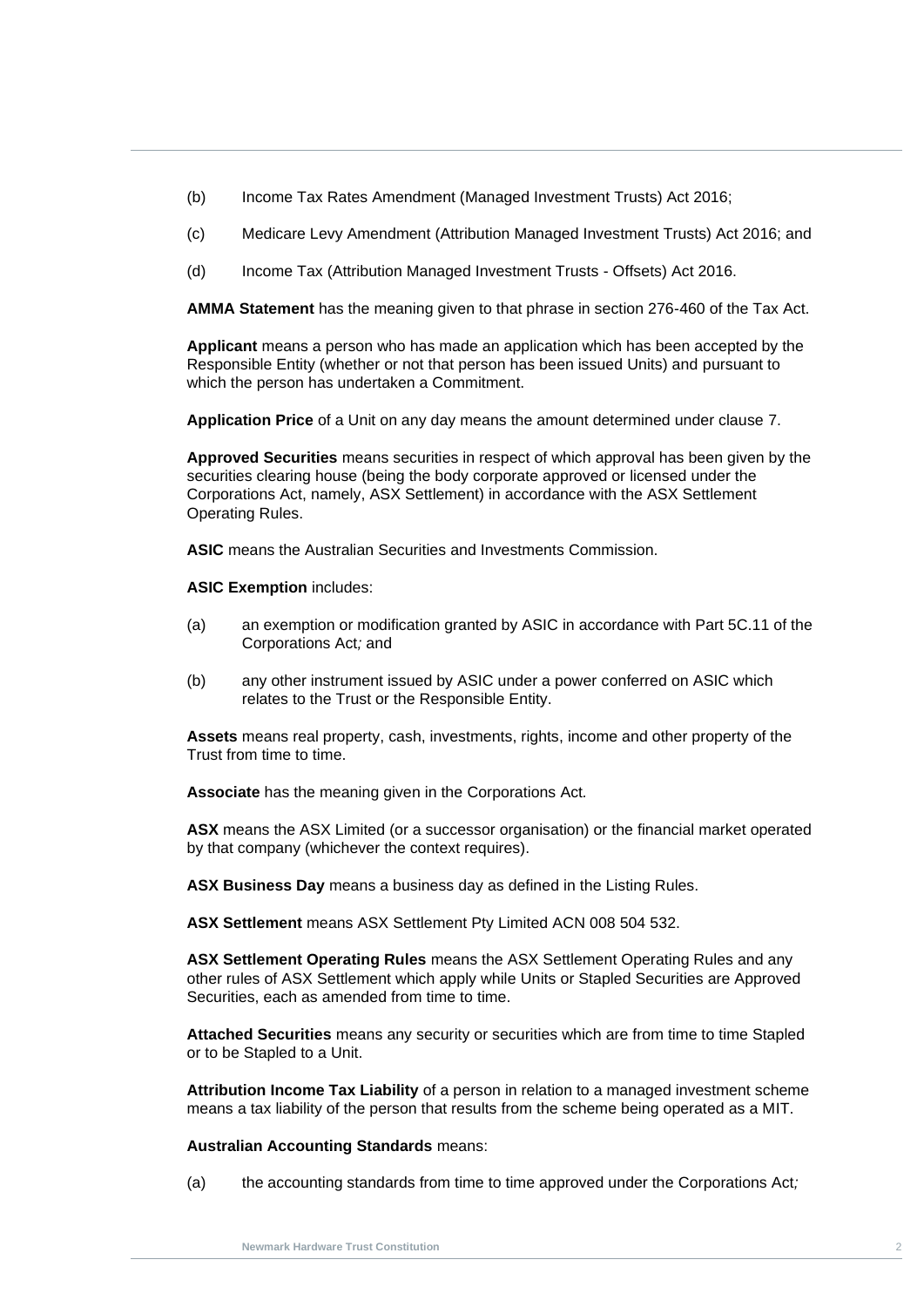- (b) the requirements of the Corporations Act in relation to the preparation and content of accounts; and
- (c) generally accepted accounting principles and practices in Australia consistently applied, except those principles and practices which are inconsistent with the standards or requirements referred to in paragraphs (a) or (b).

**Business Day** means a day that most trading banks are open for business in Melbourne excluding any weekend or public holiday.

**Calendar Quarter** means the three Month period ending on either 31 March, 30 June,<br>30 September or 31 December 35 the case may be 30 September or 31 December as the case may be.

**Call** means a call on a Unit Holder or Applicant by the Responsible Entity to pay all or any part of:

- (a) the unpaid Application Price of a Partly Paid Unit; or
- (b) an Uncalled Commitment,

as the context requires.

**Class** means a class of Units as determined by the Responsible Entity under clause [4.5.](#page-21-0)

**Class Expense** means, in relation to a Class, an Expense or tax or a proportion of an Expense or tax determined by the Responsible Entity to be referable to a Class in accordance with clause [16.9.](#page-58-3)

**Clearly Defined Rights** means where the rights to income and capital arising from each of the Units in the Trust are "clearly defined" at all times when the Trust is in existence during the relevant Financial Year, for the purposes of section 276-10(1)(b) of the Tax Act.

**Complaint** has the same meaning as in Australian Standard ISO 10002-2006 (or such other instrument which replaces it) and includes a dispute.

**Commencement Date** means the date of commencement of the Trust, being the date on which Units are first issued.

**Commitment** means, in respect of:

- (a) an Applicant, the dollar amount the Applicant has agreed to subscribe for Units; and
- (b) the transferee of Units that is not an Applicant, the dollar amount the transferee has agreed to subscribe for Units pursuant to an agreement as contemplated by clause [10.1\(h\).](#page-45-2)

**Committed Equity** means the sum of:

- (a) Application Prices for all issued Partly Paid Units and Fully Paid Units; and
- (b) Uncalled Commitments.

**Constitution** means this Constitution as amended from time to time.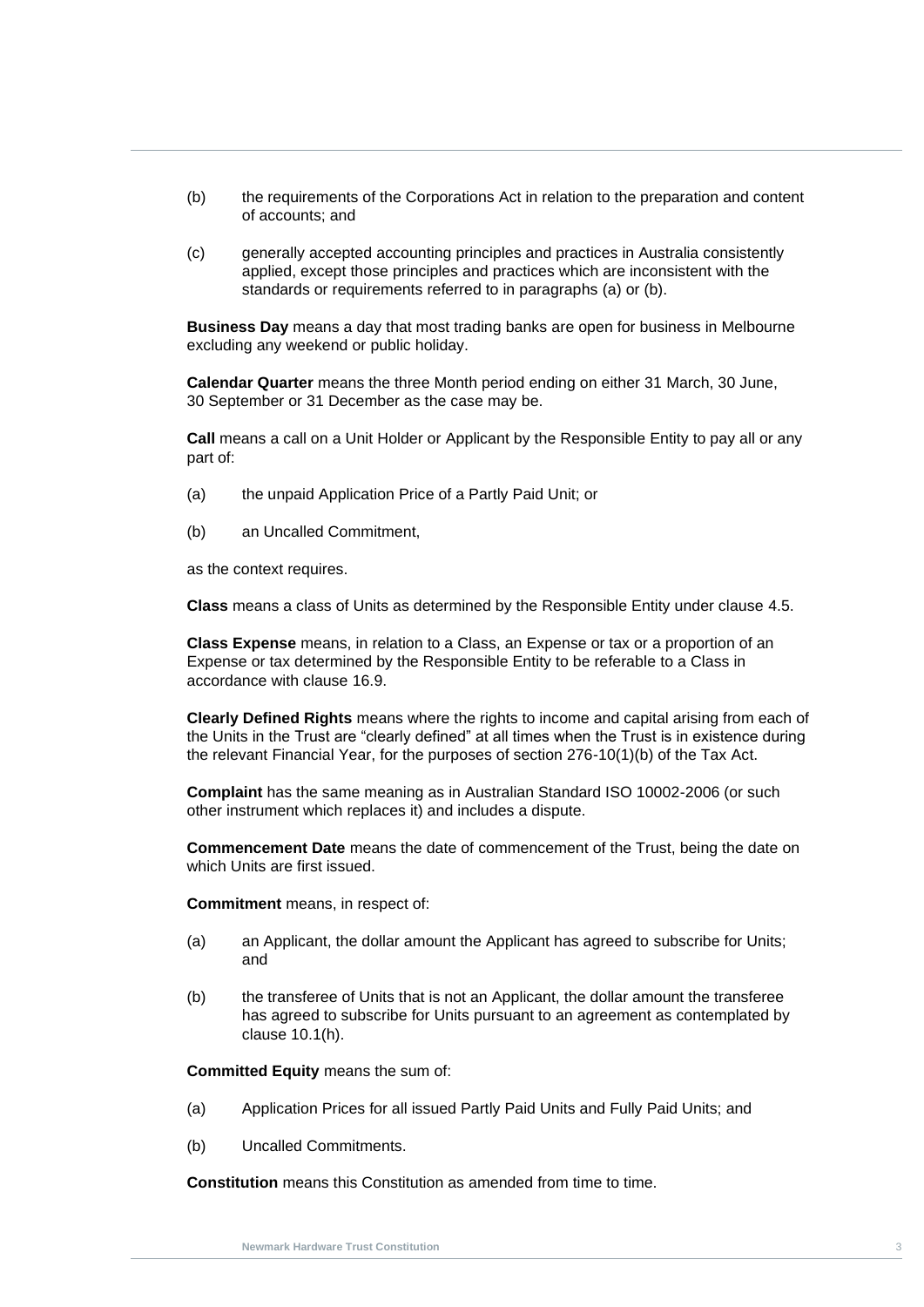**Corporations Act** means the *Corporations Act 2001* (Cth), as amended from time to time.

**CS Facility** has the meaning given to the term, 'clearing and settlement facility' in the Corporations Act.

**Deemed Withdrawal Request** has the meaning given to it in clause [8.4\(c\)\(ii\)\(B\).](#page-39-0)

**Designated Foreign Investor** means a Foreign Investor in respect of whom the Responsible Entity has made a determination in accordance with clause [22.4.](#page-67-0)

Determined Member Component has the meaning given to that term in the Tax Act.

**Determined Member Component Choice** means a choice made by a Unit Holder under section 276-205 of the Tax Act.

**Determined Trust Component** has the meaning given to that term in the Tax Act.

**Distribution Calculation Date** means the last Business Day of each month or any other dates the Responsible Entity nominates. For the avoidance of doubt, subject to the *Corporation Act,* the Responsible Entity may nominate different Distribution Calculation Dates for different Classes.

**Distribution Date** means 10 Business Days after the Distribution Calculation Date for the relevant Distribution Period.

**Distribution Entitlement** means the entitlement of a Unit Holder to the Net income determined in accordance with clause [13.7.](#page-49-1)

**Distribution Period** means the period commencing on:

- (a) the Commencement Date and ending on the following Distribution Calculation Date; and
- (b) each subsequent period commencing on the day after a Distribution Calculation Date; and ending on the next Distribution Calculation Date or on termination of the Trust.

**Divestment Notice** means a notice given under clause [23.3](#page-69-3) to a Small Holder.

**EDR Service** means the Australian Financial Complaints Authority or such other ASIC-approved external dispute resolution service which replaces it.

**Expenses** includes all expenses, costs, charges, fees, commissions, liabilities, losses, damages, Tax and all amounts payable in respect of any of these including but not limited to the example expenses set out in [Schedule 1.](#page-85-0)

**Financial Year** means:

- (a) the period beginning on the Commencement Date and ending on the following 30 June; and
- (b) each subsequent period commencing on 1 July and ending on the following 30 June or on the date of distribution on termination of the Trust.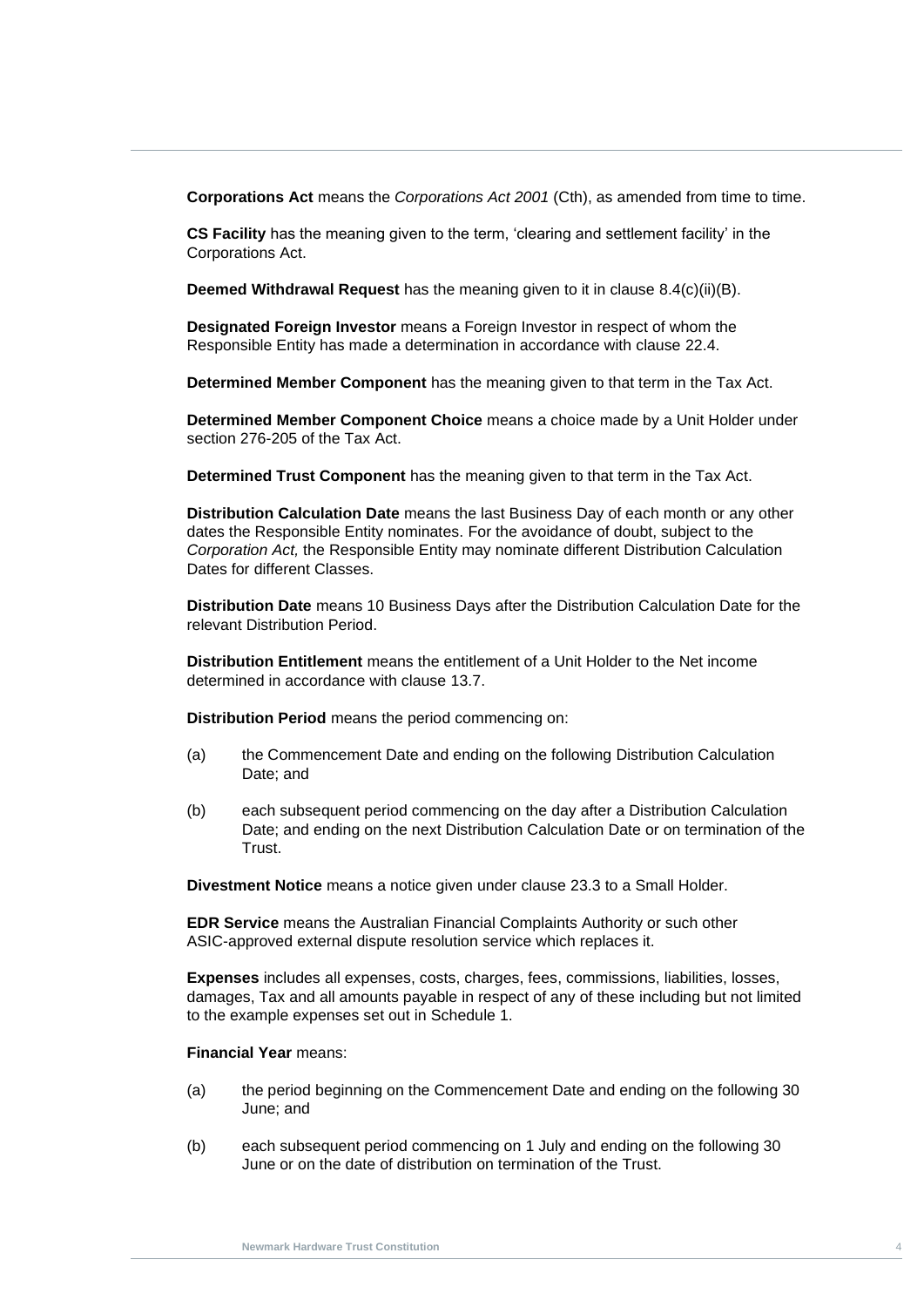**Foreign Investor** means a Unit Holder whose address on the Register is in a place other than Australia, and such other jurisdictions (if any) as the Responsible Entity may determine.

**Fully Paid Unit** means a Unit for which the Application Price is fully paid.

**Gross Asset Value** means the sum of:

- (a) the value of all Assets; and
- (b) any other amounts which, in the opinion of the Responsible Entity, should be<br>included for the purpose of making a fair and reasonable determination of the value included for the purpose of making a fair and reasonable determination of the value of the Trust having regard to ordinary accounting principles.

**GST** has the meaning given to that expression in the GST Act.

**GST** Act means the *A New Tax System (Goods and Services Tax) Act 1999* (Cth), as amended from time to time.

**IDPS** means an investor directed portfolio service.

**Initial Contribution** means an amount which represents an initial contribution to the payment of an Applicant's Commitment which may be required by the Responsible Entity.

**Initial Public Offering** means:

- (a) an initial public offering of Units or Stapled Securities which involves the raising of capital for subscription under an offer document; or
- (b) a sell down of a substantial portion of the Units or Stapled Securities by the Unit Holders; or
- (c) any other arrangement which has substantially the same economic effect,

in each case for the purpose of seeking Listing and quotation of the Units or Stapled Securities or other economically equivalent securities.

**Interest Rate** means the rate set pursuant to section 2 of the *Penalty Interest Rates Act 1983* (Vic) from time to time plus 2% per annum, calculated and accrued daily.

**Interim Distribution** means a distribution of the Net Income accruing during a Distribution Period (other than the last Distribution Period in a Financial Year).

**Internal Rate of Return** is calculated based on total distributions received (including the repayment of equity subscribed), in the hands of the Unit Holder (excluding any tax credits) on the time weighted equity utilized basis over the period commencing on the initial issue of Units under the initial product disclosure statement for the Trust and ending on:

- (a) the date that a Property is sold;
- (b) the earlier of the date that:
	- (i) Responsible Entity is removed as the responsible entity of the Trust;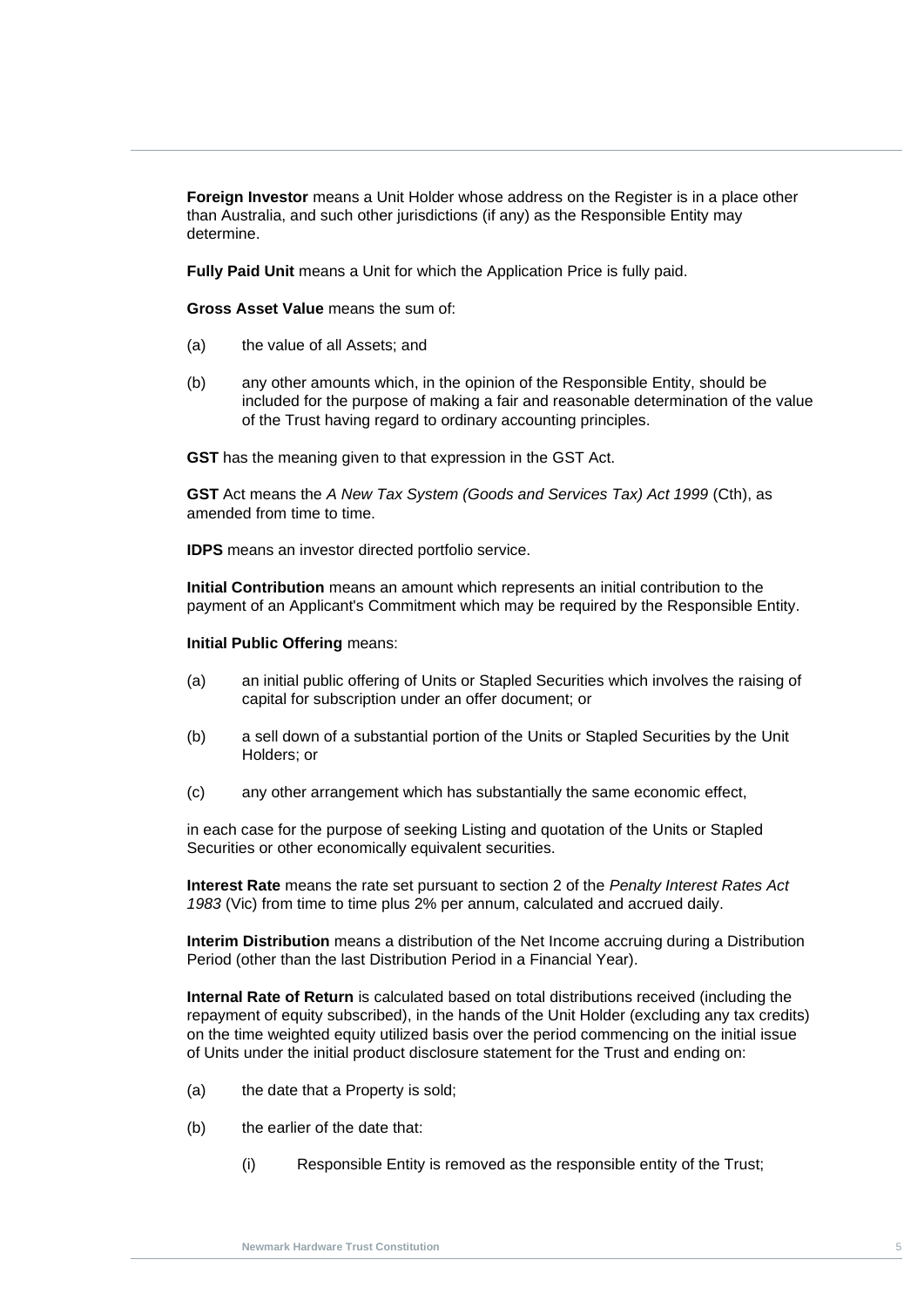- (ii) the Trust is merged with another trust or trusts;
- (iii) the Trust is stapled with another entity or entities;
- (iv) the term of the Trust is extended beyond the term set out in the initial product disclosure statement for the Trust (including, for the avoidance of doubt, upon approval of the Restructure Proposal Resolutions); or
- (v) the Trust is listed on an exchange,

**As applicable.** as applicable.

**Issuer Sponsored Holding** has the meaning given in the ASX Settlement Operating Rules.

**Liabilities** means the aggregate of the following at that time, as calculated by the Responsible Entity:

- (a) each liability of the Responsible Entity in respect of the Trust or, where appropriate, a proper provision in accordance with Australian Accounting Standards in respect of that liability;
- (b) each other amount payable out of the Assets or, where appropriate, a proper provision in accordance with Australian Accounting Standards in respect of that liability; and
- (c) other appropriate provisions in accordance with Australian Accounting Standards;

but does not include liabilities:

- (d) attached to application money or property in respect of which Units have not yet been issued; or
- (e) representing Unit Holders' capital, undistributed profits, interest attributable to Unit Holders accruing on Unit Holders' capital, capital reserves, or any other amount representing the value of rights attaching to Units, whether or not redeemable, regardless of whether characterised as equity or debt in the accounts of the Trust.

For the avoidance of doubt, this definition of "Liabilities" applies to the operation of the Trust under this Constitution only and is not intended to affect any other meaning of "liabilities" of the Trust which the Responsible Entity may be required to adopt for financial reporting purposes.

**Liquid** has the meaning given in section 601KA(4) of the Corporations Act.

#### **Listed** means:

- (a) in the case of the Trust, the trust being listed on the ASX; and
- (b) in the case of securities, the Units or the Stapled Securities being Officially Quoted,

and **Listing** has a corresponding meaning.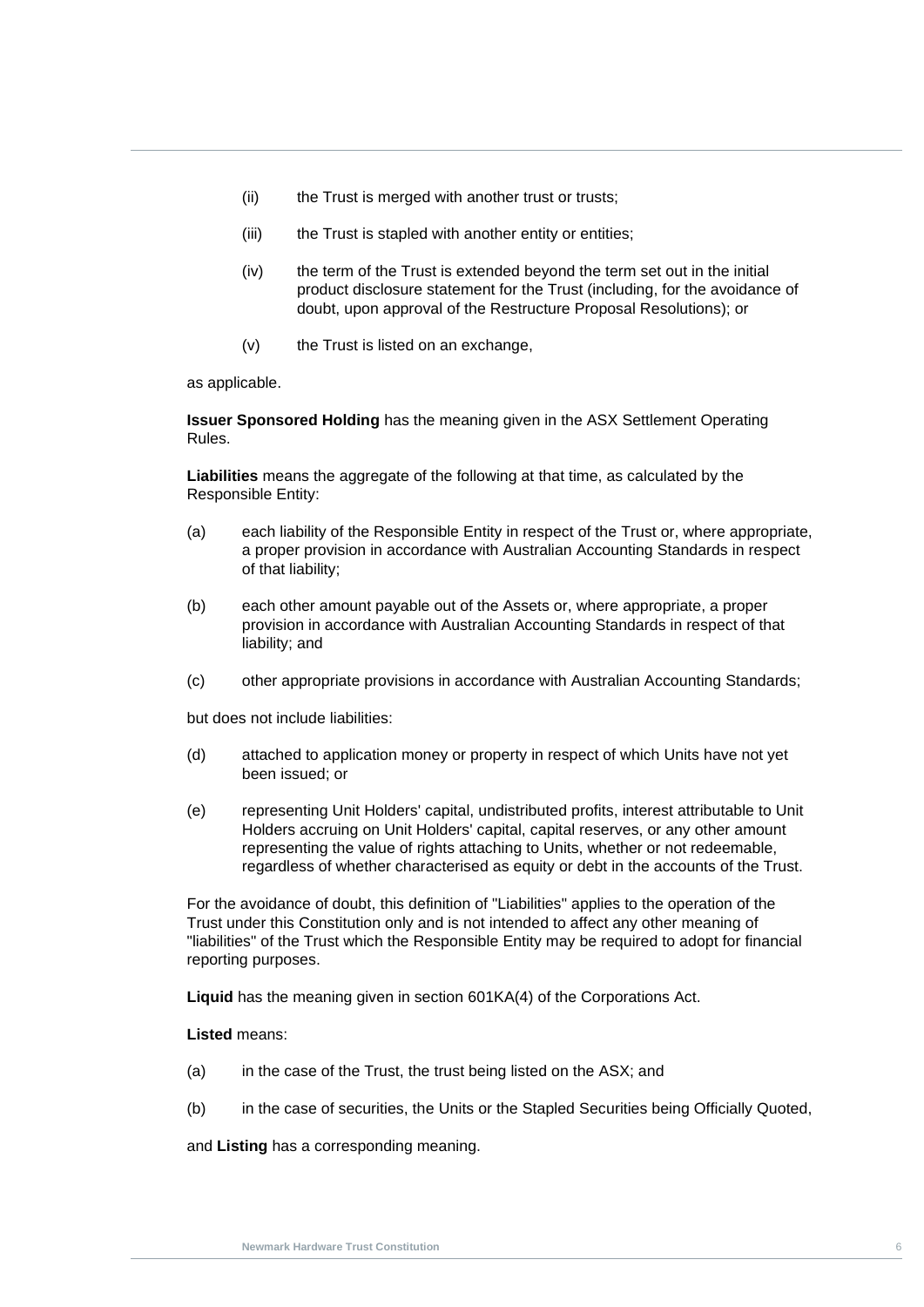**Listing Rules** means the listing rules of ASX as amended, varied or waived (whether in respect of the Trust or generally) from time to time.

**Managed Investment Trust** has the meaning given by section 995-1 of the Tax Act.

**Management Fee** means a management fee to be charged by the Responsible Entity determined in accordance with clause [16.1.](#page-56-6)

**Market Price** for a Unit of a Class or for Stapled Securities in respect of any ASX Business Day means:

- Day means:<br>(a) where a sale on ASX is recorded on that ASX Business Day, the average of the intra-day prices of the Units on ASX, weighted by volume;
	- (b) if the Responsible Entity believes that the calculations in paragraph (a) does not provide a fair reflection of the market price of the Unit or Stapled Security on that ASX Business Day, or there is no sale on ASX recorded on that ASX Business Day or it is impracticable to calculate the price under paragraph (a), the mid point of the bid and offer prices per Unit or Stapled Security on ASX at the close of trading on that ASX Business Day (whether or not a sale on ASX is recorded on that ASX Business Day);
	- (c) if the Responsible Entity believes that the calculation in paragraphs (a) or (b) does not provide a fair reflection of the market price of the Unit or Stapled Security on that ASX Business Day, the mid-point of the bid and offer prices on ASX such that:
		- (i) time; or
		- (ii) times, with such weightings,

as the Responsible Entity determines; or

(d) if the Responsible Entity believes that the calculation in paragraphs (a) or (b) does not provide a fair reflection of the market price of the Unit or Stapled Security on that ASX Business Day, or the Responsible Entity does not determine the price of a Unit or Stapled Security under paragraph (c) the price determined by a Valuer,

plus, where the Unit is a Partly Paid Unit, an amount equal to the Uncalled Amount in respect of that Unit.

**Member Component** has the meaning given to that term in the Tax Act.

**MIT** includes a trust that is (at any time during a Financial Year) any one or more of the following: an AMIT, a Managed Investment Trust or a Withholding MIT.

**Month** means a calendar month.

**Monthly Withdrawal Amount** has the meaning given to it in clause [8.4\(c\)\(i\).](#page-39-1) 

**Net Asset Value** means the Gross Asset Value less the following:

(a) all amounts required to meet Liabilities (including the amount of any provisions the Responsible Entity determines should be made); and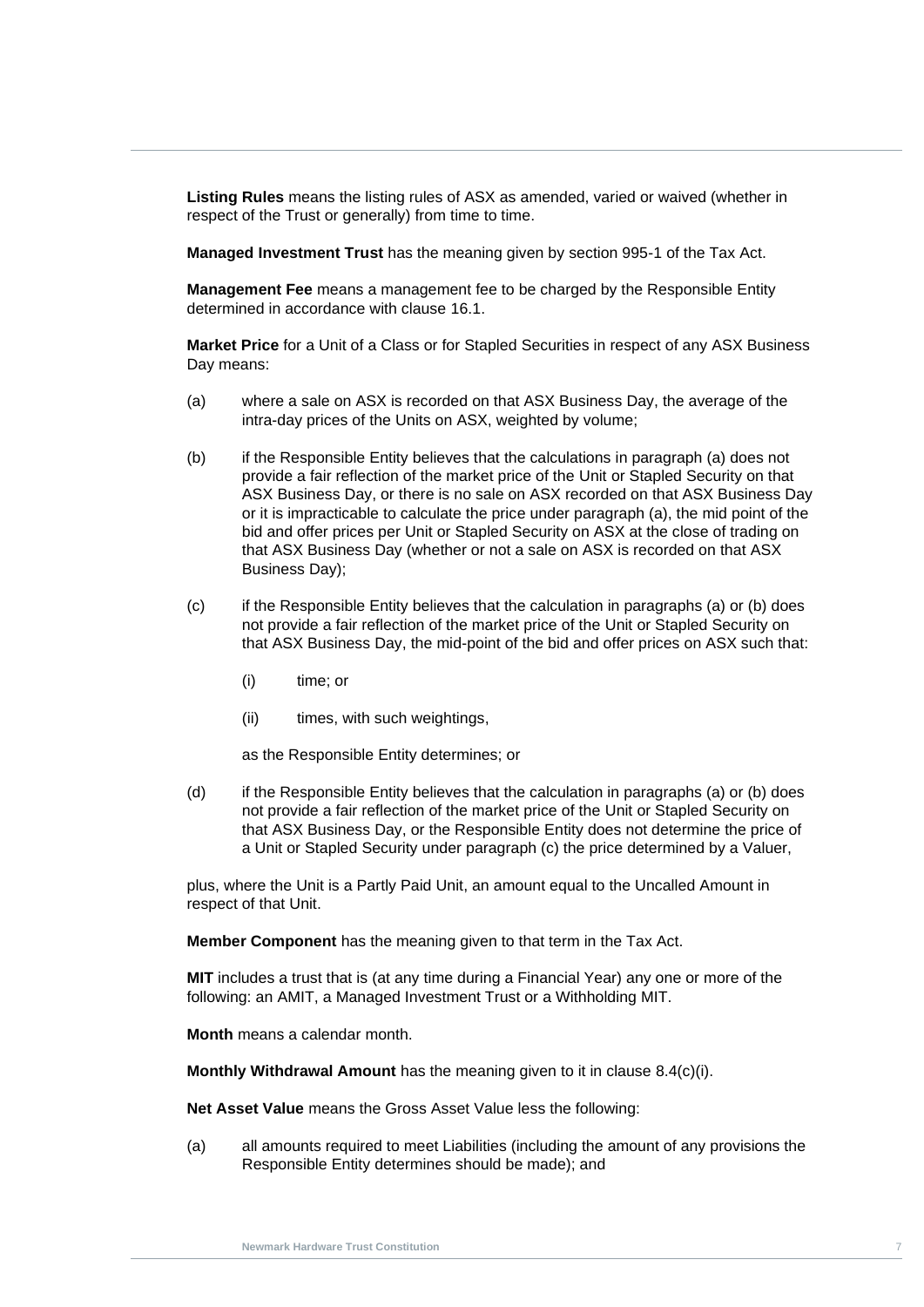(b) following any Distribution Calculation Date, the amount of any Net income payable but not paid to Unit Holders on the day which the Net Asset Value is determined.

**Net Income** means the net income of the Trust determined by the Responsible Entity as determined in clauses [13.4](#page-48-5) and [13.5.](#page-48-6)

**Official List** means the official list of ASX.

**Officially Quoted** means quotation on the Official List and includes the situation where any such quotation is suspended for a continuous period not exceeding 60 days.

sucn quotation is suspended for a continuous period not exceeding ou days.<br>**Operating Rules** means the operating rules of a CS Facility regulating the settlement, clearing and registration of uncertificated Units as amended, varied or waived (whether in respect of the Trust or generally) from time to time.

**Paid Proportion** means in respect of a Unit Holder, the fraction calculated by dividing:

- (a) the amount that the Unit Holder has subscribed for the issue of Units pursuant to a Commitment plus the Application Price of any Units issued pursuant to a Commitment transferred to the Unit Holder, minus the Application Price of any Units issued pursuant to a Commitment transferred by the Unit Holder; by
- (b) the Unit Holder's Commitment.

**Partly Paid Proportion** means the amount determined in accordance with the following formula:

 $A \times (B/C)$ 

Where:

- A is the total number of Partly Paid Units on issue;
- B is the total of all amounts paid or due but unpaid in respect of the Application Price of all Partly Paid Units on issue; and
- C is the total of all Application Prices for Partly Paid Units on issue.

**Partly Paid Unit** means a Unit which has an Application Price which is payable by instalments and in respect of which all instalments have not been paid.

**Performance Fee** means the fee paid or payable to the Responsible Entity under clause [16.1\(d\).](#page-57-4)

**Prescribed Time** means 2.00 pm Melbourne time, or such other time or times as the Responsible Entity determines.

**Project** means the acquisition, subdivision, development, construction of any building on or sale of any Property (in whole or part).

**Property** means any real property purchased by the Responsible Entity as trustee for the Trust or by a controlled sub-trust of the Trust.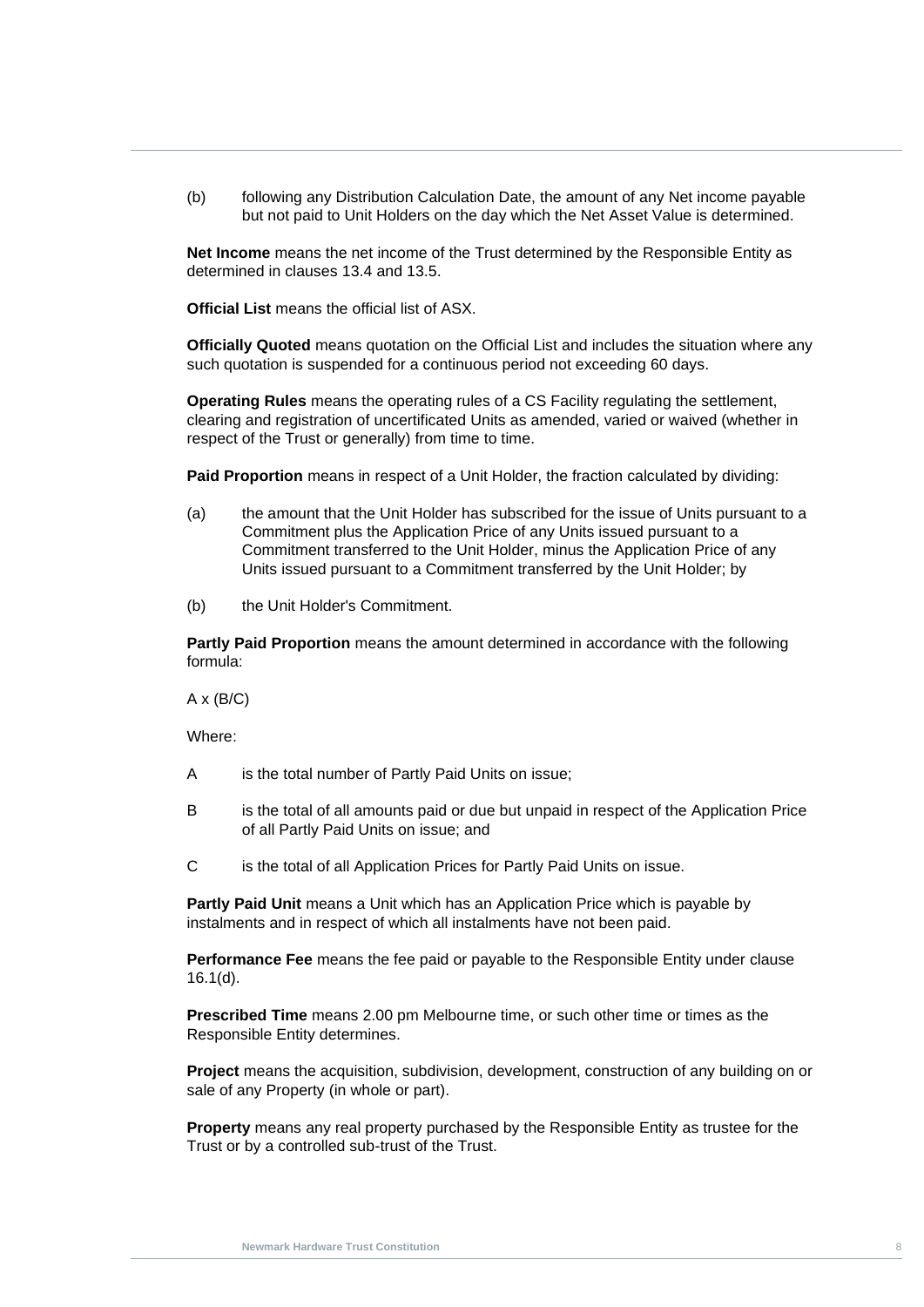**Register** means each of the registers established and kept by the Responsible Entity under clause [24.](#page-72-6)

**Registered Scheme** means a managed investment scheme that is registered as a managed investment scheme under section 601EB(1) of the Corporations Act*.*

**Relevant Period** means the period specified in a Divestment Notice under clauses [23.3](#page-69-3) and [23.4.](#page-70-0)

**Relevant Person** means a person wno at any time was, is, or snall become a Unit Holder<br>and that person's executors, administrators, successors and assigns. **Relevant Person** means a person who at any time was, is, or shall become a Unit Holder

**Relevant Units** means the Units specified in a Divestment Notice.

**Restructure Proposal** means the arrangement by which the term of the Trust is extended beyond the term set out in the initial product disclosure statement for the Trust as provided in clause 20A, including changes to the Trust's name and the investment strategy, fees and costs payable to the Responsible Entity and other aspects of the Trust, as set out in an explanatory memorandum to Unit Holders.

**Restructure Proposal Meeting** means the meeting of Unit Holders convened to consider the Restructure Proposal Resolutions, which was held on 15 February 2019.

**Restructure Proposal Resolutions** means the resolutions of Unit Holders to approve the Restructure Proposal.

**Security Interest** means any mortgage, charge, pledge, lien, encumbrance, arrangement for the retention of title or any other similar right, interest, power or arrangement of any nature having the effect of providing security.

**Small Holder** is a Unit Holder who is a holder or a joint holder of a Small Holding.

**Small Holding** is a holding of Units created by the transfer of a parcel of Units the aggregate market value of which at the time a proper transfer was initiated or a proper based transfer was lodged, was less than a marketable parcel of Units as provided under the Listing Rules.

**Special Resolution** has the meaning given to that expression in the Corporations Act.

**Stapled** means the linking together of Units and Attached Securities so that one may not be transferred, or otherwise dealt with, without the other or others and which are quoted on the ASX jointly as a 'stapled security' or such other term as the ASX permits.

**Stapled Entity** means any trust or company Stapled to the Trust.

**Stapled Security** means a Unit and each Attached Security which are Stapled together and registered in the name of the Unit Holder.

**Stapled Security Holder** means the Unit Holder under this Constitution and the holder of Attached Securities.

**Stapling** means the process that results in Units and Attached Securities being and remaining Stapled to each other.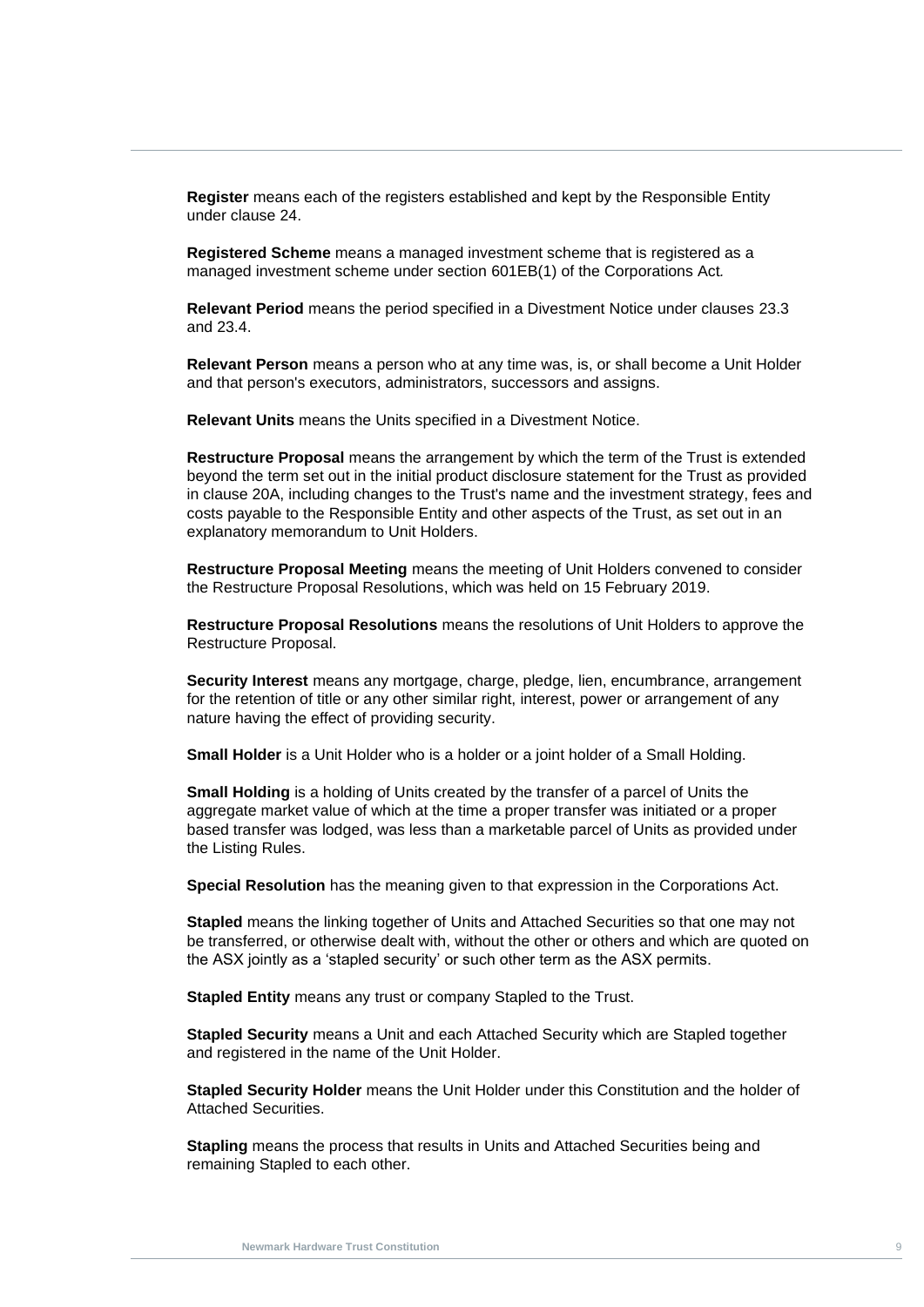**Stapling Commencement Date** means the date upon which Stapling of the Units is to commence as determined by the Responsible Entity.

taxation or excise authority, including any interest, fine, penaity, charge, fee or other<br>amount imposed on or in respect of the failure to file a return in respect of or to pay any of<br>them in any jurisdiction **Tax** means any income tax, capital gains tax, capital tax, recoupment tax, land tax, sales tax, payroll tax, fringe benefits tax, group tax, profit tax, interest tax, property tax, undistributed profits tax, GST, value added tax, withholding tax, municipal rates, stamp duty, financial institutions duty (including financial institutions duty paid or reimbursed), bank accounts debits tax or any other tax, duty, levy, impost, deductions or charges assessable or chargeable by or payable in any jurisdiction to any federal, state or municipal taxation or excise authority, including any interest, fine, penalty, charge, fee or other them in any jurisdiction.

**Tax Act** means the *Income Tax Assessment Act 1936* (Cth), the *Income Tax Assessment Act 1997* (Cth), the *Income Tax (Transitional Provisions) Act 1997* (Cth) or the *Tax Administration Act 1953* (Cth) (as the case requires).

**Transaction Charge** means, in relation to a Unit, an amount determined by the Responsible Entity which reflects a fair estimate of Expenses incurred or that would be incurred:

- (a) for the purchase or acquisition of Assets on the issue of Units;
- (b) for the sale or disposal of Assets on the withdrawal of Units;
- (c) for the transfer of Units or Assets to a Unit Holder; or
- (d) where the issue or redemption of a Unit is in connection with a restructure of the Trust, recapitalisation of the Trust, or other significant change in ownership of the Trust, the amount determined by the Responsible Entity which reflects a fair estimate of Expenses incurred or that will be incurred in relation to that proposal, recapitalisation or other transaction,

as the case requires.

**Transferee Subscription Agreement** means a subscription agreement in the form required by the Responsible Entity in its absolute discretion which requires the transferee to be bound by the terms of this Constitution and any other term as determined by the Responsible Entity.

**Trust** means the trust constituted by this Constitution and known as the Newmark Hardware Trust.

**Trust Component** has the meaning given to that term in the Tax Act.

**Responsible Entity** means Newmark Capital Limited ACN 126 526 690 or any other person acting as the trustee or responsible entity of the Trust in accordance with the provisions of this Constitution and, where appropriate, includes any agent or Adviser appointed by the Responsible Entity.

**Uncalled Commitment** means in respect of:

(a) an Applicant, the Commitment of the Applicant less the dollar amount of Calls paid by the Applicant and any Initial Contribution; and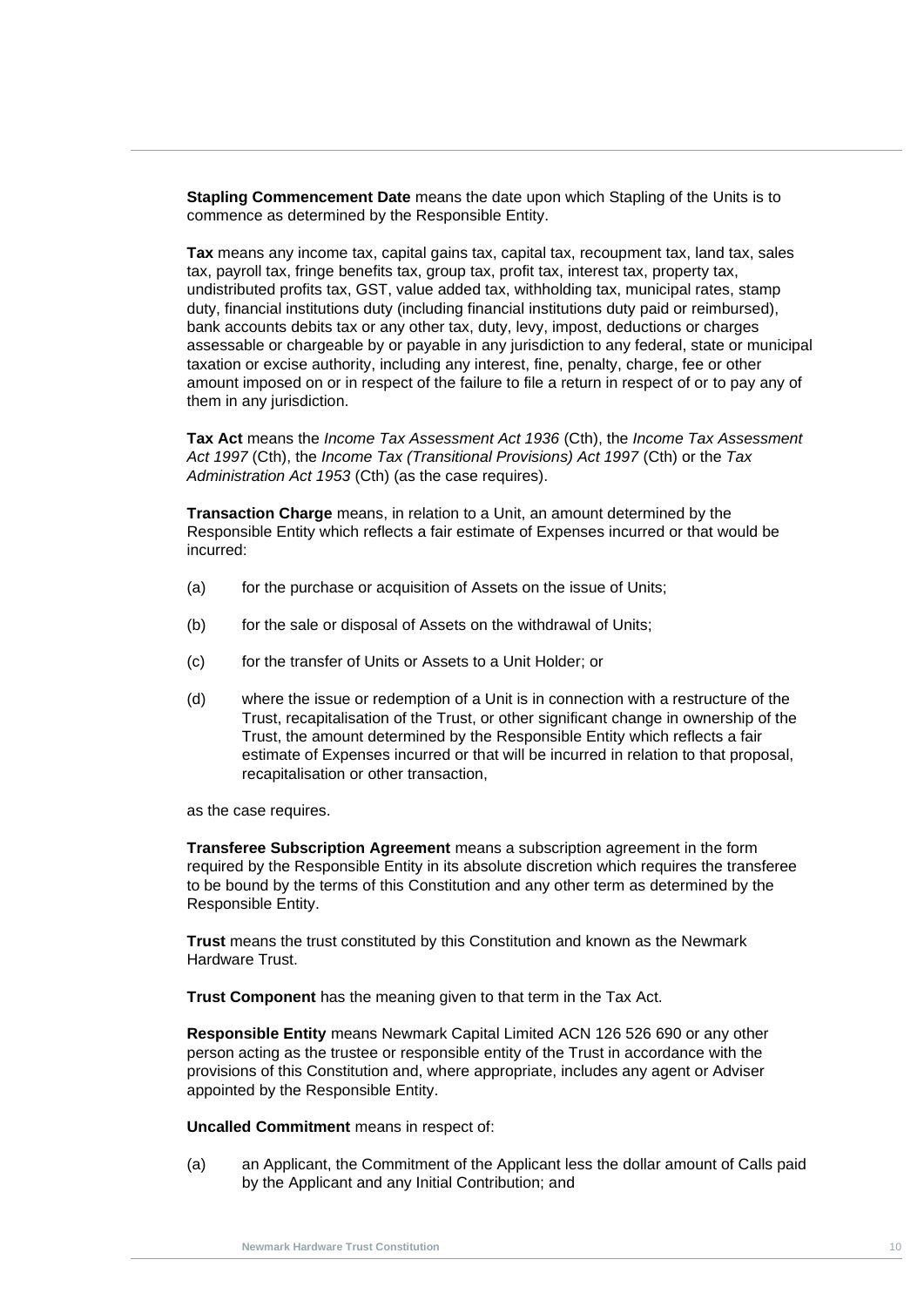(b) the Trust, the sum of Uncalled Commitments for all Applicants.

**Unders and Overs Rule** means the provisions which are set out in the Tax Act which prescribe how underestimates and overestimates of characters at the Trust level are to be carried-forward and dealt with in future income years.

**Unit** means a unit in the Trust created under this Constitution.

registered).<br>**Unit Holding** means the total Units held by a Unit Holder. **Unit Holder** means a person registered as the holder of a Unit (including any person jointly registered).

**Unstapled** means not being Stapled.

**Unstapled Unit** means a Unit that is Unstapled.

**Unstapling** means the process that results in Units and Attached Securities no longer being Stapled to each other.

**Valuation Time** means any time the Net Asset Value is determined.

**Valuer** means an independent expert of at least 10 years standing experienced in the valuation of assets of a similar type as the Property, such expert to be appointed by the Responsible Entity. The valuer so appointed shall act as expert and not as arbitrator and his or her decision shall be final and binding. Such valuer shall be instructed to consider any written representations made reasonably promptly on behalf of the Responsible Entity or any of its subsidiaries.

**Wholesale Client** has the meaning set out in the Corporations Act.

**Withdrawal Date** means the last Business Day of each Month unless otherwise determined by the Responsible Entity.

**Withdrawal Facility** means the facility described in clause [8.4\(c\).](#page-39-2)

**Withdrawal Offer** means an offer made by the Responsible Entity in respect of the Trust in accordance with section 60IKB of the Corporations Act*.*

**Withdrawal Price** means the amount determined under clause [9.](#page-43-3)

**Withholding MIT** has the meaning given by section 995-1 of the *Income Tax Assessment Act 1997* (Cth).

#### <span id="page-17-0"></span>**1.2 Interpretation**

In this Constitution, unless the context indicates a contrary intention:

- (a) words importing the singular include the plural and vice versa and words importing any gender include all other genders;
- (b) a reference to a person includes a firm, corporation, trust, partnership or unincorporated body;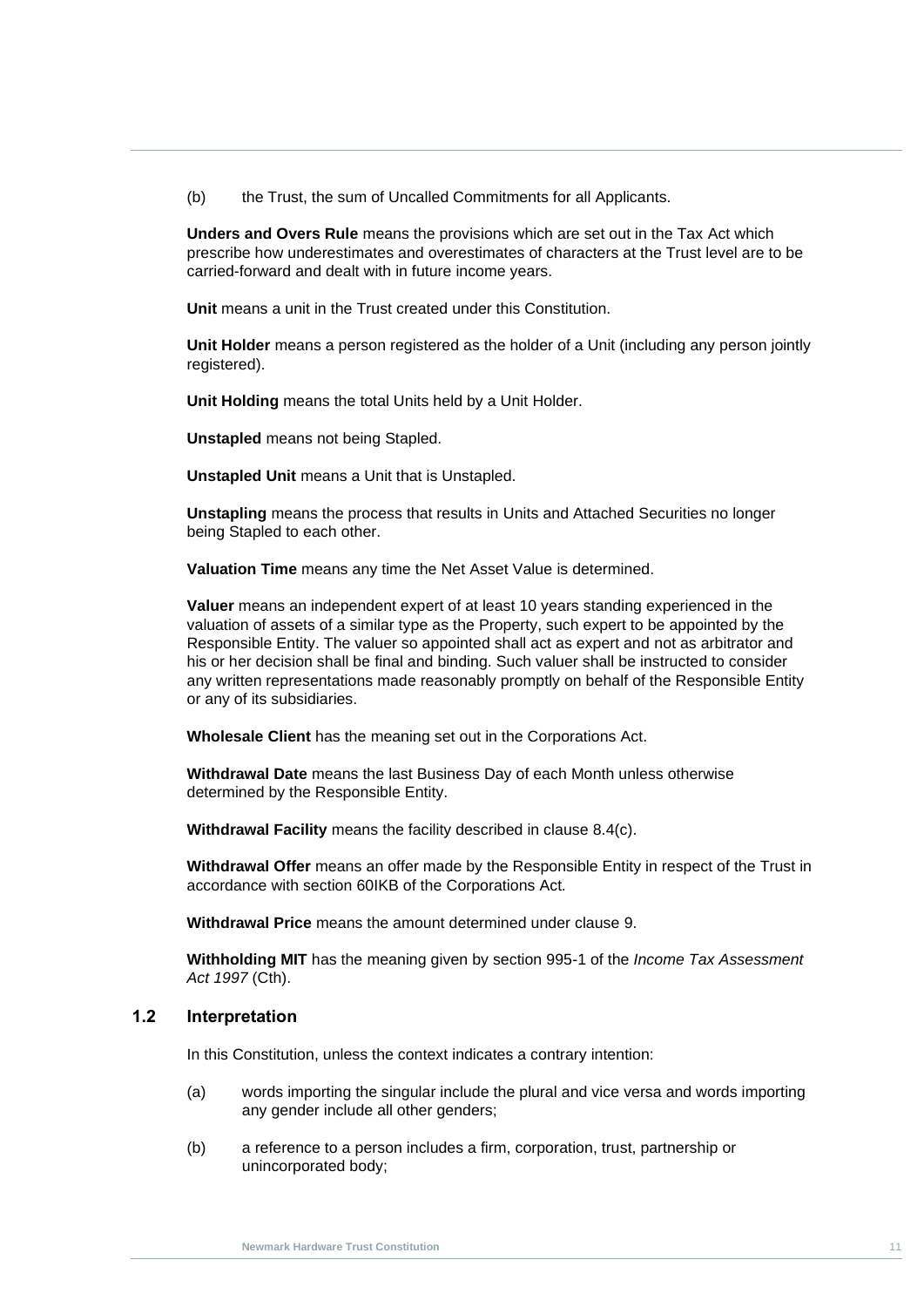- (c) a reference to a clause or schedule is a reference to a clause of and a schedule to this Constitution and a reference to this Constitution includes any schedule;
- (d) a reference to any statute or regulation includes all statutes and regulations amending, consolidating or replacing them and a reference to a statute includes all regulations, proclamations, ordinances and by-laws issued under that statute;
- (e) if a word or phrase is defined, its other grammatical forms have a corresponding meaning;
- (f) a reference to an agreement or document (including, without limitation, a reference)<br>to this Constitution) is to the agreement or document as amended varied to this Constitution) is to the agreement or document as amended, varied, supplemented, novated or replaced, except to the extent prohibited by this Constitution or that other agreement or document;
	- (g) a reference to conduct includes, without limitation, an omission, statement or undertaking whether or not in writing;
	- (h) a reference to an agreement includes any undertaking, deed, agreement and legally enforceable arrangement, whether or not in writing, and a reference to a document includes an agreement (as so defined) in writing and any certificate, notice, instrument and document of any kind;
	- (i) words and expressions defined in the Corporations Act have the meanings given to them in that law; and
	- (j) headings contained in this Constitution are for convenience and do not affect the interpretation of this Constitution.

#### <span id="page-18-0"></span>**1.3 General compliance provision**

- (a) This clause [1.3](#page-18-0) only applies if the Trust is a Registered Scheme.
- (b) A provision of this Constitution which is inconsistent with a provision of the Corporations Act does not operate to the extent of the inconsistency.
- (c) This clause [1.3](#page-18-0) is subject to any declarations made by or exemptions granted by the ASIC which are current in respect of or applicable to this Constitution.
- (d) This clause [1.3](#page-18-0) prevails over all other provisions of this Constitution including any that are expressed to prevail over it.

### <span id="page-18-1"></span>**2 The Trust**

#### <span id="page-18-2"></span>**2.1 Responsible Entity**

As from the Commencement Date, Newmark Capital Limited is and has agreed to act as trustee of the Trust.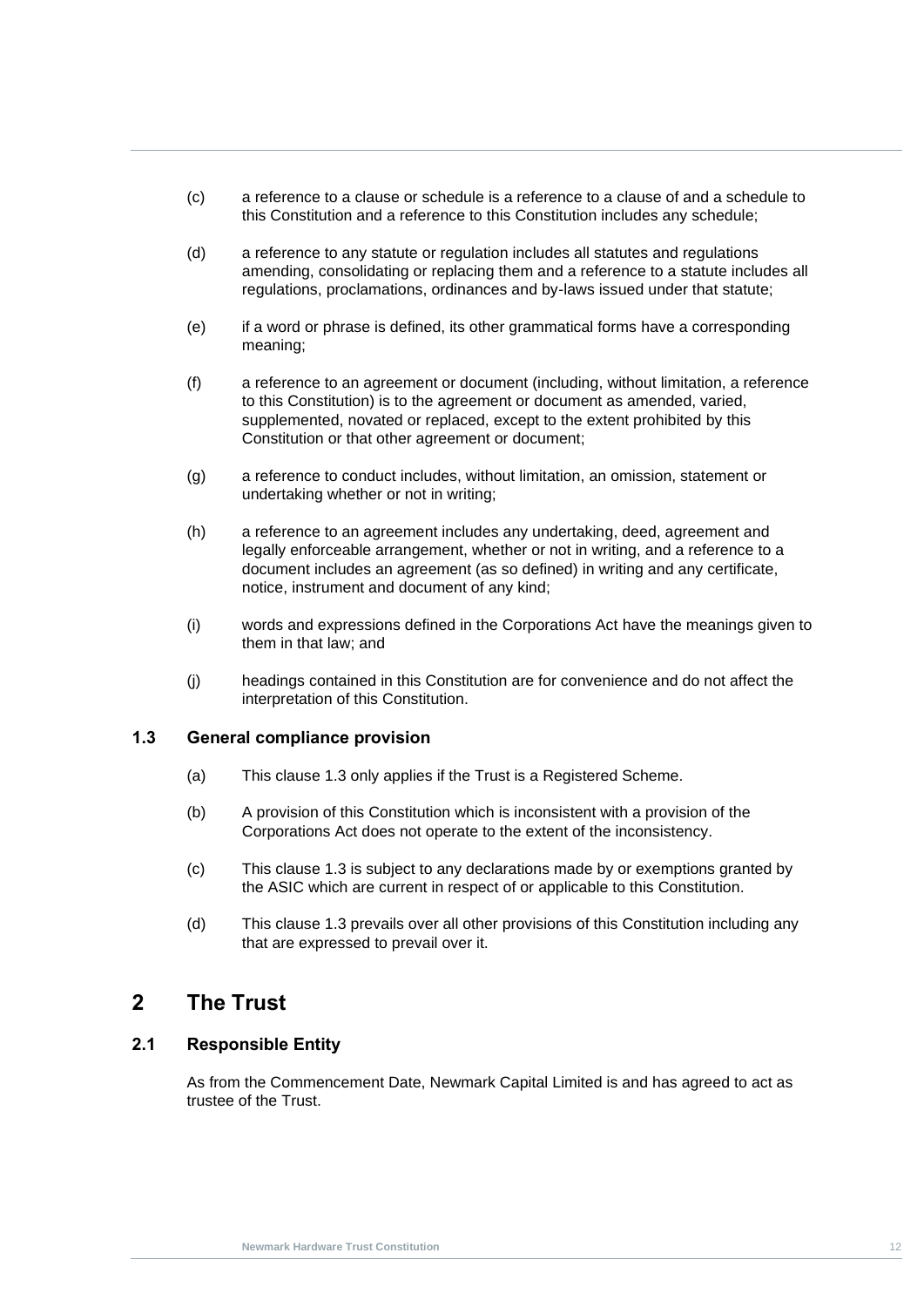#### <span id="page-19-0"></span>**2.2 Declaration of Trust**

- (a) The Assets shall vest in the Responsible Entity on the Commencement Date and the Responsible Entity declares that it shall hold the Assets on trust for the Unit Holders in accordance with the terms of this Constitution.
- **Newsler Constitution Constitution**<br> **Newsler Trust** Constitution<br> **Newsler** Constitution (b) The Responsible Entity shall clearly identify the Assets as property of the Trust and hold the Assets separately from the assets of the Responsible Entity and any other trust or managed investment scheme for which the Responsible Entity is the trustee or responsible entity.

#### <span id="page-19-1"></span>**2.3 Name of Trust**

- (a) The name of the Trust is the 'Newmark Hardware Trust' or such other name as the Responsible Entity may from time to time determine.
- <span id="page-19-5"></span>(b) Subject to clause  $2.3(c)$  and clause  $2.3(d)$ , if Newmark Capital Limited retires or is removed as responsible entity or trustee of the Trust (a **'Name Change Event'**), and the name of the Trust contains the word 'Newmark', then the name of the Trust must be changed by deleting the word 'Newmark' and the Responsible Entity must not use that word (or a substantially or deceptively similar expression or letters) in connection with the Trust. The Responsible Entity must amend this Constitution to reflect the change in the name of the Trust within 20 Business Days of the Name Change Event occurring. The new Responsible Entity or new trustee covenants that it will not amend this clause [2.3](#page-19-1) other than to give effect to the preceding sentences of this paragraph.
- <span id="page-19-3"></span>(c) The Responsible Entity may use the word 'Newmark' for the purpose of advertising the change of name of the Trust for 20 Business Days after the Name Change Event or in the case of the Responsible Entity retiring or being removed, such longer period as the Responsible Entity agrees. In the case of the Responsible Entity retiring or being removed, any advertisement must be approved by the Responsible Entity. That approval will not be unreasonably withheld.
- <span id="page-19-4"></span>(d) Clause [2.3\(b\)](#page-19-5) does not apply if Newmark Capital Limited agrees otherwise prior to the Name Change Event subject to any conditions it may specify (in its absolute discretion).

## <span id="page-19-2"></span>**3 Application of the AMIT Regime to the Trust**

- (a) The Responsible Entity may make an AMIT Choice.
- (b) If an AMIT Choice is made then, subject to clause [3\(c\),](#page-19-6) the provisions in [Schedule](#page-88-0)  [2](#page-88-0) will prevail over any other provisions of this Constitution to the extent of any inconsistency.
- <span id="page-19-6"></span>(c) If the Trust ceases to be an AMIT for any reason, including but not limited to the Trust ceasing to meet the qualification requirements to be an AMIT in respect of a Financial Year:
	- (i) the provisions of [Schedule 2,](#page-88-0) except those in clause [1](#page-88-1) of [Schedule 2](#page-88-0) which will continue to be applied by the Responsible Entity, will cease to apply to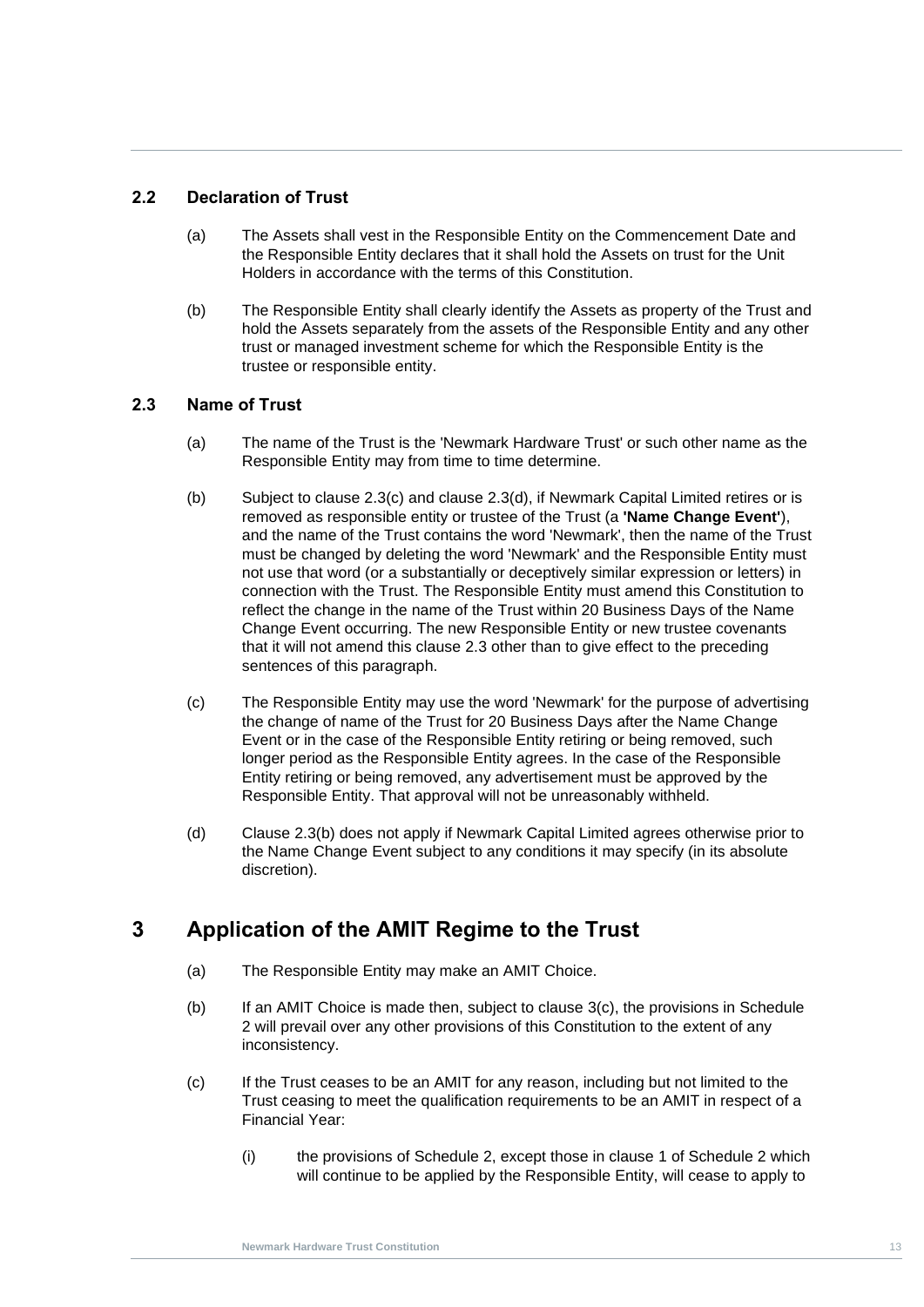the extent that they are not permitted to operate or are not relevant to the Trust when it is not an AMIT; and

- (ii) any provision of the AMIT Regime which applies to an entity that is a former AMIT will continue to apply to the Trust.
- (d) Nothing in this clause 3 imposes an obligation on the Responsible Entity to:
	- (i) enter into or facilitate the entry of the Trust into the AMIT Regime;
- (ii) make any changes to this Constitution; or
	- (iii) make an AMIT Choice.

### <span id="page-20-0"></span>**4 Units and Unit Holders**

#### <span id="page-20-1"></span>**4.1 Units**

- (a) The beneficial interest in the Trust is divided into Units.
- (b) Each Unit confers on the Unit Holder a beneficial interest in the Trust as an entirety and does not confer an interest in a particular part of the Trust or the Assets.

#### <span id="page-20-2"></span>**4.2 Fractional Units**

- (a) The Responsible Entity may issue fractions of a Unit calculated to the third decimal place or such other number of decimal places as the Responsible Entity determines.
- (b) This Constitution applies to fractions of Units in proportion to which the fraction bears to one Unit.

#### <span id="page-20-3"></span>**4.3 Founding Unit**

On the date of this Constitution, Newmark Developments Pty Ltd ACN 152 477 195 will be issued with 100 founding class Units in the Trust for \$1. The founding class Units entitles Newmark Developments Pty Ltd ACN 152 477 195 to:

- (a) voting rights on a proportional basis;
- (b) a return of capital of \$1 per founding class Unit on winding up of the Trust;
- (c) no entitlements to the income of the Trust,

and in all other respects the terms of the foundation unit is the same as other Units in the Trust.

#### <span id="page-20-5"></span><span id="page-20-4"></span>**4.4 Consolidation, subdivision and conversion of Units**

(a) Subject to clause [4.4\(b\),](#page-21-4) the Responsible Entity may consolidate, divide or convert the number of Units on issue into any number of Units other than the number into which the Assets is for the time being divided.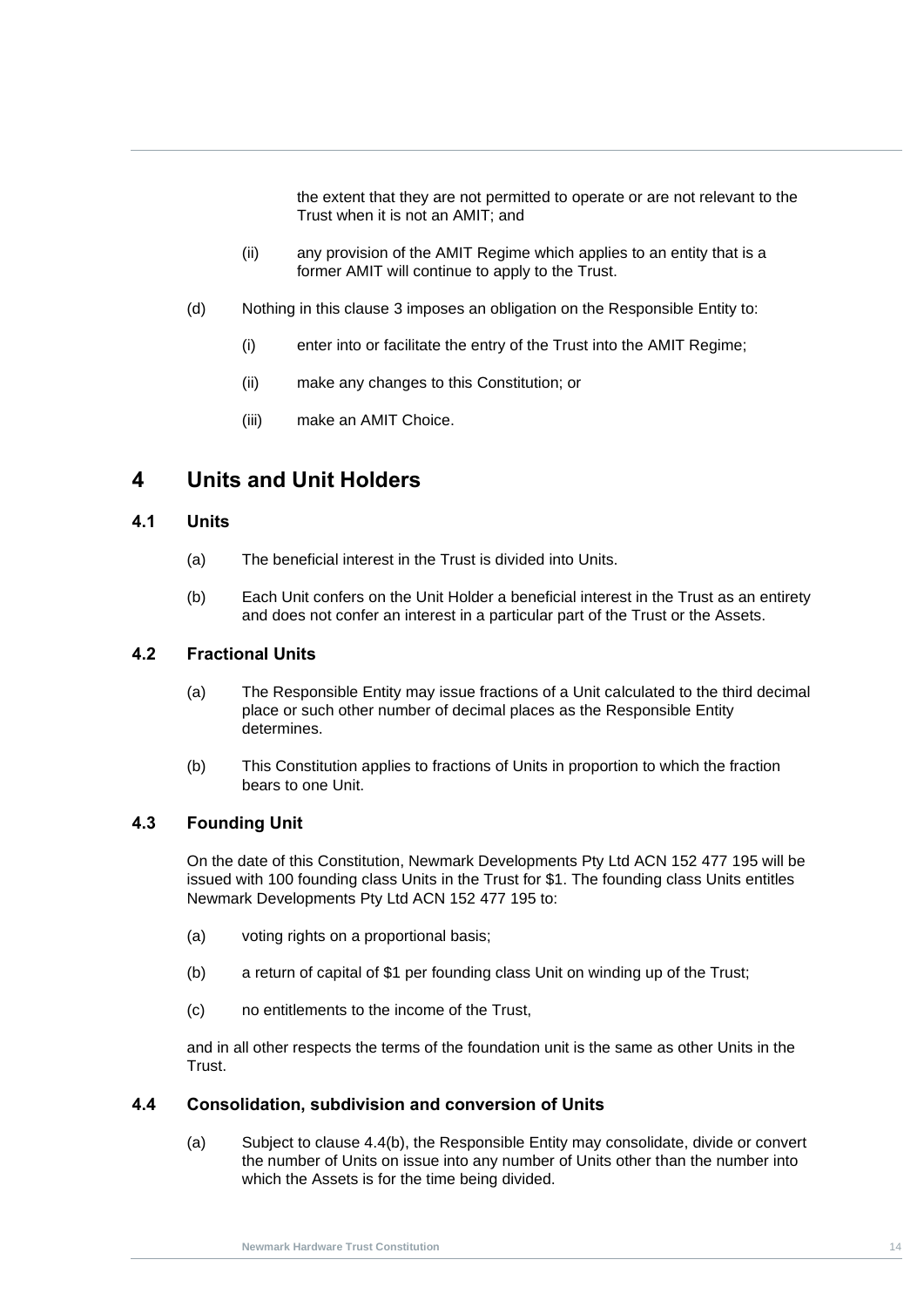- <span id="page-21-4"></span>(b) A division, consolidation or conversion of a kind referred to in clause [4.4\(a\)](#page-20-5) must not change the ratio of Units in a Class registered in the name of any Unit Holder to the Units on issue in that Class.
- (c) The Responsible Entity must amend the Register to record any consolidation, division or conversion of Units.

#### <span id="page-21-0"></span>**4.5 Classes of Units**

Subject to section 601FC(1)(d) of the Corporations Act (if the Trust is a Registered Scheme<br>and where the Trust is not a Registered Scheme, section 601FC(1)(d) of the Corporations<br>Act is to apply with modifications as if t Subject to section 601FC(1)(d) of the Corporations Act (if the Trust is a Registered Scheme Act is to apply with modifications as if the Responsible Entity were a responsible entity and the Trust were a Registered Scheme), the Responsible Entity may create different Classes with such rights, obligations and restrictions attaching to the Units of such Classes as it determines. If the Responsible Entity so determines in relation to a particular Class, the terms of issue of those Units in that Class may:

- (a) eliminate, reduce, create or enhance any of the rights or obligations which would otherwise be carried by such Units; and
- (b) provide for conversion of Units from one Class to another Class and, if the Responsible Entity so determines, change the number of Units on such a conversion.

#### <span id="page-21-1"></span>**4.6 Equal value**

At any time, all the Units of a Class are of equal value and rank equally.

#### <span id="page-21-2"></span>**4.7 Rights attaching to Units**

- (a) A Unit Holder holds a Unit subject to the rights and obligations attaching to that Unit.
- (b) Each Unit Holder agrees not to:
	- (i) interfere with or question the rights, powers, authority, discretion or obligations of the Responsible Entity under this Constitution;
	- (ii) exercise any right, power or privilege in respect of an Asset;
	- (iii) lodge a caveat in respect of any Asset; or
	- (iv) require that any Asset be transferred to the Unit Holder or any other person.
- (c) A Unit Holder may not create any mortgage, charge, pledge, lien, encumbrance, arrangement for the retention of title or any other Security Interest over a Unit without the consent of the Responsible Entity.

#### <span id="page-21-3"></span>**4.8 Directions**

Unit Holders cannot give any direction to the Responsible Entity if it would require the Responsible Entity to do or omit to do anything which: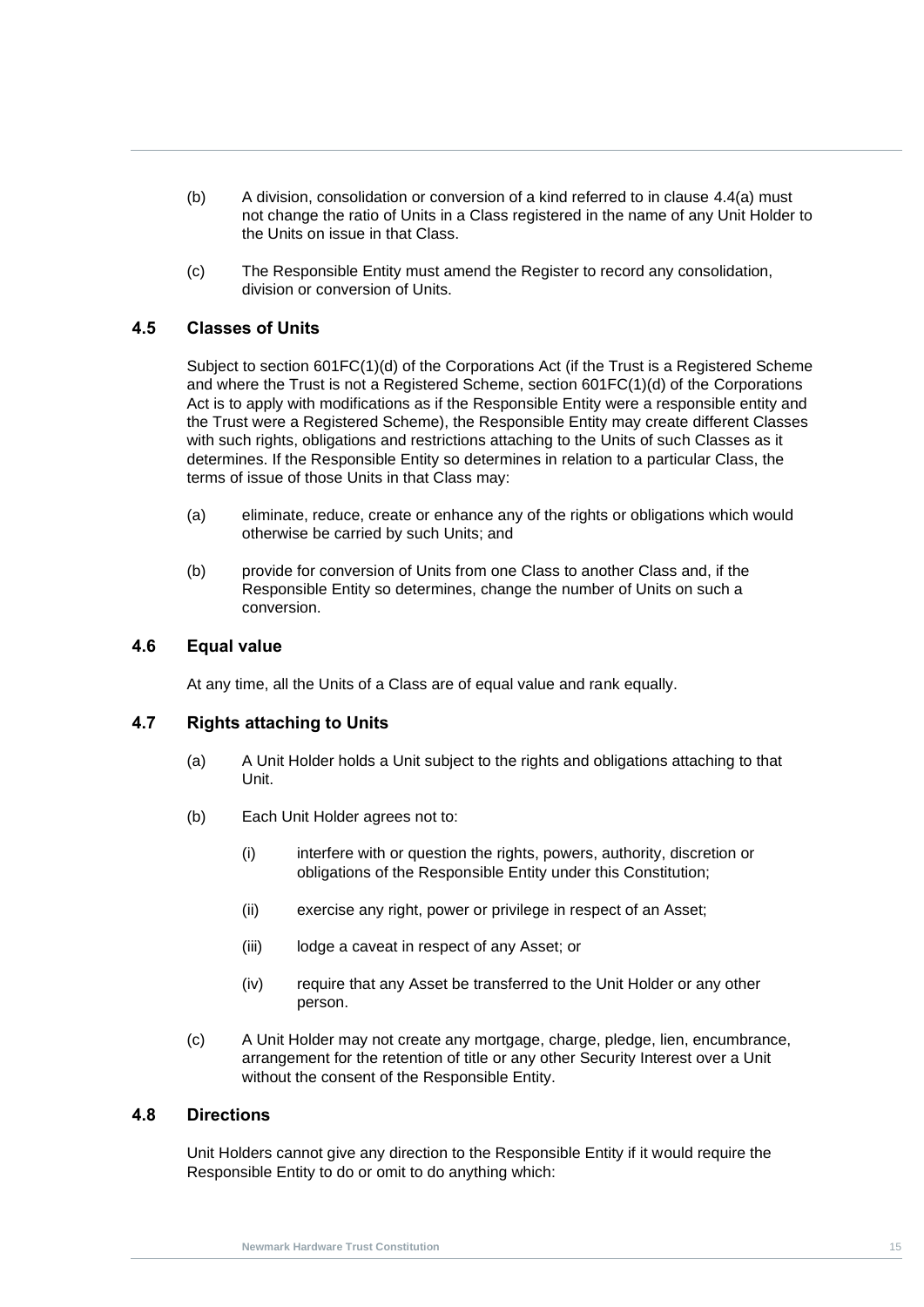- (a) may result in the Responsible Entity acting contrary to the law; or
- (b) would otherwise be within the scope of any discretion or power expressly conferred on the Responsible Entity by this Constitution.

#### <span id="page-22-0"></span>**4.9 Joint holders of Units**

**New York Hardware Trust Constitution** in Common, on the following conditions:<br>(a) the Beannaible Entitudeall not be beind to register mare than three persons as Where two or more persons are registered as the holders of a Unit they are, for the purpose of the administration of the Trust and not otherwise, deemed to hold the Unit as

- (a) the Responsible Entity shall not be bound to register more than three persons as joint Unit Holders of the Unit;
- (b) the joint Unit Holders shall be jointly and severally Iiable in respect of all payments including payments of Tax that ought to be made in respect of the Unit;
- (c) on the death of a joint Unit Holder, the survivor or survivors shall be the only person or persons whom the Responsible Entity will recognise as having any title to the Unit, subject to the production of any evidence of death that the Responsible Entity requires;
- (d) any one of the joint Unit Holders may give an effective receipt that discharges the Responsible Entity in respect of any payment **or** distribution; and
- (e) only the person whose name appears first in the Register as one of the joint Unit Holders of a Unit shall be entitled to delivery of any notices, cheques or other communications from the Responsible Entity and any notice, cheque or other communication given to that person is deemed to be given to all the joint Unit Holders,

unless the Responsible Entity determines otherwise.

#### <span id="page-22-1"></span>**4.10 Stapling provisions**

- (a) The provisions of this Constitution relating to Stapling will only take effect on and from the Stapling Commencement Date and will apply subject to all other provisions of this Constitution which may suspend, abrogate or terminate Stapling. While Stapling applies, where the context requires, a reference to a Unit in this Constitution is taken to be a reference to a Stapled Security.
- (b) Notwithstanding the provisions of clause [21,](#page-64-3) the Responsible Entity may at any time and from time to time, subject to any necessary approval, waiver or consent from ASX, issue Unstapled Units.

#### <span id="page-22-2"></span>**4.11 Options**

- (a) The Responsible Entity may create and issue Options on such terms and conditions as the Responsible Entity determines. Options may be issued with Units or separately.
- (b) On the exercise of an Option, the Option Holder is entitled to subscribe for and be allotted such number of Units as the terms and conditions of the issue of the Option contemplate.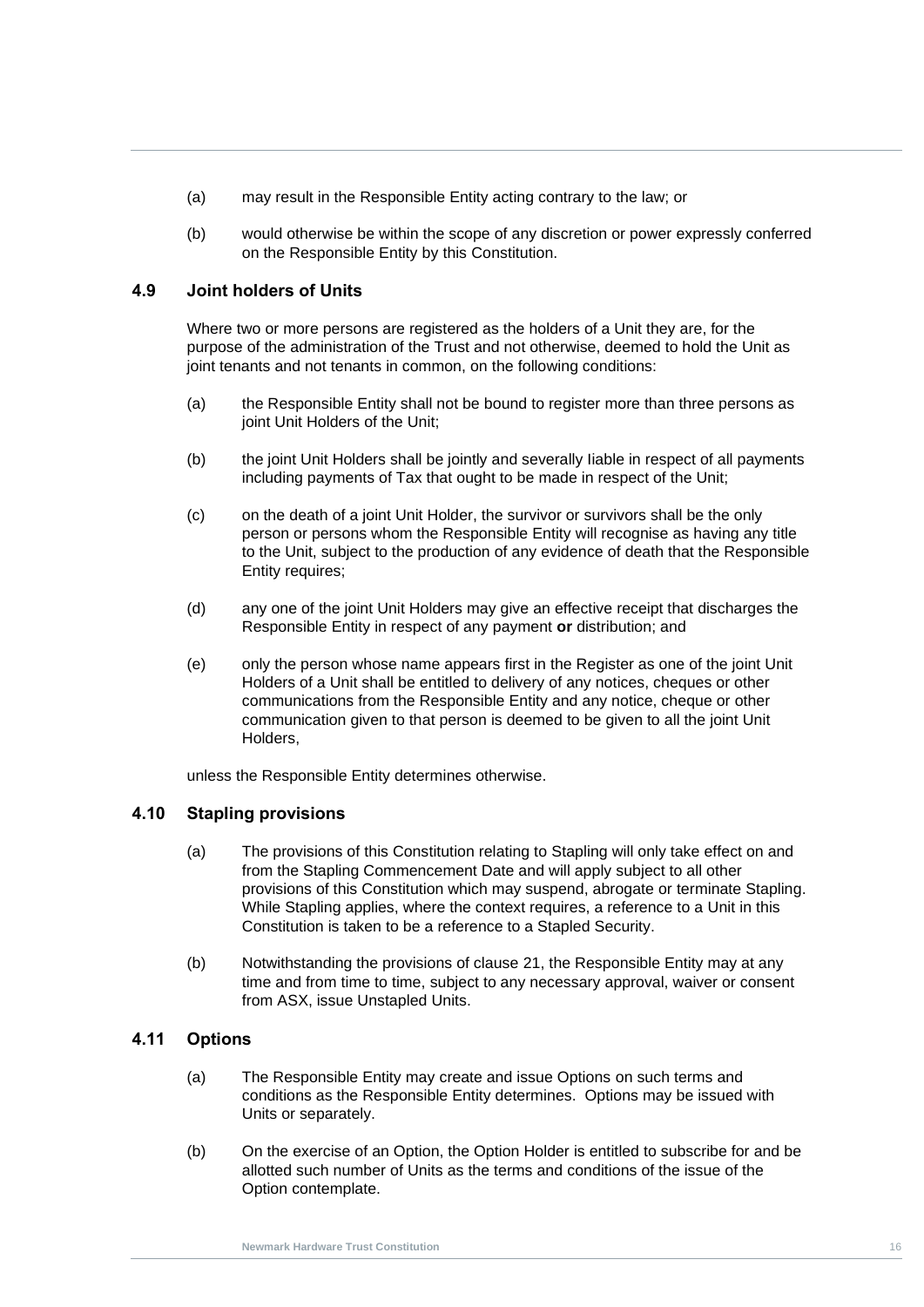- (c) Subject to this Constitution, the Corporations Act (and the conditions of any applicable ASIC Exemption) and, if relevant, the Listing Rules, the Responsible Entity may determine that Options will be issued:
	- (i) for consideration or no consideration;
- this Constitution by a percentage not exceeding 50%; and<br>(iii) conferring on the Option Holder such other entitlements under this (ii) on the basis that the exercise price for a Unit to be issued on exercise of the Option is the price determined by the Responsible Entity, provided that the exercise price is less than the price that would otherwise apply under
	- (iii) conferring on the Option Holder such other entitlements under this Constitution as the Responsible Entity determines, and otherwise on terms and conditions and with such entitlements as determined by the Responsible Entity. The terms of issue of the Option may allow the Responsible Entity to buy back the Options.
	- (d) Subject to the Listing Rules and the Corporations Act (and the conditions of any applicable ASIC Exemption), if the Responsible Entity is making an offer of Options to Unit Holders holding Units which is otherwise in proportion to their existing holdings of Units, the Responsible Entity is not required to offer Options under this clause to any person who is a Foreign Investor.

#### <span id="page-23-0"></span>**4.12 Exercise of Options**

- (a) On exercise of an Option, the Option Holder is entitled to subscribe for and be allotted such number of Units as the terms and conditions of issue of the Option contemplate.
- (b) While Stapling applies, an Option may only be exercised if, at the same time as Units are acquired pursuant to the Option, the same person acquires an identical number of Attached Securities, which are then Stapled to the Units.
- (c) A Unit Holder holds a Unit subject to the rights, restrictions and obligations attaching to that Unit or that Class of Unit. An Option Holder holds the Option subject to the terms and conditions attaching to that Option.
- (d) Reorganisation and division of Units and Options
- (e) Subject to the Listing Rules and the Corporations Act, Units and Options may be consolidated, divided or converted in a ratio as determined by the Responsible Entity (**Reorganisation**). If any Unit is a Partly Paid Unit at the time of Reorganisation the unpaid amount of the Application Price and any instalment payable in respect thereof will be amended in the same ratio.
- (f) Each Unit Holder, by subscribing for or taking a transfer or, or otherwise acquiring, a Unit or Option will be taken to have consented to Reorganisations.
- (g) To effect any Reorganisation of a Unit or Option of a Unit Holder, the Unit Holder appoints the Responsible Entity as the Unit Holder's attorney in the Unit Holder's name and on the Unit Holder's behalf to do all acts and things which the Responsible Entity considers necessary, desirable or reasonably incidental to effect the Reorganisation of the Unit or Option.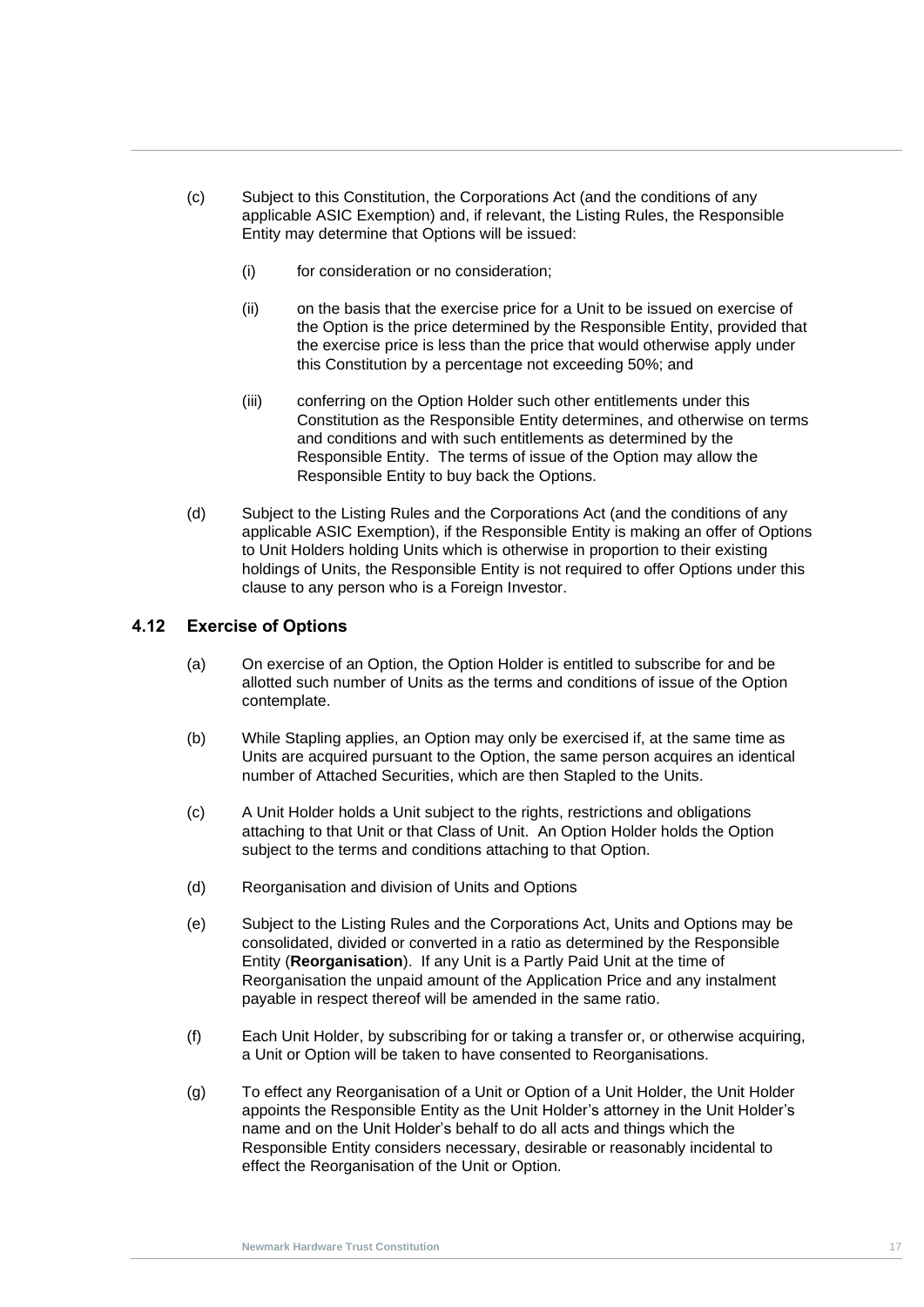#### <span id="page-24-0"></span>**4.13 Reorganisation while Stapling applies**

While Stapling applies, Units may be subject to Reorganisation only if the related Attached Securities are also subject to Reorganisation at the same time and to the same extent.

#### <span id="page-24-1"></span>**4.14 Stapled Security Certificate**

certificate it need not issue a separate unit certificate in relation to the relevant Units.<br> **A PELICIST** The Responsible Entity may issue a single Stapled Security certificate representing the Units and the Attached Securities. Where the Responsible Entity issues a Stapled Security

#### <span id="page-24-2"></span>**4.15 Number of Units**

While Stapling applies, the number of issued Units at any time must equal the number of issued Attached Securities of each category but disregarding any Attached Securities held by or on behalf of a Stapled Entity or a subsidiary of a Stapled Entity.

#### <span id="page-24-3"></span>**4.16 Joint holders of Units**

Where two or more persons are registered as the holders of a Unit or Stapled Securities (**joint Unit Holders**) they are, for the purpose of the administration of the Trust and not otherwise, deemed to hold the Unit or Stapled Securities as joint tenants, on the following conditions:

- (a) the Responsible Entity shall not be bound to register more than three persons as joint holders of the Unit or Stapled Securities;
- (b) the joint Unit Holders shall be jointly and severally liable in respect of all payments including payments of Tax that ought to be made in respect of the Unit or Stapled Securities:
- (c) on the death of a joint Unit Holders, the survivor or survivors shall be the only person or persons whom the Responsible Entity will recognise as having any title to the Unit or Stapled Securities, subject to the production of any evidence of death that the Responsible Entity requires;
- (d) any one of the joint Unit Holders may give an effective receipt that discharges the Responsible Entity in respect of any payment or distribution; and
- (e) only the person whose name appears first in the Register as one of the joint Unit Holders in respect of a Unit or Stapled Securities shall be entitled to delivery of any notices, cheques or other communications from the Responsible Entity, and any notice, cheque or other communication given to that person is deemed to be given to all the joint Unit Holders.

#### <span id="page-24-4"></span>**4.17 Benefits and obligations of Unit Holders**

Except where expressly provided in this Constitution to the contrary, all benefits and obligations contained in this Constitution apply for the benefit of and bind each Unit Holder to the extent provided in this Constitution.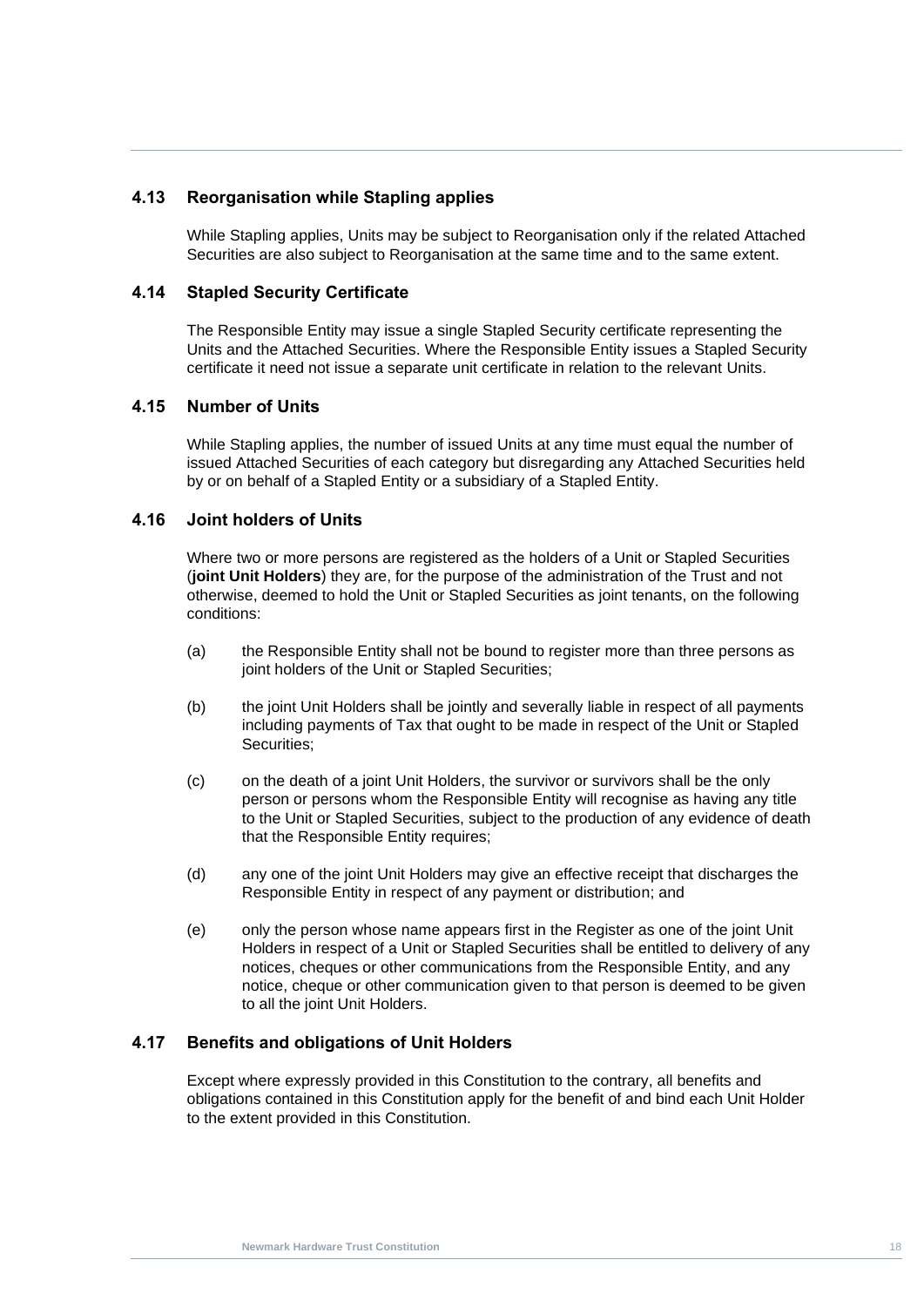#### <span id="page-25-0"></span>**4.18 Perpetuities**

The Responsible Entity cannot issue any Units after the 80th anniversary from the day before the Commencement Date if that issue would cause a contravention of the rule against perpetuities or any other rule of law or equity. The preceding sentence prevails over all provisions of this Constitution.

## <span id="page-25-1"></span>**5 Application procedure**

#### <span id="page-25-2"></span>**New Mark Hardware Trust Constitution**<br> **New York Constitution**<br> **New York Constitution 5.1 Offers**

The Responsible Entity may at any time offer Units for subscription or sale and may invite persons to make offers to apply for or buy Units. While Stapling applies, an applicant for Units must at the same time make an application for an identical number of Attached Securities.

#### <span id="page-25-3"></span>**5.2 Minimum amounts**

The Responsible Entity may specify a minimum initial application amount, minimum Commitment amount, minimum further application amount, minimum holding amount in respect of Units for the Trust as a whole or a Class and vary those amounts at its discretion.

#### <span id="page-25-4"></span>**5.3 Form of application**

- (a) Each application for Units will, unless the Responsible Entity approves otherwise:
	- (i) conform with the form and content requirements of any relevant disclosure document;
	- (ii) if there is no relevant disclosure document, be made in such manner as the Responsible Entity approves; and
	- (iii) be accompanied by application monies as required by any relevant disclosure document.
- (b) The Responsible Entity may authorise an application to be transmitted electronically.

#### <span id="page-25-5"></span>**5.4 Reinvestment**

The Responsible Entity may, at its absolute discretion, allow a Unit Holder to reinvest some or all of the Unit Holder's Distribution Entitlement by acquiring Units in the Trust under a distribution reinvestment plan on terms and conditions prescribed by the Responsible Entity.

#### <span id="page-25-6"></span>**5.5 Acceptance or rejection**

The Responsible Entity may, without being bound to give any reason:

(a) accept an application;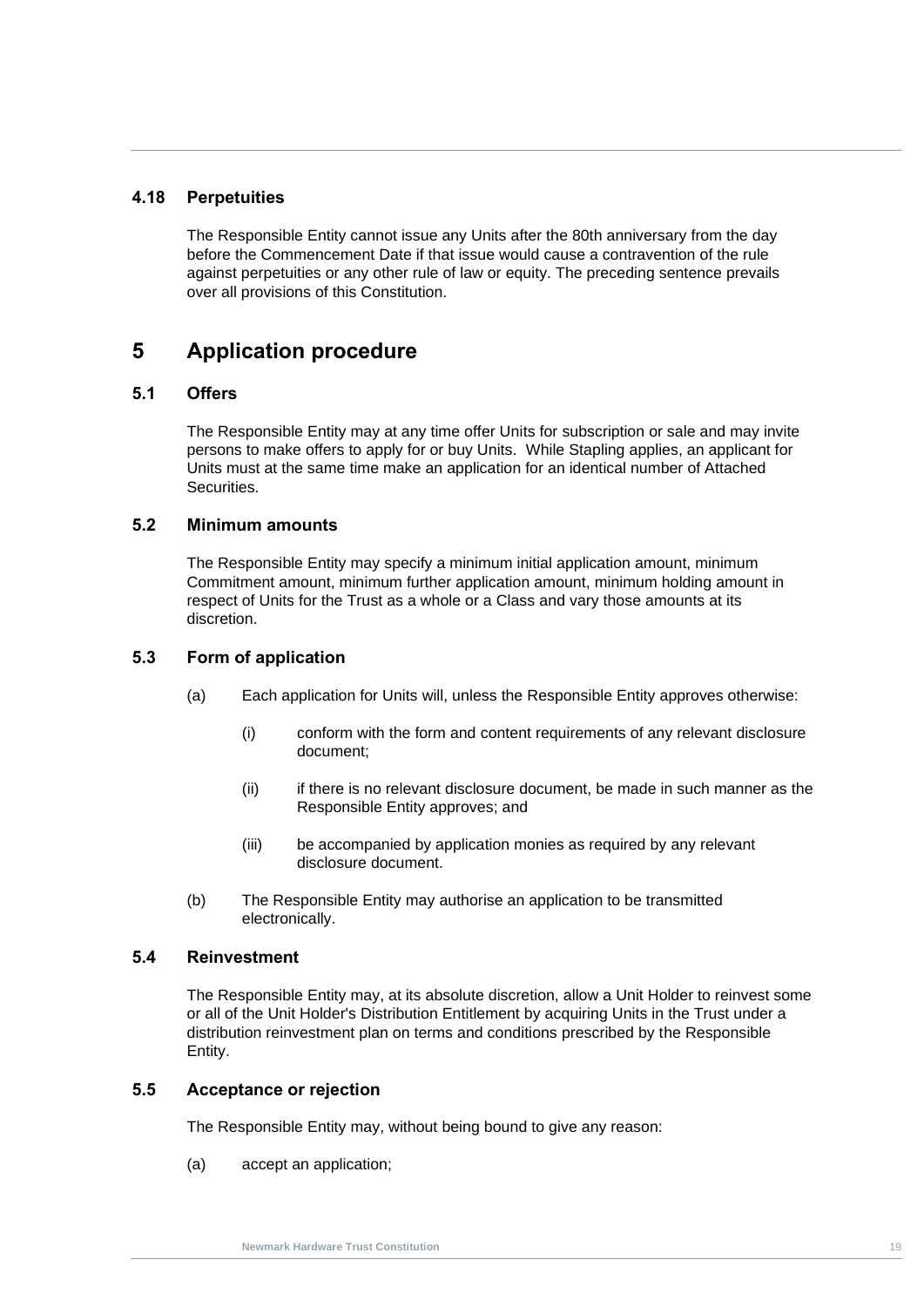- (b) reject an application; or
- (c) reject part of an application.

#### <span id="page-26-0"></span>**5.6 Uncleared funds**

Units issued against application money paid other than in cleared funds are void if the funds are not cleared within 5 Business Days of being presented for payment.

#### <span id="page-26-1"></span>**5.7 Payment of application money**

- **5.7 Payment of application money**<br>(a) Payment of the application money must be in a form acceptable to the Responsible Entity, or a transfer of property of a kind acceptable to the Responsible Entity and able to be vested in the Responsible Entity or a custodian appointed by it (accompanied by a recent valuation of the property, if required by the Responsible Entity).
	- (b) If the Responsible Entity accepts a transfer of property other than cash, any costs associated with the valuation or transfer of the property are payable or reimbursable out of the Assets, or if required by the Responsible Entity, by the Unit Holder.

#### <span id="page-26-2"></span>**5.8 Receipt of application**

The Responsible Entity may determine that an application for Units or application money or property received by the Responsible Entity after a particular time will be deemed to have been received on the next Business Day.

#### <span id="page-26-3"></span>**5.9 Issue of Units**

Unless otherwise determined by the Responsible Entity, Units are taken to be issued:

- (a) in the case of a Unit issued under a distribution reinvestment arrangement referred to in clauses [5.4](#page-25-5) and [13.16,](#page-51-5) the first Business Day of the next Distribution Period following the Distribution Period in respect of which the Distribution Entitlement was calculated; or
- (b) in all other cases, without limiting clause [5.5,](#page-25-6) on the later of the day on which:
	- (i) the Responsible Entity accepts the application for Units and the applicant is registered as the Unit Holder of the Unit on the Register; or
	- (ii) the Responsible Entity receives the application money, or the property (which is acceptable to the Responsible Entity) against which the Units are to be issued is vested in the Responsible Entity.

#### <span id="page-26-4"></span>**5.10 Number of Units issued**

Subject to clause [5.11](#page-27-0) and the terms of issue of a Unit, the number of Units issued at any time in respect of an application for Units (including a reinvestment of a Unit Holder's Distribution Entitlement) shall be determined in accordance with the following formula:

<span id="page-26-5"></span>(a) for a Unit other than a Partly Paid Unit, the number determined in accordance with the following formula: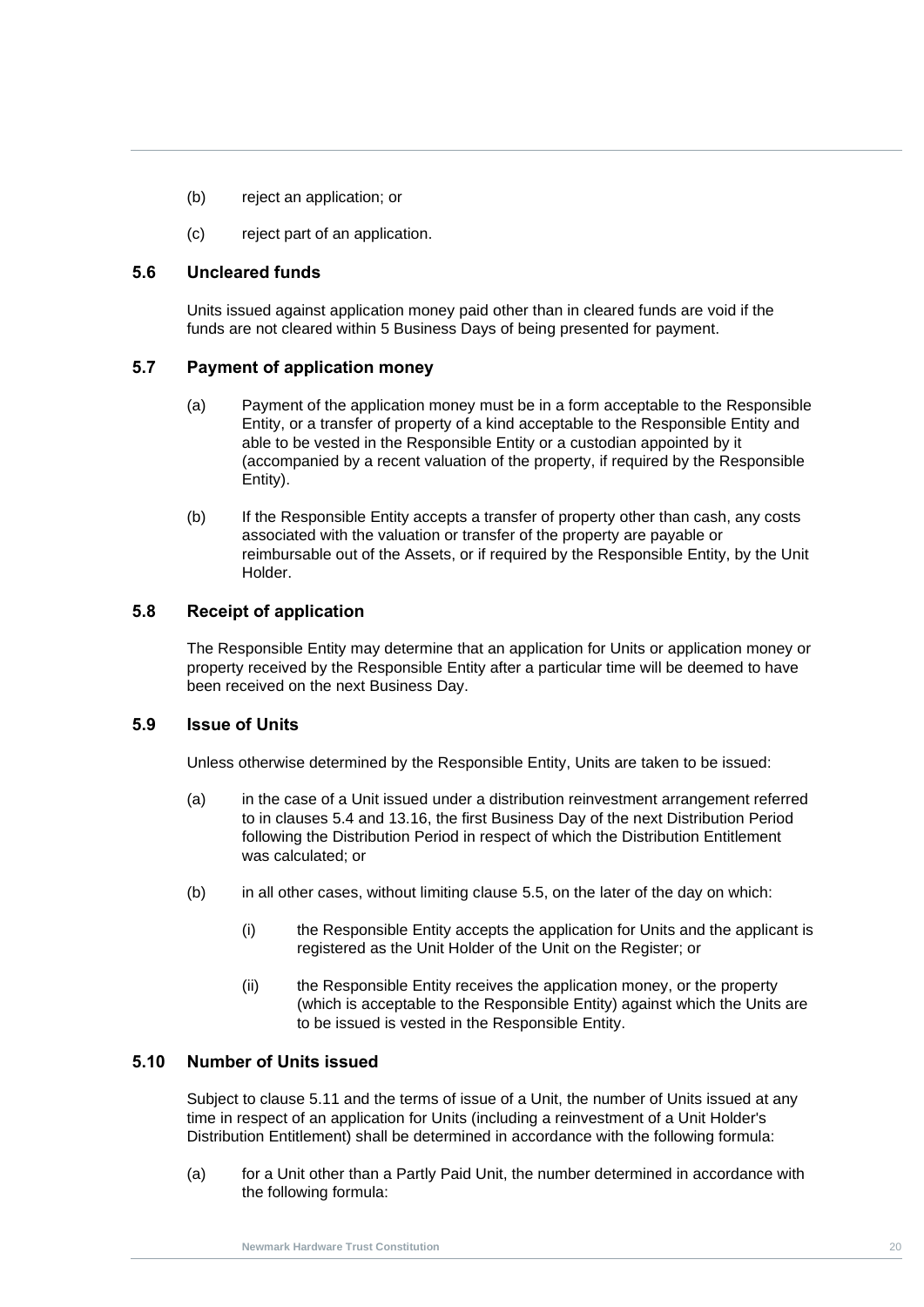$N = \frac{A}{R}$ B

Where:

- N is the number of Units issued:
- A is the application money or the value of the property transferred to the Responsible Entity (including a reinvestment of the Unit Holder's Distribution Entitlement); and
- **New Mark Hardware Trust Constitution**<br>
B is the Application Price for the Unit,

and the number of Units issued shall be calculated to the third decimal place or such other number of decimal places as the Responsible Entity determines from time to time.

(b) for a Partly Paid Unit, the number determined in accordance with the following formula:

 $N = \frac{A}{R}$ B

Where:

- N is the number of Units issued:
- A is the application money or the value of the property transferred to the Responsible Entity (including a reinvestment of the Unit Holder's Distribution Entitlement); and
- B is that amount of the Application Price which is payable at the time of issue of the Unit,

and the number of Units issued shall be calculated to the third decimal place or such other number of decimal places as the Responsible Entity determines from time to time.

#### <span id="page-27-0"></span>**5.11 Units as consideration**

Where an investment is acquired (on behalf of the Trust) for consideration which includes the issue of Units by the Responsible Entity, the number of Units created and issued by the Responsible Entity is determined in accordance with the following formula:

$$
N = \frac{A-B}{c}
$$

Where:

- N is the number of Units issued;
- A is the value of the investment being acquired as determined in accordance with clause 12;
- B is the amount of the cash consideration paid in respect of the investment (if any); and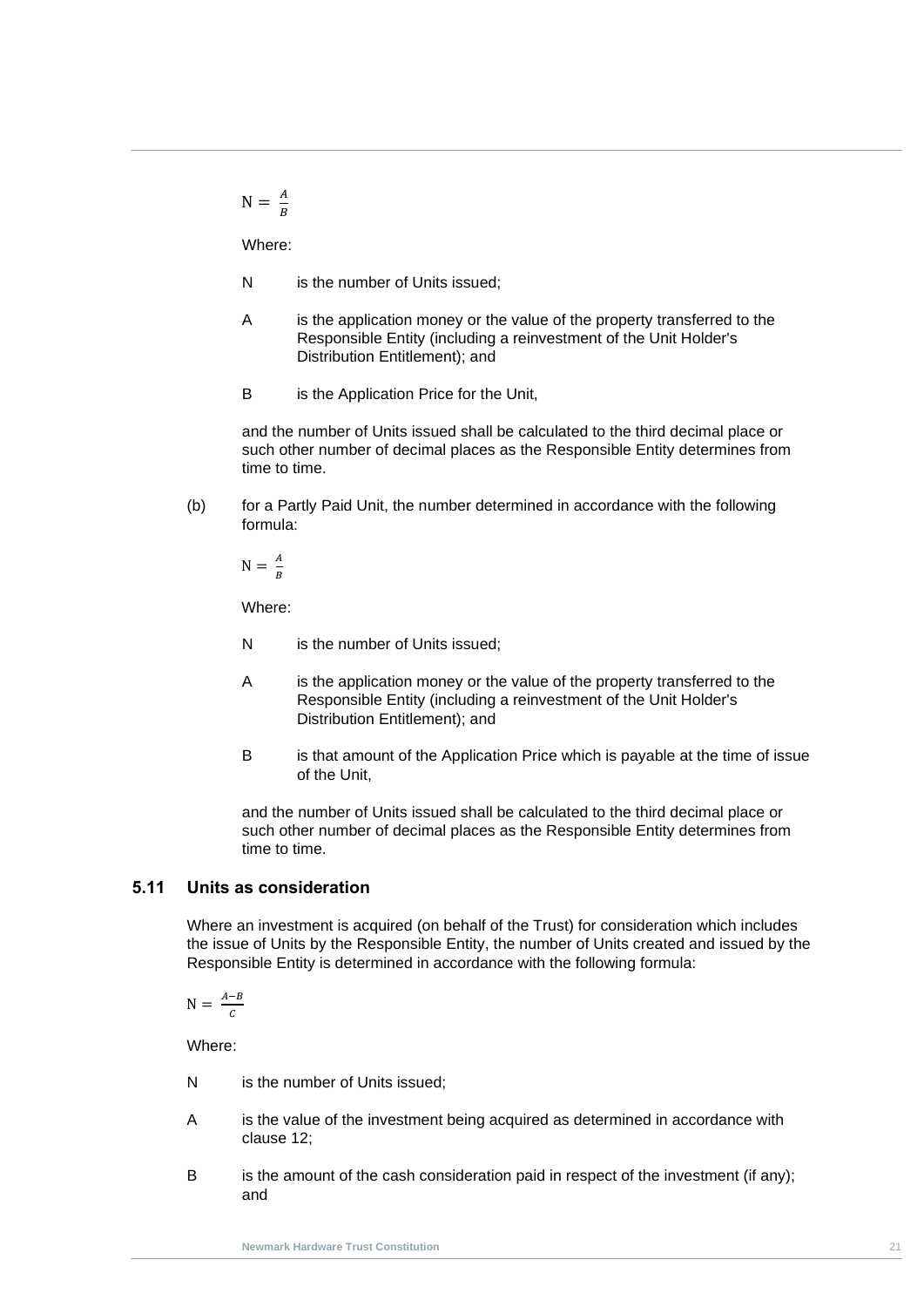C is determined as:

- (i) for a Unit other than a Partly Paid Unit the Application Price of the Units being issued (as determined in accordance with clause [7.2\)](#page-34-0); and
- (ii) for a Unit that is a Party Paid Units the amount of the Application Price which is payable at the time of issue of the Unit.

#### <span id="page-28-0"></span>**5.12 No certificates**

No certificates will be issued for Units, unless determined otherwise by the Responsible<br>Fatitu Entity.

#### <span id="page-28-1"></span>**5.13 Defective applications**

Where, within 10 Business Days (or such other period as the Responsible Entity determines) of the creation and issue of Units in the Trust, the Responsible Entity determines that:

- (a) the applicant was not entitled to hold the Units issued;
- (b) the application was incorrectly executed or executed without power or authority; or
- (c) the application form was defective and was accepted in error,

then the Responsible Entity may in its sole discretion cancel those Units, make an appropriate entry in the Register of the Trust and repay the application money to the applicant out of the Assets. If Units are cancelled under this clause, the Responsible Entity is not required to adjust any Application Price or Withdrawal Price determined before the cancellation of the Units in the Trust.

#### <span id="page-28-3"></span><span id="page-28-2"></span>**5.14 Suspension of Unit issues**

- (a) The Responsible Entity may suspend the issue of Units in the Trust at any time if:
	- (i) it is impracticable for the Responsible Entity to calculate the Net Asset Value, for example because of closure of, or trading restrictions on, financial markets (whether in Australia or elsewhere), an emergency or other state of affairs, or on declaration of a moratorium in a country where the Trust invests, or is exposed through the Assets, or under the Corporations Act;
	- (ii) the Responsible Entity reasonably considers that it is in the best interests of the Unit Holders to do so; or
	- (iii) it is otherwise legally permitted.
- (b) If determined by the Responsible Entity, an application for Units in the Trust received by the Responsible Entity during any suspension period in accordance with clause [5.14\(a\)](#page-28-3) is deemed to be lodged by the Unit Holder immediately after the end of the suspension period.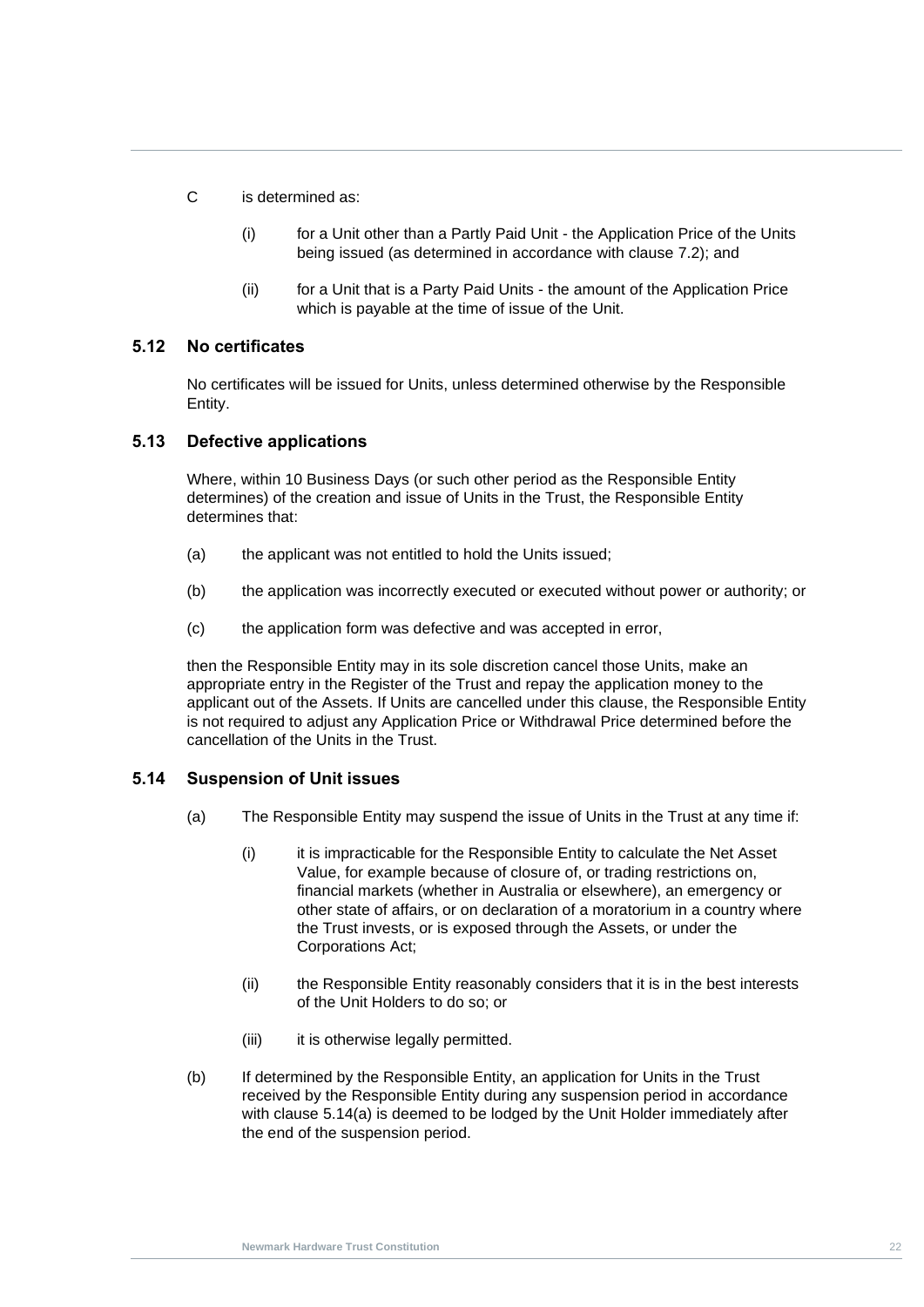## <span id="page-29-0"></span>**6 Partly Paid Units and Commitments**

#### <span id="page-29-1"></span>**6.1 Partly Paid Units**

Subject to the Corporations Act (if the Trust is a Registered Scheme), the Responsible Entity may issue Partly Paid Units on such terms and conditions as it determines including, without limitation, terms and conditions regarding the number of instalments and the terms on which instalments are payable.

## <span id="page-29-2"></span>**Newmark Hardware Trust Constitution 6.2 Must also issue partly paid Attached Securities**

While Stapling applies Units may not be issued on the basis that they are Partly Paid Units unless there is a contemporaneous and corresponding issue of Attached Securities which are to be partly paid. While Stapling applies any issue or Partly Paid Units shall be on the basis that a call will not be regarded as having been validly paid unless any amount payable at the same time in relation to the partly paid Attached Securities is also paid.

#### <span id="page-29-3"></span>**6.3 Commitments**

A person may agree to make a Commitment to subscribe for Units and must:

- (a) complete and execute an application in respect of the Commitment on such terms and conditions and in such form as the Responsible Entity determines; and
- (b) undertake to pay Calls as and when required by the Responsible Entity.

#### <span id="page-29-4"></span>**6.4 Calls**

- (a) Subject to the rights, obligations and restrictions attaching to any Class, the Responsible Entity may make a Call on:
	- (i) the holder of a Partly Paid Unit and the holder must pay the Call in accordance with the terms of issue of that Unit; and
	- (ii) an Applicant and the Applicant must pay the Call in accordance with the **Commitment**
- (b) The Responsible Entity may only make a Call if the Call is made on all Unit Holders of that Class or on all Applicants (as applicable).
- (c) The Responsible Entity must make Calls pro rata to:
	- (i) the number of Partly Paid Units held by a Unit Holder; and
	- (ii) the Commitment of each Applicant.
- (d) If an Applicant makes an application to make a Commitment after a Call has been made, subsequent Calls must be made so that no Call is made on any Applicant if, following the payment of that Call, the Paid Proportion of that Applicant would be greater than the Paid Proportion of any other Applicant, assuming that all Calls made are paid in full.
- (e) The Responsible Entity may at any time postpone a Call or extend the time for payment of a Call.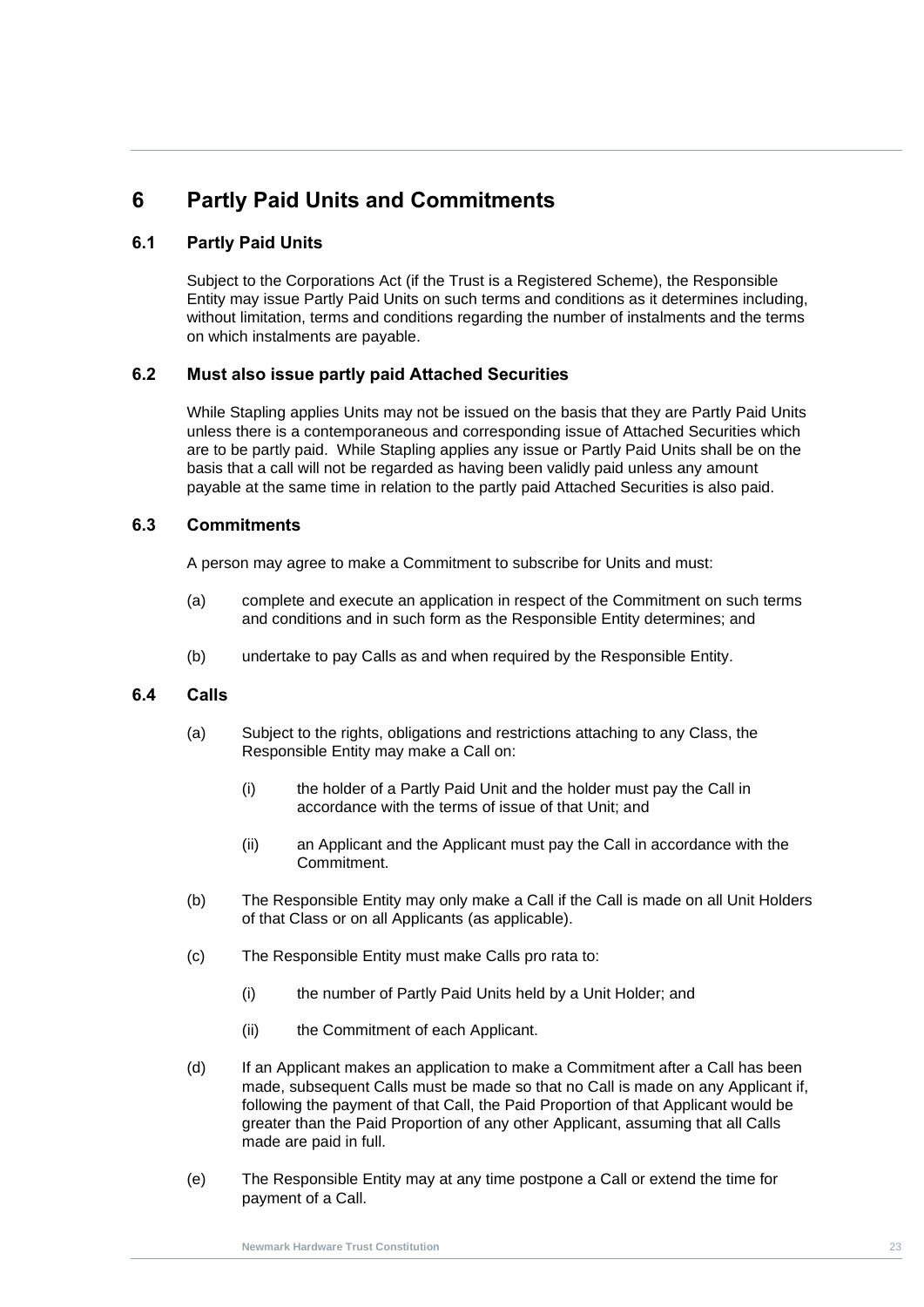(f) Upon payment of a Call in respect of a Commitment, the Responsible Entity must issue to the Applicant the number of fully paid Units calculated in accordance with clause [5.10\(a\).](#page-26-5)

#### <span id="page-30-0"></span>**6.5 Default on Calls**

- (a) If all or part of a Call is not paid on or before the date on which payment under the Call is due, the Applicant or the holder of a Partly Paid Unit (as applicable) must pay interest on the unpaid portion of the Call from that day to the time of actual payment.
- payment.<br>(b) Interest which accrues on an unpaid Call will become an Asset.
	- (c) Unless the terms of the Partly Paid Unit or the Commitment provide otherwise, interest will be payable at the Interest Rate.

#### <span id="page-30-1"></span>**6.6 Non-receipt of notice of Call**

A Call is not invalidated as a result of the non-receipt of any notice of a Call by a Unit Holder or Applicant or the accidental omission to give notice of a Call to any Unit Holder or Applicant.

#### <span id="page-30-2"></span>**6.7 Deductions for unpaid Calls**

If all or any part of a Call is not paid by the date on which payment under the Call is due, the Responsible Entity may apply any amount payable to the relevant Unit Holder under this Constitution to pay amounts unpaid under the Call, together with accrued interest and all costs and expenses incurred by the Responsible Entity in relation to the unpaid Call.

#### <span id="page-30-3"></span>**6.8 Forfeiture**

- (a) If all or part of a Call is not paid by the date on which payment under the Call is due, any Partly Paid Units that are the subject of the Call or Units held by a Unit Holder that has made a Commitment may be forfeited to the Responsible Entity.
- <span id="page-30-4"></span>(b) Forfeiture may be effective by a notice from the Responsible Entity, with effect from the date of such notice.
- (c) The non-receipt of any notice by any Unit Holder, or the accidental omission to give notice of forfeiture to any Unit, shall not invalidate the forfeiture.
- (d) The forfeiture of Units under this clause [6](#page-29-0) includes forfeiture of all distributions and other money payable to the Unit Holder relating to the forfeited Units not actually paid to the Unit Holder before the forfeiture (except to the extent to which such amounts have already been applied to reduce the Call amount under clause [6.6\)](#page-30-1).
- (e) Unless the Responsible Entity determines otherwise, the rights attaching to forfeited Units which have not yet been sold or otherwise disposed of are suspended for the period from the date of the forfeiture to the date of sale or disposal.
- (f) Subject to clause [6.10,](#page-31-1) a Unit Holder whose Units have been forfeited under this clause ceases to be a Unit Holder in respect of the forfeited Units from the date the Responsible Entity gives a notice under clause [6.8\(b\).](#page-30-4)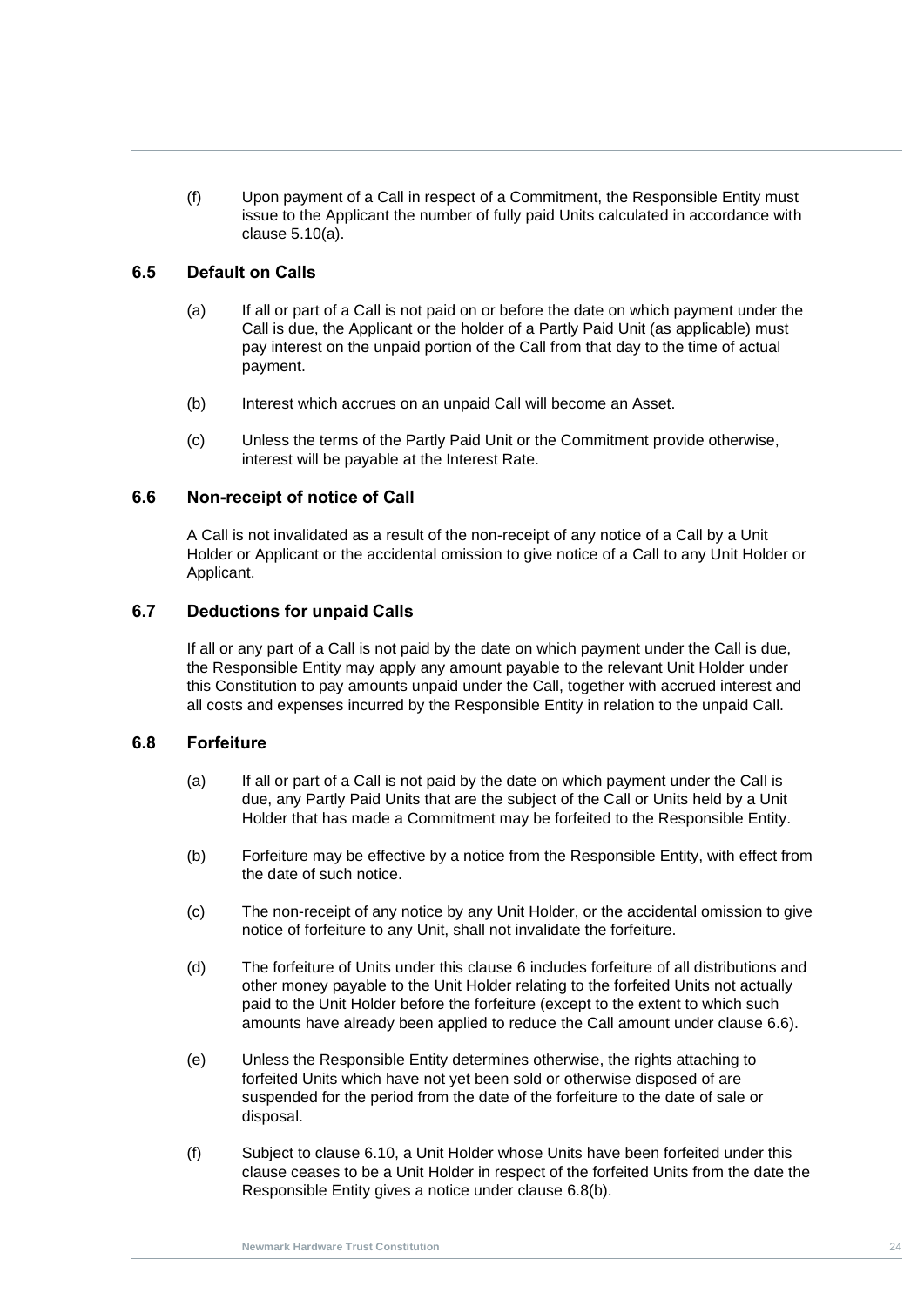#### <span id="page-31-0"></span>**6.9 Entry on Register**

Where any Unit has been forfeited in accordance with this clause, the Responsible Entity will enter the forfeiture and the date of forfeiture in the Register.

#### <span id="page-31-1"></span>**6.10 Disposal of forfeited Units**

Unit in the manner and at such prices as the Responsible Entity determines, including on<br>the basis that the purchaser of such forfeited Units is not obliged to pay any unpaid Call in Subject to the Corporations Act and any applicable ASIC Exemption (where the Trust is a Registered Scheme), the Responsible Entity may sell or otherwise dispose of a forfeited Unit in the manner and at such prices as the Responsible Entity determines, including on respect of that Unit.

#### <span id="page-31-2"></span>**6.11 Cancellation of Forfeiture**

At any time before a forfeited Unit is sold or otherwise disposed of:

- <span id="page-31-6"></span>(a) the Responsible Entity may cancel the forfeiture upon such conditions as it determines; and
- (b) if the Unit Holder pays to the Responsible Entity the full amount of all unpaid Calls (including accrued interest and all costs and expenses incurred by the Responsible Entity in the relation to the unpaid Call), the forfeiture must be cancelled.

#### <span id="page-31-3"></span>**6.12 Transfer of forfeited Units**

- (a) The Responsible Entity may, on any sale of forfeited Units, receive the selling price in respect of those Units and effect a transfer of those Units in the name of the Unit Holder whose Units have been sold. The Unit Holder authorises the Responsible Entity to take these steps and appoints the Responsible Entity as its agent and attorney to do so. The Unit Holder indemnifies the Responsible Entity against any claim or liability incurred by the Responsible Entity in doing so.
- (b) Upon effecting a transfer under clause [6.11\(a\),](#page-31-6) the Responsible Entity shall register the transferee as the holder of the Units in the Register. The transferee's title to the Units will not be affected by any irregularity or invalidity in connection with the forfeiture or sale of the Units.

#### <span id="page-31-4"></span>**6.13 Remaining liability**

Despite the forfeiture of Units pursuant to clause [6.7,](#page-30-2) the Unit Holder whose Unit has been forfeited remains liable to pay to the Responsible Entity the amounts listed in clauses 6.16(a)(i) to 6.16(a)(iv). That liability ceases if and when the Responsible Entity receives payment in full of those amounts and amounts owing by that Unit Holder.

#### <span id="page-31-5"></span>**6.14 Lien**

Subject to the Corporations Act*,* the Responsible Entity has a first and paramount lien upon every Unit for unpaid Calls and other moneys payable to the Responsible Entity by a Unit Holder. That lien extends to all distributions and other money payable in relation to a Unit from time to time.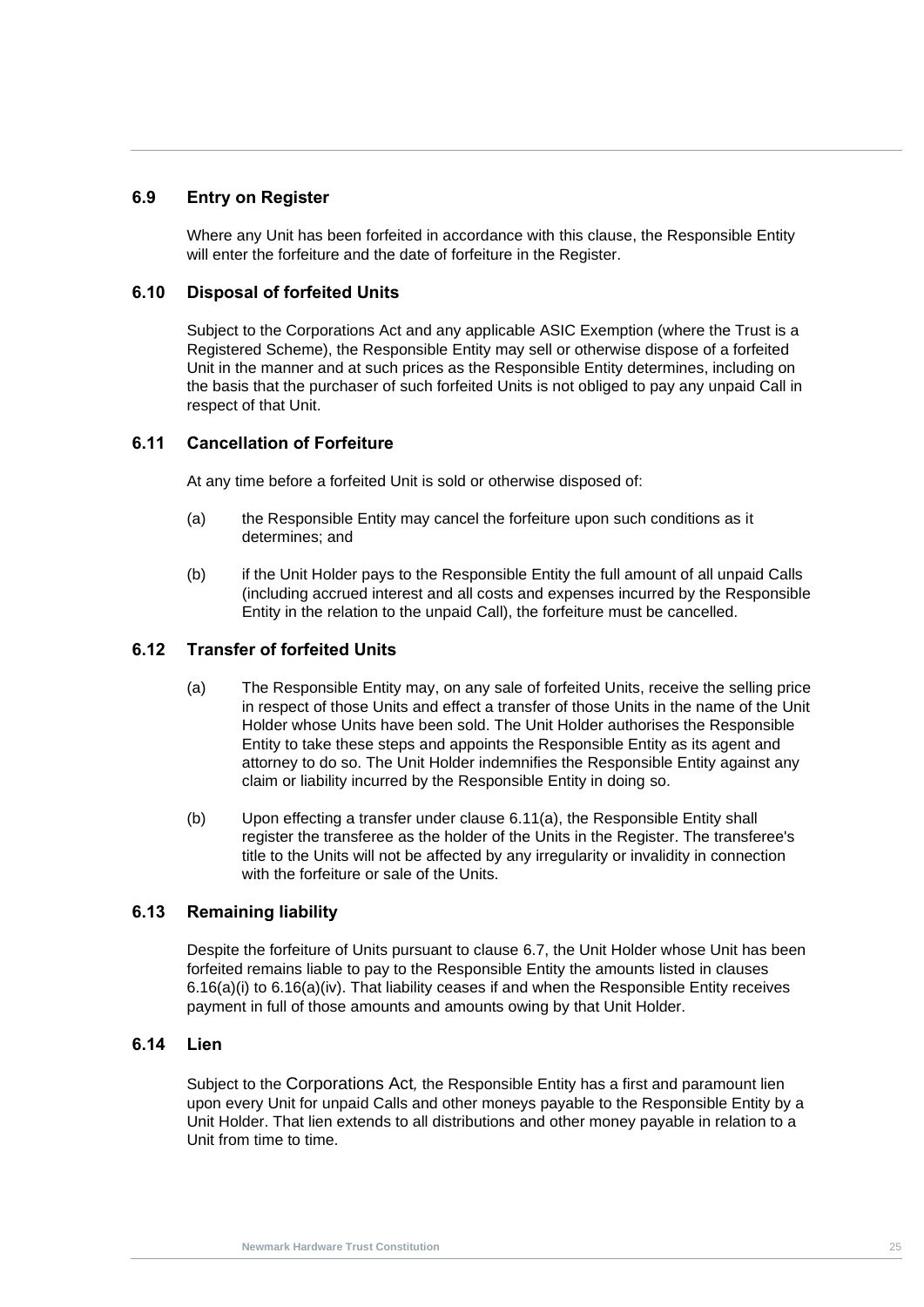#### <span id="page-32-0"></span>**6.15 Sale of Units to enforce lien**

For the purposes of enforcing a lien, the Responsible Entity may sell the Units subject to the lien, in accordance with this clause [6](#page-29-0) as if the Units had been forfeited for non-payment of a Call.

#### <span id="page-32-1"></span>**6.16 Proceeds of sale**

- distribution and other money from time to time payable to the Unit Holder in relation<br>to those Units) must be applied by the Responsible Entity in the following order: (a) The net proceeds of any sale of forfeited Units to enforce a lien (including all distribution and other money from time to time payable to the Unit Holder in relation
	- (i) in payment of all costs which have been or will be incurred in relation to the forfeiture or enforcement of the lien (as the case may be) and the sale;
	- (ii) in payment of the amount of the unpaid Call;
	- (iii) in payment of the:
		- (A) unpaid portion of the Application Price in respect of the forfeited Unit;
		- (B) Uncalled Commitment of an Applicant;
	- (iv) in payment of the amount of any accrued interest on the Call and any other moneys payable to the Responsible Entity; and
	- (v) in payment of the surplus (if any) to the Unit Holder whose Units have been sold.
	- (b) If the net proceeds of any sale are insufficient to pay the amounts in clauses 6.16(a)(i) to 6.16(a)(iv), the Unit Holder whose Units have been sold remains liable for the difference between the net proceeds of sale and the sum of those amounts.

#### <span id="page-32-2"></span>**6.17 Joint Holders**

- (a) Joint holders of Partly Paid Units arc jointly and severally liable for all amounts due on the Partly Paid Units held by them.
- (b) Joint Applicants in respect of a Commitment are jointly and severally liable for all amounts due in respect of a Commitment.

#### <span id="page-32-3"></span>**6.18 Termination**

Upon termination of the Trust an Applicant has no liability to subscribe for Units except to the extent of Calls made prior to the termination.

#### <span id="page-32-4"></span>**6.19 Actions not limited**

For the avoidance of doubt, nothing in this clause [6](#page-29-0) limits an action, remedy or right that the Responsible Entity may take or pursue at law (whether pursuant to a breach of this Constitution, any contract or otherwise) in order to enforce the non payment of a Call.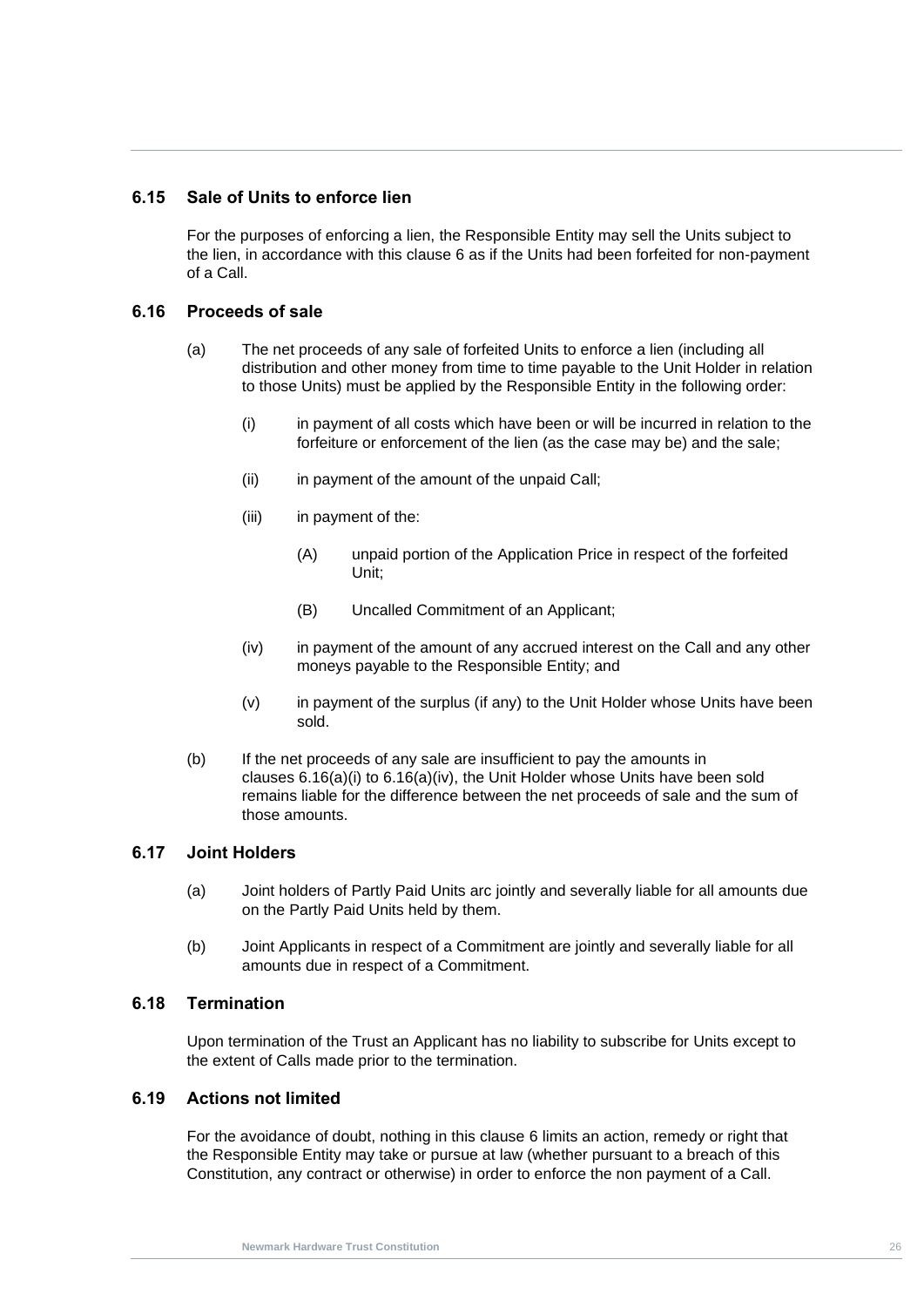## <span id="page-33-0"></span>**7 Application Price**

#### <span id="page-33-1"></span>**7.1 Application Price for Units**

Subject to any rights, obligations and restrictions attaching to any particular Units, a Unit must only be issued at an Application Price:

- (a) in the case of the issue of Units pursuant to the initial product disclosure statement for the Trust, equal to \$1.00;
- <span id="page-33-3"></span>(b) while Units are Officially Quoted, subject to paragraphs (c), (d), (e) and (f), equal to the Market Price of the Units or, where Stapling applies, the Market Price of the Stapled Securities minus the application price of each Attached Security or the amount determined by the Responsible Entity in accordance with clause [7.8](#page-36-2) during the 10 ASX Business Days immediately prior to the date upon which the Application Price is to be calculated;
	- (c) in the case of a rights issue while Units are Officially Quoted, in accordance with clause [7.5;](#page-35-0)
	- (d) in the case of a placement or other issue of Units while Units are Officially Quoted, in accordance with clause [7.6;](#page-36-0)
	- (e) in the case of a reinvestment of income while Units are Officially Quoted, in accordance with clause [7.7;](#page-36-1)
	- (f) in the case of Units issued on the exercise of an Option calculated in accordance with the terms and conditions of that Option:
	- (g) in any other case calculated as:

<span id="page-33-2"></span> $AP = \frac{A+B+C}{B+F}$  $D+E$ 

Where:

AP is the Application Price;

- A is the Net Asset Value;
- B is any relevant Transaction Charge;
- C is the Acquisition Cost Adjustment;
- D is the number of Fully Paid Units on issue; and
- E is Partly Paid Proportion.

For the purposes of the formula in this clause [7.1\(g\),](#page-33-2) where there is more than one Class on issue, "Net Asset Value", "Transaction Charge", "Acquisition Cost Adjustment" and the "number of Units on issue" are variables determined by the Responsible Entity in respect of the relevant Class in accordance with clause [4.5.](#page-21-0)

Each of the variables in this clause [7.1\(g\)](#page-33-2) must be determined, subject to the other provisions of this clause [7:](#page-33-0)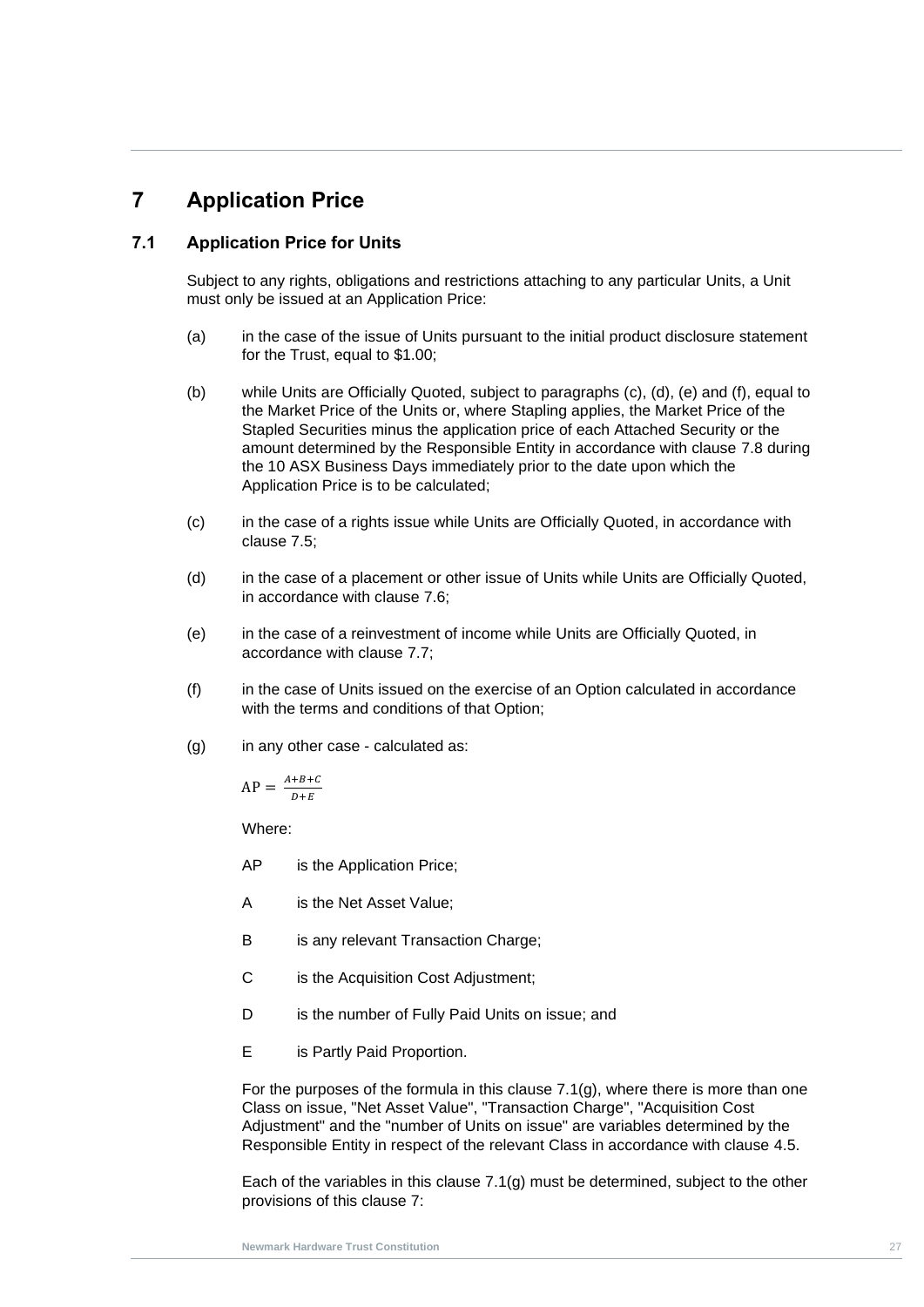- (i) as at the first Valuation Time after the later of the day on which the Responsible Entity:
	- (A) receives the completed application for Units; or
	- (B) receives the application money or the property against which the Units are to be issued is vested in the Responsible Entity; or
- Business Day of the next Distribution Period following the Distribution<br>Period in respect of which the Distribution Entitlement was calculated. (ii) in the case of a Unit issued under a distribution reinvestment plan, the first Business Day of the next Distribution Period following the Distribution
	- (h) The Responsible Entity may determine a different Application Price in relation to some Units, a Class or all Units provided that where the Trust is a Registered Scheme it is permitted to do so by the Corporations Act and any applicable ASIC Exemption and in such case, subject to the terms of that ASIC Exemption (or, where the Trust is not a Registered Scheme, subject to applying the Corporations Act and any relevant ASIC Exemption with appropriate modifications as if the Responsible Entity were a responsible entity and the Trust were a Registered Scheme).

#### <span id="page-34-0"></span>**7.2 Rounding**

While Units are not Officially Quoted the Application Price may be rounded as the Responsible Entity determines. The amount of the rounding must not be more than 1% of the Application Price.

#### <span id="page-34-1"></span>**7.3 Receipt of application**

For the purposes of clause  $7.1(q)$  the day and time of receipt of an application for Units is:

- (a) the time of actual receipt if the application is received before the Prescribed Time on a Business Day; or
- (b) the time of deemed receipt if the application is deemed to be received before the Prescribed Time on a Business Day; or
- (c) the commencement of business on the next following Business Day if the application is received or is deemed to be received on a day which is not a Business Day or received on or after the Prescribed Time on a Business Day.

#### <span id="page-34-2"></span>**7.4 Initial Public Offering**

- (a) The Responsible Entity may at any time issue Units to any person under an Initial Public Offering or to effect Stapling at a price and on terms determined by it provided that:
	- (i) the Responsible Entity complies with any Listing Rules applicable to the issue and any applicable ASIC Exemption;
	- (ii) while Stapling applies, the same persons are at the same time offered identical numbers of Attached Securities which will be Stapled to the Units offered; and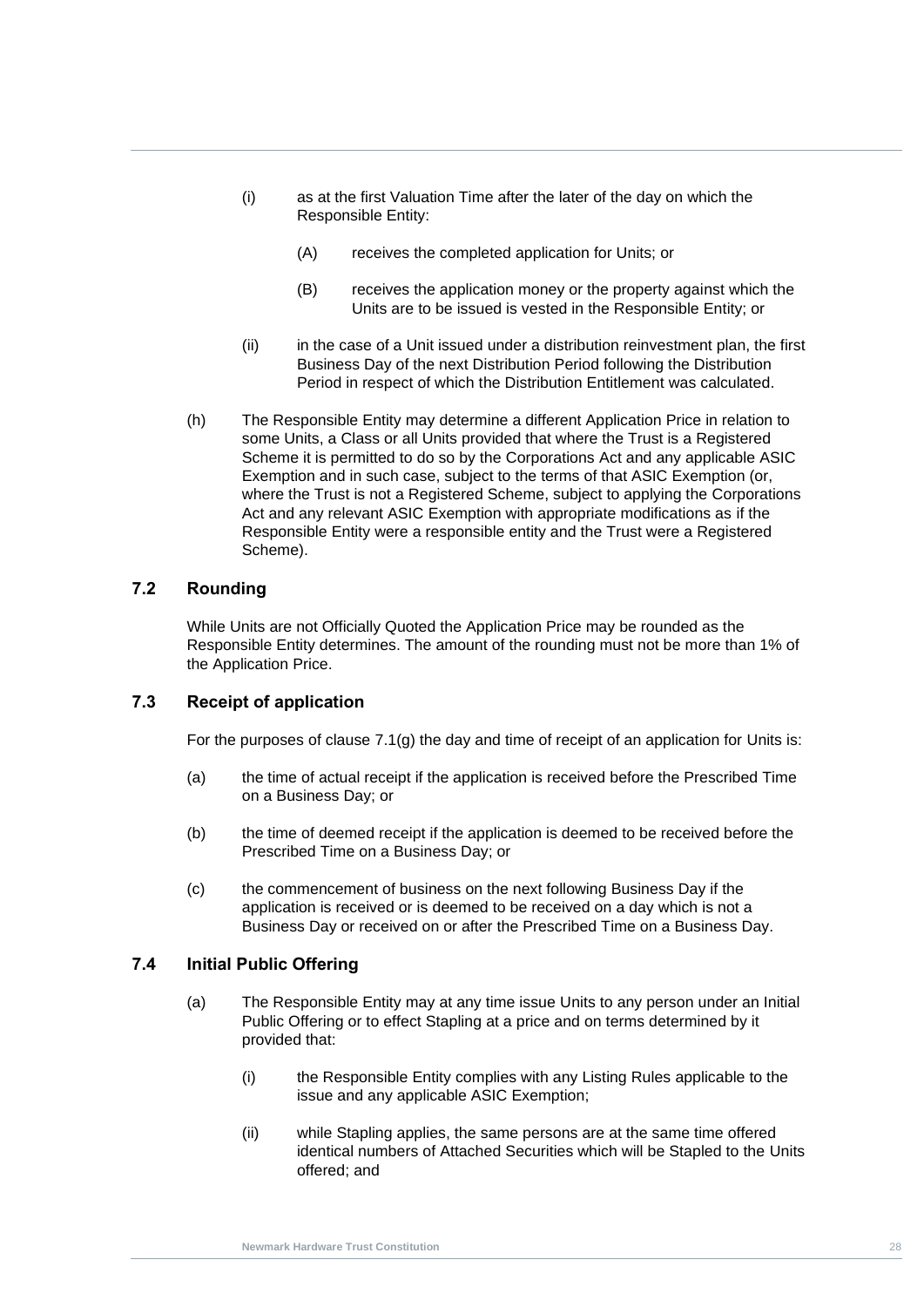- (iii) at an Issue Price which is not less than 90% of the Net Asset Value per Unit.
- (b) While Stapling applies an offer of Units under this clause [7.4](#page-34-2) may only be accepted if the offeree at the same time accepts that offer of Units and the offer of Attached Securities referred to above.

#### <span id="page-35-0"></span>**7.5 Rights issues**

- (a) The following provisions apply to rights issues:
- (a) the following provisions apply to rights issues:<br>(b) while Units are Officially Quoted, the Responsible Entity may (subject to the terms of any applicable ASIC Exemption) offer further Units for subscription at a price determined by the Responsible Entity to those persons who were holders of Units on a date determined by the Responsible Entity not being more than 30 days immediately prior to the date of the offer, provided that:
	- (i) all holders of Units are offered Units at the same Application Price on a *pari passu* basis (whether or not the right of entitlement is renounceable);
	- (ii) all the Units so offered are in the same Class; and
	- (iii) where it is proposed to issue Units at an Application Price less than the price which would otherwise apply under clauses [7.1\(a\),](#page-33-3) the relevant Application Price is not less than 50% of that price which would otherwise apply to the Units, or where Stapling applies, the Market Price of Stapled Securities minus the application price of each Attached Security (as determined under clause [7.8\)](#page-36-2),

but, subject to the Listing Rules, the Responsible Entity is not required to offer Units under this clause to persons whose address on the Register is in a place other than Australia and New Zealand.

- (c) The Responsible Entity may adjust any entitlement to accord with the Listing Rules and in the case of fractions, the Responsible Entity must offer the next higher whole number of Units. Any Unit Holder holding Units may, unless the terms of issue provide otherwise, renounce its entitlement in favour of some other person.
- <span id="page-35-1"></span>(d) Any Units offered under this clause [7.5](#page-35-0) which are not subscribed for within the period during which the offer is capable of acceptance may be offered for subscription by the Responsible Entity to any person, provided that the Application Price is not less than that at which Units were originally offered to Unit Holders. If an underwriter has underwritten any offer for subscription under this clause, the underwriter may take up any Units not subscribed for by the Unit Holders at the Application Price referred to in this clause [7.5\(d\).](#page-35-1)
- (e) The Responsible Entity may make a priority offer in respect of any rights issue in accordance with the terms of any ASIC Exemption.

While Stapling applies, an offer of Units under this clause [7.5](#page-35-0) may only be accepted if the offeree contemporaneously accepts that offer of Units and the offer of Attached Securities referred to in this clause [7.5.](#page-35-0)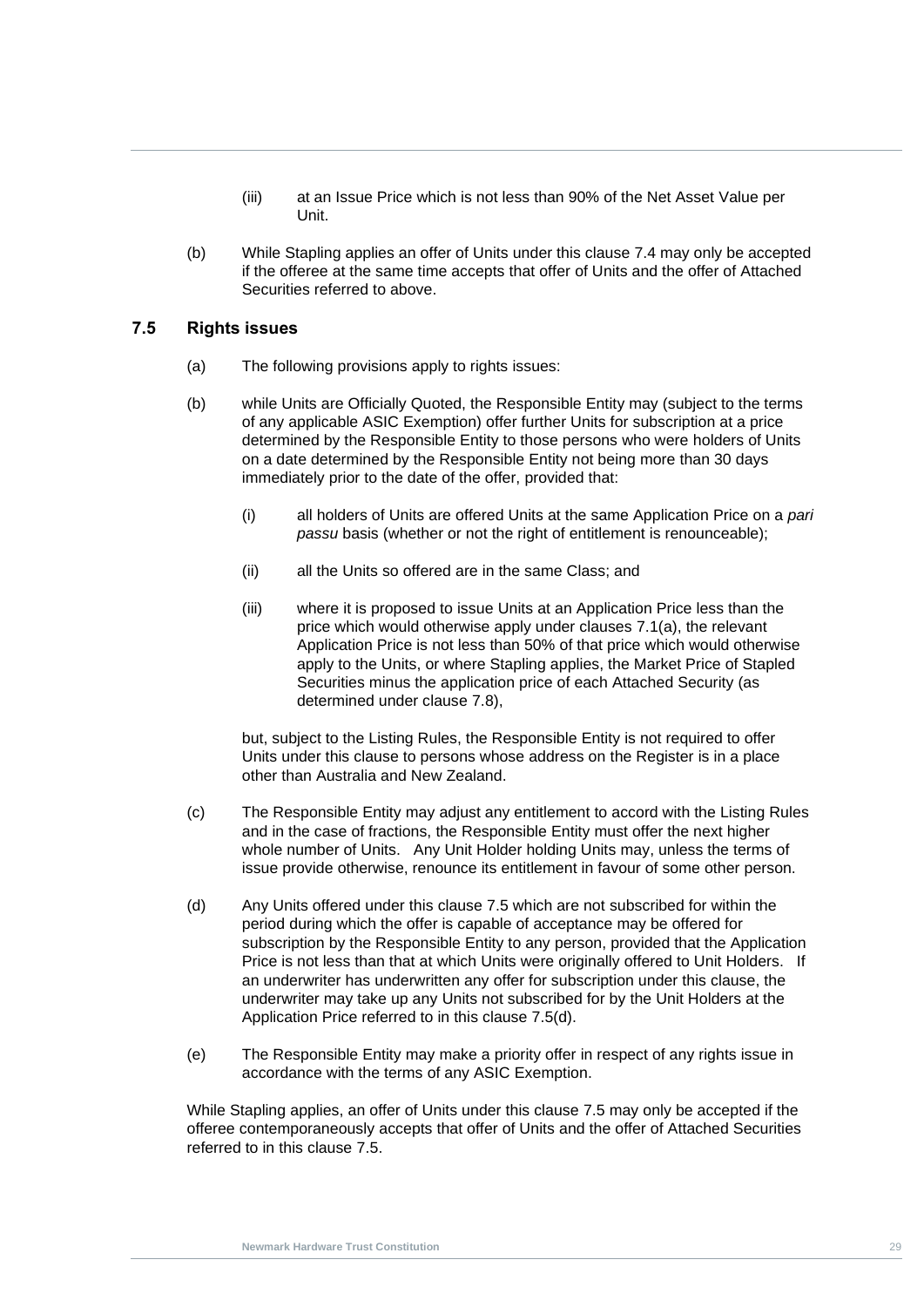### <span id="page-36-0"></span>**7.6 Placements and other issues**

While Units are Officially Quoted, the Responsible Entity may at any time issue Units to any person, whether by way of a placement or otherwise, at a price and on terms determined by it, provided that:

- (a) the Responsible Entity complies with the Listing Rules applicable to the issue and any applicable ASIC Exemption; and
- (b) in the case of Units issued subsequent to the exercise of an Option, the price will<br>be calculated in accordance with the terms and conditions of the Option, (b) in the case of Units issued subsequent to the exercise of an Option, the price will

provided that the Responsible Entity complies with the Listing Rules applicable to the issue and the terms of any applicable ASIC Exemption.

While Stapling applies, an offer of Units under this clause [7.6](#page-36-0) may only be accepted if the offeree contemporaneously accepts that offer of Units and the offer of Attached Securities referred to in this clause [7.6.](#page-36-0)

## **7.7 Reinvestment**

- (a) If reinvestment applies while the Units are Officially Quoted, the Application Price for each additional Unit (or the aggregate of the Application Price of each additional Unit and the application price for the Attached Securities if Stapling applies) is the weighted average of all sales of Units (or, while Stapling applies Stapled Securities) recorded on the ASX during the first 5 Trading Days following the end of the period to which the distribution relates (unless the Responsible Entity believes that this calculation does not provide a fair reflection of the Market Price of the Units or the Stapled Securities during this period in which event there shall be substituted for the amount so calculated the Market Price of the Units or the Stapled Securities as determined by an expert independent of the Responsible Entity whose identity and instructions will be determined by the Responsible Entity) less such discount, if any, not exceeding 10% as the Responsible Entity may determine.
- (b) While Stapling applies the allocation of the application price for a Stapled Security between the Application Price for each Unit and the application price for the Attached Securities is to be determined in accordance with clause [7.8.](#page-36-1)
- (c) If the amount to be reinvested in additional Stapled Securities results in a fraction of a Unit or Stapled Security the money representing the fraction will be held for future reinvestment in the Trust and, if applicable, the Stapled Entities at the next time that reinvestment is to occur (where Stapling applies in such proportions as the Responsible Entity and the Stapled Entities may determine on behalf of the relevant Stapled Security Holder).

#### <span id="page-36-1"></span>**7.8 Determination of Application Price where Stapled Securities are issued**

- (a) Where:
	- (i) Stapling applies;
	- (ii) as a consequence, a Unit is to be issued as part of a Stapled Security; and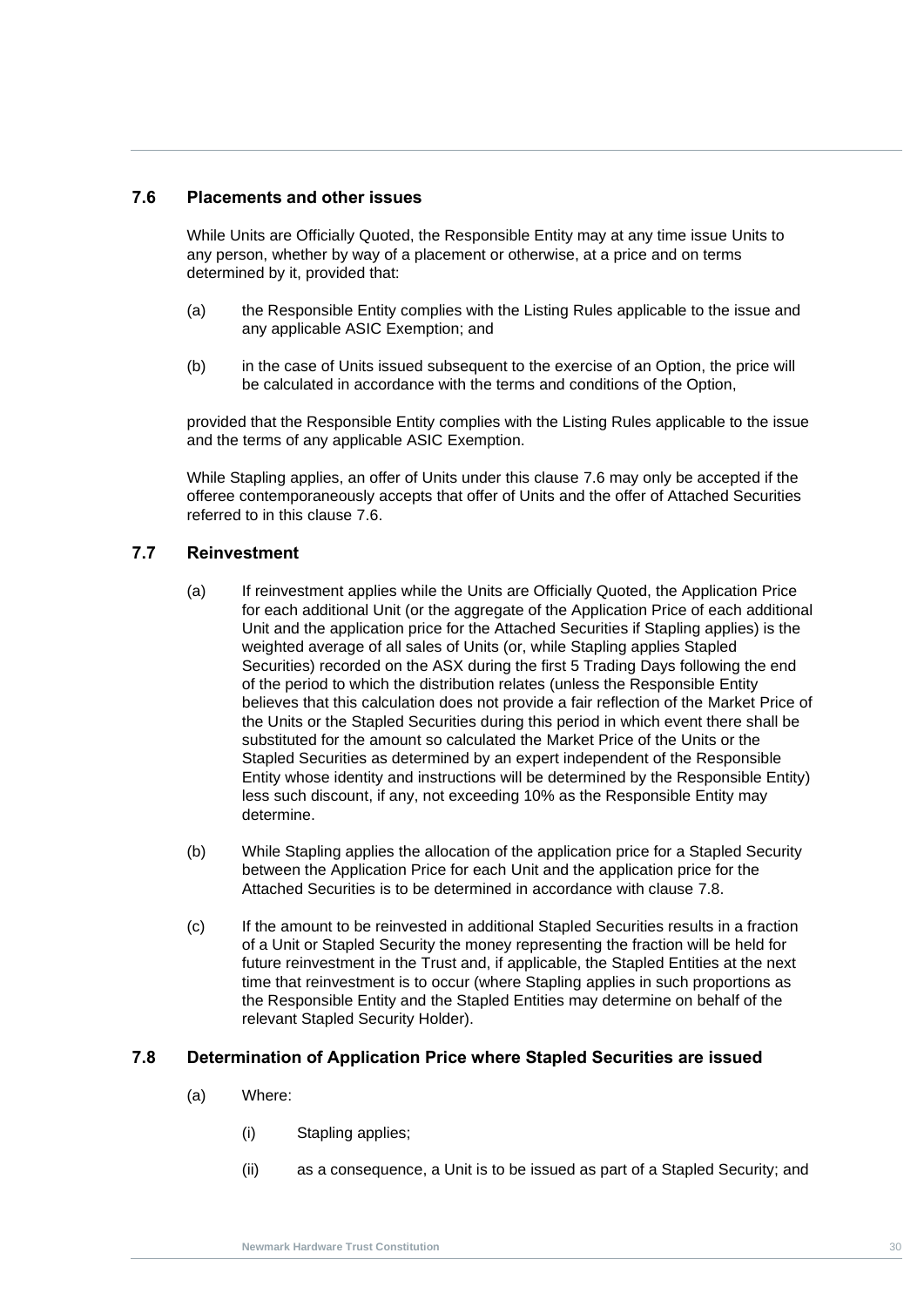(iii) this Constitution contains a provision for the calculation or determination of the application price for the Stapled Security but not for the Unit,

the Responsible Entity must determine what part of the application price of a Stapled Security is to represent the Application Price of a Unit for the purposes of this Constitution.

- (b) Unless otherwise agreed between the Responsible Entity and:
- (i) in relation to any Stapled Entity that is a company, the Stapled Entity; and<br>(ii) in relation to any Stapled Entity that is a managed investment scheme, the
	- (ii) in relation to any Stapled Entity that is a managed investment scheme, the responsible entity of the Stapled Entity,

the application price of a Stapled Security will be allocated between the Application Price of the Unit and the application price of the Attached Securities in the ratio that the net assets (adjusted for the net market value of their investments) of each of the Trust and each of the Stapled Entities at the end of the relevant period immediately prior to the issue bears to the amount of the aggregate net assets (adjusted for the net market value of their investments) of the Trust and the Stapled Entities at that time.

## **7.9 Issue of Units to acquire an Asset**

Subject to clause [7.9\(b\),](#page-37-0) where Units are consideration (in whole or in part) for the acquisition of an investment (on behalf of the Trust):

- (a) the Application Price for those Units must be calculated in accordance with clause [7.1\(g\)](#page-33-0) on the date of the agreement under which there will be an issue of Units; and
- <span id="page-37-0"></span>(b) the Responsible Entity may determine a different Application Price in relation to some Units, a Class or all Units provided that where the Trust is a Registered Scheme it is permitted to do so under the Corporations Act and any applicable ASIC Exemption.

#### **7.10 Rounding**

The Application Price may be rounded as the Responsible Entity determines.

#### **7.11 Satisfaction of Application Price**

The Application Price may be satisfied by payment in cash or by transfer to the Responsible Entity of property acceptable to the Responsible Entity (or by a combination of both). If the Responsible Entity accepts payment other than cash, it may determine that some or all of the costs associated with the valuation or transfer of such property are payable or reimbursable out of the Assets or by the applicant.

# <span id="page-37-1"></span>**8 Withdrawal procedures**

#### **8.1 While Units are Officially Quoted**

While Units are Officially Quoted, clauses [8.2](#page-38-0) to [8.5](#page-41-0) do not apply.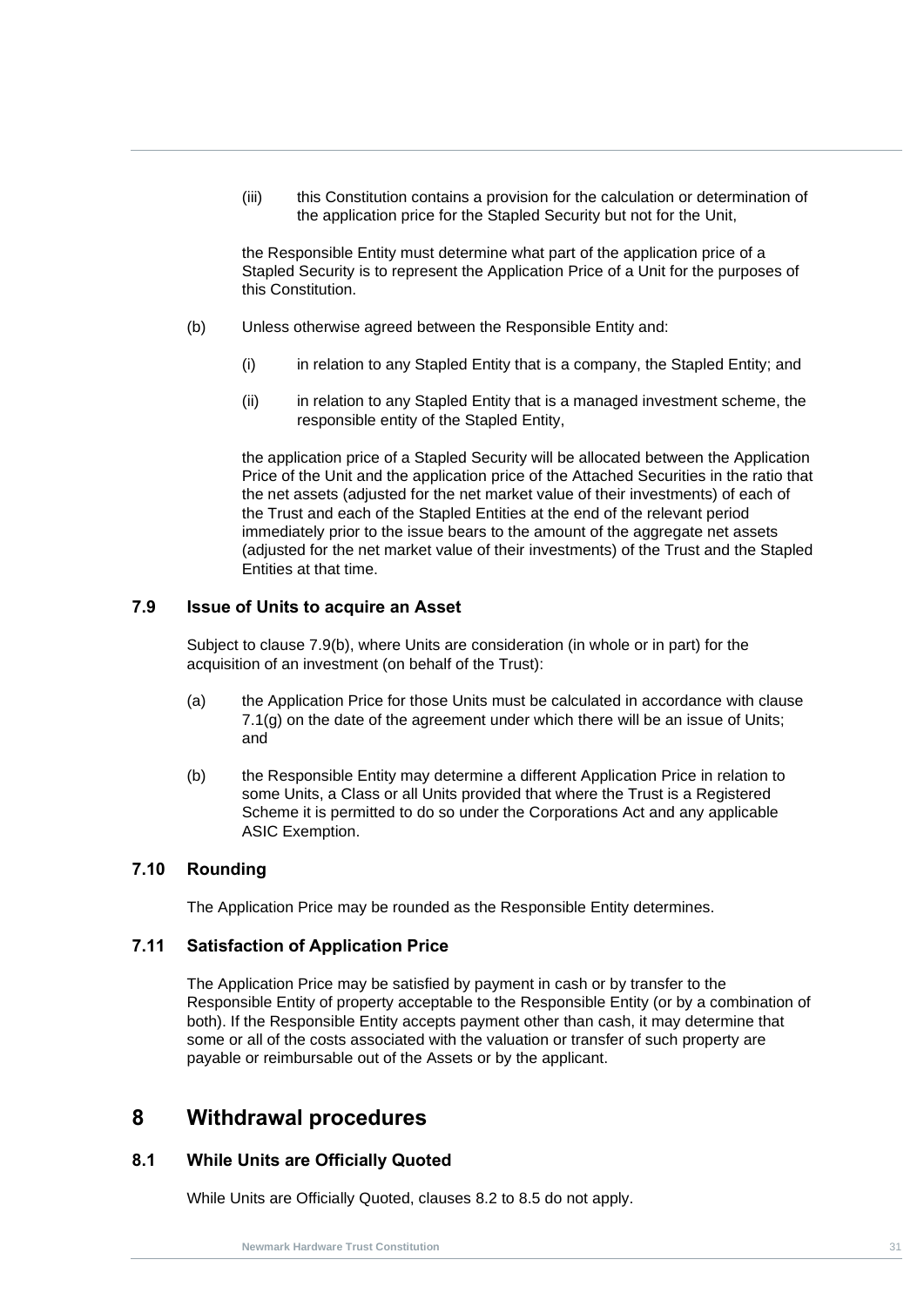# <span id="page-38-0"></span>**8.2 Right to withdraw**

A Unit Holder has no right to withdraw from the Trust other than:

- (a) where the Trust is not a Registered Scheme, as determined by the trustee at its absolute discretion and otherwise in accordance with the remainder of this clause [8;](#page-37-1) or
- clause 8 and as contemplated in clause 20A.2(c).<br> **C.2. Mithelances I request** (b) where the Trust is a Registered Scheme, in accordance with the remainder of this

#### <span id="page-38-2"></span>**8.3 Withdrawal request**

Subject to this clause [8](#page-37-1) and the Corporations Act (where the Trust is a Registered Scheme), a Unit Holder may make a request for the withdrawal of some or all of its Units, or to realise a specified amount, in any manner or form approved or required by the Responsible Entity and lodge or cause to be lodged, with the Responsible Entity at such place nominated by the Responsible Entity and:

- (a) while the Trust is a Registered Scheme and not Liquid, or if clause 20A.2(c) applies, the Responsible Entity must only give effect to that withdrawal request in the circumstances set out in clause [8.5;](#page-41-0) and
- (b) at any other time, the Responsible Entity may give effect to that request at the time and in the manner set out in clause [8.4,](#page-38-1) provided that the withdrawal request has been given to the Responsible Entity prior to the Withdrawal Date to which the request relates, unless otherwise agreed by the Responsible Entity.

#### <span id="page-38-1"></span>**8.4 Withdrawal while Trust is Liquid or not a Registered Scheme**

- (a) This clause [8.4](#page-38-1) shall apply in respect of the withdrawal of Units unless clause [8.5](#page-41-0) applies.
- <span id="page-38-4"></span><span id="page-38-3"></span>(b) By no later than 7 Business Days following the Withdrawal Date immediately after the withdrawal request is received under clause [8.3,](#page-38-2) the Responsible Entity must consider that request and, in the Responsible Entity's absolute discretion:
	- (i) deny the request and notify the Unit Holder accordingly;
	- (ii) effect the withdrawal request by causing the number (or value) of Units held by the Unit Holder that are subject of the request to be redeemed at the applicable Withdrawal Price out of the Assets within 12 Months of the Withdrawal Date to which the withdrawal request relates;
	- (iii) subject to the Corporations Act*,* purchase or arrange for another person to purchase the number (or value) of Units held by the Unit Holder that are the subject of the withdrawal request;
	- (iv) partially effect the withdrawal in the manner described in clause [8.4\(b\)\(ii\)a](#page-38-3)nd partially purchase Units or arrange for Units to be purchased in the manner described in clause [8.4\(b\)\(iii\);](#page-38-4) or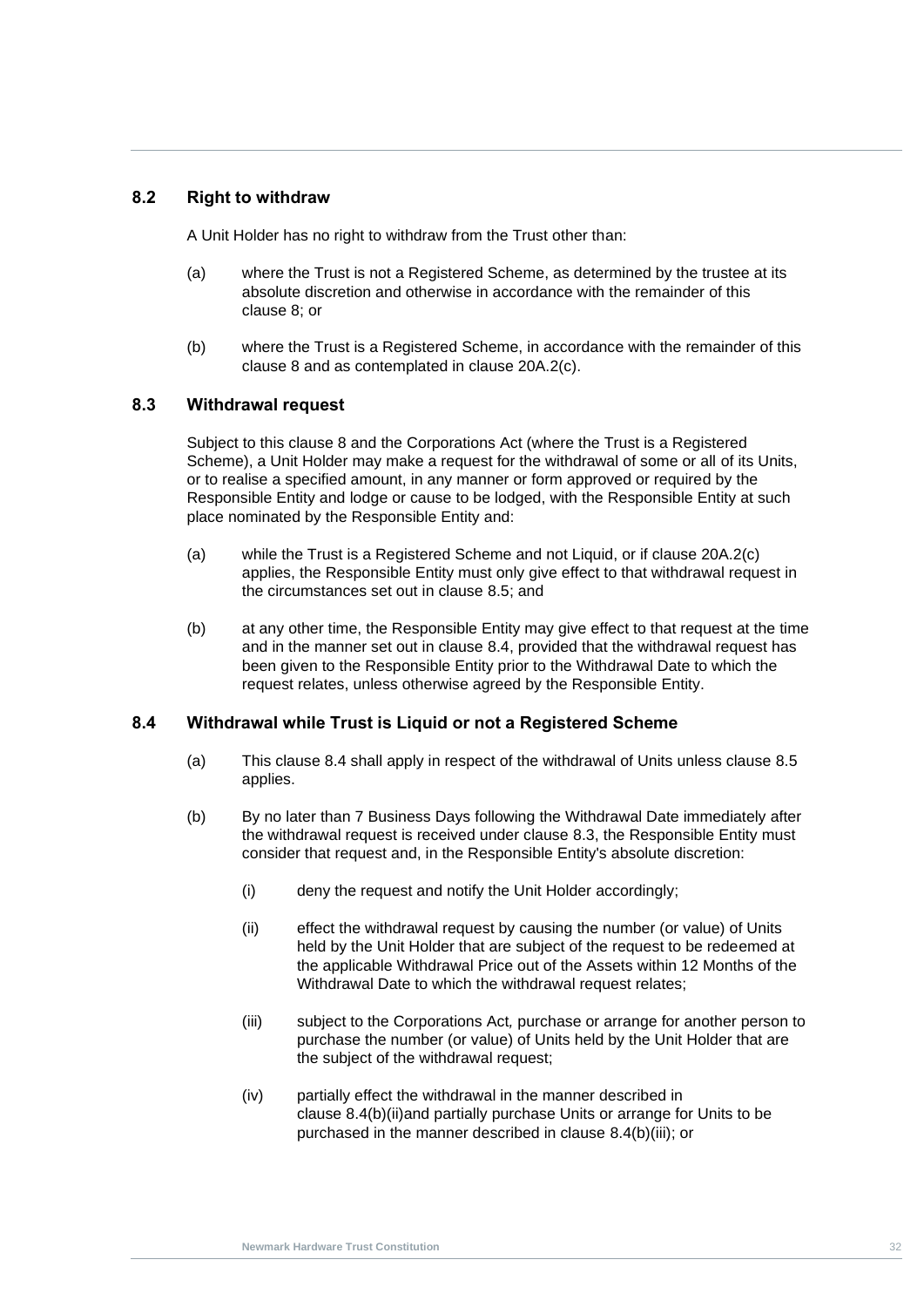- (v) effect the withdrawal request under the Withdrawal Facility pursuant to clause [8.4\(c\),](#page-39-0) which the Responsible Entity may offer in its absolute discretion from time to time on a Monthly basis.
- <span id="page-39-0"></span>(c) If the Responsible Entity elects to offer a Withdrawal Facility in respect of all withdrawal requests received before the Withdrawal Date of a Month then, despite anything expressed or implied to the contrary in this Constitution, the following provisions apply in respect of withdrawal requests received before the Withdrawal Date of that Month:
- <span id="page-39-2"></span><span id="page-39-1"></span>(i) the Responsible Entity will make an amount equal to a minimum of 0.5% of<br>the Net Asset Value of the Trust (calculated as at the Business Day the Net Asset Value of the Trust (calculated as at the Business Day immediately prior the date of payment of the withdrawal requests) available in order to satisfy withdrawal requests received for the Month (**Monthly Withdrawal Amount**);
	- (ii) where in respect of that Month, the Responsible Entity has received withdrawal requests which in aggregate represent more than the Monthly Withdrawal Amount:
		- (A) all withdrawal requests received that Month (**Original Withdrawal Request**) will be partially accepted by the Responsible Entity on a pro rata basis (with all withdrawal requests being scaled back in proportion to the amount requested by each Unit Holder); and
		- (B) any unfulfilled part of the Original Withdrawal Request of a Unit Holder will be automatically carried forward to the following Month, and deemed to be a withdrawal request received before the next Withdrawal Date in the following Month. This carry forward procedure will continue until such time as the Unit Holder's withdrawal request is able to be satisfied in full, applying the scale back procedures referred to in paragraph (A). Each time a Unit Holder's withdrawal request is carried forward to the following Month, it will be deemed to be a withdrawal request received before the Withdrawal Date of that Month (**Deemed Withdrawal Request**).
	- (iii) In the event that the Responsible Entity receives any withdrawal requests while Deemed Withdrawal Requests are still to be satisfied by the Responsible Entity, the outstanding Deemed Withdrawal Requests will take priority over such withdrawal requests received by the Responsible Entity, and the subsequent withdrawal requests will also be subject to the procedures described in paragraph (ii) as if they were Deemed Withdrawal Requests, to the extent that the subsequent withdrawal requests cannot be satisfied in that Month.
	- (iv) Subject to the pro rata reduction contemplated in clauses [8.4\(c\)\(ii\)](#page-39-1) and [\(iii\),](#page-39-2) the Responsible Entity will give effect to each withdrawal request received under the Withdrawal Facility in respect of the relevant Month by causing the number (or value) of Units held by the Unit Holder that are subject of the withdrawal request to be redeemed at the applicable Withdrawal Price out of the Assets within 12 Months of the Withdrawal Date immediately after that withdrawal request was received.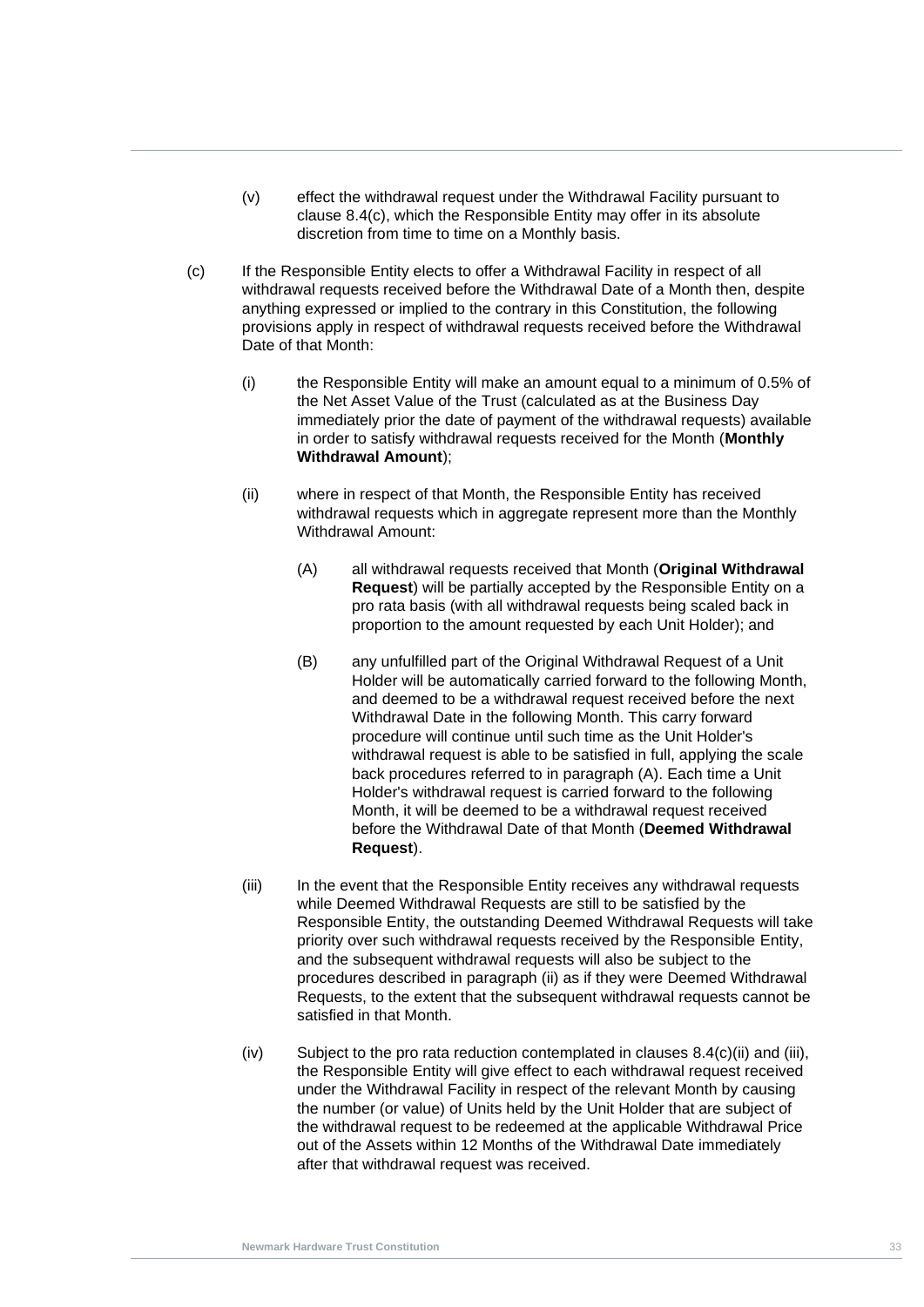- (d) If the Unit Holder has made a withdrawal request which complies with this Constitution and the Responsible Entity accepts the withdrawal request, in part or in full, the Responsible Entity must satisfy the withdrawal request in respect of a Unit by payment from the Assets the Withdrawal Price calculated in accordance with clause [9.](#page-43-0)
- (e) The Responsible Entity may suspend the right to make a withdrawal request under this clause [8.4](#page-38-1) at any time if:
- (I) It is impracticable for the Responsible Entity to calculate the Net Asset<br>Value, for example because of closure of, or trading restrictions on,<br>financial markets (whether in Australia or elsewhere), an emergency or (i) it is impracticable for the Responsible Entity to calculate the Net Asset financial markets (whether in Australia or elsewhere), an emergency or other state of affairs, or on declaration of a moratorium in a country where the Trust invests, or is exposed through the Assets, or under the Corporations Act;
	- (ii) the Responsible Entity reasonably considers that it is in the best interests of the Unit Holders to do so; or
	- (iii) it is otherwise legally permitted.

The suspension may be immediate or take effect at a specified time and may be indefinite or for a specified time.

- (f) The Responsible Entity may specify a minimum withdrawal amount for the Trust or a Class and vary that amount at its discretion.
- (g) Unless otherwise determined by the Responsible Entity, the Responsible Entity need not give effect to a withdrawal request if:
	- (i) the aggregate Withdrawal Price of the Units to be redeemed is less than any minimum withdrawal amount determined by the Responsible Entity; or
	- (ii) the withdrawal would result in the aggregate Withdrawal Price of the Unit Holder's remaining Unit Holding being less than any minimum holding amount determined by the Responsible Entity under clause [5.2.](#page-25-0)
- (h) If compliance with a withdrawal request would result in the aggregate Withdrawal Price of a Unit Holder's remaining Unit Holding being Less than any minimum holding amount determined by the Responsible Entity under clause [5.2,](#page-25-0) the Responsible Entity may treat the withdrawal request as relating to the Unit Holder's entire Unit Holding.
- (i) lf the Responsible Entity increases the minimum holding amount, the Responsible Entity may, after giving 30 days notice, redeem the entire Unit Holding of a Unit Holder if the aggregate Withdrawal Price of that Unit Holding is less than the then current minimum holding amount, without the need for a withdrawal request.
- (j) The Responsible Entity may redeem the Unit Holding of a Unit Holder without the need for a withdrawal request after giving 30 days' notice to a Unit Holder who holds Units with an aggregate Withdrawal Price less than the then current minimum holding amount.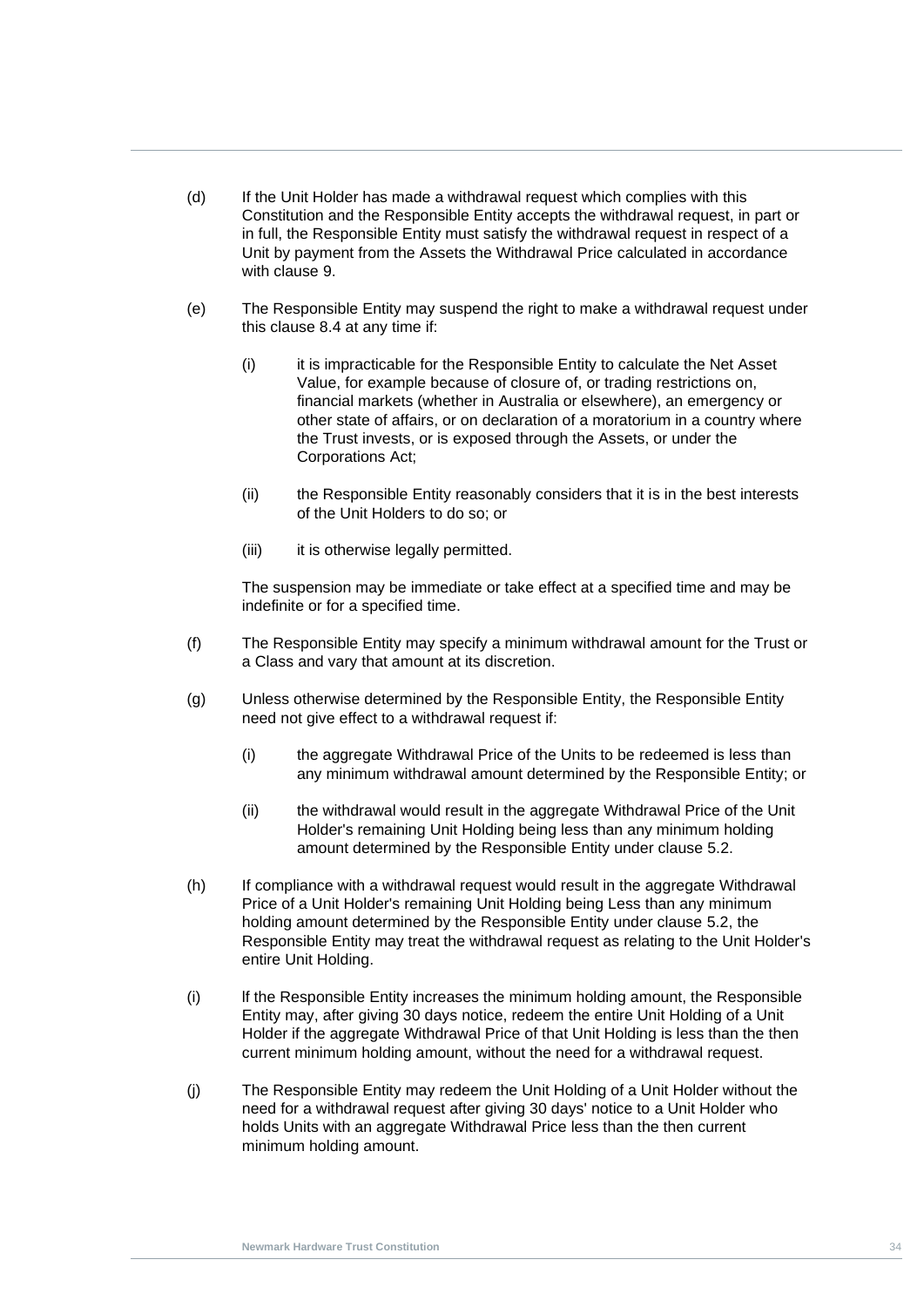- (k) Any balance realised representing a fraction of the proceeds of withdrawal of a Unit will be retained by the Responsible Entity to be added to any further application money received from the Unit Holder or to the proceeds of withdrawal of any other Units of the Unit Holder as the Responsible Entity may determine.
- (l) If the application money for the Units which are the subject of a withdrawal request is paid by cheque, the Responsible Entity may refuse to act on that request until the cheque has cleared.

# <span id="page-41-0"></span>8.5 Withdrawal while Trust is a Registered Scheme and not Liquid, or if clause<br>20A applies **20A applies**

- (a) This clause [8.5](#page-41-0) shall apply when the Trust is a Registered Scheme and not Liquid, or if clause 20A.2(c) applies.
- (b) While the Trust is not Liquid, or if clause 20A.2(c) applies, a Unit Holder may withdraw from the Trust in accordance with the terms of any current Withdrawal Offer made by the Responsible Entity in accordance with Part 5C.6 of the Corporations Act.
- (c) If there is no Withdrawal Offer currently open for acceptance by Unit Holders, a Unit Holder has no right to withdraw from the Trust while the Trust is a Registered Scheme and not Liquid.
- (d) The Responsible Entity is not at any time obliged to make a Withdrawal Offer.

#### **8.6 Clauses applicable whether or not the Trust is Liquid**

The following clauses [8.7](#page-41-1) to [8.14](#page-42-0) are applicable in respect of withdrawals of Units regardless of whether or not the Trust is Liquid.

#### <span id="page-41-1"></span>**8.7 The Responsible Entity may deny a request for withdrawal**

Subject to the Corporations Act (where the Trust is a Registered Scheme) and clause [8.5](#page-41-0) and irrespective of anything in clause [8.4,](#page-38-1) the Responsible Entity may deny a request for withdrawal of Units where:

- (a) the Trust has been terminated under clause [27;](#page-75-0)
- (b) accepting the request would constitute a breach of this Constitution, the compliance plan, the Corporations Act*,* or the disclosure document;
- (c) accepting the request would cause the Trust to cease to be Liquid;
- (d) accepting the request would unfairly prejudice another Unit Holder; or
- (e) the Responsible Entity does not consider it to be in the best interests of the Unit Holders as a whole to realise sufficient Assets to satisfy the withdrawal request.

# **8.8 Restrictions on Unit Holder**

(a) Upon making a withdrawal request under clause [8.2,](#page-38-0) the Unit Holder will have no right to deal with the Units that are subject of the request (unless and until the request is denied by the Responsible Entity).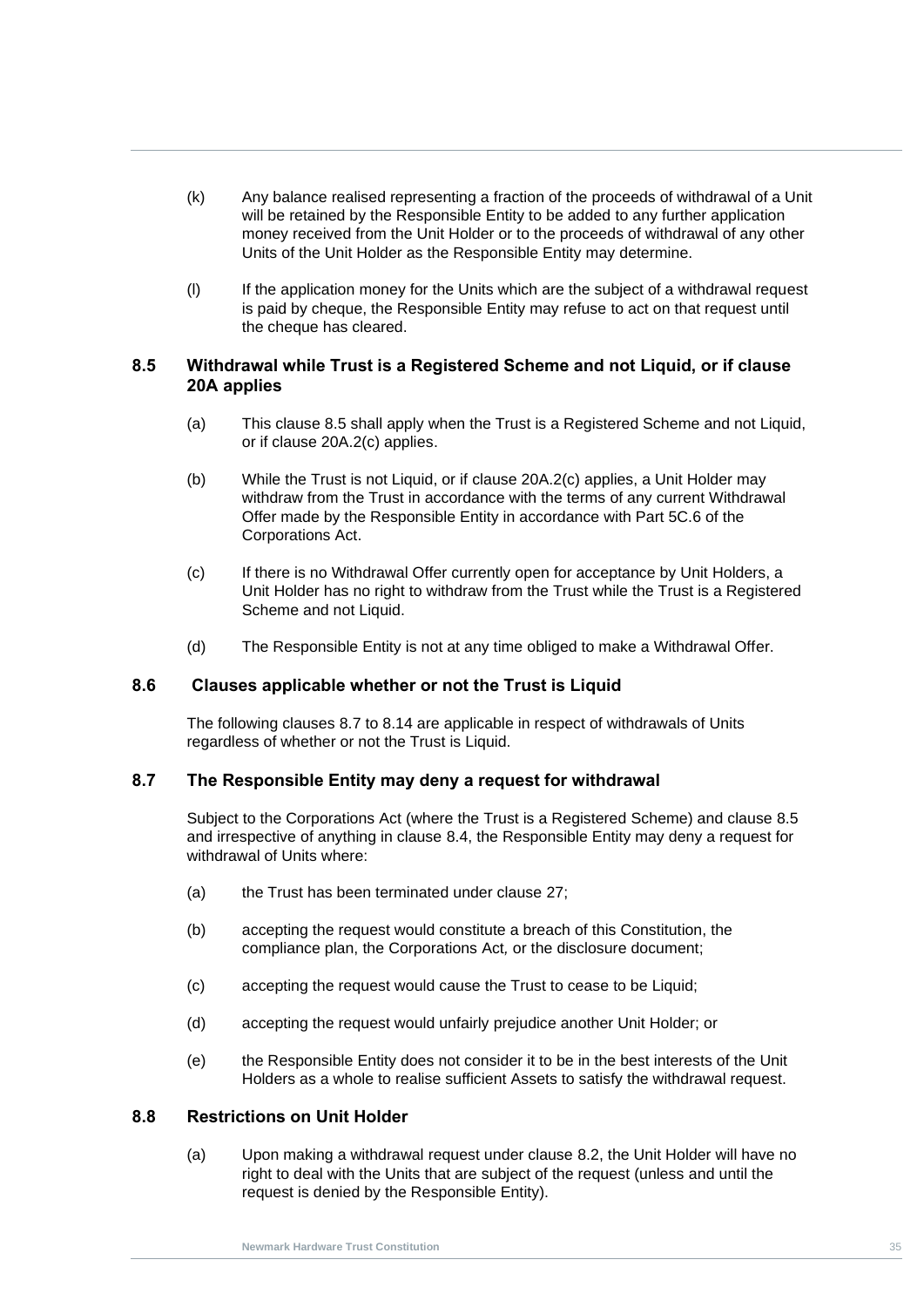(b) A Unit Holder may not withdraw a withdrawal request unless the Responsible Entity agrees.

## **8.9 Responsible Entity discretion to redeem**

Subject to the Corporations Act (where the Trust is a Registered Scheme) and clause [8.5,](#page-41-0) the Responsible Entity may at any time in its absolute discretion redeem some or all of the Units held by a Unit Holder without being requested to do so at the Withdrawal Price by giving at least 30 days notice to the Unit Holder of its intention to redeem such Units.

# **Newmark Hardware Trust Constitution 8.10 No obligation to pay out of own funds**

The Responsible Entity is not obliged to pay any part of the Withdrawal Price out of its own funds.

## **8.11 Sums owed to the Responsible Entity**

Subject to the Corporations Act (where the Trust is a Registered Scheme), the Responsible Entity may deduct from the proceeds of withdrawal or money paid pursuant to a Withdrawal Offer any money due to it by the Unit Holder.

## <span id="page-42-1"></span>**8.12 Transfer of Assets**

- (a) The Responsible Entity may transfer Assets to a Unit Holder rather than pay cash in satisfaction of all or part of the aggregate Withdrawal Price due to Unit Holder pursuant to a withdrawal request or acceptance of a Withdrawal Offer.
- (b) Assets transferred to a Unit Holder under clause [8.12\(a\)](#page-42-1) together with any cash paid must be of equal value to the total amount due to the Unit Holder pursuant to the withdrawal request or Withdrawal Offer (based on a valuation of the Assets carried out within one Month before the date of the proposed transfer). If the Responsible Entity requires, the reasonable costs involved in transfer of these Assets must be paid by the Unit Holder or deducted from the amount due to the Unit Holder.
- <span id="page-42-2"></span>(c) The Responsible Entity may direct an amount arising from the sale of an Asset to a particular Unit Holder, who shall be taken to have a present entitlement in that amount, if the Unit Holder withdraws one or more of their Units and the direction is made to fund the withdrawal request.

#### **8.13 Order of withdrawal**

Unless the Responsible Entity determines otherwise, the first Units issued to a Unit Holder are the first to be redeemed.

# <span id="page-42-0"></span>**8.14 Liquid or not Liquid**

The Responsible Entity will determine whether the Scheme is Liquid. Such a determination is binding on Unit Holders and no Unit Holder will challenge it.

#### **8.15 Determination of income and capital**

Unless the Responsible Entity otherwise determines, the proceeds of withdrawal paid to a Unit Holder will comprise of capital only. Subject to the law, the Responsible Entity may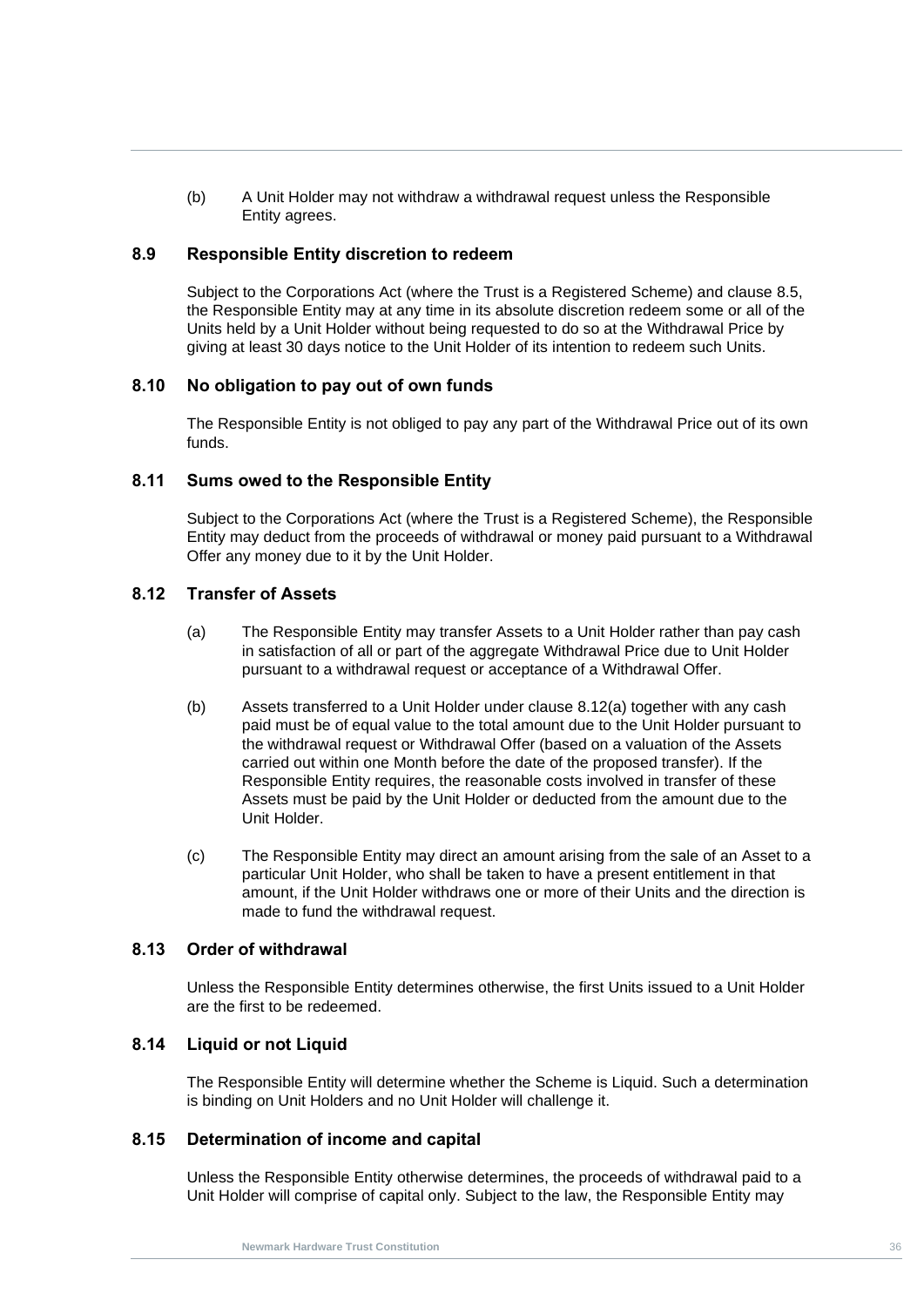however determine at its absolute discretion that the proceeds of withdrawal comprises part capital and part income of the Trust in the Financial Year in which the withdrawal occurs.

### **8.16 Cooling off**

applies to the trustee of the Trust.<br>**C.17** Principals of United Where the Trust is a Registered Scheme, nothing in this clause [8](#page-37-1) prevents the Responsible Entity from complying with any requirement to return application money to Unit Holders in accordance with Part 7.9 of the Corporations Act or with any similar requirement that applies to the trustee of the Trust.

## **8.17 Buy-back of Units**

While the Trust is Listed the Responsible Entity may, subject to and in accordance with the Corporations Act (including any modifications thereof) and any requirements under the Listing Rules purchase Units and cause the Units to be cancelled. No redemption price is payable upon cancellation of the Units. Where the Units comprise part of Stapled Securities the Responsible Entity may only buy back and cancel the Units if the Attached Securities are also the subject of contemporaneous buy-back and cancellation. Where Units are purchased as part of a Stapled Security pursuant to a buy-back arrangement, the Responsible Entity must determine what proportion of the price paid for the Stapled Security is to be paid from the Assets of the Trust on the same basis as set out in clause [7.8](#page-36-1) for the Application Price of Units.

### **8.18 Withdrawal while Stapling applies**

While Stapling applies the Responsible Entity may not withdraw a Unit unless each Stapled Entity also redeems or buys back and cancels the corresponding Attached Securities or the Attached Securities are unstapled from the Unit to be withdrawn.

# <span id="page-43-0"></span>**9 Withdrawal Price of Units**

# <span id="page-43-1"></span>**9.1 Withdrawal Price**

A Unit must only be redeemed at a Withdrawal Price calculated in accordance with the following formula:

 $WP = (A/B) x (C/D)$ 

Where:

- WP is the Withdrawal Price;
- A is Net Asset Value less any relevant Transaction Charge plus the Acquisition Cost Adiustment:
- B is the number of Fully Paid Units on issue plus the Partly Paid Proportion;
- C is the amount paid up on that Unit; and
- D is the Application Price of that Unit.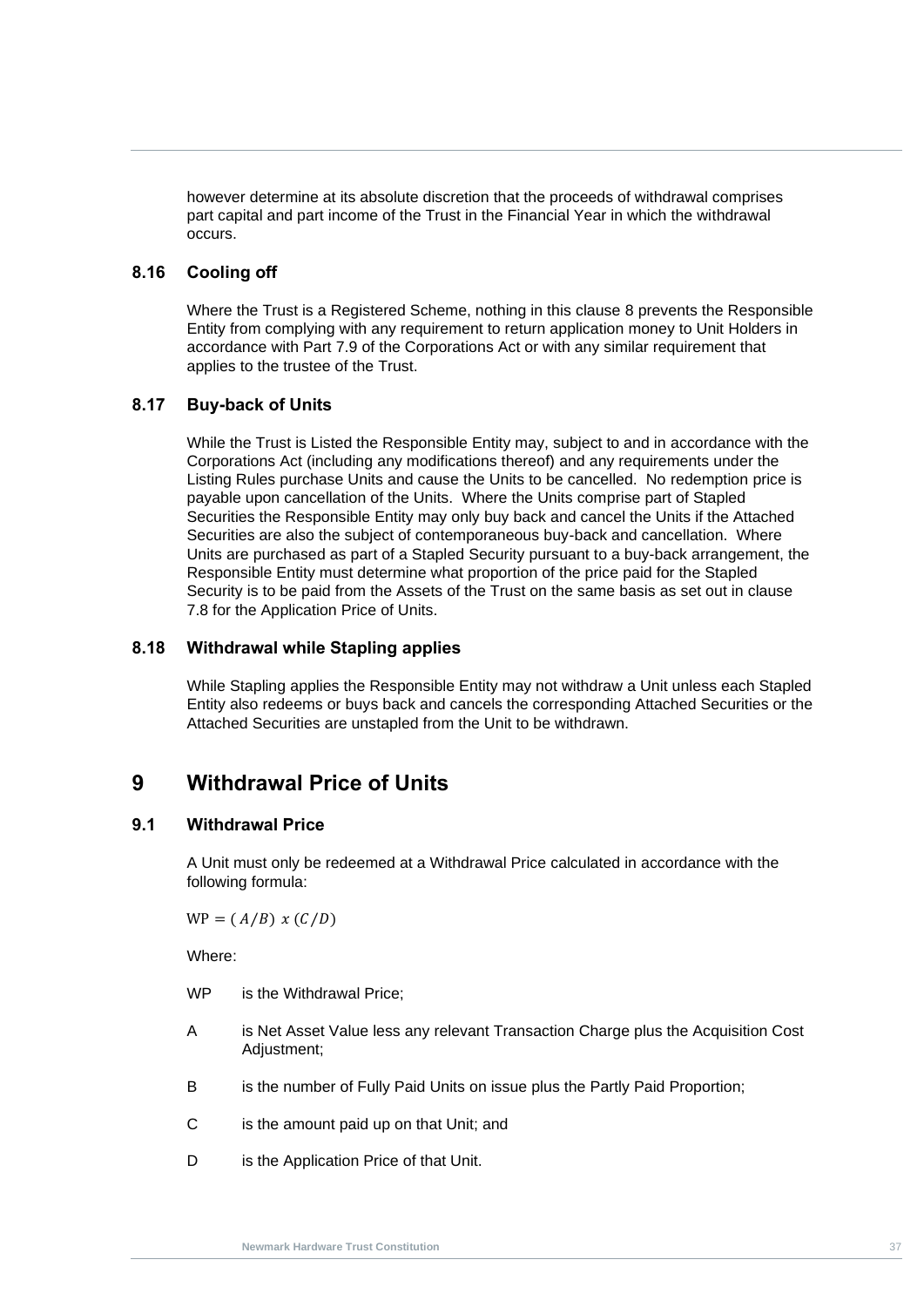For the purposes of the above formula in, where there is more than one Class on issue, "Net Asset Value", "Transaction Charge", "Acquisition Cost Adjustment" and the "number of Units on issue" are variables determined by the Responsible Entity in respect of the relevant Class in accordance with clause [4.5.](#page-21-0)

## **9.2 Determination of Withdrawal Price**

Each of the variables in clause [9.1](#page-43-1) must be determined:

- (a) while the Trust is a Registered Scheme and not Liquid, or where clause 20A.2(c)<br>applies, as at the day on which the Withdrawal Offer closes; and (a) while the Trust is a Registered Scheme and not Liquid, or where clause 20A.2(c)
	- (b) at any other time, as at the next Withdrawal Date after the Responsible Entity received (or is taken to have received) a withdrawal request or Deemed Withdrawal Request (as applicable).

#### **9.3 Receipt of withdrawal request**

The Responsible Entity may determine that a withdrawal request received by the Responsible Entity after a particular time will be deemed to have been received on the next Business Day.

## **9.4 Rounding**

The Withdrawal Price may be rounded as the Responsible Entity determines.

# <span id="page-44-1"></span>**10 Transfers**

#### <span id="page-44-0"></span>**10.1 Transferability while interests are not Officially Quoted**

- (a) Clauses [10.1](#page-44-0) to [10.3](#page-45-0) apply to Units or Options that are not Officially Quoted.
- (b) Unit Holders may not transfer or assign their interest in the Trust other than with the prior written consent of the Responsible Entity.
- (c) A transfer of Units is not effective until it has been recorded in the Register.
- (d) All transfers of Units will be effected by an instrument of transfer in writing in a form and in a manner approved by the Responsible Entity provided that, where the Trust is a Registered Scheme, the form of transfer must not be prohibited by the Corporations Act*.*
- (e) The Responsible Entity may refuse to register a transfer (whether voluntarily or by operation of law) of Units without being bound to provide any reason for any refusal.
- (f) A transferor of Units remains the holder of the Units until the transfer is registered and the name of the transferee is entered in the Register in respect of those Units.
- (g) The Responsible Entity may charge Unit Holders a fee to cover administrative costs involved in registering a transfer of Units.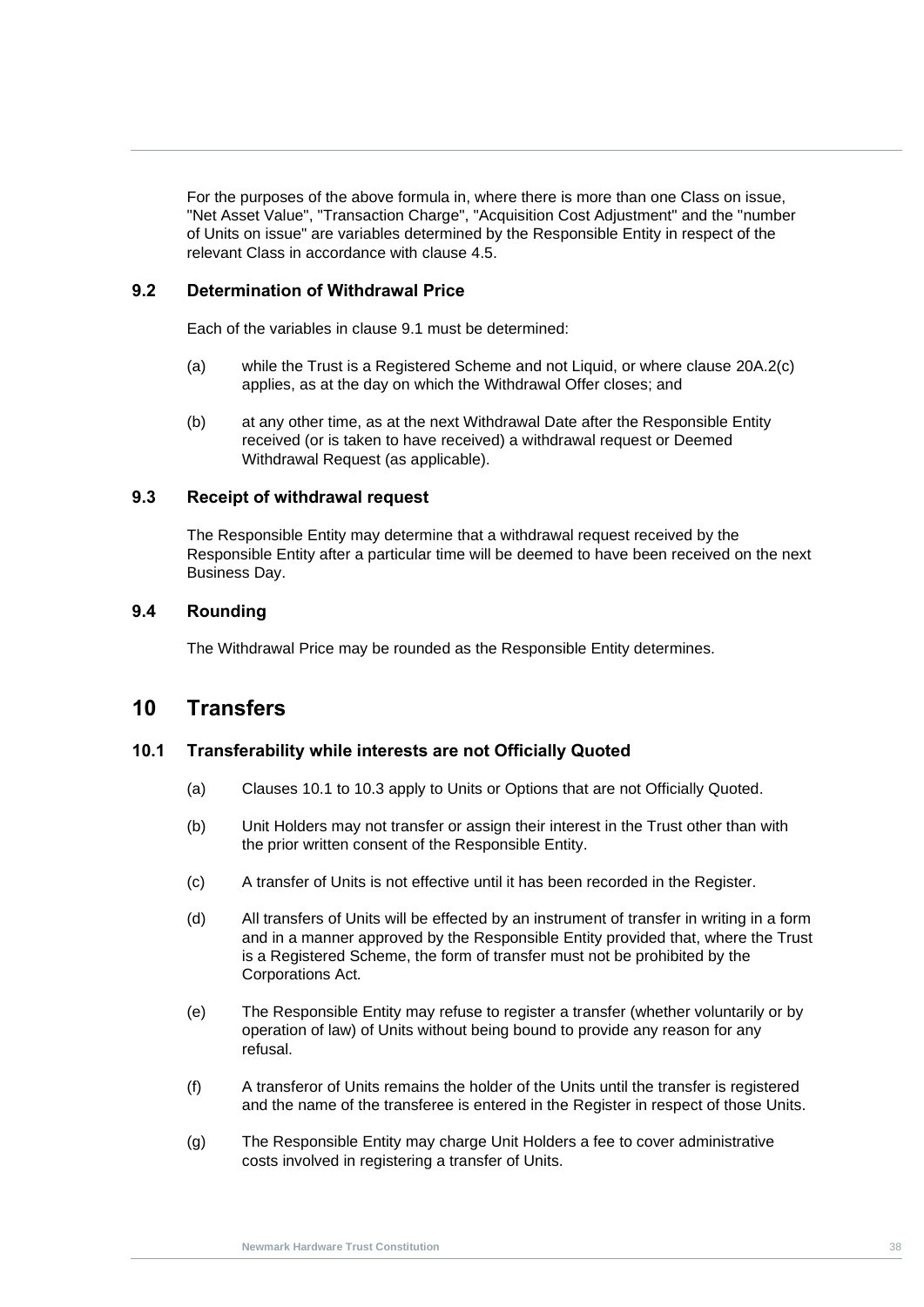- (h) The Responsible Entity may require a transferee of Units to execute a Transferee Subscription Agreement before allowing the transfer of Units to the transferee.
- (i) The Responsible Entity may make distributions payable under clause [13](#page-48-0) in respect of a Unit for a Distribution Period to a transferor and transferee in proportion to the number of days in the Distribution Period that each held the Unit.

#### **10.2 Refusal to register a transfer**

Without limiting the generality of clause 10.1, subject to the Corporations Act (where the<br>Trust is a Registered Scheme), the Responsible Entity may refuse to register any transfer<br>of Unite without heing hound to provide a Without limiting the generality of clause [10.1,](#page-44-0) subject to the Corporations Act (where the of Units without being bound to provide a reason for such refusal and the Responsible Entity may refuse to register a transfer of Units if:

- (a) the Responsible Entity is not satisfied that the transferee has the financial resources and intention to pay all:
	- (i) unpaid amounts in respect of Partly Paid Units; and
	- (ii) Uncalled Commitments;
- (b) the transferee has not undertaken:
	- (i) to pay the unpaid amounts in respect of Partly Paid Units; and
	- (ii) a Commitment,

in a form acceptable to the Responsible Entity;

- (c) the transferee is not a Wholesale Client;
- (d) the Responsible Entity would or may be required to prepare a product disclosure statement in respect of the transfer of the Units; or
- (e) the transfer is required to be, but is not, duly stamped.

#### <span id="page-45-0"></span>**10.3 Registration of transfers**

- (a) Unless the Responsible Entity determines otherwise, where Units are transferred, the following documents must be lodged for registration with the Responsible Entity:
	- (i) a proper instrument of transfer (duly stamped if relevant);
	- (ii) the certificate (if any) for the Units; and
	- (iii) any other information that the Responsible Entity may require to establish the transferor's right to transfer the Units.
- (b) The Responsible Entity may charge Unit Holders a fee to cover administrative costs involved in registering a transfer of Units.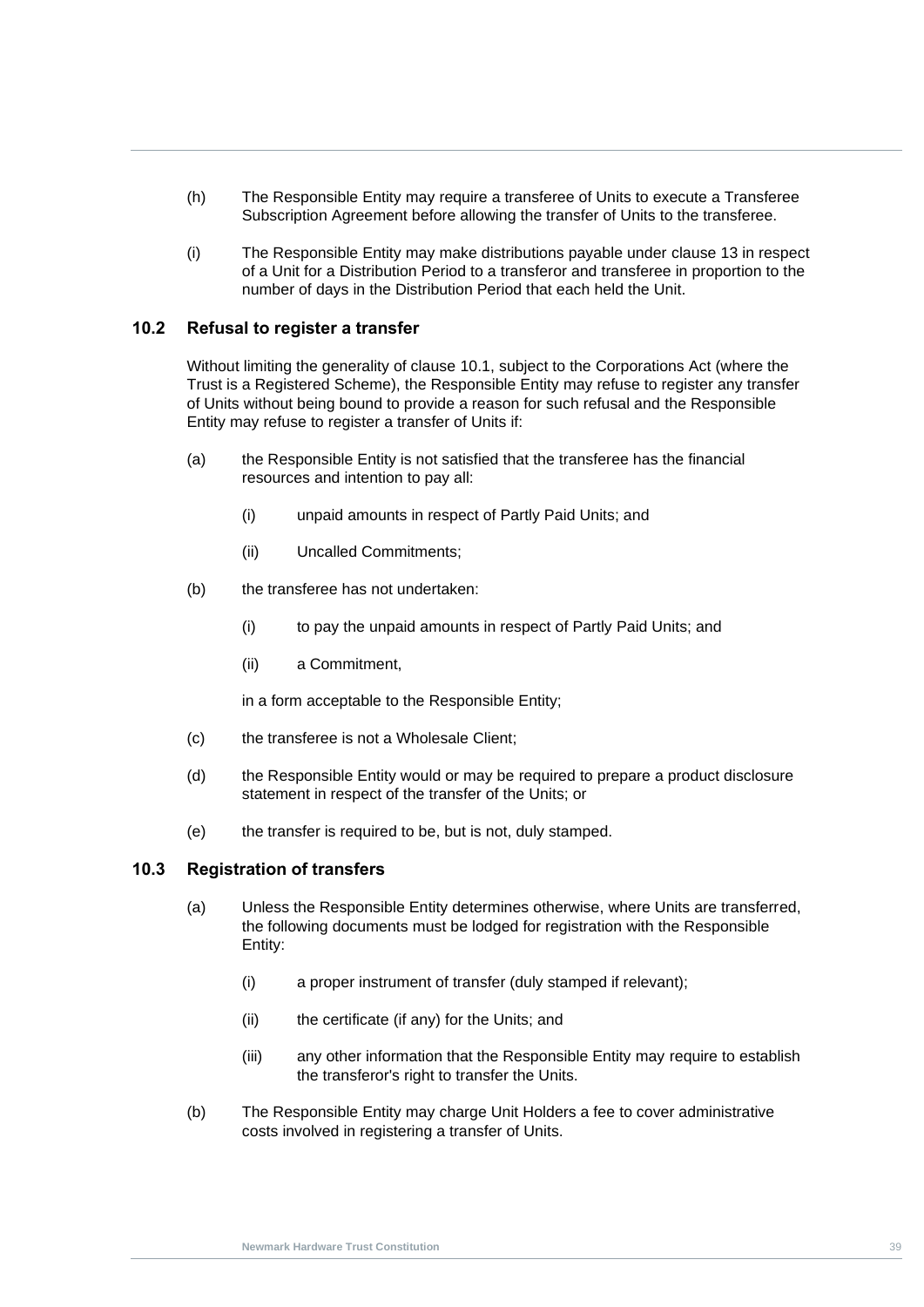# <span id="page-46-0"></span>**10.4 Transfer of Units if Officially Quoted**

Entity to refuse to register a proper transfer made in accordance with the Operating Rules<br>of a CS Facility. Despite anything else set out in this clause [10,](#page-44-1) if the Units and/or Options are Officially Quoted, those Units and/or Options may be transferred in any manner permitted by the Operating Rules of a CS Facility. The Responsible Entity may require before registration of any such transfer that there be provided to the Responsible Entity any documents which the rules of the uncertificated system require or permit the Responsible Entity to require be provided to it to authorise registration. This clause [10.4](#page-46-0) prevails over any other provision of this Constitution that may be inconsistent with it but it does not permit the Responsible of a CS Facility.

# <span id="page-46-3"></span>**11 Transmission of Units**

# <span id="page-46-2"></span>**11.1 Entitlement on death**

- (a) Subject to clause [11.1\(b\),](#page-46-1) if a Unit Holder dies:
	- (i) the survivor (or survivors, where the Unit Holder was a joint Unit Holder); and
	- (ii) the legal personal representatives of the deceased, where the Unit Holder was a sole Unit Holder,

will be the only persons recognised by the Responsible Entity as having any title to the Unit Holder's interest in the Units.

- <span id="page-46-1"></span>(b) The Responsible Entity may refuse to recognise any person referred to in clause [11.1\(a\)](#page-46-2) or to recognise any claim without providing any reason. The Responsible Entity may require evidence of a Unit Holder's death as it thinks fit.
- (c) This clause [11](#page-46-3) does not release:
	- (i) the estate of a deceased joint Unit Holder from any liability in respect of a Unit that had been jointly held by the Unit Holder with other persons; or
	- (ii) where the Unit Holder was a sole Unit Holder, the legal personal representative or the trustee of the Unit Holder's estate from any liability in respect of Units held by the deceased Unit Holder.

# **11.2 Registration of persons entitled**

- (a) Subject to the Corporations Act*,* the *Bankruptcy Act 1966* (Cth) and the production of any information that is properly required by the Responsible Entity, a person becoming entitled to a Unit in consequence of the death, bankruptcy, insolvency (or other legal disability) of a Unit Holder may elect to:
	- (i) by written notice to the Responsible Entity, be registered as the Unit Holder in respect of that Unit; or
	- (ii) to nominate some other person to be registered as the Unit Holder of the Unit.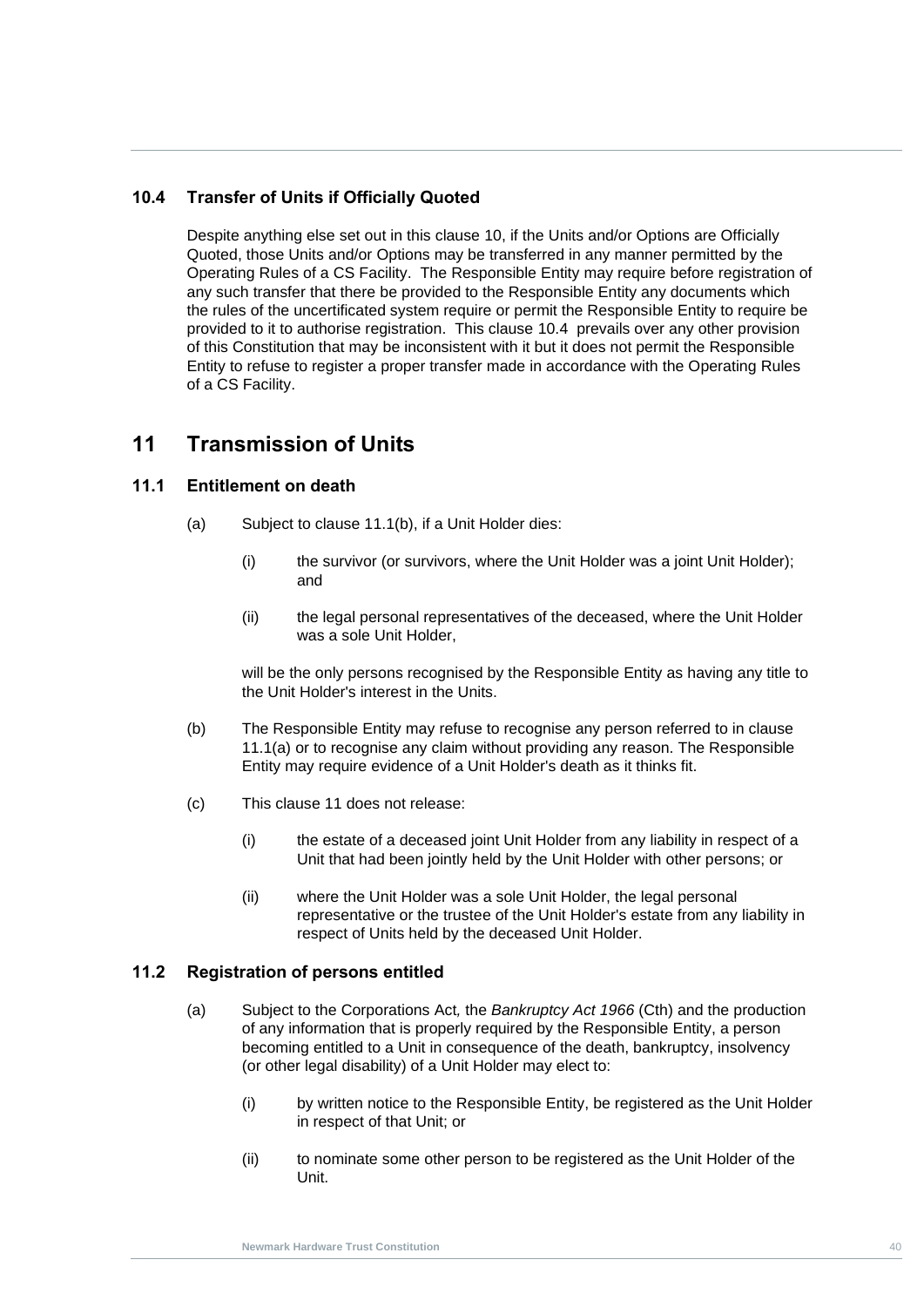- (b) All the limitations, restrictions and provisions of this Constitution relating to:
	- (i) the right to transfer;
	- (ii) the registration of the transfer of; and
	- (iii) the issue of certificates for,

legal disability) of the Unit Holder had not occurred and the notice or transfer were<br>a transfer signed by that Unit Holder. Units apply to any relevant transfer as if the death, bankruptcy, insolvency (or other a transfer signed by that Unit Holder.

# **11.3 Distributions and other rights**

- (a) If a Unit Holder dies or suffers a legal disability, the Unit Holder's legal personal representative or the trustee of the Unit Holder's estate (as the case may be) is, on the production of all information as is properly required by the Responsible Entity, entitled to the same distributions, entitlements and other advantages and to the same rights (whether in relation to meetings of the Trust or to voting or otherwise) as the Unit Holder would have been entitled to if the Unit Holder had not died or suffered a legal disability.
- (b) Where two or more persons are jointly entitled to any Unit as a result of the death or legal disability of a Unit Holder, they will, for the purposes of this Constitution, be taken to be joint Unit Holders of the Unit.

# **12 Valuation of Assets**

#### **12.1 Valuation of Assets**

- (a) The Responsible Entity may, at any time, cause the valuation of any Asset and (if the Trust is a Registered Scheme) shall do so as and when required by the Corporations Act.
- (b) The Responsible Entity must cause an Asset to be valued if and when required by ASIC or the Corporations Act and the valuation must be carried out in accordance with those requirements.

## **12.2 Determination of Net Asset Value**

- (a) The Responsible Entity may determine the Net Asset Value at any time including more than once each day.
- (b) The Responsible Entity must determine the Net Asset Value:
	- (i) if and when required by ASIC or the Corporations Act (if the Trust is a Registered Scheme);
	- (ii) on each day on which Units in the Trust are issued; and
	- (iii) on each Withdrawal Date or other day on which Units are withdrawn.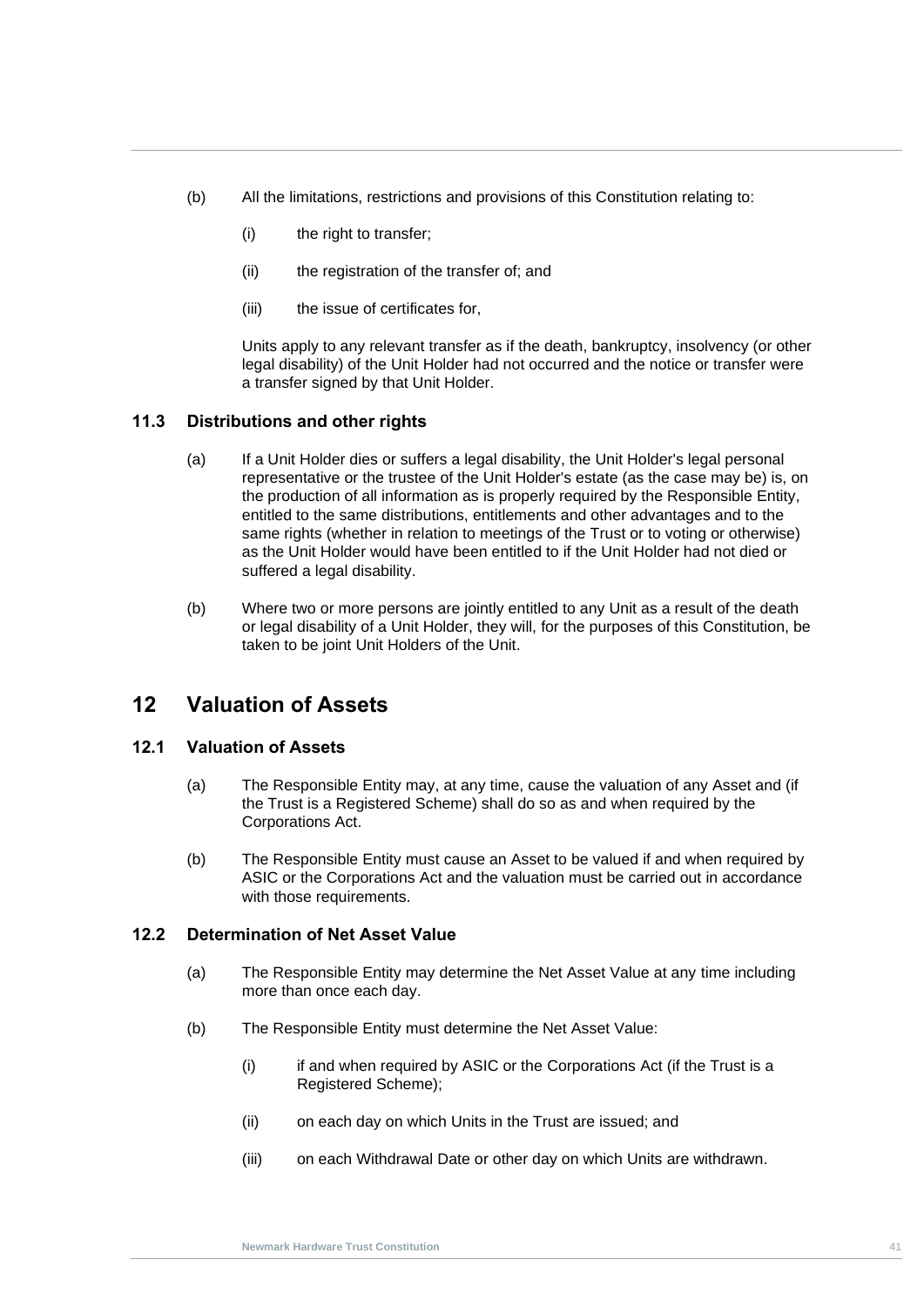# **12.3 Method of valuation**

- (a) The Responsible Entity may determine valuation methods and policies for each category of Asset and change them from time to time.
- Entity must be based on the ordinary commercial practice for valuing the relevant<br>type of asset that is reasonably current at the time of the issue or withdrawal of (b) Unless the Responsible Entity decides otherwise, the value of an Asset for the purpose of calculating the Net Asset Value will be its market value. Where the Responsible Entity values an Asset at other than its market value, or where there is no market value, the valuation methods and policies applied by the Responsible Entity must be based on the ordinary commercial practice for valuing the relevant Units.

# <span id="page-48-0"></span>**13 Income and distributions**

# **13.1 Collection of income**

The Responsible Entity shall receive and collect all dividends, interest, rents and all other income of the Trust.

# **13.2 Payment of expenses**

The Responsible Entity shall pay out of the gross income of the Trust all costs and disbursements, commissions, fees, tax (including any goods and services tax, land tax or income tax), management charges and other proper outgoings in respect of the Assets and administration of the Trust.

#### **13.3 Nature of receipts**

The Responsible Entity may determine whether any receipt, profit, gain (whether realised or unrealised) payment, loss, outgoing, provision or reserve or any sum of money or investment in a Financial Year is or is not to be treated as being on income or capital account and whether and the extent to which any provisions or reserves need to be made for the Financial Year on a fair and reasonable basis to ensure that the Unit Holder pays the tax and not the Responsible Entity.

# <span id="page-48-1"></span>**13.4 Responsible Entity must determine Net Income**

The Responsible Entity must determine the Net Income of the Trust for each Financial Year.

# <span id="page-48-2"></span>**13.5 Net Income**

If no determination is made or to the extent to which no determination is made under clause [13.4](#page-48-1) prior to the end of a Financial Year, then the Net Income for that Financial Year is calculated in the same manner as net income is calculated under Division 6 of Part III of the Tax Act, assuming that the Division applies to the Trust, for that Financial Year provided that where in calculating the net income under the Tax Acts it is necessary to:

(a) gross up any amount of income (for example tax offsets such as foreign tax credits or franking credits);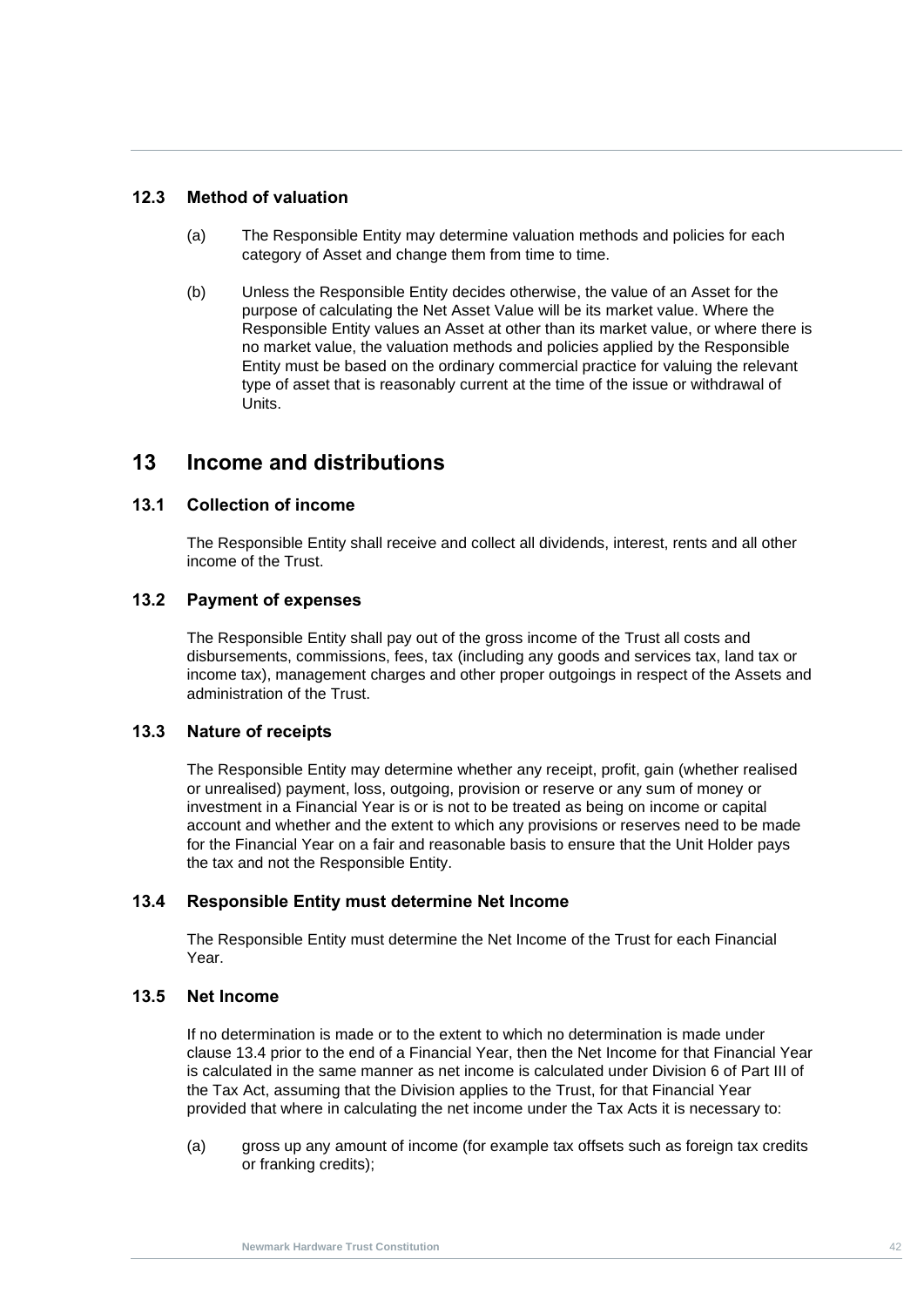- (b) include any amount of deemed assessable income; or
- (c) make any deemed deduction,

then the grossing up or deemed assessable income (excluding net capital gains included in assessable income) or deemed deduction must not be included in calculating the Net Income of the Trust for the Financial Year unless the Responsible Entity determines otherwise before the end of the Financial Year.

# **13.6 Present entitlement**

- **13.6 Present entitiement**<br>(a) Subject to the rights, restrictions and obligations attaching to any particular Unit or Class, the persons who are Unit Holders at 5 p.m. on the last day of the Financial Year will be presently entitled in the proportions specified in clause [13.7\(c\)](#page-49-0) to the Net Income for that Financial Year (less any part of the Net Income which has been previously distributed in that Financial Year in accordance with this clause [13.7\(a\)\)](#page-49-1) together with any additional amount which the Responsible Entity determines in accordance with clause [13.12](#page-51-0) to distribute to Unit Holders in respect of that Financial Year.
	- (b) Unit Holders that have been paid, or had applied for their benefit, any part of the Net Income during the Financial Year in accordance with clause [13.7\(a\)](#page-49-1) shall be deemed to be presently entitled to the amount paid to them or applied for their benefit.

# <span id="page-49-1"></span>**13.7 Distribution of the Net Income**

- (a) The Responsible Entity may make an Interim Distribution of the Net Income accruing during any Distribution Period (other than a Distribution Period that is the last Distribution Period in a Financial Year) and taking into account any adjustments required as a result of any direction made by the Responsible Entity under clause [8.12\(c\).](#page-42-2) The Interim Distribution cannot exceed, but can be less than, the amount of the Net Income which has accrued during the relevant Financial Year up to the date of the calculation of the Interim Distribution.
- (b) For the last Distribution Period of the Financial Year, the Responsible Entity must distribute the Net Income of the Trust for the Financial Year less any amount previously distributed during the Financial Year pursuant to clause [13.7\(a\)](#page-49-1) and taking into account any adjustments required as a result of any direction made by the Responsible Entity under clause [8.12\(c\).](#page-42-2)
- <span id="page-49-0"></span>(c) Subject to the rights, obligations and restrictions attaching to any particular Unit or a Class, each Unit Holder's Distribution Entitlement for a Financial Year shall be determined in accordance with the following formula:

A x B C

Where:

- A is the amount determined by the Responsible Entity in accordance with clauses [13.4](#page-48-1) and [13.5](#page-48-2) to be distributable for the relevant Financial Year;
- B is the aggregate of the number of Units held by the Unit Holder at 5.00 p.m. on the Distribution Calculation Date; and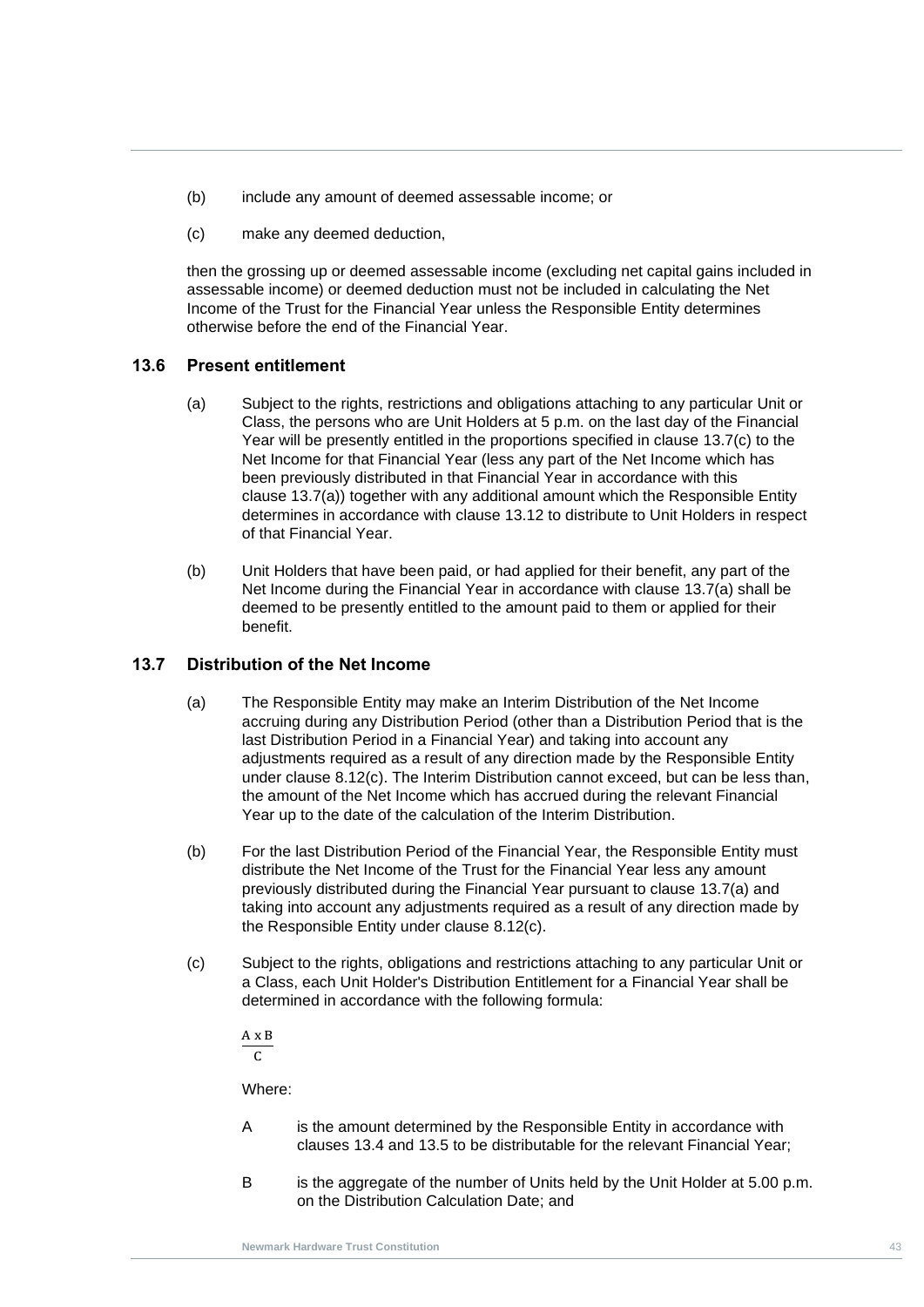C is the aggregate of the total number of Units on issue at 5.00 p.m. on the Distribution Calculation Date.

## <span id="page-50-0"></span>**13.8 Distribution Entitlement**

- (a) The Responsible Entity shall pay to each Unit Holder its Distribution Entitlement for a Financial Year on or before the Distribution Date for that Financial Year.
- all amounts which are necessary to avoid distributing a fraction of a cent or which<br>the Responsible Entity determines it is not practical to distribute on a Distribution<br>Deta with any sum as rateined for all purpases tract (b) The Responsible Entity shall retain from each Unit Holder's Distribution Entitlement all amounts which are necessary to avoid distributing a fraction of a cent or which Date, with any sum so retained for all purposes treated as income for the next following Financial Year.
	- (c) The Responsible Entity may retain from the amount to be distributed to a Unit Holder an amount in or towards satisfaction of any amount payable by the Unit Holder to the Responsible Entity under this Constitution or that is required to be deducted by law.

#### **13.9 Separate Trust**

Where any Unit Holder becomes entitled to any Distribution Entitlement pursuant to the foregoing provisions of this clause, that Distribution Entitlement shall not form part of the Assets but shall be held by the Responsible Entity in a separate trust fund on trust for the absolute use and benefit of that Unit Holder and:

- (a) where that Unit Holder is sui juris, with power and capacity to the Responsible Entity pending payment thereof to invest and otherwise deal with, manage and administer the same in the manner and to the same extent as the Responsible Entity may invest and otherwise deal with, manage and administer the Trust; or
- (b) where the Unit Holder is not sui juris, with power to the Responsible Entity pending the Unit Holder becoming sui juris to pay and transfer to or to apply for the benefit of that Unit Holder the whole or such part, if any, as the Responsible Entity deems fit of the Unit Holder's separate trust fund, notwithstanding that the Unit Holder is not sui juris and with like powers and capacities of investments, dealing, management and administration in respect thereof to those which the Responsible Entity has in respect of the Trust itself and, on that Unit Holder becoming sui juris, the Responsible Entity shall forthwith pay and transfer to that Unit Holder such separate trust fund for the Unit Holder's own use and benefit absolutely, but should that Unit Holder while not being sui juris die before payment or transfer of the whole of then to the extent to which the Unit Holder's separate trust fund has not been paid or transferred to the Unit Holder or applied for the Unit Holder's benefit at the date of the Unit Holder's death, the same shall notwithstanding anything to the contrary or otherwise in this Constitution contain, be held by the Responsible Entity for the Unit Holder's legal personal representatives and shall go as an accretion to and form part of the Unit Holder's estate.

### **13.10 Minimum distribution**

The Responsible Entity may transfer capital to enable distribution to Unit Holders of the minimum amount necessary to avoid the Responsible Entity as trustee of the Trust being assessable to pay Tax.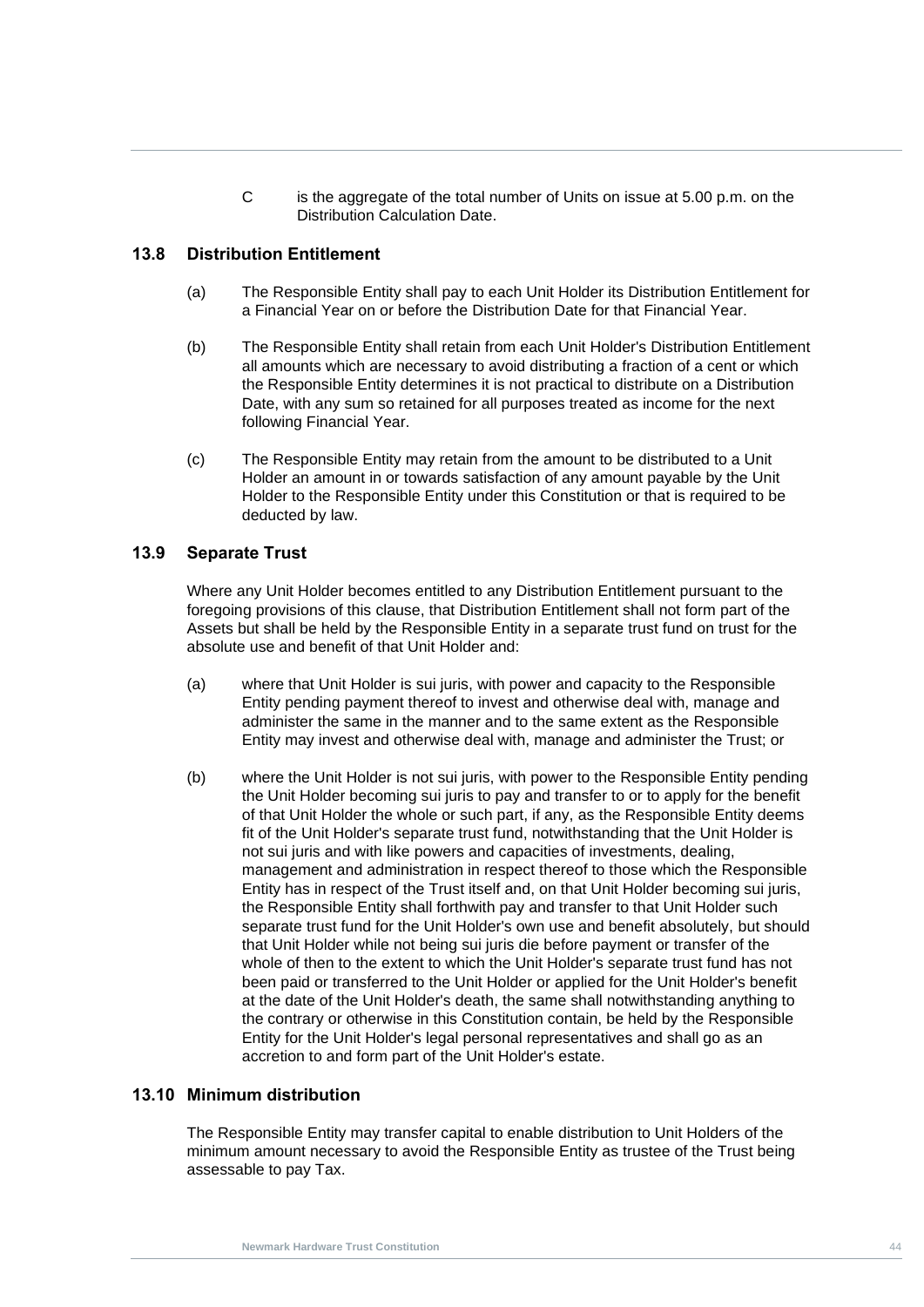# **13.11 Discharge of Responsible Entity's obligation**

It is acknowledged by Unit Holders that payments of the Distribution Entitlements in accordance with clause [13.8](#page-50-0) shall be a good and complete discharge of any liability owed by the Responsible Entity to any person in respect of an entitlement to their Distribution Entitlements.

# <span id="page-51-0"></span>**13.12 Capital distributions**

The Responsible Entity may, at any time, distribute the capital of the Trust to the Unit<br>Holders. Subject to the rights, obligations and restrictions attaching to any particular Unit or The Responsible Entity may, at any time, distribute the capital of the Trust to the Unit Class, a Unit Holder is entitled to that proportion of the capital to be distributed as is equal to the number of Units held by that Unit Holder on a date determined by the Responsible Entity divided by the number of Units on issue on that date. A distribution under this clause may be in cash or of Assets.

# **13.13 Excess distribution**

If at the end of a Financial Year the auditor or Responsible Entity of the Trust determines that the amount distributed as the Net Income under this clause [13](#page-48-0) exceeds the aggregate of the Net Income for the Financial Year, the excess will be taken to be a distribution of capital.

# **13.14 Categories and source of income**

The Responsible Entity may keep separate accounts of different categories or sources of income, or deductions or credits for tax purposes, and may allocate income, deductions or credits from a particular category or source to particular Unit Holders.

# **13.15 Receipt**

- (a) For the purposes of this clause [13,](#page-48-0) the Responsible Entity is entitled to treat any amount which the Responsible Entity is entitled to receive but has not actually received before the Distribution Calculation Date as actually received:
	- (i) before the Distribution Calculation Date; or
	- (ii) after the Distribution Calculation Date.
- (b) If any amount included in the amounts determined to be distributed in accordance with clauses [13.4](#page-48-1) and [13.5](#page-48-2) but is not subsequently received by the Responsible Entity, the Responsible Entity shall be entitled to recover any amount that has been over distributed. However, the Responsible Entity shall not be bound to pursue that right of recovery. The Responsible Entity may determine that any amount so distributed is to be treated as a distribution of the capital of the Trust. No claim will lie against the Responsible Entity at the suit of any Unit Holder or any other person by reason of that distribution or any resultant loss to the Trust.

# **13.16 Reinvestment**

(a) A Unit Holder may, if the Responsible Entity approves, elect to reinvest some or all of their Distribution Entitlement by acquiring Units and the amount of the distribution must be applied on behalf of the Unit Holder to acquire additional Units. In those cases, the Responsible Entity is treated as having received an application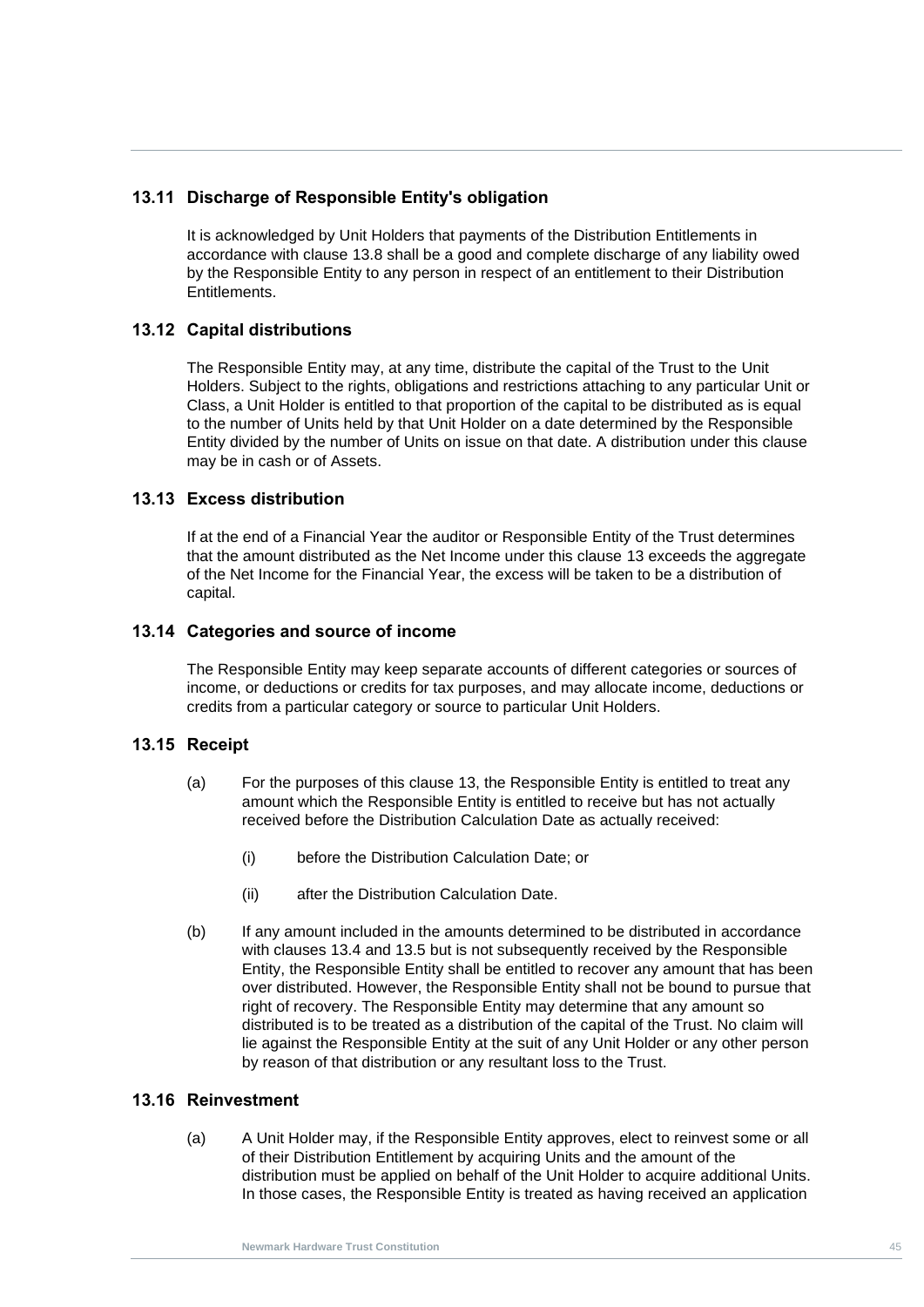to reinvest the Unit Holder's Distribution Entitlement on the first Business Day after the distribution is paid at an Application Price determined in accordance with clause [7.](#page-33-1)

- Holder's Distribution Entitlement on the first Business Day after the distribution is<br>paid at an Application Price determined in accordance with clause 7. (b) Subject to the Unit Holder's expressed or implied consent, the Responsible Entity may, at its discretion, reinvest some or all of the Unit Holder's Distribution Entitlement by acquiring Units and that amount of the distribution must be applied on behalf of the Unit Holder to acquire additional Units. In those cases, the Responsible Entity is treated as having received an application to reinvest the Unit Holder's Distribution Entitlement on the first Business Day after the distribution is
	- (c) The procedure for reinvestment of distribution is to be determined by the Responsible Entity and notified to Unit Holders from time to time.

# **13.17 Other rights or restrictions**

For the removal of doubt and despite anything else contained in this clause [13,](#page-48-0) the rights of a Unit Holder under this clause [13,](#page-48-0) are subject to the rights, obligations and restrictions attaching to the Units which they hold. Without limitation, but provided the Responsible Entity is entitled to do so under the Corporations Act*,* the Responsible Entity may issue:

- (a) Partly Paid Units which for the purposes of determining the Holder's Distribution Entitlement, are to be treated according to:
	- (i) that proportion of a whole Unit as the amount paid up bears to the total Application Price for that Unit rounded to the nearest two decimal places; and
	- (ii) the length of time during the Financial Year for which the proportion or different proportions of the Application Price were paid up;
- (b) Units on terms which entitle the Unit Holder to a distribution of the amounts determined for distribution pursuant to this clause [13](#page-48-0) based on the period that the Unit Holder has held their Units.
- (c) Units on terms which do not entitle the Unit Holder to receive a distribution of the Distribution Entitlement in respect of a Financial Year in which such Units are issued; or
- (d) Partly Paid Units on any other terms and conditions it determines.

#### **13.18 Withholding Tax**

- (a) The Responsible Entity may deduct from any amount dealt with under this clause [13](#page-48-0) any Tax that it is required by law to deduct from such amount.
- <span id="page-52-0"></span>(b) The Responsible Entity may recover from the Unit Holder an amount that the Responsible Entity has paid in Tax on behalf of or in respect of a Unit Holder (including in respect of a distribution or an amount attributed to a Unit Holder) as a debt.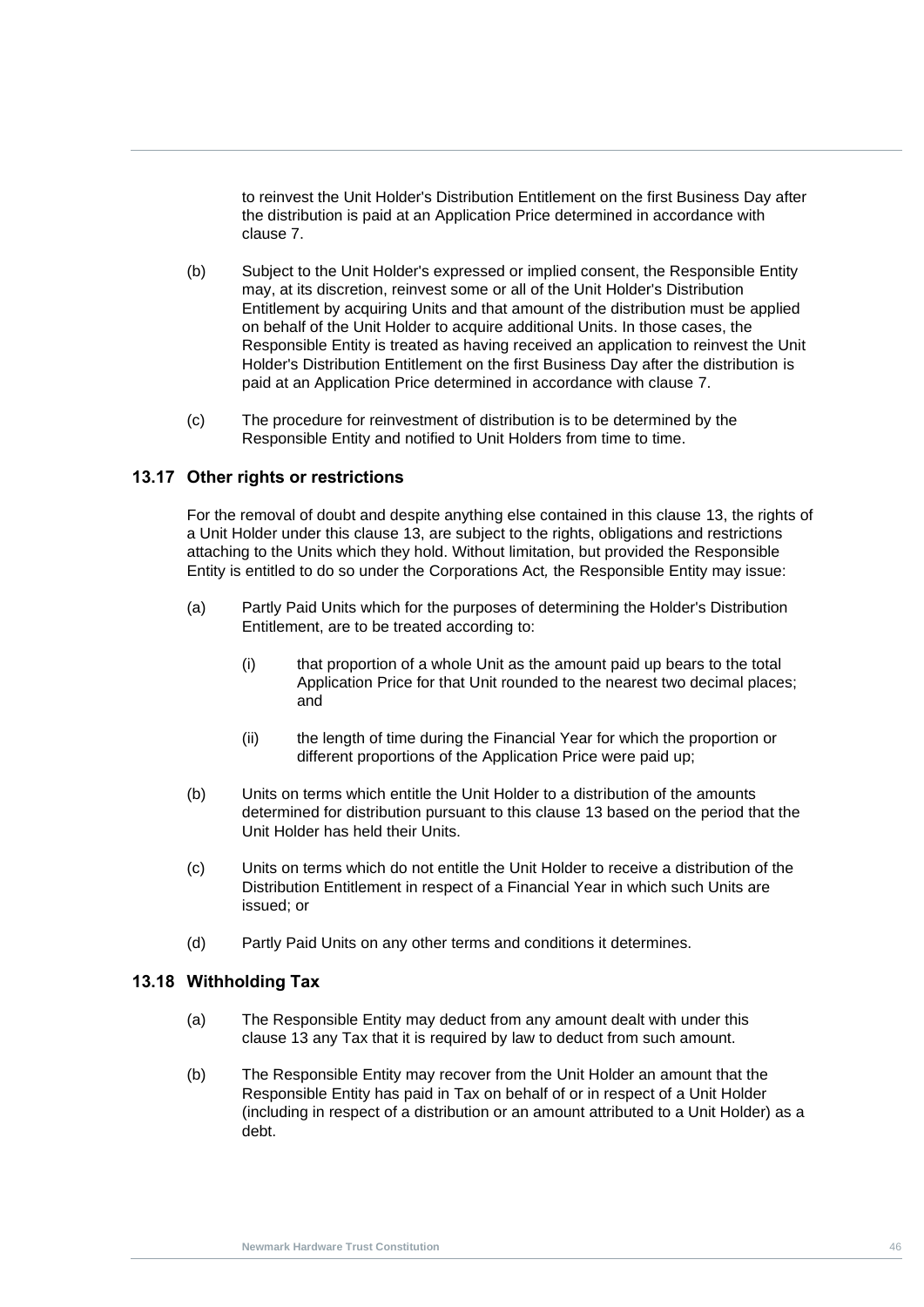(c) The Responsible Entity is entitled to set off an amount that the Responsible Entity can recover from the Unit holder under clause [13.18\(b\)](#page-52-0) against debts due, or owed, by the Responsible Entity to the Unit Holder.

#### **13.19 Allocation of Net Income**

entitlements to Net Income and capital of the Trust as determined under this Constitution.<br> **Algerige 20** To the extent permitted by law the Responsible Entity must allocate the net taxable income of the trust as defined under section 95 of the 1936 Tax Act (amended or substituted from time to time) to Unit Holders on a fair and reasonable basis having regard to their

# <span id="page-53-2"></span>**14 Powers and reporting obligations of the Responsible Entity**

## <span id="page-53-0"></span>**14.1 General powers of Responsible Entity**

- (a) Subject to this Constitution, the Responsible Entity has all the powers in respect of the Trust that it is possible under law to confer on a trustee as though it were the absolute and beneficial owner of the Assets and acting in its personal capacity.
- (b) The generality of this clause [14.1](#page-53-0) is not limited by anything in the remainder of this clause 14.
- <span id="page-53-1"></span>(c) To the maximum extent permitted by law:
	- (i) any rules and principles of law or equity that impose a duty on a trustee exercising a power of investment are hereby excluded; and
	- (ii) without limiting the generality of clause [14.1\(c\)\(i\),](#page-53-1) section 6 of the *Trustee Act 1958 (Vic)* is hereby expressly excluded from operation in relation to this Constitution and the Trust.

#### **14.2 Specific powers of the Responsible Entity**

Without limiting the generality of clause [14.1,](#page-53-0) the Responsible Entity in its capacity as trustee of the Trust may:

- (a) carry on anywhere in the world and either alone or in partnership any trade or business whatsoever and for that purpose employ in that trade or business the whole or any part of the capital or income of the Trust and for this purpose acquire property, borrow money on security of the Assets, with or without security incur liabilities binding on the Trust or give any guarantee or indemnity for payment of moneys or the performance of any obligation or undertaking with or without security as the Responsible Entity shall deem fit;
- (b) advance and lend moneys to, and to borrow and raise money from any persons, firms, corporations, bodies, associations or government or municipal bodies whether alone or jointly with any other company or person upon such terms whether or not with security or interest as the Responsible Entity shall see fit and to secure the repayment of those moneys by mortgaging or charging (by fixed or floating charge or otherwise) any undertaking of the Responsible Entity or all or any party of the Assets including any property which may subsequently be acquired by the Responsible Entity so that it will form part of the Assets and any mortgage or charge created or purporting to be created under this clause shall be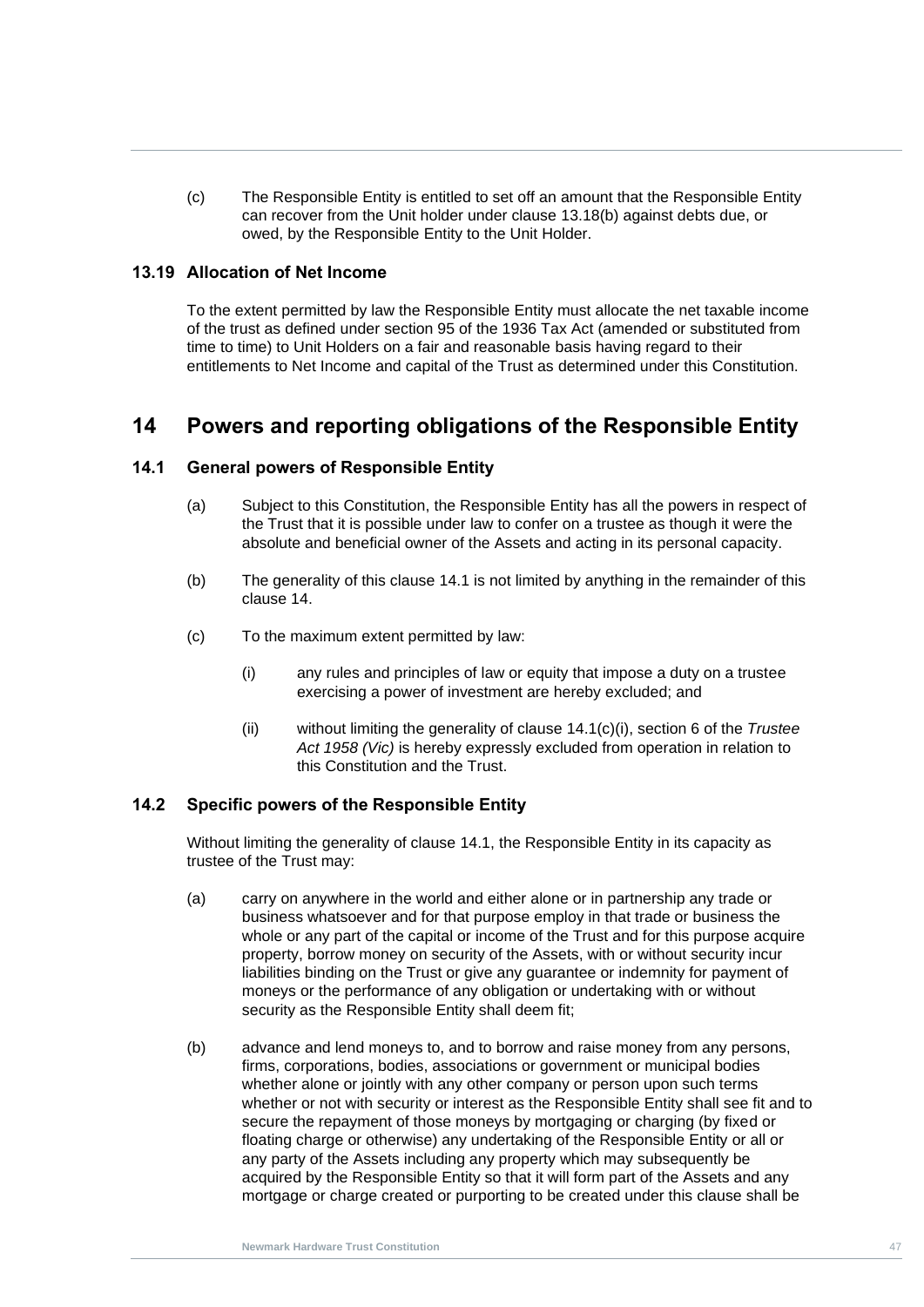valid in all respects irrespective of the actual application of the moneys and the rights of the mortgagee or chargee shall take priority in all respects over the rights of the Unit Holders and all other persons;

- (c) create Security Interests over all or any part the Assets;
- (d) create different Classes with different rights and entitlements;
- (e) apply to ASIC for registration of the Trust as a Registered Scheme under the Corporations Act*;*
- Uorporations Act;<br>(f) apply for listing of the Trust and quotation of the Units (or any other financial product relating to the Trust) on any stock exchange (including but not limited to the ASX) and for this purpose the Responsible Entity is authorised on its own behalf and on behalf of each Unit Holder as the Unit Holder's agent or attorney to do all things necessary to effect a listing or quotation;
	- (g) invest in any form of investment in any region or market and may vary an investment at any time in its absolute discretion, including without limitation:
		- (i) purchasing or disposing of Assets for cash or other consideration; and
		- (ii) entering into any swap, forward rate agreement, currency exchange agreement or any other form of hedge, derivative or other transaction (for speculative purposes or otherwise);
	- (h) share risk and returns with any other person or trust;
	- (i) vary, replace or deal with the Assets in any way;
	- (j) buy-back Units;
	- (k) fetter future discretions, such as by the granting of options;
	- (l) enter into any arrangement or agreement with underwriters in relation to the Trust;
	- (m) exercise all voting rights conferred by the Assets as it thinks fit; and
	- (n) give guarantees and/or indemnities to any person,

as if it were dealing with its own assets.

#### <span id="page-54-0"></span>**14.3 Delegation**

- (a) Without limiting clause [14.1,](#page-53-0) the Responsible Entity may appoint any person as its delegate, attorney or agent to:
	- (i) perform any act;
	- (ii) carry out any obligation; or
	- (iii) exercise any power (including the appointment of its own delegate, attorney or agent),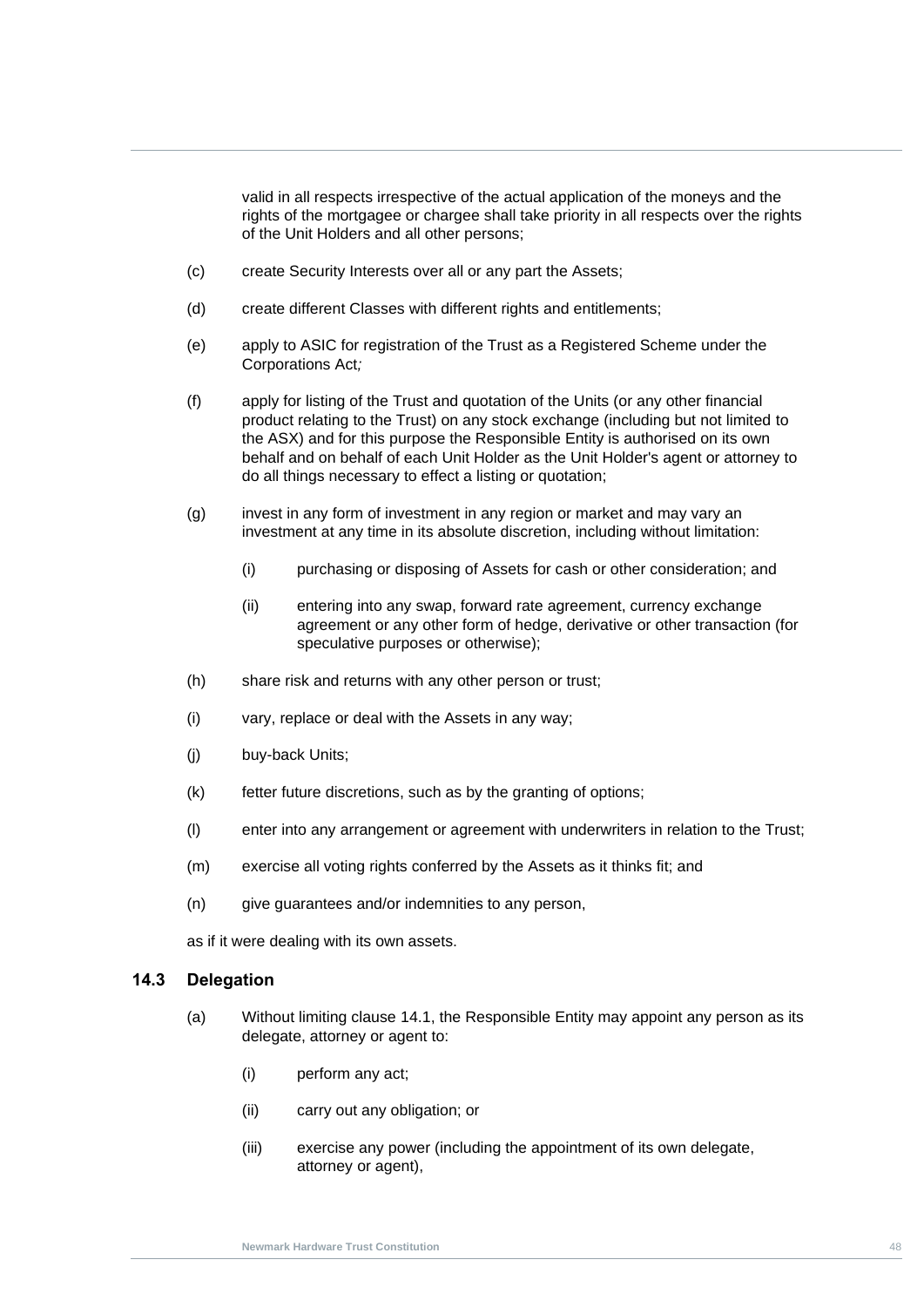that the Responsible Entity has under this Constitution.

- <span id="page-55-0"></span>(b) The Responsible Entity may appoint an agent, manager, custodian or other person (each of whom may, with the approval of the Responsible Entity, sub-delegate to any person any of its functions as it thinks fit), to acquire, hold title to, dispose of or otherwise deal with Assets on behalf of the Responsible Entity and perform any action incidental or ancillary thereto or otherwise approved by the Responsible Entity.
- (c) Any person appointed under clauses [14.3\(a\)](#page-54-0) or [14.3\(b\)](#page-55-0) may be an Associate or<br>employee of the Responsible Entity. employee of the Responsible Entity.
	- (d) An appointment under clauses [14.3\(a\)](#page-54-0) or [14.3\(b\)](#page-55-0) may be joint.
	- (e) Subject to section 601FB of the Corporations Act (if the Trust is a Registered Scheme), the Responsible Entity will not be liable for the acts or omissions of any delegate. The Responsible Entity may include provisions to protect and assist those dealing with the delegate as the Responsible Entity thinks fit.
	- (f) If the Responsible Entity delegates any of its responsibilities under this Constitution to a third party, including, but not limited to, administration of the Trust, management of the Project or development management of the Project, the Responsible Entity may pay to the person to whom it has delegated that role:
		- (i) all or part of the fees that the Responsible Entity would otherwise have been entitled to receive under this Constitution for undertaking that role; or
		- (ii) the amount of that person's fees from Assets.

#### **14.4 Advisers**

Without limiting this clause, the Responsible Entity may engage an Adviser to assist with its duties and functions under this Constitution. An Adviser may be an Associate or employee of the Responsible Entity.

#### **14.5 Exercise of discretion**

The Responsible Entity shall in its absolute discretion decide how and when to exercise its powers.

#### **14.6 Exercise of powers**

In exercising its powers under this Constitution, the Responsible Entity must:

- (a) act in the best interests of Unit Holders, and if there is a conflict between the Unit Holders' interests and its own interests, give priority to the Unit Holders' interests; and
- (b) treat the Unit Holders who hold interests of the same class equally and Unit Holders who hold interests of different classes fairly, except to the extent that the Responsible Entity directs an amount arising from the sale of an Asset to a particular Unit Holder in circumstances described in clause [8.12\(c\).](#page-42-2)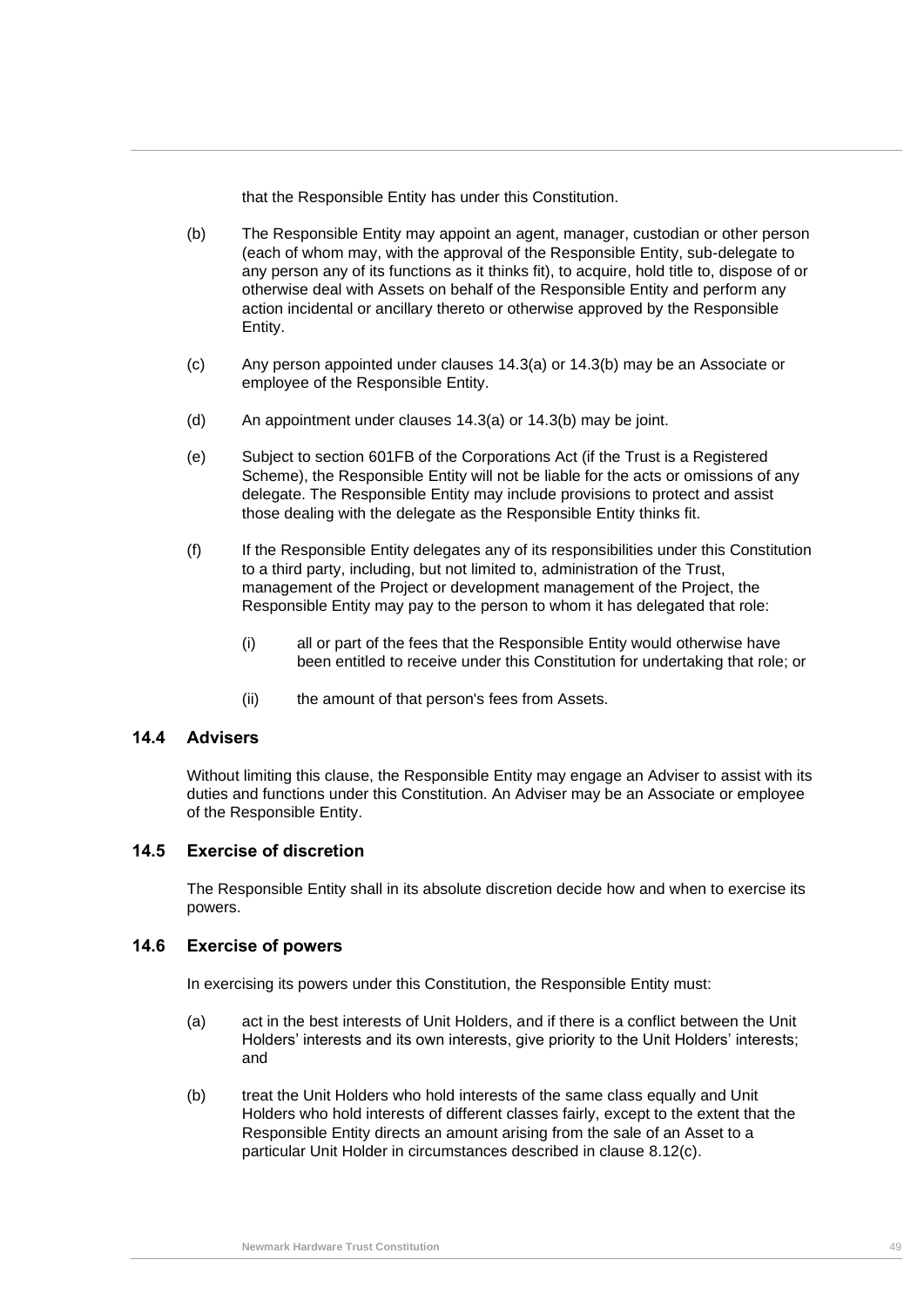# **14.7 Reporting obligations of the Responsible Entity**

Subject to the Corporations Act, the Responsible Entity must provide or make available to Unit Holders the following communications:

- (a) a confirmation within 20 Business Days of a Unit Holder being issued with Units in the Trust;
- (b) annual audited financial reports within 3 Months of the end of each financial year;
- **Newmark Hardware Trust Constitution** (c) distribution statements with each distribution; and
	- (d) annual tax statements.

# **15 Holding of Assets**

# **15.1 How held**

Subject to clauses [15.2](#page-56-0) and [15.3,](#page-56-1) all Assets will be held in the name of the Responsible Entity.

#### <span id="page-56-0"></span>**15.2 Custodian**

If the Responsible Entity considers it necessary or desirable, the Assets (or any Asset) may be held by a custodian or nominee appointed by the Responsible Entity and acting as agent for the Responsible Entity.

#### <span id="page-56-1"></span>**15.3 Holding of Assets**

A custodian appointed by the Responsible Entity in respect of a particular Asset must hold that Asset:

- (a) directly in its name; or
- (b) indirectly by means of any asset title transfer or holding system approved by the Responsible Entity (and while the Trust is a Registered Scheme, to the extent permitted by Corporations Act and any applicable ASIC Exemption).

# <span id="page-56-2"></span>**16 Remuneration and Expenses of Responsible Entity**

#### **16.1 Responsible Entity's Fees**

Subject to the Corporations Act (where the Trust is a Registered Scheme) and clause [16.10,](#page-58-0) the Responsible Entity will be entitled to the following fees, inclusive of GST less input tax credits, in respect of the Trust:

(a) an acquisition fee of up to 1.50% of the purchase price (excluding acquisition costs) of each Property acquired by the Trust (directly or indirectly) or any controlled sub-trust. The purchase price is based on 'as if complete' valuation if a property is under construction at the time of valuation. This fee is payable on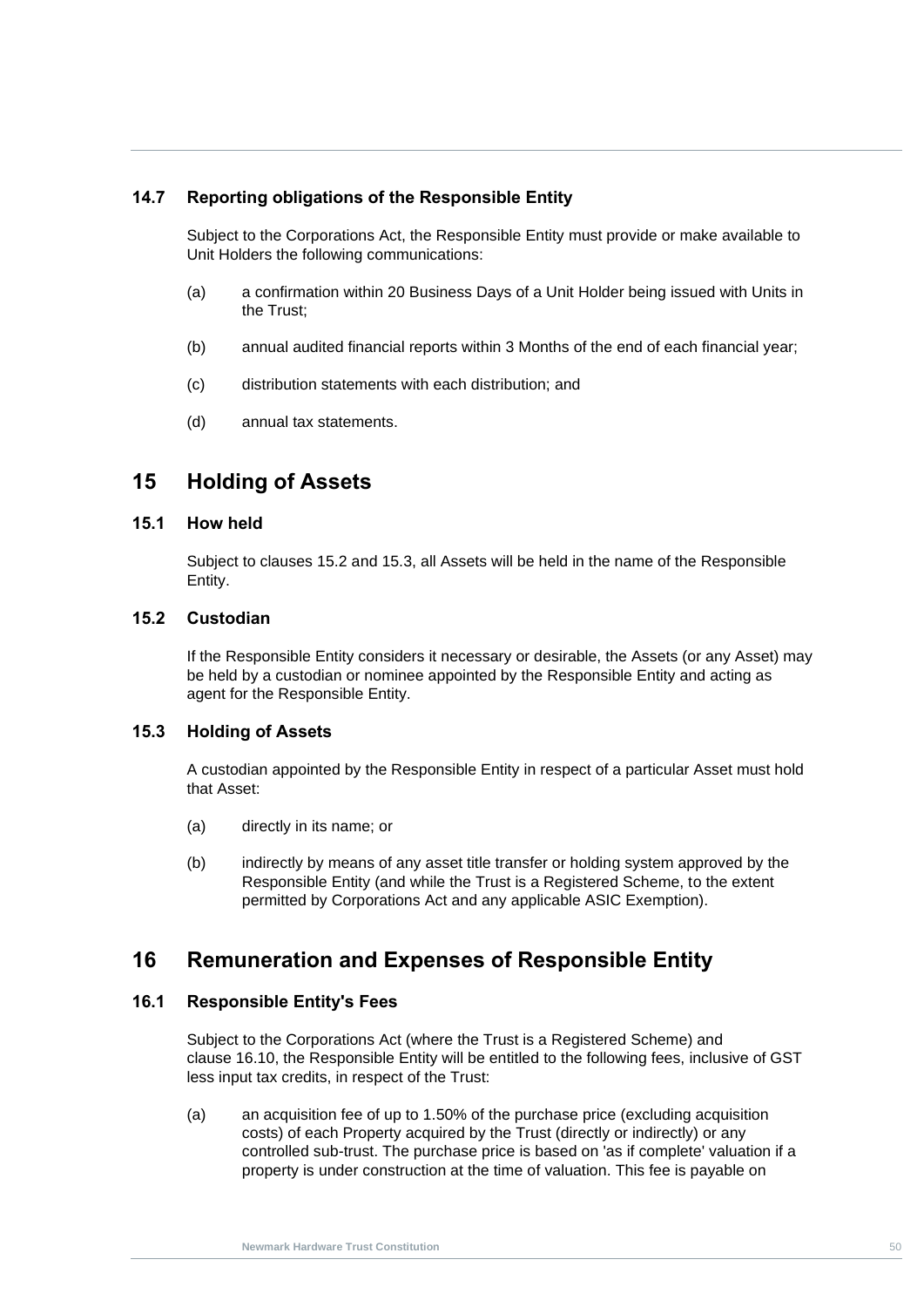completion of the acquisition of each Property and is payable out of the Assets of the Trust;

- the months opening and closing Property value, as set out in the Trust's monthly<br>financial accounts; (b) the Responsible Entity may deduct from the Assets of the Trust, a management fee determined by the Responsible Entity and notified to Unit Holders of up to 0.6% per annum of the Gross Asset Value of the Trust calculated and accrued daily (or as otherwise determined by the Responsible Entity) and payable in arrears within seven days of the end of each Month. For the purposes of calculating the monthly management fee, the value of each Property is determined using the average of financial accounts;
	- (c) a finance facility fee of 0.2% of the amount of the facility in respect of any finance arranged for the Trust by the Responsible Entity or its Associates payable from the finance facility upon entering into any finance facility; and
	- (d) a Performance Fee calculated in accordance with [Schedule 3](#page-93-0) to this Constitution.

#### <span id="page-57-0"></span>**16.2 Waiver of remuneration**

The Responsible Entity may accept a lower fee than it is entitled to receive under this Constitution, or may defer payment for a period on such terms as the Responsible Entity determines at its sole discretion.

#### **16.3 Priority of Responsible Entity's remuneration**

The remuneration of the Responsible Entity shall have priority over the payment of all other amounts payable from the Assets of the Trust.

#### **16.4 Establishment costs**

- (a) Without limiting clause [16.8,](#page-58-1) the Responsible Entity, or an Associate of the Responsible Entity, may pay, on behalf of the Trust, any or all costs and expenses incurred in connection with the establishment and initial promotion of the Trust, including the production and distribution of the first disclosure document (**Establishment Costs**).
- (b) In such a case, the Responsible Entity or the Associate (as the case may be) will be entitled to be reimbursed out of the Assets for all Establishment Costs that were reasonably and properly incurred.
- (c) The Responsible Entity or the Associate (as the case may be) may waive recovery of any of the Establishment Costs, or may be reimbursed from the Assets in a year or years later than the year in which the Establishment Cost was incurred.

#### **16.5 Differential fee arrangements**

Subject to the Corporations Act and any applicable ASIC Exemption (where the Trust is a Registered Scheme), the Responsible Entity may agree with any Unit Holder any fee arrangements with that Unit Holder which are different to those provided for under this Constitution or which apply to other Unit Holders.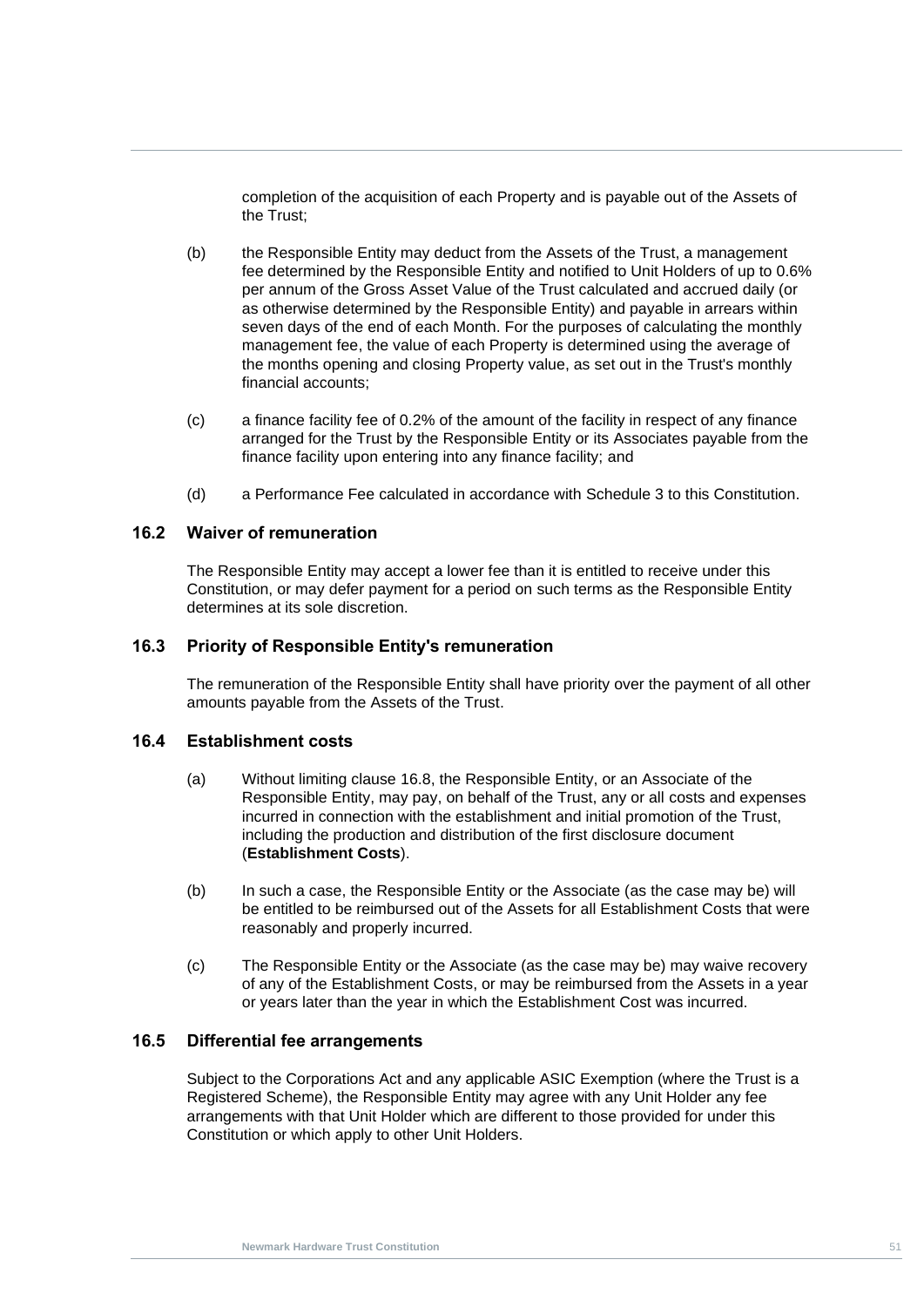## **16.6 Units as payment for fees**

Subject to the Corporations Act*,* the Responsible Entity, the Responsible Entity may elect to be issued Units instead of cash in payment of its fees or reimbursement of its expenses under this Constitution.

## **16.7 Fees paid to the Responsible Entity in a different capacity**

Entity may be paid a fee for work performed in connection with the Trust in its personal<br>capacity and not in its capacity as the responsible entity or trustee of the Trust. The Subject to the Corporations Act where the Trust is a Registered Scheme, the Responsible Entity may be paid a fee for work performed in connection with the Trust in its personal Responsible Entity may retain any such fee for its own purposes and is not required to account for the fee to the Trust or to Unit Holders.

#### <span id="page-58-1"></span>**16.8 Reimbursement of Expenses**

Subject to the Corporations Act where the Trust is a Registered Scheme, all Expenses incurred by the Responsible Entity in relation to the proper performance of its duties in respect of the Trust shall be payable or reimbursable out of the Assets to the extent that such reimbursement is not prohibited by the Corporations Act*,* including, without limitation, Expenses arising in connection with the matters listed in item 1 of [Schedule 1.](#page-85-0)

## **16.9 Class Expenses**

Subject to the Corporations Act*,* where a Class is on issue and the Responsible Entity may make a determination that an Expense, or part of an Expense, is to be a Class Expense in relation to a Class, but if no determination is made under this clause, then:

- (a) in respect of fees of the Responsible Entity which are charged to a particular Class, the GST on those fees and the corresponding reduced input credit or input credit (as the case may be) that arises in connection with a fee payable or supply in respect of a Class, is to be referable to that Class; and
- (b) any other Expenses under this clause [16](#page-56-2) is to be referable to all Units on an equal basis.

#### <span id="page-58-0"></span>**16.10 Proper performance of duties**

Where the Trust is a Registered Scheme, the rights of the Responsible Entity to be paid fees out of the Assets, or to be reimbursed or indemnified out of the Assets for liabilities or expenses incurred in relation to the performance of its duties as Responsible Entity, are only available in relation to the proper performance of those duties.

#### <span id="page-58-2"></span>**16.11 GST**

- (a) Expressions that have defined meanings under the GST Act bear the same meaning for the purpose of this clause [16.11](#page-58-2) as those expressions in the GST Act.
- (b) Unless otherwise expressly stated to include GST, any amount payable or any consideration provided or to be provided under or in connection with this Constitution does not include an amount for GST.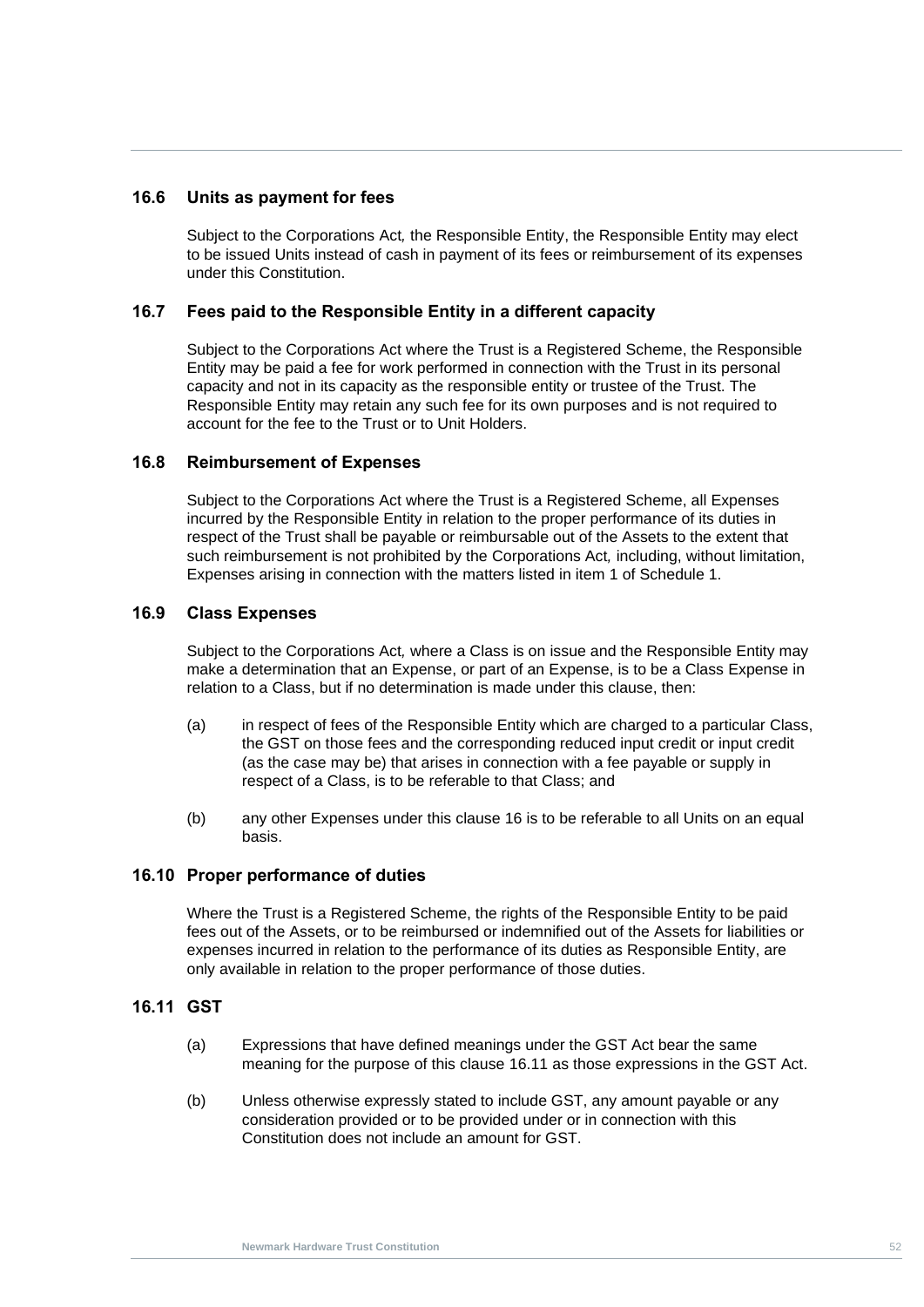- (c) If the Responsible Entity is or becomes liable to pay GST in respect of any supply under or in connection with this Constitution (including the performance of any of its obligations) then:
	- (i) the Responsible Entity shall be entitled to be paid or reimbursed from the Assets for an amount equal to the amount of the GST payable on that supply in addition to any amount or consideration to which the Responsible Entity is entitled; or
- (II) the recipient of the supply must pay to the Responsible Entity, at the same<br>time and in the same manner as the consideration is otherwise payable, an<br>additional amount equal to the amount of the GST payable on that su (ii) the recipient of the supply must pay to the Responsible Entity, at the same additional amount equal to the amount of the GST payable on that supply,

at the Responsible Entity's discretion.

(d) If the Responsible Entity is not entitled to an input tax credit in respect of the amount of any GST charged or recovered from the Responsible Entity by any person, or payable by the Responsible Entity by way of reimbursement of GST referable directly or indirectly to any supply made under or in connection with this Constitution, the Responsible Entity is entitled to recover from the Trust by way of reimbursement an additional amount equivalent to the amount of such input tax, and the recovery of such additional amount shall comprise part of the consideration for a supply by the Responsible Entity to the Trust treated as separate entities for the purposes of the GST Act. This does not affect the character of the payment as an exercise of the Responsible Entity's right of indemnity from the Assets for other purposes of this Constitution and the Corporations Act. Where an expense is paid from the Trust to the Responsible Entity, the payment shall comprise part of the consideration for the supply by the Responsible Entity to the Trust treated as separate entities for the purposes of the GST Act. This does not affect the character of the payment as an exercise of the Responsible Entity's right of indemnity from the Assets for other purposes of this Constitution and the Corporations Act.

### **16.12 Sums owed to the Responsible Entity**

The Responsible Entity may redeem such number of a Unit Holder's Units (including a fraction, if necessary) as have a value (based on the Net Asset Value at that time) equal to any amount of money due to it by the Unit Holder and deduct such amounts from the Withdrawal Price of the Units.

# **17 Change in Responsible Entity**

#### **17.1 Voluntary retirement while the Trust is a Registered Scheme**

- (a) While the Trust is a Registered Scheme, the Responsible Entity may retire as the trustee of the Trust as permitted by section 601FL of the Corporations Act*.*
- (b) If permitted by law or by any relief from the Corporations Act granted by ASIC, the Responsible Entity may appoint its successor by deed.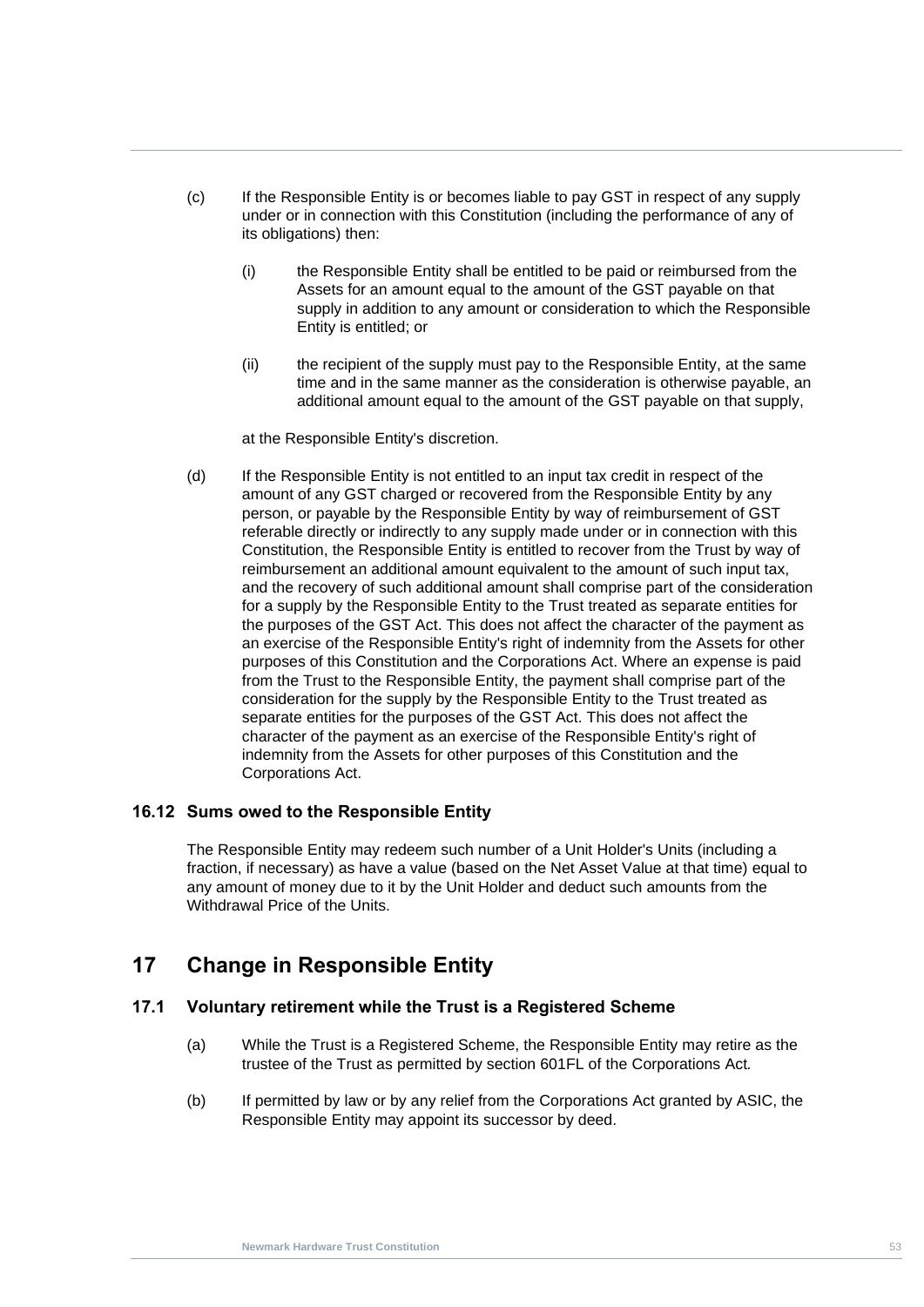# **17.2 Voluntary retirement while the Trust is not a Registered Scheme**

While the Trust is not a Registered Scheme, the Responsible Entity may retire as the trustee of the Trust by giving at least 3 Months notice to Unit Holders (or such shorter period as they agree). On retirement, the Responsible Entity may appoint in writing another person to be the trustee of the Trust.

## **17.3 Compulsory retirement**

The Responsible Entity shall retire as the responsible entity and/or trustee of the Trust on<br>the passing of a resolution to remove the Responsible Entity at a meeting of the Unit The Responsible Entity shall retire as the responsible entity and/or trustee of the Trust on Holders where:

- (a) the Trust is a registered Scheme the Responsible Entity shall retire as the responsible entity of the Trust when required by law;
- (b) the Trust is not a Registered Scheme:
	- (i) Unit Holders holding at least 75% of the Units vote on the resolution (in person or by proxy) to remove the Responsible Entity; and
	- (ii) more than 50% of the Unit Holders that vote on the resolution (in person or by proxy) vote in favor of the Responsible Entity being removed as the trustee.

#### **17.4 New trustee or responsible entity**

- (a) Any proposed replacement trustee or responsible entity shall execute a deed by which it covenants to be bound by this Constitution as if it had originally been a party to it.
- (b) On retirement or removal, the Responsible Entity shall give the new trustee or responsible entity all books, documents and records relating to the Trust.
- (c) On retirement or removal the Responsible Entity shall be released from all obligations in relation to the Trust arising after the time it retires or is removed.
- (d) Upon retirement or removal of the Responsible Entity, all fees and other amounts owing to the Responsible Entity and all amounts deferred by the Responsible Entity pursuant to clause [16.2](#page-57-0) become due and payable to the Responsible Entity from the Assets and the new Responsible Entity must take such action as is necessary to promptly effect all such payments.

#### **17.5 Retirement benefit**

Subject to the Corporations Act (where the Trust is a Registered Scheme), the Responsible Entity may agree to be paid a benefit by another entity who proposes to be the trustee of the Responsible Entity (**Proposed Responsible Entity**) in consideration for:

(a) retiring as responsible entity and/or trustee; or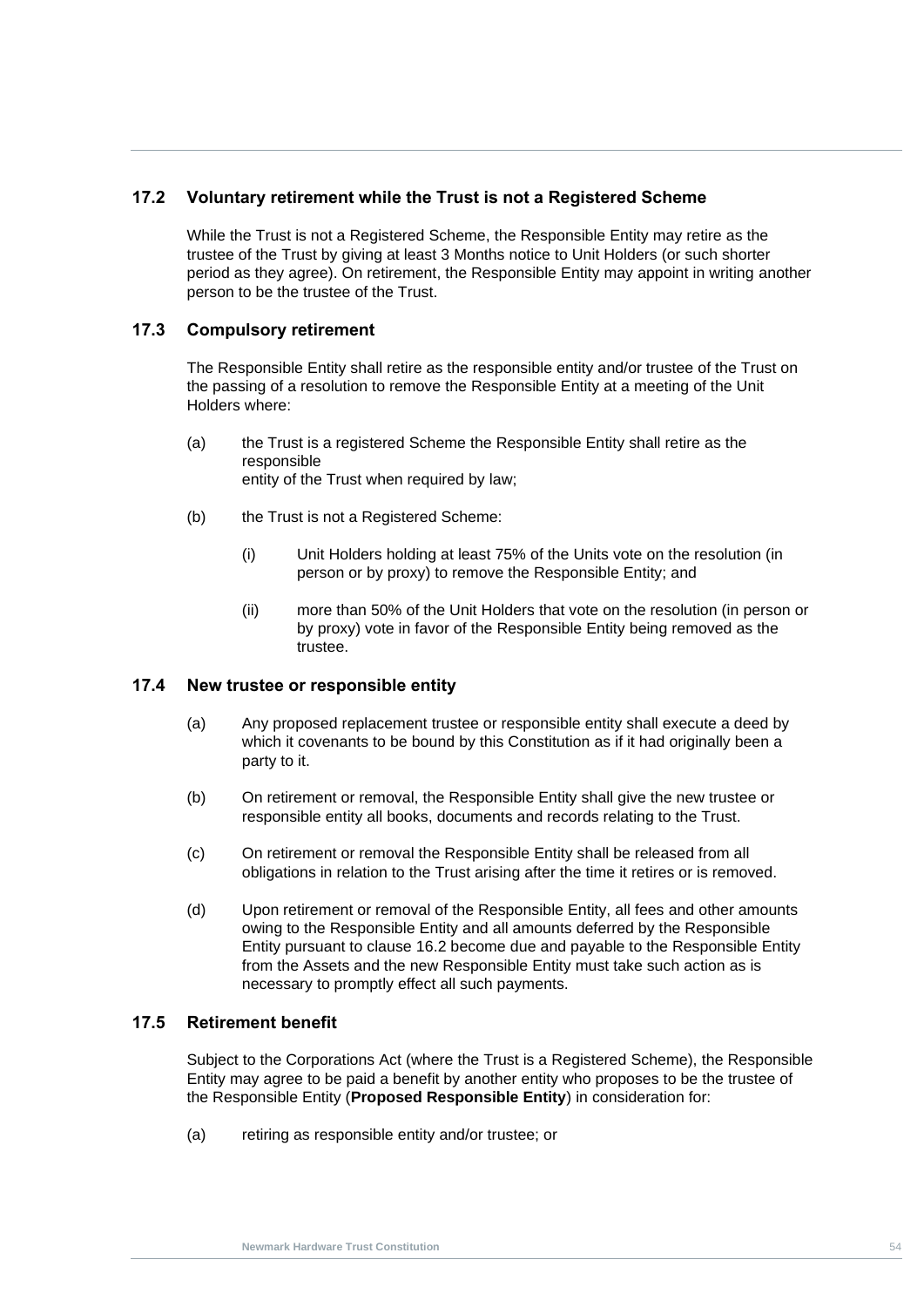(b) agreeing to submit to a proposal for its retirement to a meeting of Unit Holders and nominating to the Unit Holders the Proposed Responsible Entity the replacement responsible entity,

and the Responsible Entity is not required to account to Unit Holders for the benefit received.

# <span id="page-61-1"></span>**18 Limitation of liability**

# **Newmark Hardware Trust Constitution 18.1 Limitation of Responsible Entity's liability**

- (a) Subject to the Corporations Act where the Trust is a Registered Scheme, neither the Responsible Entity nor its Associates are liable for any loss or damage to any person (including any Unit Holder) arising out of any matter unless, in respect of that matter, it acted both:
	- (i) otherwise than in accordance with this Constitution; and
	- (ii) without a belief held in good faith that it was acting in accordance with this Constitution,

in any case, subject to the law, the liability of the Responsible Entity in relation to the Trust is limited to the Assets, from which the Responsible Entity is entitled to be, and is in fact, indemnified.

- (b) In particular, subject to the Corporations Act*,* (where the Trust is a Registered Scheme) the Responsible Entity is not liable for any loss or damage to any person arising out of any matter where, in respect of that matter:
	- (i) to the extent permitted by law, it relied in good faith on the services of, or information or advice from, or purporting to be from, any person appointed by the Responsible Entity; or
	- (ii) it acted as required by law; or
	- (iii) it relied in good faith upon any signature, marking or documents.

#### **18.2 Limitation of Unit Holders' liability**

- (a) Subject to clauses [18.2\(c\)](#page-61-0) and [18.2\(e\),](#page-62-0) the liability of each Unit Holder shall be limited to the amount, if any, which remains unpaid in relation to the Unit Holder's subscription for Units in the Trust.
- (b) A Unit Holder shall not be required to indemnify the Responsible Entity if there is a deficiency in the Assets or to meet the claim of any creditor of the Responsible Entity in respect of the Trust.
- <span id="page-61-0"></span>(c) The Responsible Entity, on its own account and on account of the Trust, shall be entitled to be indemnified by each Relevant Person for any Tax, bank fees or charges of the Relevant Person paid out of the Trust, except to the extent to which the Responsible Entity is reimbursed out of the Trust.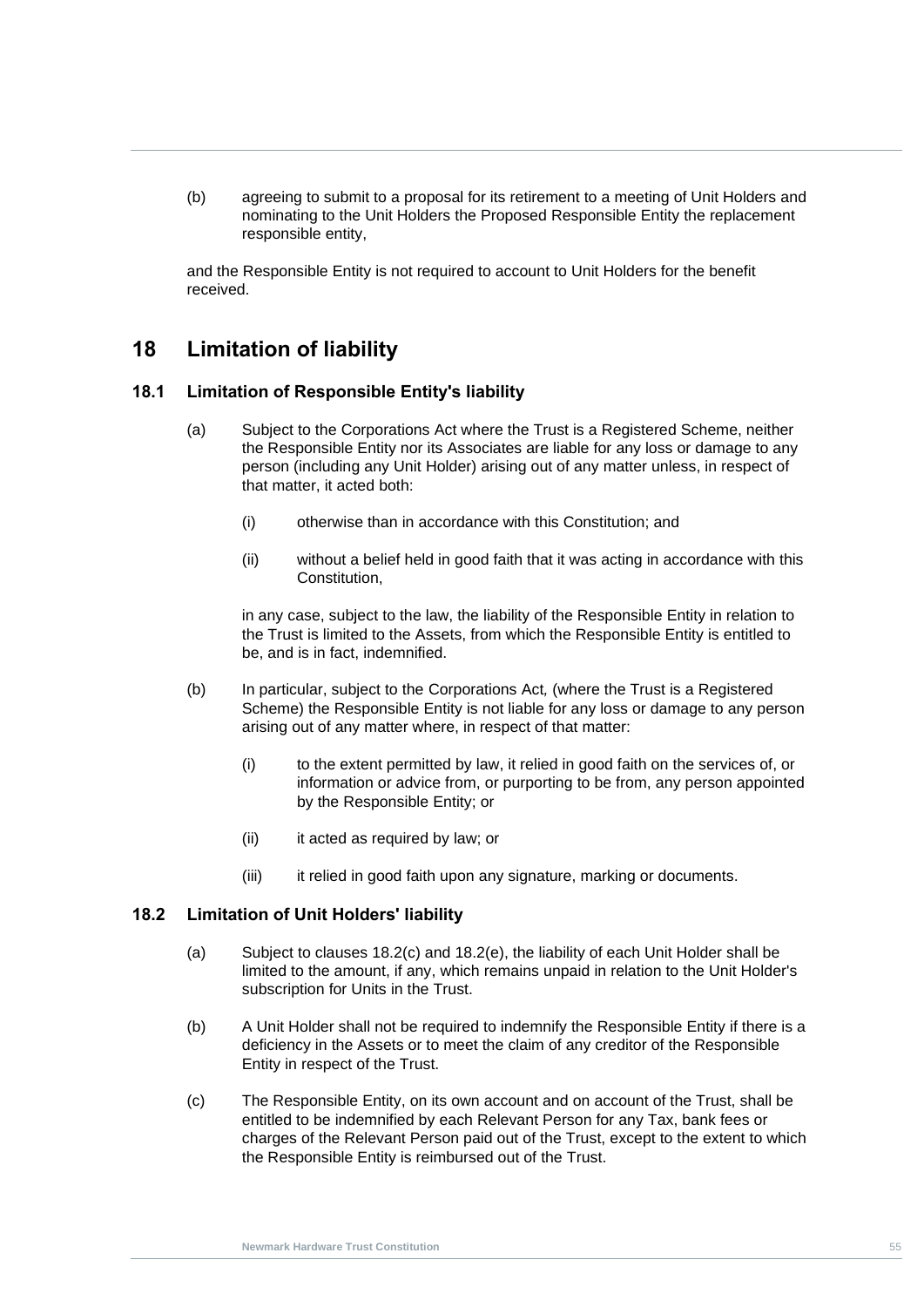- (d) Joint Unit Holders shall be jointly and severally liable in respect of all payments, including payments of Tax to which clause [18.2\(c\)](#page-61-0) applies.
- <span id="page-62-0"></span>(e) In the absence of separate agreement with a Unit Holder, the recourse of the Responsible Entity and any creditor shall be limited to the Assets.

# **19 Indemnity**

# <span id="page-62-1"></span>**19.1** Responsible Entity's indemnity **New Strust Constitution**

In addition to any indemnity available to the Responsible Entity under the law or this Constitution, but subject to the Corporations Act*,* if the Trust is a Registered Scheme the Responsible Entity has a right to be fully indemnified out of the Assets, in respect of all expenses, liabilities, costs and any other matters in connection with the Trust and against all actions, proceedings, costs, claims and demands brought against the Responsible Entity in its capacity as trustee of the Trust in respect of any matter or thing done or omitted (**Indemnified Matter**) except:

- (a) in the case of the Responsible Entity's own fraud, negligence or wilful default; and
- (b) in respect of the overhead expenses of the Responsible Entity.

#### **19.2 Responsible Entity's indemnity continuing**

- (a) The right of indemnity of the Responsible Entity in respect of a particular Indemnified Matter will not be lost or impaired by reason of a separate act or omission (whether before or after the particular Indemnified Matter) in breach of trust or in breach of this Constitution.
- (b) The indemnity provided under clause [19.1](#page-62-1) will continue in favour of the Responsible Entity after it has ceased to be the Responsible Entity and will apply even if at any time the Liabilities exceed the Net Asset Value.
- (c) For the avoidance of doubt, the Responsible Entity may be entitled to an indemnity under clause [19.1](#page-62-1) in respect of any act or omission of a delegate or agent appointed by the Responsible Entity for which the delegate or agent is not obliged to fully indemnify the Trust.

#### **19.3 Payment**

The Responsible Entity may pay out of the Assets any amount for which it would be entitled to be indemnified under clause [19.1.](#page-62-1)

#### **19.4 Responsible Entity not to incur liability**

The Responsible Entity is not required to do anything (including enter into any contract or commitment) which involves it incurring any liability (actual or contingent) unless its liability is limited in a manner satisfactory to it in its absolute discretion.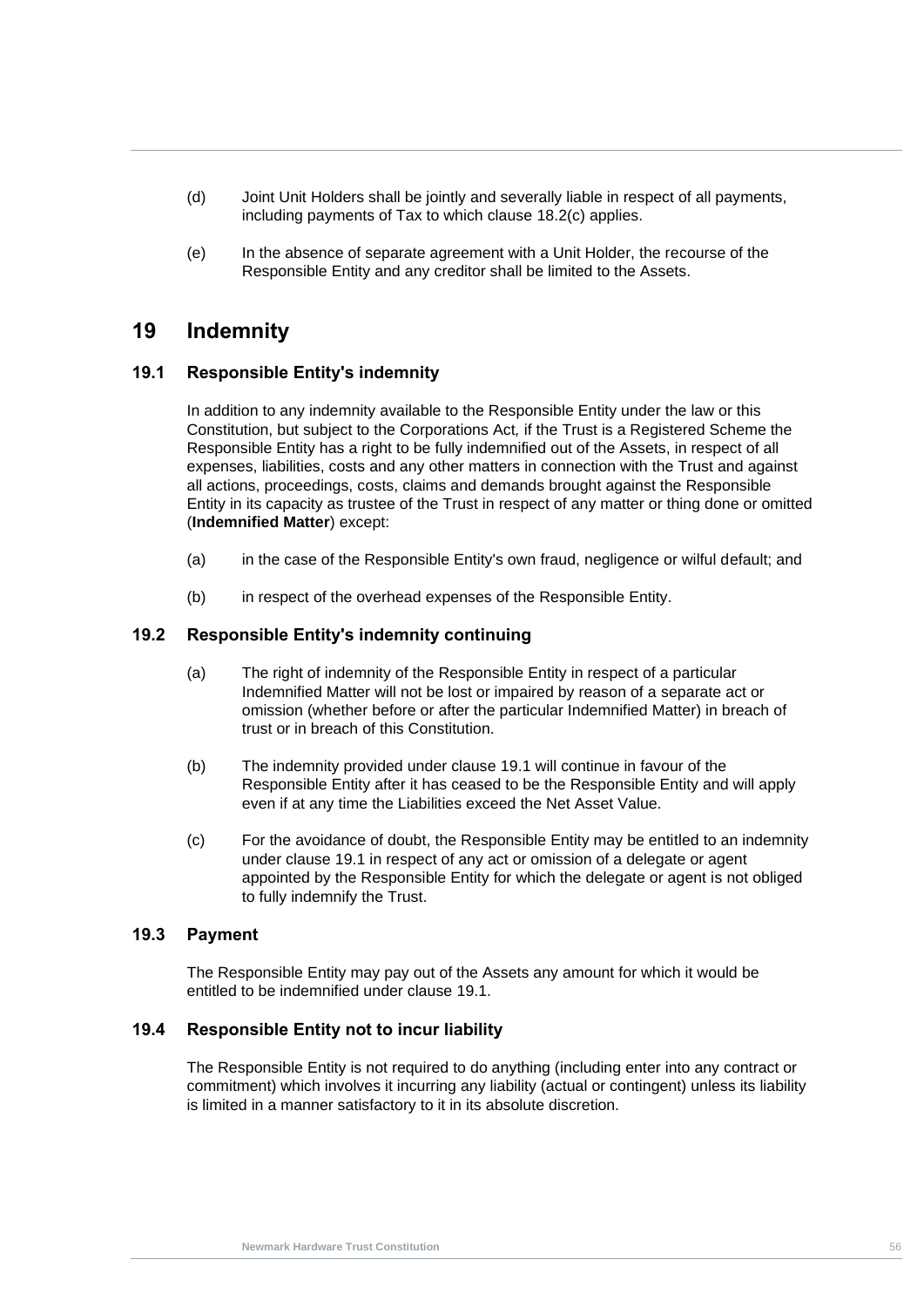# **20 Responsible Entity's indemnity against Tax liability**

# <span id="page-63-1"></span><span id="page-63-0"></span>**20.1 Indemnity**

- (a) The Responsible Entity is entitled to be indemnified by a Unit Holder, a former Unit Holder or an Applicant to the extent that it incurs a liability for Tax as a result of the Unit Holder's, former Unit Holder's or Applicant's action or inaction or as a result of an act or omission requested by the Unit Holder, former Unit Holder or Applicant.
- (b) For the avoidance of doubt, clause 20.1(a) includes an indemnity by a Unit Holder,<br>former Unit Holder or Applicant in favour of the Responsible Entity in respect of any (b) For the avoidance of doubt, clause 20.1(a) includes an indemnity by a Unit Holder, Tax that may arise as a result of:
	- (i) the Responsible Entity issuing Units to the Unit Holder or a former Unit Holder;
	- (ii) the Responsible Entity redeeming any Unit or cancelling any Commitment;
	- (iii) the Responsible Entity making a Call in respect of Partly Paid Units or a Commitment;
	- (iv) the transfer of Units by a Unit Holder or a former Unit Holder;
	- (v) the transfer of a Commitment by an Applicant; and
	- (vi) any person acquiring an interest in a Unit or a Commitment from a Unit Holder, a former Unit Holder or an Applicant (as the case may be).

#### **20.2 Joint Holders**

Joint holders are jointly and severally liable in respect of all payments including payments of Tax to which clause [20.1](#page-63-1) applies.

# **20A. Restructure Proposal**

#### **20A.1 Implementation of Restructure Proposal**

- (a) Without limiting clause [14,](#page-53-2) the Responsible Entity may implement the Restructure Proposal if all of the Restructure Proposal Resolutions are approved.
- (b) This clause 20A:
	- (i) binds the Responsible Entity and all of the Unit Holders from time to time (including those who did not attend the Restructure Proposal Meeting, those who did not vote at the Restructure Proposal Meeting and those who voted against the Restructure Proposal Resolutions); and
	- (ii) to the extent of any inconsistency, overrides the other provisions of this Constitution (excluding clause [1.3\)](#page-18-0).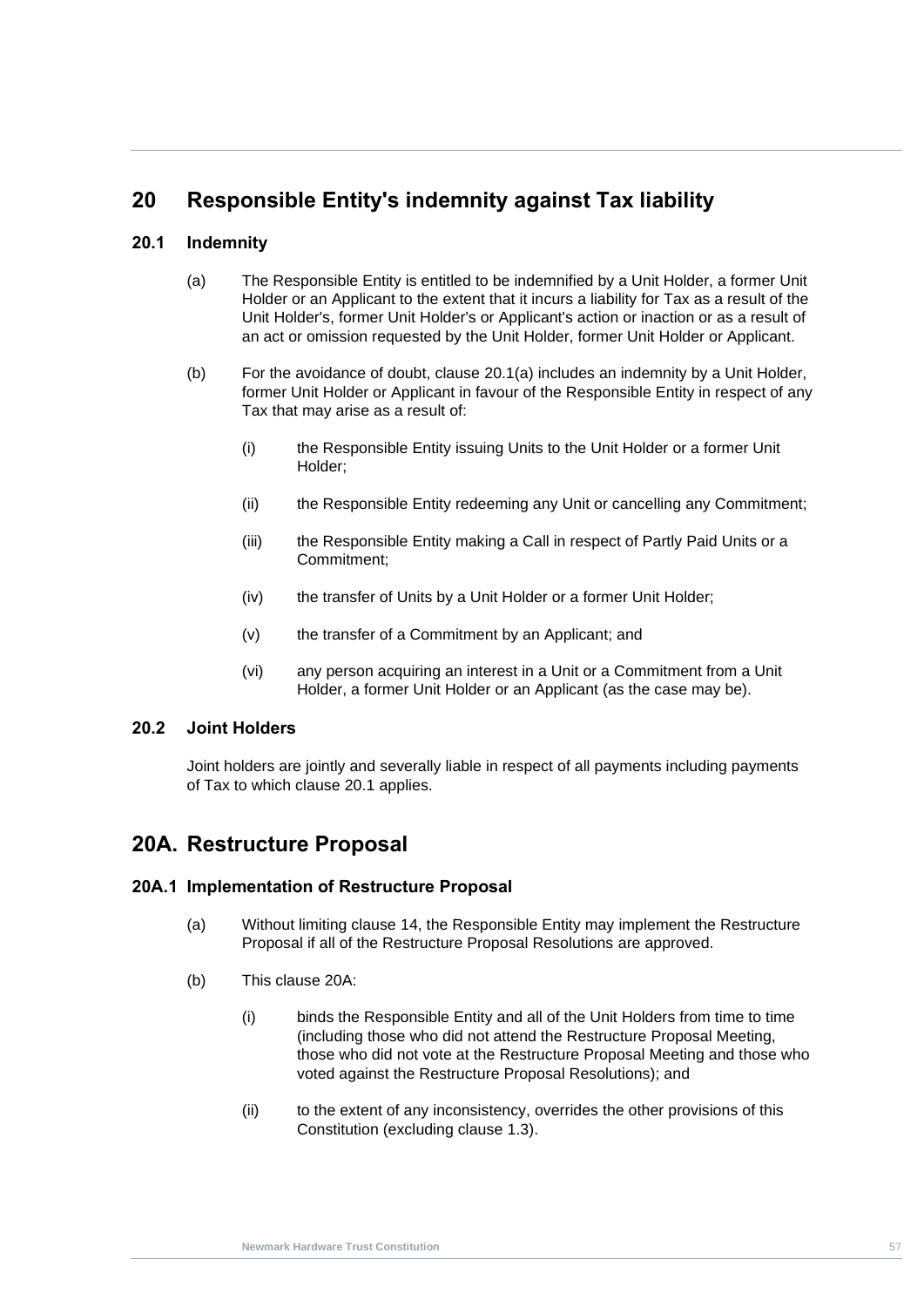# **20A.2 Power to give effect to Restructure Proposal**

If all of the Restructure Proposal Resolutions are approved:

- (a) without limiting the Responsible Entity's other powers under this clause 20A, the Responsible Entity has power to do all things that it considers necessary, desirable or reasonably incidental to give effect to the Restructure Proposal;
- officers, employees or associates may do any act, matter or thing described in or<br>contemplated by this clause 20A even if they have an interest (financial or<br>otherwise) in the sutcome of such exercises and (b) subject to the Corporations Act*,* the Responsible Entity or any of its directors, officers, employees or associates may do any act, matter or thing described in or otherwise) in the outcome of such exercise; and
	- (c) the Responsible Entity may make and implement a withdrawal offer to existing Unit Holders for the purposes of the Restructure Proposal in accordance with the procedures that apply to Withdrawal Offers under clause [8.4](#page-38-1) and the Corporations Act.

#### **20A.3 Covenants by Unit Holders**

Each Unit Holder:

- (a) irrevocably acknowledges that this clause 20A binds all of the Unit Holders from time to time (including those who did not attend the Restructure Proposal Meeting, those who did not vote at the Restructure Proposal Meeting and those who voted against the Restructure Proposal Resolutions) without the need for any further act by that Unit Holder; and
- (b) irrevocably consents to the Responsible Entity doing all things and executing all deeds, instruments, transfers or other documents as may be necessary or desirable to give full effect to the terms of the Restructure Proposal and the transactions contemplated by it.

#### **20A.4 Limitation of liability**

Without limiting clause [18,](#page-61-1) subject to the Corporations Act, the Responsible Entity will not have any liability of any nature whatsoever to the Unit Holders, beyond the extent to which the Responsible Entity is actually indemnified out of the Assets, arising, directly or indirectly, from the Responsible Entity doing or refraining from doing any act (including the execution of a document), matter or thing pursuant to or in connection with the implementation of the Restructure Proposal.

# **21 Stapling**

#### **21.1 Provisions applicable only while Stapling applies**

Clauses [21.2](#page-64-0) to [21.5](#page-65-0) only apply while Stapling applies.

#### <span id="page-64-0"></span>**21.2 Paramountcy of Stapling provisions**

The provisions of this Constitution relating to Stapling prevail over all other provisions of this Constitution including any that are expressed to prevail over others, except where this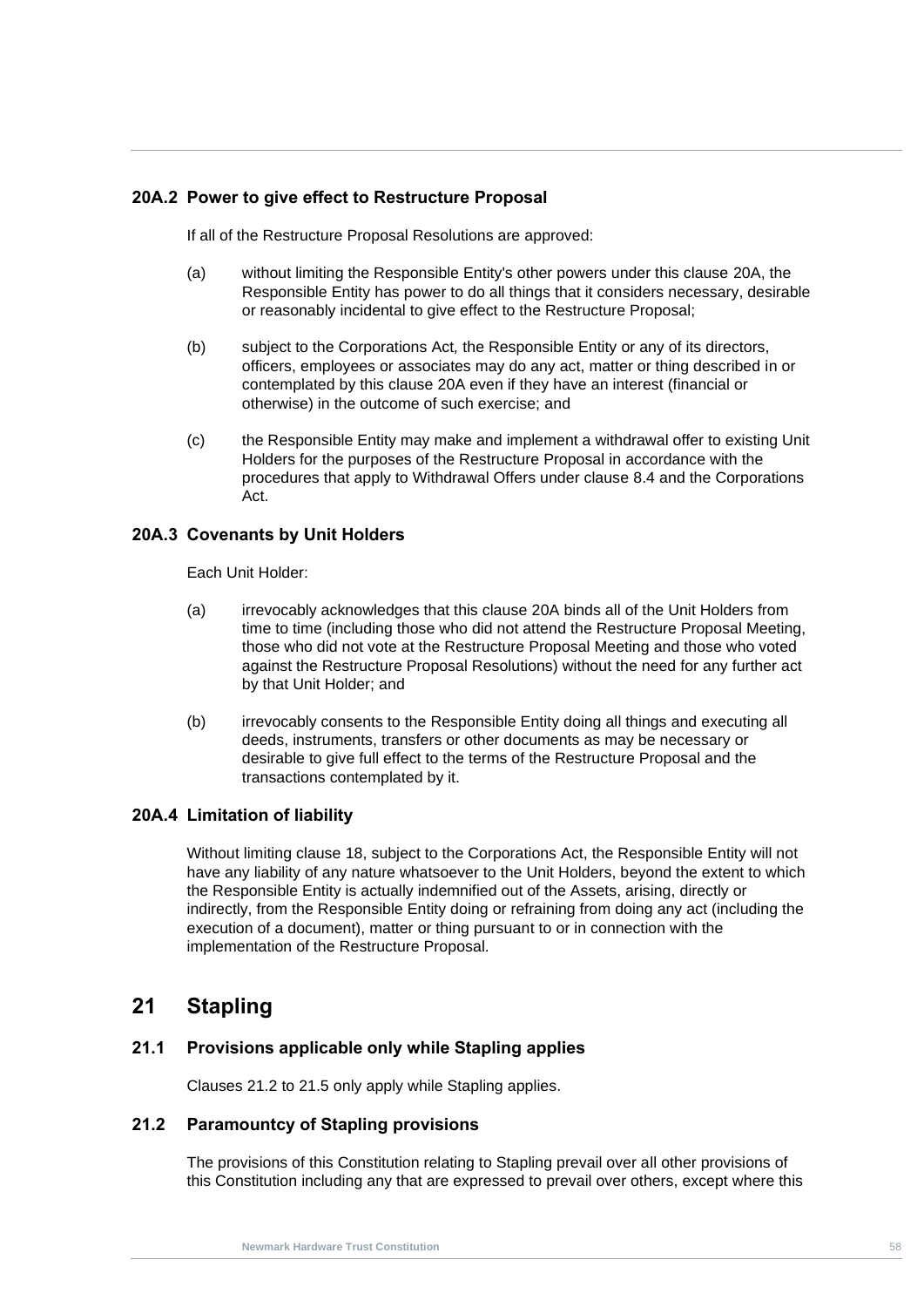would result in a breach of the Corporations Act, the Listing Rules (if the Listing Rules apply) or any other law.

# **21.3 Maintenance of Listing and Consistency with Constitutions of the Stapled Entities**

relating to the Attached Securities in the constitutions of the Stapled Entities.<br> **R1.1 R1.1 R1.1 R1.1 R1.1 R1.1 R1.1 R1.1 R1.1 R1.1 R1.1 R1.1 R1.1 R1.1 R1.1 R1.1 R1.1 R1.1 R1.1 R1.1** The Responsible Entity must use every reasonable endeavour to procure that if the Stapled Securities are and continue to be Listed as one joint security, that the Stapled Securities are dealt with under this Constitution in a manner consistent with the provisions

## **21.4 Stapling - general information**

Units are intended to be stapled to the Attached Securities in the ratio of one Unit to one of each category of the Attached Securities as from the Stapling Commencement Date. The intention is that, so far as the law permits, a Unit and one of each category of the Attached Securities which are Stapled together shall be treated as one security. If further Attached Securities are from time to time Stapled to the Units, or if Attached Securities are Unstapled from the Units, the intention is that, so far as the law permits, a Unit and one of each category of the Attached Securities which are Stapled together shall be treated as one Stapled Security.

## <span id="page-65-0"></span>**21.5 Power to Unstaple Units**

- (a) If Units comprise part of Stapled Securities, then subject to the Corporations Act (and, while the Units are Officially Quoted, the Listing Rules), the Responsible Entity may at any time take action to have the Units Unstapled from the other Attached Securities or the Stapled Securities Unstapled and, if the Stapled Securities are Officially Quoted, removed from quotation.
- (b) After Unstapling, references to Stapled Securities will be removed from the Register.

# <span id="page-65-2"></span>**22 Restructure proposals**

#### <span id="page-65-1"></span>**22.1 Power to enter into proposal**

- (a) The Responsible Entity may enter into any scheme of arrangement, merger arrangement or similar proposal in relation to the Trust whether involving Units or the property of the Trust (**Proposal**). If in the Responsible Entity's opinion the Proposal might adversely affect the rights of Unit Holders, the Proposal may only be implemented with the approval of a Resolution.
- (b) If the Proposal involves Stapling:
	- (i) the Unit Holders will be taken to have consented, and accordingly no Resolution will be required, in relation to Stapling, provided that each Stapled Security issued to a Unit Holder has a Market Price equal to or greater than the price a price calculated determined in accordance with the equivalent provision of clause [7.1\(g\)](#page-33-0) in the constitution of the Stapled Entity immediately prior to the Stapling;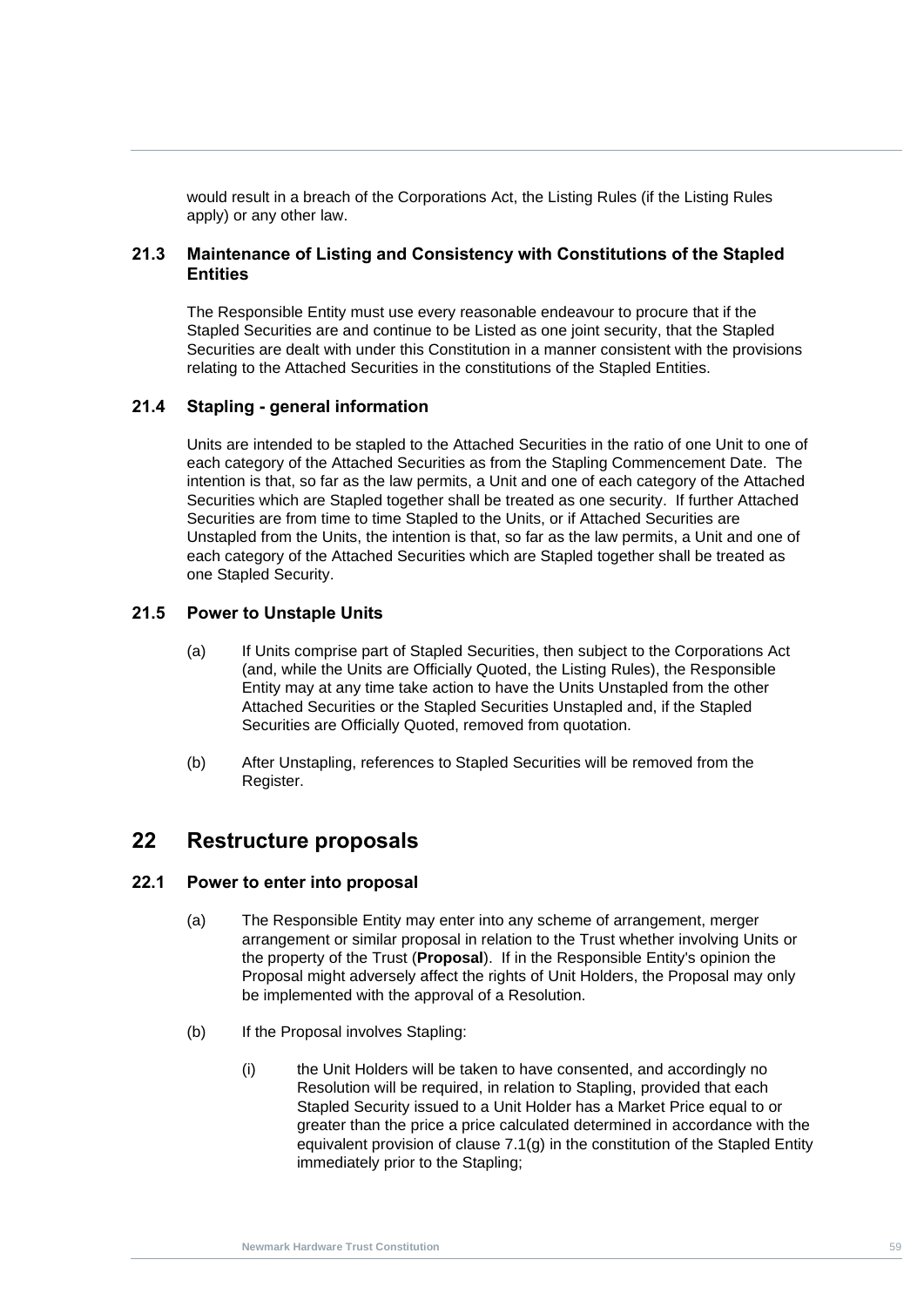(ii) the Unit Holders will be taken to have consented to each provision in the Constituent Documents.

#### <span id="page-66-0"></span>**22.2 General**

If a Proposal is entered into, and if necessary, approved by Unit Holders in accordance with clause [22.1,](#page-65-1) then from the date of such approval:

- notwithstanding that particular Unit Holders may not have approved the Proposal;<br>(b) the Peanancible Entity and so far as is relevant the Unit Holders must give effect to (a) the Proposal binds the Responsible Entity and all present and future Unit Holders
	- (b) the Responsible Entity and so far as is relevant the Unit Holders must give effect to the Proposal in accordance with its terms;
	- (c) the Responsible Entity will have power to do all things which it considers necessary, desirable or reasonably incidental to give effect to the Proposal and those powers apply notwithstanding any other provisions of this Constitution other than clause [25.3;](#page-74-0)
	- (d) the terms of the Proposal prevail to the extent necessary in the event of any inconsistency with the other terms of this Constitution other than clauses [25.3](#page-74-0) and this clause [22.2;](#page-66-0)
	- (e) subject to the Corporations Act, the Responsible Entity shall not have any liability of any nature whatsoever to Unit Holders beyond the Assets of the Trust out of which the Responsible Entity is actually indemnified arising directly or indirectly from the Responsible Entity doing or refraining from any act pursuant to or in connection with the Proposal; and
	- (f) the Responsible Entity may amend the terms of the Proposal if such amendment is not inconsistent with the approval given by Unit Holders or such amendment does not adversely affect the rights of the Unit Holders and this clause [22.2](#page-66-0) shall apply to the Proposal as amended.

#### **22.3 Terms of Proposal**

A Proposal may provide for anything not contrary to law and it may without limitation:

- (a) be subject to conditions;
- (b) involve the withdrawal, cancellation or transfer of Units;
- (c) provide for the Responsible Entity to execute any documents including any application for securities as agent on behalf of all or any Unit Holders;
- (d) authorise the Responsible Entity as agent on behalf of all or any Unit Holders to pay the subscription money for new securities from the Assets of the Trust;
- (e) allow the Responsible Entity to arrange the issue of further Units;
- (f) amend the time and procedures for the withdrawal, cancellation, transfer or issue of Units;
- (g) allow the Responsible Entity to suspend the registration of transfers of Units;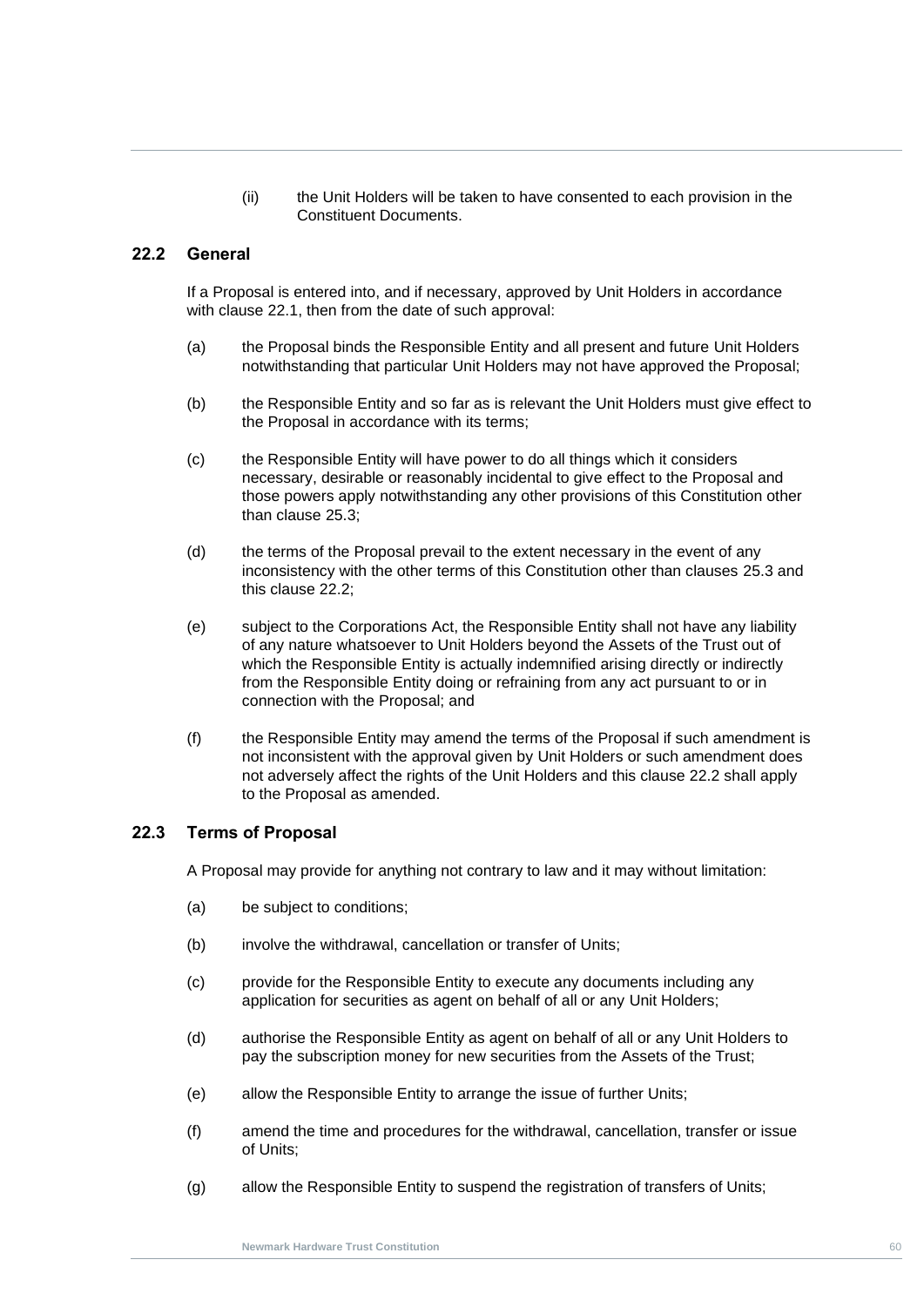- (h) provide for borrowings, the raising of money or the incurring of liabilities by the Responsible Entity; or
- (i) provide for suspension of reinvestment of income entitlements.

## <span id="page-67-0"></span>**22.4 Designated Foreign Investors**

- (a) Without limiting the foregoing provisions of this clause [22,](#page-65-2) to enable the Responsible Entity to give effect to the Stapling of Attached Securities to the Units, the provisions of this clause 22.4 apply.
- <span id="page-67-2"></span><span id="page-67-1"></span>the provisions of this clause 22.4 apply.<br>(b) Subject to the Corporations Act as modified by any applicable ASIC Exemption, the Responsible Entity may determine that a Foreign Investor is a Designated Foreign Investor where the Responsible Entity reasonably considers that it would be unreasonable to issue or transfer an Attached Security to a Foreign Investor, having regard to each of the following:
	- (i) the number of Foreign Investors in the foreign place;
	- (ii) the number and the value of Attached Securities that may be issued or transferred to Foreign Investors in the foreign place; and
	- (iii) the cost of determining, and complying with, the legal requirements and the requirements of any relevant regulatory authority applicable to the issue or transfer of the Attached Securities in the foreign place.
	- (c) Each Foreign Investor who is or becomes a Designated Foreign Investor consents and directs:
		- (i) the Responsible Entity to pay any distributions, withdrawal proceeds or other payments in respect of its Unit or Stapled Security, which are to be used to obtain an Attached Security (**Amounts**), to a sale nominee (**Sale Nominee**);
		- (ii) the Sale Nominee to apply the Amount to obtain an Attached Security;
		- (iii) subject to clause [22.4\(d\)](#page-67-1) below, the Sale Nominee to then sell any Stapled Security to which the Attached Security is Stapled:
		- (iv) the Sale Nominee to pay the Sale Consideration to the relevant Designated Foreign Investor as soon as practicable after the sale of the relevant Stapled Security.
	- (d) If an Attached Security is to be Stapled to an Unit or Stapled Security, the Designated Foreign Investor agrees to transfer each existing Unit or Stapled Security they hold free of any encumbrance to the Sale Nominee on or prior to the record date for that stapling (**Sale Record Date**) so that the Sale Nominee:
		- (i) is entered in the Register in respect of that Unit or Stapled Security as at the Sale Record Date; and
		- (ii) will receive the Attached Security pursuant to the Stapling of the Attached Security; and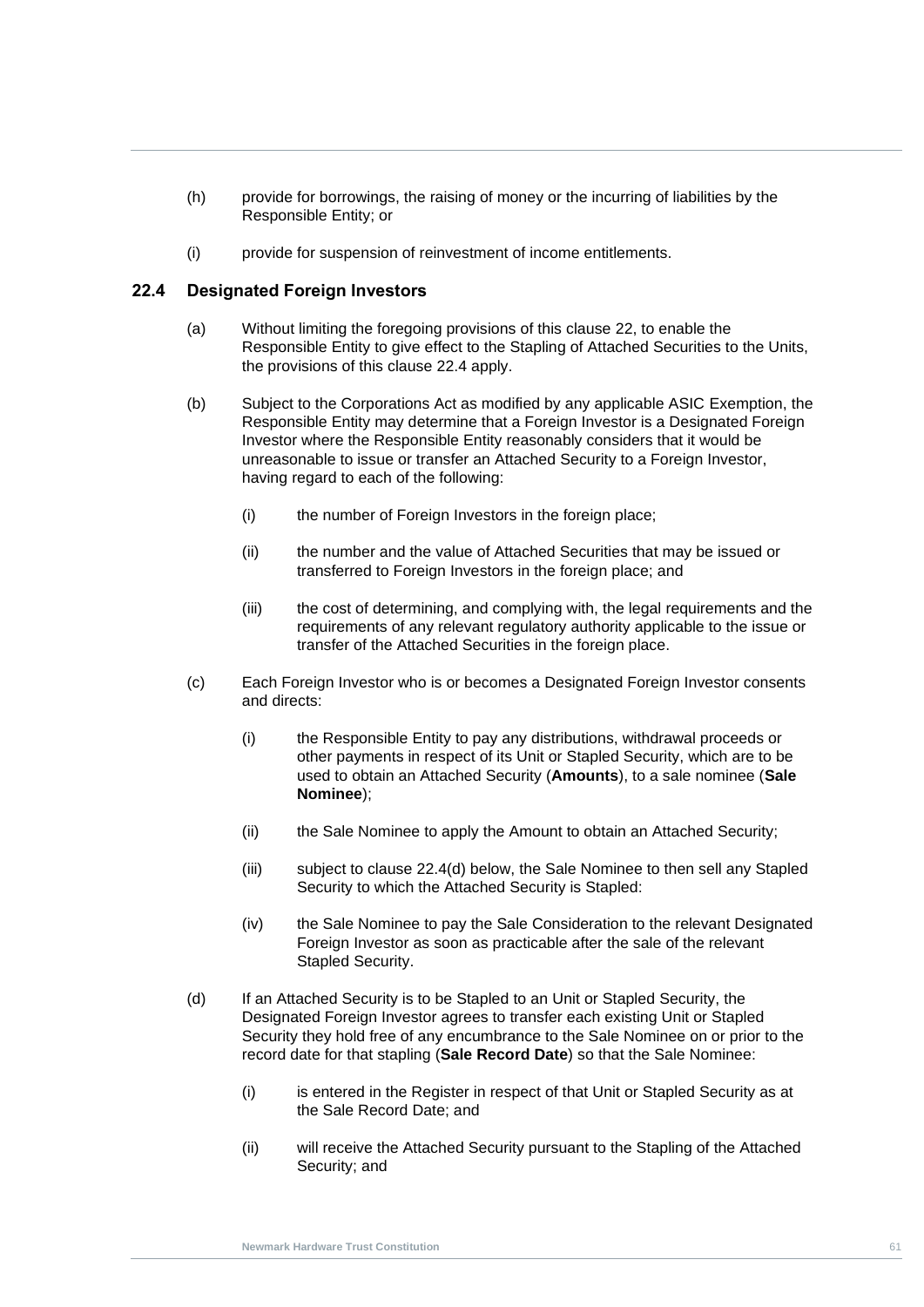- (iii) will sell the resultant Stapled Security for cash to pay the Sale Consideration to the Designated Foreign Investor.
- <span id="page-68-0"></span>(e) The Responsible Entity:
	- (i) must procure that each Designated Foreign Investor is paid the Sale Consideration to which that Designated Foreign Investor is entitled as soon as practicable after the sale of the relevant Stapled Security;
- II) Thay take all steps to ensure that the Unit or Stapled Security held by the<br>Designated Foreign Investor and to which an Attached Security is to be<br>Stapled is transferred to the Sale Nominee prior to the Sale Becord Dat (ii) may take all steps to ensure that the Unit or Stapled Security held by the Stapled is transferred to the Sale Nominee prior to the Sale Record Date;
	- (iii) need not receive a transfer, instrument or certificate (if any) for existing Units or Stapled Securities in order for the Responsible Entity to register the transfer of the existing Units or Stapled Securities to the Sale Nominee. Such transfer shall be evidenced by, and shall have full effect from, its registration by the Responsible Entity in the Register.
	- (f) The amount received for an Unit upon sale of a Stapled Security under clause [22.4\(d\)\(iii\)](#page-68-0) is the amount received on the sale of the Stapled Security less the fair value for the Attached Securities as determined by the Responsible Entity.

#### <span id="page-68-1"></span>**22.5 Modification or variation of Proposal**

- (a) Where modifications or variations to the terms of this Constitution are not expressly provided for in the terms of the Proposal but are necessary for or consequential to the implementation of the Proposal, those modifications or variations are deemed to have been made to this Constitution. The Unit Holders:
- (b) authorise the Responsible Entity to make these amendments in a deed made for that purpose and, if required, to lodge it with ASIC; and
- (c) agree that, their rights under this Constitution do not include or extend to any right that would be adversely affected by the operation of this clause [22.5.](#page-68-1)

# <span id="page-68-2"></span>**22.6 Responsible Entity**'**s authorisation**

- (a) Each Unit Holder irrevocably authorises and empowers the Responsible Entity or any officer of the Responsible Entity to, and the Responsible Entity is irrevocably appointed as the agent and attorney of each Unit Holder to, execute all transfer forms or withdrawal applications and other documents, and to do all things as the Responsible Entity may consider necessary or desirable for, or reasonably incidental to, the implementation of the provisions of any Proposal approved (if required) under this clause [22](#page-65-2) and to receive on the Unit Holder's behalf any moneys payable to that Unit Holder. Each Unit Holder undertakes to ratify anything lawfully done by the Responsible Entity in accordance with this clause [22.6\(a\)](#page-68-2) (to the extent that the Unit Holder is entitled to vote to ratify such thing).
- (b) Without limiting clause [22.6\(a\)](#page-68-2) or any provision of a relevant Constituent Document, to effect the Stapling of an Attached Security, each Unit Holder irrevocably appoints the Responsible Entity as the Unit Holder's agent and attorney in the Unit Holder's name and on the Unit Holder's behalf to: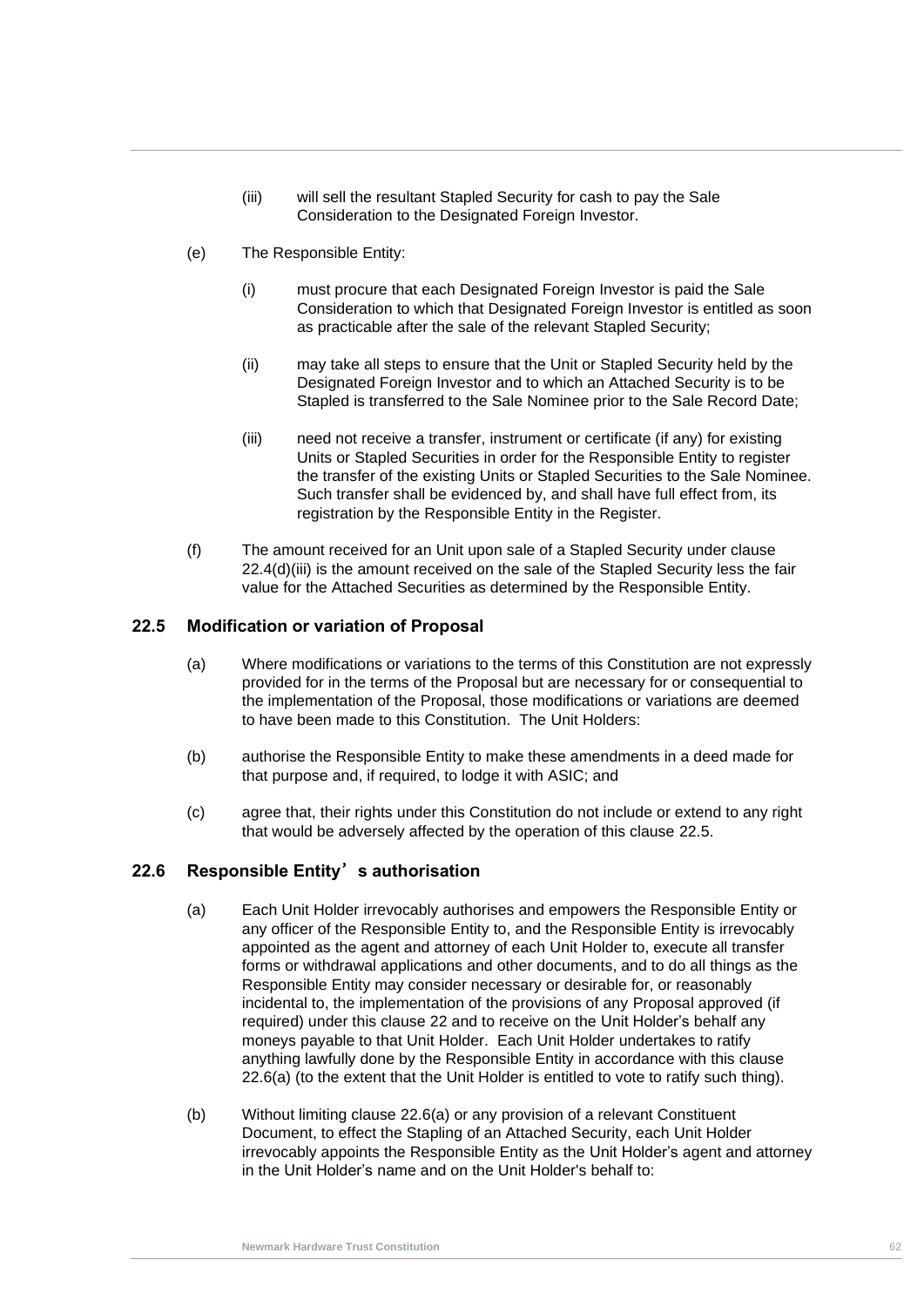- (i) agree to obtain any Attached Security;
- (ii) apply any distributions, withdrawal proceeds or other payments to obtain an Attached Security;
- (iii) where an Attached Security comprises shares or an interest in shares or interests in a company or managed investment scheme, to agree to become a member of that company or managed investment scheme; and
- (IV) to do all acts and things and execute all applications, transfers, withdrawals<br>and any other documents which the Responsible Entity, in consultation<br>with each other issuer of Stapled Securities, considers pecessary (iv) to do all acts and things and execute all applications, transfers, withdrawals with each other issuer of Stapled Securities, considers necessary, desirable or reasonably incidental to effect the acquisition of the Attached Security by the Unit Holder.
	- (c) Without limiting clause [22.6\(a\)](#page-68-2) or any provision of a relevant Constituent Document, to effect the disposal of Units or Stapled Securities held by or on behalf of a Designated Foreign Investor, each Designated Foreign Investor irrevocably appoints the Responsible Entity as that Unit Holder's agent and attorney in the Unit Holder's name and on the Unit Holder's behalf to:
		- $(i)$  receive and apply the Amounts referred to in clause 22.4(c) $(i)$  in the manner contemplated in clause [22.4;](#page-67-0)
		- (ii) execute applications or transfers in relation to the transfer of any Units or Stapled Securities;
		- (iii) execute transfers of any Stapled Securities which are to be the subject of the Sale Facility; and
		- (iv) do all acts and things and execute any other documents which the Responsible Entity, in consultation with each other issuer of Attached Securities, considers necessary, desirable or reasonably incidental to effect the disposal of the Stapled Securities of the Designated Foreign Investor.

# <span id="page-69-0"></span>**23 Small holdings**

# **23.1 Application of this clause**

This clause [23](#page-69-0) applies while the Units are Officially Quoted. In this clause [23,](#page-69-0) market value is the price used to calculate a marketable parcel under the Listing Rules.

# **23.2 Responsible Entity's right to sell Small Holdings**

Subject to the provisions of this clause [23,](#page-69-0) the Responsible Entity may in its discretion from time to time sell or redeem any Units held by a Unit Holder that is a Small Holder without request by the Small Holder.

#### **23.3 Divestment Notice**

If the Responsible Entity determines that a Unit Holder is a Small Holder, the Responsible Entity may give notice to the Unit Holder: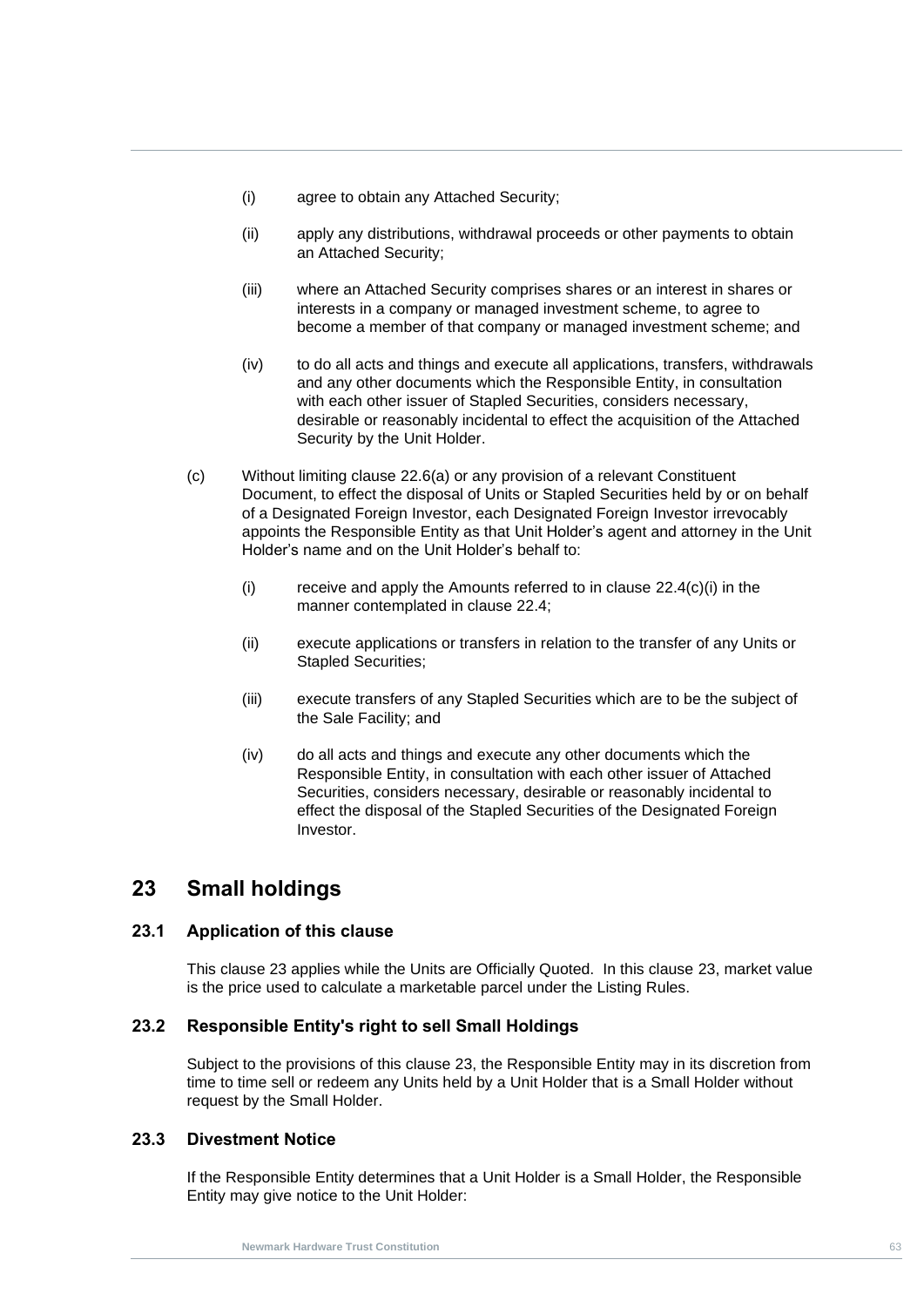- (a) that the Unit Holder is a Small Holder, the number of Units making up and the market value of the Small Holding, the date on which the market value was determined and the Relevant Period;
- (b) that unless the Small Holder tells the Responsible Entity that the Small Holder wishes to retain the Relevant Units before the Relevant Period lapses, the Responsible Entity intends to sell the Relevant Units in accordance with this clause [23](#page-69-0) after the end of the Relevant Period specified in the Divestment Notice;
- (c) arter the end of the Relevant Period, if the Small Holder has not informed the<br>Responsible Entity that it wishes to retain the Units making up the Small Holding,<br>the Pesponsible Entity may for the purpose of selling th (c) after the end of the Relevant Period, if the Small Holder has not informed the the Responsible Entity may for the purpose of selling the Relevant Units that are in a CS Facility holding initiate a holding adjustment to move those Units from that CS Facility holding to an Issuer Sponsored Holding or certificated holding.

If the Operating Rules of a CS Facility apply to the Relevant Units, the Divestment Notice must comply with those Operating Rules.

#### <span id="page-70-0"></span>**23.4 Relevant Period**

The Relevant Period must be at least six weeks from the date the Divestment Notice was given.

# **23.5 Limitation on Responsible Entity's right to sell**

The Responsible Entity will not sell or redeem the Relevant Units:

- (a) before the expiry of six weeks from the date of the Divestment Notice; or
- $(b)$  if within the six weeks allowed by clause [23.4:](#page-70-0)
	- (i) the Small Holder advises the Responsible Entity that the Small Holder wishes to retain the Relevant Units; or
	- (ii) the market value of the Small Holding held by the Small Holder increases to at least a marketable parcel as provided in the Listing Rules.

#### **23.6 Responsible Entity can sell Relevant Units**

At the end of the Relevant Period, if the Small Holder has not advised the Responsible Entity that the Small Holder wishes to retain the Relevant Units, the Responsible Entity is entitled to sell on-market or in any other way determined by the Responsible Entity the Relevant Units of the Small Holder.

#### **23.7 No obligation to sell**

The Responsible Entity is not bound to sell any Relevant Units which it is entitled to sell under this clause [23](#page-69-0) but unless the Relevant Units are sold within 10 weeks after the end of the Relevant Period, the Responsible Entity's right to sell the Relevant Units under the Divestment Notice relating to those Units lapses and it must notify the Unit Holder to whom the Divestment Notice was given accordingly.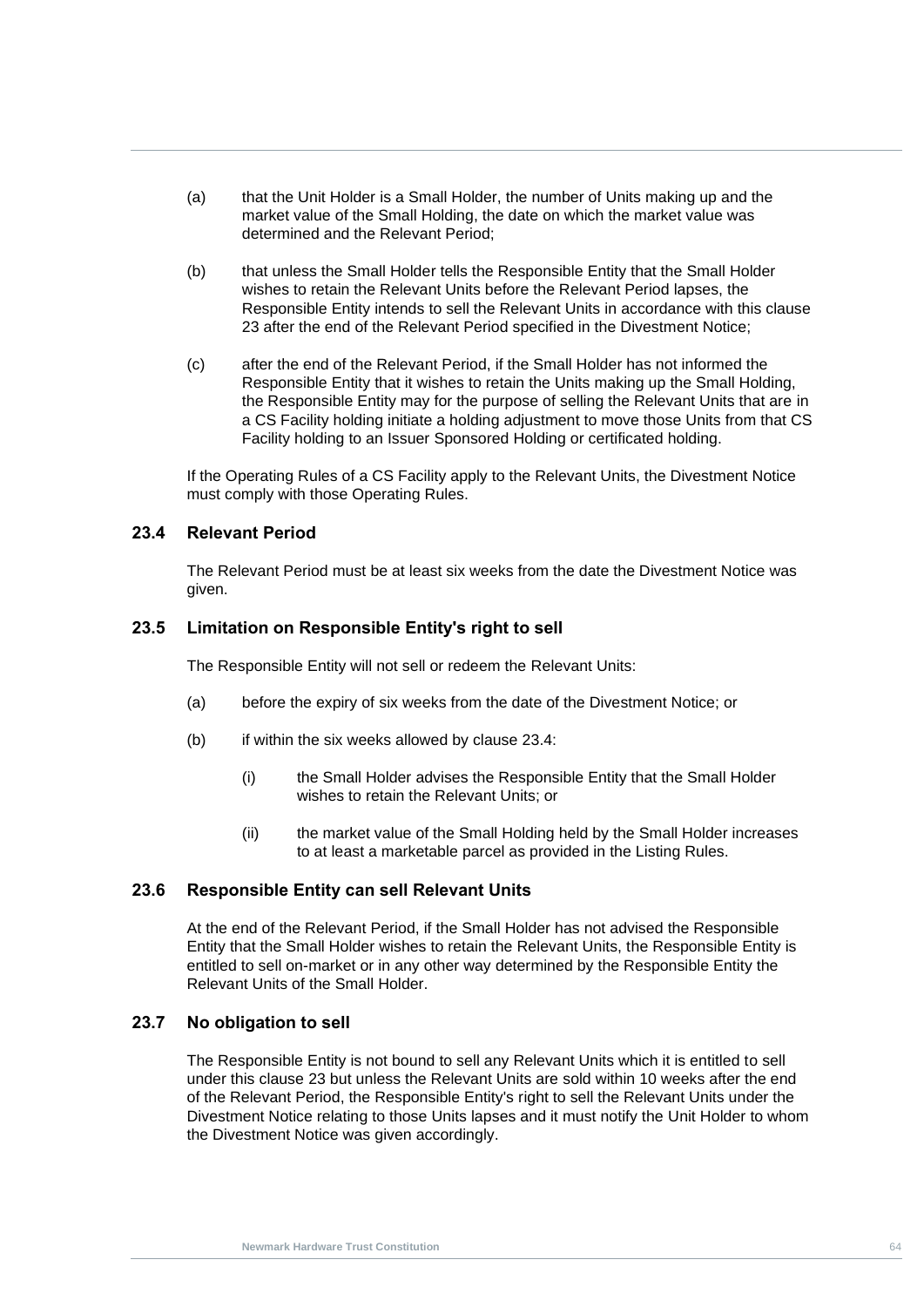# **23.8 Responsible Entity as Unit Holder's attorney**

To effect the sale and transfer by the Responsible Entity of Relevant Units of a Unit Holder, the Unit Holder appoints the Responsible Entity and each director and secretary of the Responsible Entity jointly and severally as the Unit Holder's attorney in the Unit Holder's name and on the Unit Holder 's behalf to do all acts and things which the Responsible Entity considers necessary, desirable or reasonably incidental or appropriate to effect the sale or transfer of the Relevant Units and in particular:

- (a) to initiate a holding adjustment to move the Relevant Units from a CS Facility<br>holding to an Issuer Sponsored Holding or a certificated holding; and (a) to initiate a holding adjustment to move the Relevant Units from a CS Facility
	- (b) to execute on behalf of the Unit Holder all deeds, instruments or other documents necessary to transfer the Relevant Units and to deliver any such deeds, instruments or other documents to the purchaser.

#### **23.9 Conclusive evidence**

A statement in writing by or on behalf of the Responsible Entity under this clause [23](#page-69-0) is binding on and conclusive against (in the absence of manifest error) a Unit Holder. In particular, a statement that the Relevant Units specified in the statement have been sold in accordance with this clause [23](#page-69-0) is conclusive against all persons claiming to be entitled to the Relevant Units and discharges the purchaser from all liability in respect of the Relevant Units.

#### **23.10 Registering the purchaser**

The Responsible Entity must register the purchaser of Relevant Units as the holder of the Relevant Units transferred to the purchaser under this clause. The purchaser is not bound to see to the application of any money paid as consideration. The title of the purchaser to the Relevant Units transferred to the purchaser is not affected by any irregularity or invalidity in connection with the actions of the Responsible Entity under this clause [23.](#page-69-0)

#### <span id="page-71-0"></span>**23.11 Payment of proceeds**

Subject to clause [23.12,](#page-72-0) where:

- (a) Relevant Units of a Unit Holder are sold by the Responsible Entity on behalf of the Unit Holder under this clause [23;](#page-69-0) and
- (b) the certificate for the Relevant Units (unless the Responsible Entity is satisfied that the certificate has been lost or destroyed or the Relevant Units are uncertificated securities) has been received by the Responsible Entity,

the Responsible Entity must, within 60 days of the completion of the sale, send the net proceeds of sale to the Unit Holder entitled to those proceeds by sending a cheque payable to the Unit Holder through the post to the address of the Unit Holder shown in the Register, or in the case of joint holders, to the address shown in the Register as the address of the Unit Holder whose name first appears in the Register. Payment of any money under this clause [23.11](#page-71-0) is at the risk of the Unit Holder to whom it is sent.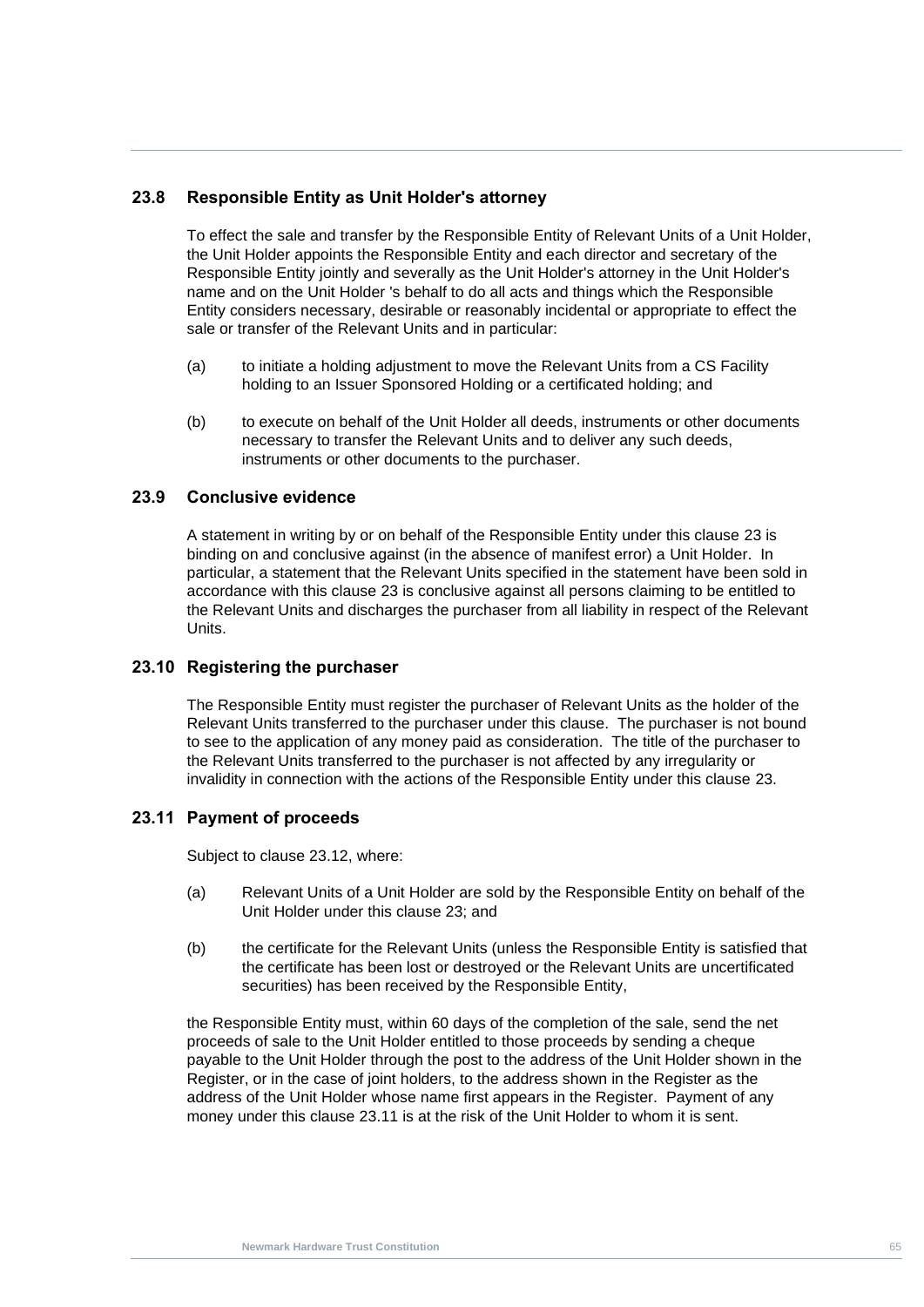#### **23.12 Costs**

The Trust or the purchaser of the Units making up the Small Holding must pay the costs of the sale as the Responsible Entity decides.

#### **23.13 Remedy limited to damages**

against the Responsible Entity to the exclusion of any other right, remedy or relief against<br>any other person. The remedy of a Unit Holder to whom this clause [23](#page-69-0) applies, in respect of the sale of the Relevant Units of that Unit Holder, is expressly limited to a right of action in damages any other person.

#### <span id="page-72-0"></span>**23.14 Distributions and voting suspended**

Unless the Responsible Entity determines otherwise, the rights to receive payment of distributions and to vote attached to the Relevant Units of that Unit Holder are suspended until the Relevant Units are transferred to a new holder. Any distributions that would, but for this clause [23.14,](#page-72-0) have been paid to that Unit Holder must be held by the Responsible Entity and paid to that Unit Holder within 60 days after the earlier of the date the Relevant Units of that Unit Holder are transferred and the date that the Relevant Units of that Unit Holder cease to be subject to a Divestment Notice.

#### <span id="page-72-2"></span>**23.15 12 Month limit**

If it is a requirement of the Listing Rules, the Responsible Entity must not give a Small Holder more than one Divestment Notice in any 12 Month period (except as contemplated by clause [23.16\)](#page-72-1).

#### <span id="page-72-1"></span>**23.16 Effect of takeover bid**

From the date of the announcement of a takeover bid for the Units until the close of the offers made under the takeover bid, the Responsible Entity's powers under this clause [23](#page-69-0) to sell Relevant Units of a Unit Holder cease. After the close of the offers under the takeover bid, the Responsible Entity may give a Divestment Notice to a Unit Holder who is a Small Holder, despite clause [23.15](#page-72-2) and the fact that it may be less than 12 Months since the Responsible Entity gave a Divestment Notice to that Unit Holder.

#### **23.17 While Stapling applies**

While Stapling applies, no sale under this clause [23](#page-69-0) may occur unless, at the same time as Units are sold, an identical number of Attached Securities is also sold.

## **24 Register**

#### **24.1 Keeping Register**

- (a) The Responsible Entity shall establish and keep, or cause to be kept, a register of Unit Holders at its registered office.
- (b) Where the Trust is a Registered Scheme the Register must be kept in a form which, to the extent applicable, complies with the requirements of section 169 of the Corporations Act*.*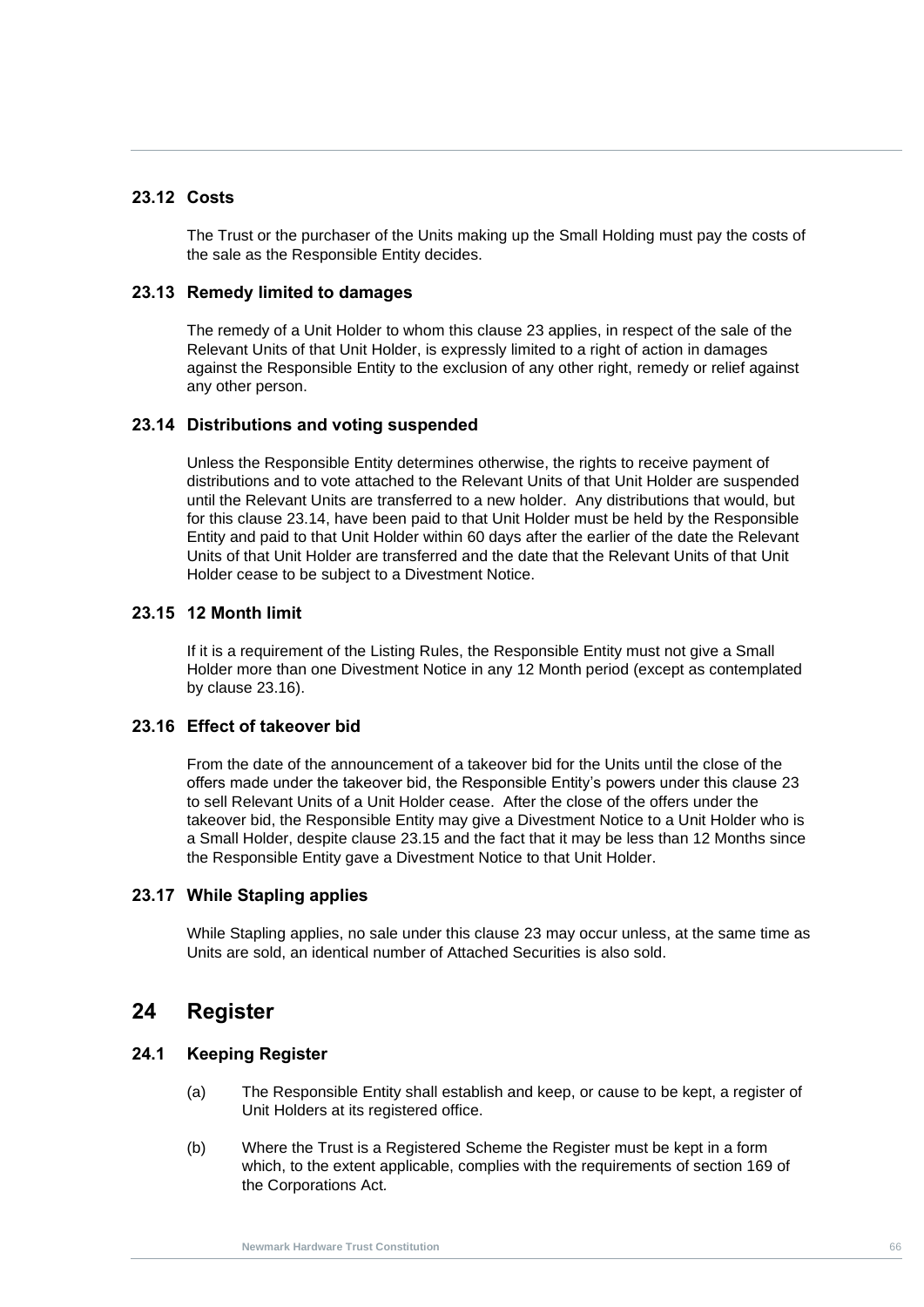#### **24.2 Responsible Entity's powers**

Where the Trust is a Registered Scheme, the Responsible Entity has the powers conferred under the Corporations Act in relation to the Register.

#### **24.3 Inspection**

**Nusiness to the public.**<br> **New York Constitution** The Responsible Entity will make the Register available for inspection without charge to Unit Holders at all times when the Responsible Entity's registered office is open for business to the public.

#### **24.4 Changes**

Every Unit Holder shall promptly notify the Responsible Entity of any change of name or address and the Responsible Entity must alter the Register accordingly.

#### **24.5 Register conclusive**

Except where this Constitution or the law requires otherwise, the Responsible Entity is entitled to treat the registered Unit Holder as absolute owner of the relevant Unit for all purposes. The entry in the Register shall be conclusive except where the Responsible Entity is satisfied of manifest error and the Responsible Entity is not bound to recognise (notwithstanding receipt of any notice, whether actual, implied, imputed or constructive) any equitable, contingent, future or partial interest attaching to any Unit.

## <span id="page-73-0"></span>**25 Amendments to this Constitution**

#### **25.1 Overriding provision**

This clause [25](#page-73-0) shall be read subject to clause [26.](#page-74-0)

#### <span id="page-73-1"></span>**25.2 Responsible Entity may amend**

Where the Trust is a Registered Scheme, subject to the Corporations Act (and, where the Trust is not a Registered Scheme, subject to applying the Corporations Act and any relevant ASIC Exemption with modifications as if the Responsible Entity were a responsible entity and the Trust were a Registered Scheme) and subject to any other approval that may be required by law, this Constitution (including this clause) may be replaced or amended:

- (a) by Special Resolution of the Unit Holders of the Trust; or
- (b) by the Responsible Entity if:
	- (i) the Responsible Entity reasonably considers the change will not adversely affect Unit Holders' rights; or
	- (ii) the Responsible Entity determines (acting reasonably) that this Constitution contains an error that requires rectification or a matter which requires clarification.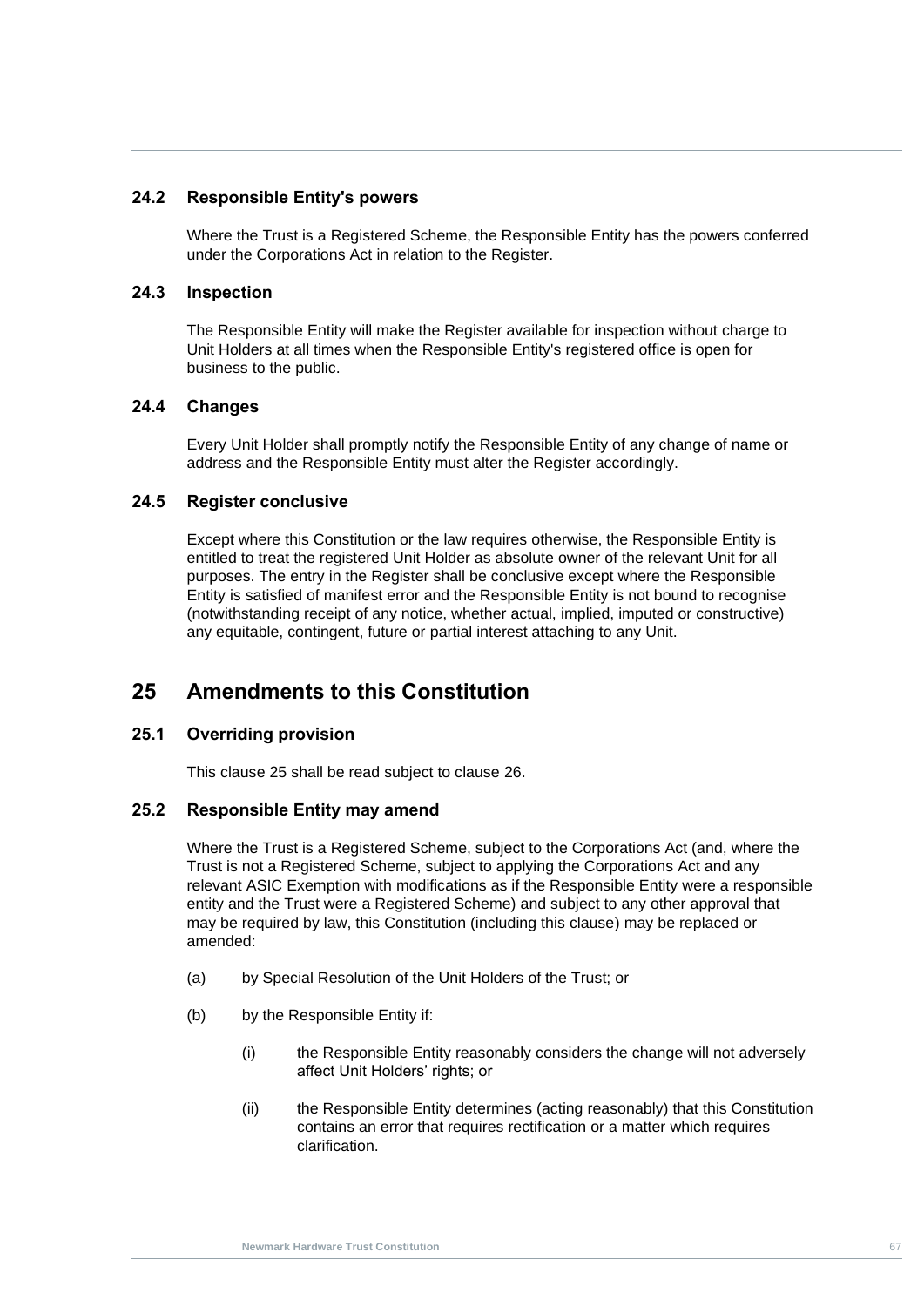#### **25.3 Compliance with the AMIT Regime**

For the avoidance of doubt, the Responsible Entity may modify this Constitution to the extent that the Responsible Entity reasonably considers that the modification is necessary for or incidental to the Trust being able to be operated in a manner permitted by the Tax Act as an AMIT with the Responsible Entity as its trustee and, where the Trust is a Registered Scheme, the Responsible Entity would not be precluded from making that modification.

#### **25.4 Statutory requirements**

**Newmark Hardware Trust Constitution** Clause [25.2](#page-73-1) does not apply to provisions deemed by clause [26](#page-74-0) to be incorporated into this **Constitution** 

#### <span id="page-74-1"></span>**25.5 Listing Rules**

While the Units are Officially Quoted:

- (a) notwithstanding anything contained in this Constitution, if the Listing Rules prohibit an act being done, the act shall not be done;
- (b) nothing contained in this Constitution prevents an act being done that the Listing Rules require to be done;
- (c) if the Listing Rules require an act to be done or not to be done, authority is given for that act to be done or not to be done (as the case may be);
- (d) if the Listing Rules require this Constitution to contain a provision and it does not contain such a provision, this Constitution is deemed to contain that provision;
- (e) if the Listing Rules require this Constitution not to contain a provision and it contains such a provision, this Constitution is deemed not to contain that provision; and
- (f) if any provision of this Constitution is or becomes inconsistent with the Listing Rules, this Constitution is deemed not to contain that provision to the extent of the inconsistency.

#### **25.6 Class Order**

In accordance with ASIC Instrument 2017/125 or its equivalent and for so long as it applies to the Trust, a change in the text of this Constitution because of the operation of clause [25.5](#page-74-1) that is covered by such instrument is not a modification of, or the repeal and replacement of, the Constitution for the purposes of sub-sections 601GC(1) and (2) of the Corporations Act.

## <span id="page-74-0"></span>**26 Corporations Act and ASIC Exemptions**

#### **26.1 Corporations Act**

Notwithstanding any other provision of this Constitution, a provision of this Constitution which is expressed to apply subject to the Corporations Act*,* is only so subject while the Trust is a Registered Scheme (and the provision is to be read accordingly).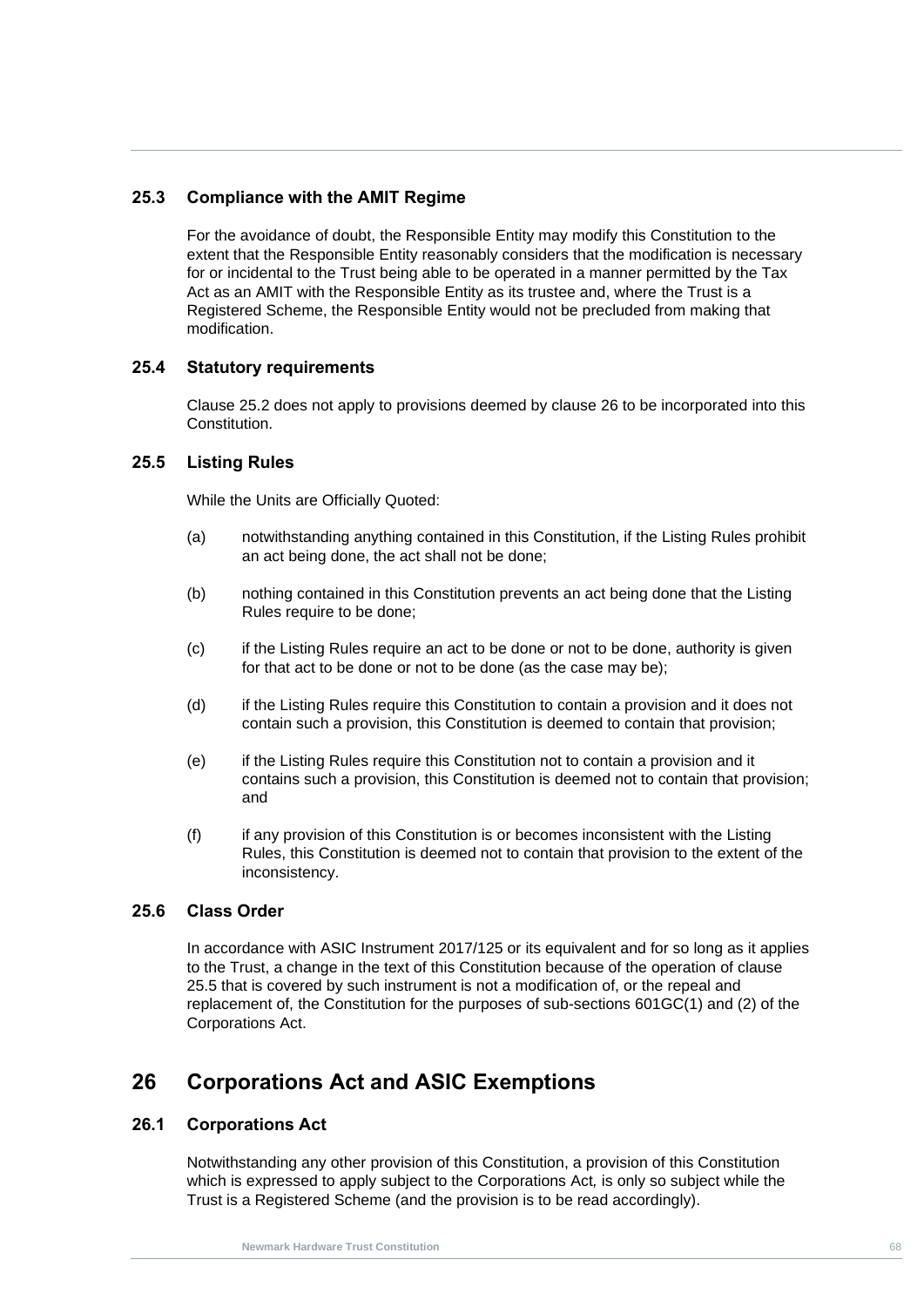#### **26.2 Agreed amendments**

If any part of this Constitution (**Required Part**) is included to comply with the requirements of *the* Corporations Act or ASIC (**Regulatory Requirement**) and that Regulatory Requirement ceases or changes, the Unit Holders:

- to make that amendment in a deed made for that purpose (**Regulatory**<br>**Requirement Amendment**); and (a) agree that unless the Responsible Entity determines otherwise, this Constitution will be automatically amended by removing the Required Part (or amending it to reflect the altered Regulatory Requirement) and authorise the Responsible Entity **Requirement Amendment**); and
	- (b) acknowledge that a Regulatory Requirement Amendment will not adversely affect their rights,

#### **26.3 ASIC Exemptions**

If relief from the provisions of the Corporations Act granted by an ASIC Exemption requires that this Constitution contain certain provisions, then, notwithstanding any amendment to this Constitution effected under clause [25,](#page-73-0) those provisions are taken to be incorporated into this Constitution at all times at which they are required to be included and prevail over any other provisions of this Constitution to the extent of any inconsistency. However, if the relief is granted by class order (rather than specifically in relation to the Trust) then the AS1C Exemption (and the provisions it requires) will not be taken to be incorporated if the Responsible Entity declares in writing that this is the case. This declaration may be made at any time.

## **27 Termination of Trust**

The Trust terminates on the earlier of:

- (a) unless otherwise permitted by law, the day eighty years less one day from the Commencement Date;
- (b) the date determined by the Responsible Entity as the date on which the Trust is to be terminated, being a date at least 3 Months after the date of the provision of notice of such termination to all Unit Holders;
- (c) the date determined by a resolution passed by 75% (by value of Units) of votes cast by Unit Holders present in person or by proxy at a meeting of the Unit Holders; or
- (d) the date on which the Trust is otherwise terminated by law.

## <span id="page-75-1"></span>**28 Termination and winding up of the Trust**

#### <span id="page-75-0"></span>**28.1 Realisation of Assets**

On the termination and winding up of the Trust, the Responsible Entity shall:

(a) not issue or redeem Units in the Trust;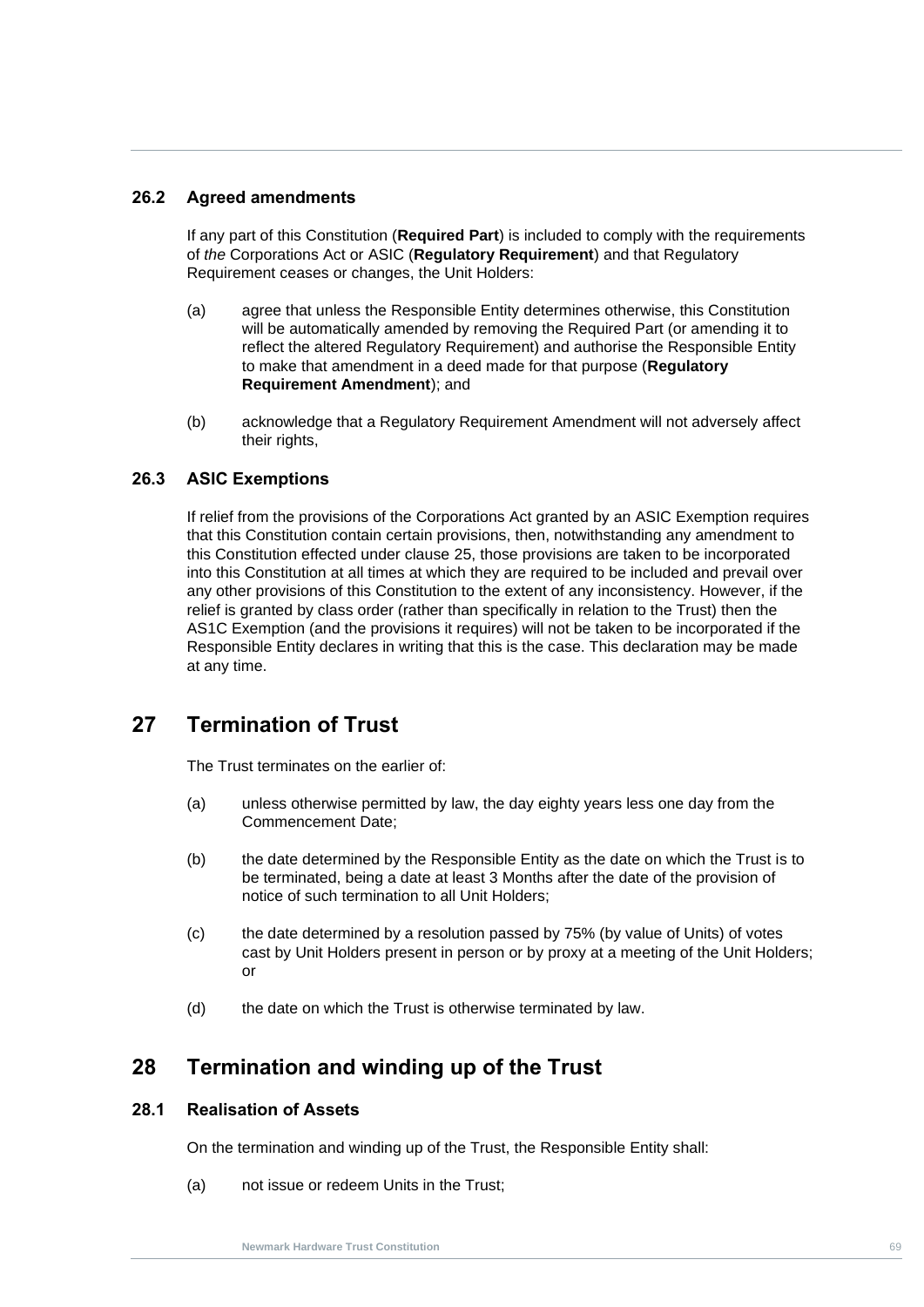- (b) not convert, substitute or replace Units in the Trust with other Units or Classes of Units;
- (c) not vary any rights attaching to the Units;
- (d) not make a Call on the holder of a Partly Paid Unit; and
- (e) sell and realise the Assets and, subject to clause [28.3,](#page-76-0) [28.4](#page-76-1) and [28.5](#page-77-0) distribute to the Unit Holders the amount calculated in accordance with clause [28.2\(a\).](#page-76-2)

# <span id="page-76-4"></span><span id="page-76-2"></span>**28.2** Procedure on the winding up of the Trust

- (a) Subject to the terms of issue of any Unit or Class, the net proceeds of realisation, after making allowance for all Liabilities of the Trust (actual and anticipated) and meeting the expenses (including anticipated expenses) of the termination, shall be distributed pro rata to Unit Holders according to the number of Units they hold less the value of any Assets transferred to or to be transferred to that Unit Holder under clause [28.2\(b\).](#page-76-3) The Responsible Entity may distribute proceeds of realisation in instalments.
- <span id="page-76-3"></span>(b) If the Unit Holder and the Responsible Entity agree, the Responsible Entity may transfer to the Unit Holder specified Assets in full or partial satisfaction of that Unit Holder's entitlement on winding up of the Trust, such specified Assets to be transferred at a value reasonably determined by the Responsible Entity to be the value of the relevant Assets as at the date of the transfer to the Unit Holder and the Unit Holder being liable to pay any Transaction Charge associated with the transfer.
- (c) Subject to the Corporations Act*,* the provisions of this Constitution shalt continue to apply from the date of termination of the Trust until the date of final distribution under clause [28.2\(a\),](#page-76-2) but during that period the Responsible Entity may not accept any applications for Units from a person who is not an existing Unit Holder.

#### <span id="page-76-0"></span>**28.3 Responsible Entity may recover Expenses**

The Responsible Entity shall be entitled to be indemnified out of the Trust for, and to be paid and retain from the proceeds all Expenses incurred or likely to be incurred:

- (a) by the Responsible Entity in connection with the winding up of the Trust;
- (b) by or on behalf of any creditor of the Responsible Entity in relation to the Trust; and
- (c) by or on behalf of any agent, solicitor, banker, accountant or other person engaged by the Responsible Entity in connection with the winding up of the Trust.

#### <span id="page-76-1"></span>**28.4 Retention of Assets**

The Responsible Entity may retain under its control for so long as it thinks fit that part of the Assets which in its opinion may be required to meet any outgoings or liabilities (actual or contingent) in respect of the Trust. If any part of the Assets retained is ultimately found not to be required, then it will remain subject to realisation and distribution under clauses [28.1](#page-75-0) and [28.2.](#page-76-4)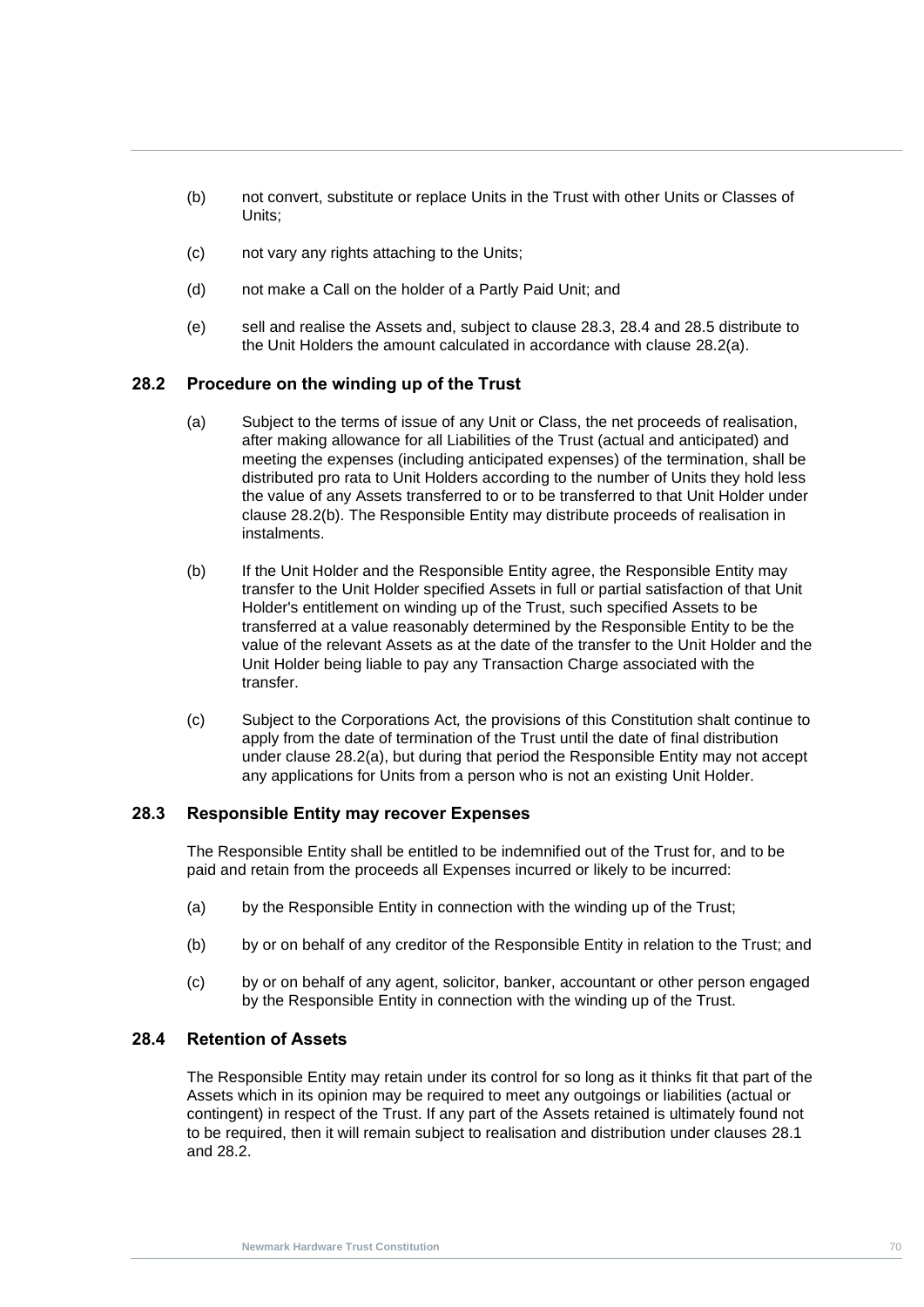#### <span id="page-77-0"></span>**28.5 Postponement of realisation**

The Responsible Entity may postpone the realisation of any part of the Assets for such period as is reasonably necessary or desirable to effect a reasonable and orderly realisation of the Assets and will not be responsible for any loss attributable to that postponement.

#### **28.6 Responsible Entity's obligation to make distributions**

The Responsible Entity shall not be obliged to make a distribution to a Unit Holder under<br>this clause 28 unless the Unit Holder delivers to the Responsible Entity any evidence of The Responsible Entity shall not be obliged to make a distribution to a Unit Holder under title required by the Responsible Entity together with any form of receipt and discharge required by the Responsible Entity.

#### **28.7 Cancellation of Units**

Unless the Responsible Entity determines otherwise, all Units will be cancelled and taken to be redeemed from the date the final distribution of the net proceeds from the realisation of the Assets is made.

#### **28.8 Continuation of powers**

The powers, duties and rights of the Responsible Entity (including the rights to remuneration and to any indemnities under this Constitution or the law) continue following termination to the extent to which they are not inconsistent with this clause [28.](#page-75-1)

#### **28.9 Audit of accounts of the Trust**

If the Trust is a Registered Scheme, to the extent that the Corporations Act or ASIC policy requires, the Responsible Entity shall arrange for the final accounts of the Trust following the winding up to be audited by a registered company auditor, or a firm at least one of whose members is a registered company auditor, who is independent of the Responsible Entity.

## <span id="page-77-1"></span>**29 Meetings of Unit Holders**

#### **29.1 Convening meetings**

The Responsible Entity may at any time convene a meeting of Unit Holders or a Class of Unit Holders and shall do so if required by the Corporations Act*.*

#### **29.2 Calling and holding meetings while the Trust a Registered Scheme**

While the Trust is a Registered Scheme, meetings of Unit Holders must be called and held in accordance with Part 2G.4 of the Corporations Act*.* However:

- (a) despite section 252G(4) of the Corporations Act*,* a notice of meeting sent by post is taken to be given the Business Day after it is posted;
- (b) despite section 252R(2) of the Corporations Act*,* if at any time there is only one Unit Holder, the quorum for a meeting is one Unit Holder;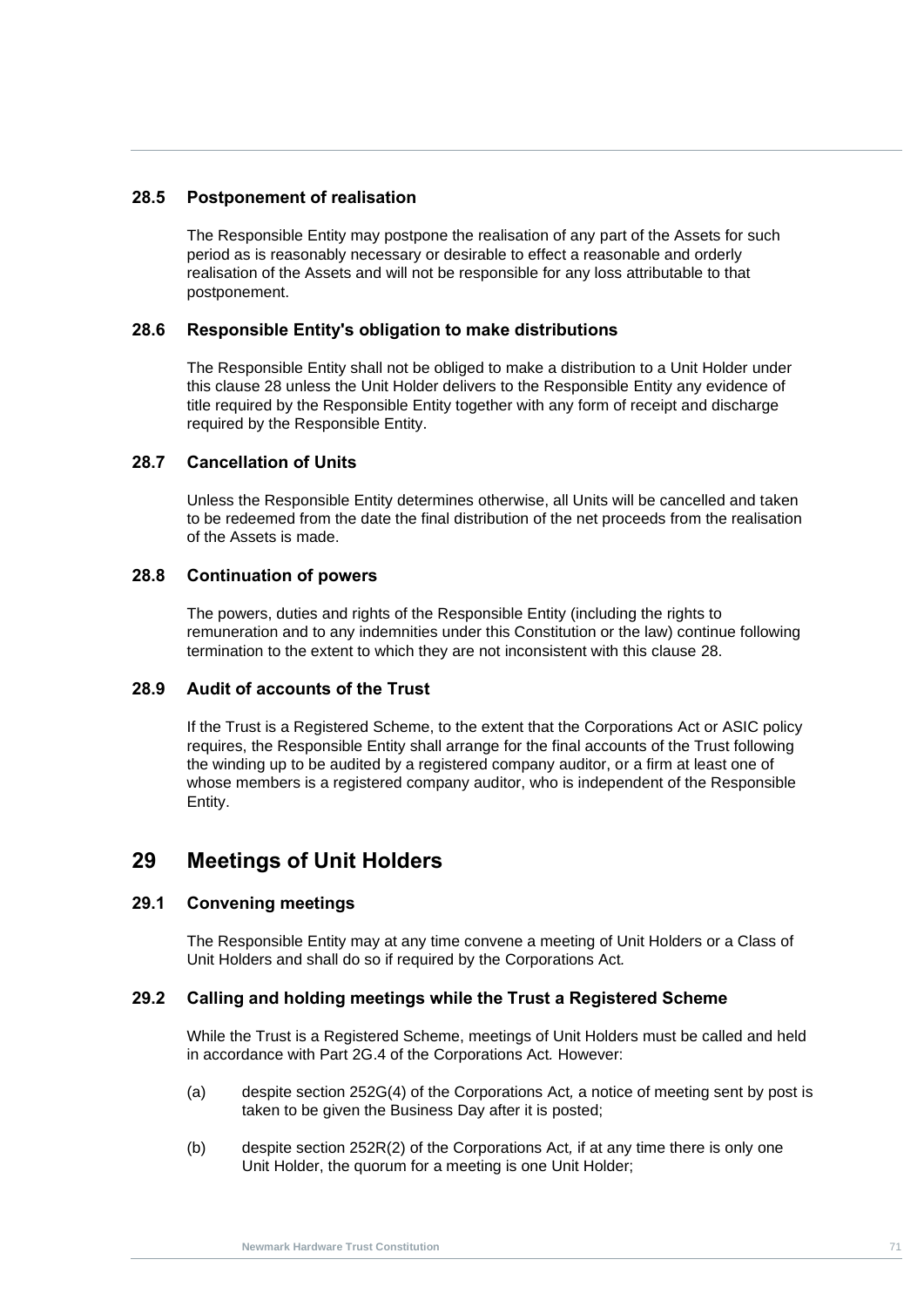- (c) despite section 252R(3) of the Corporations Act*,* if an individual is attending a meeting both as a Unit Holder and as a proxy or body corporate representative, the Responsible Entity may, in determining whether a quorum is present, count the individual in respect of each such capacity more than once; and
- (d) despite section 252Y(2) of the Corporations Act*,* an appointment of a proxy:
	- (i) is valid even if it does not specify the Unit Holder's address; and
	- (ii) may be a standing one.

# **Newmark Hardware Trust Constitution 29.3 Calling and holding meetings while the Trust is not a Registered Scheme**

While the Trust is not a Registered Scheme, meetings of Unit Holders must be called and held in accordance with this clause.

- (a) The Responsible Entity may convene a meeting of Unit Holders at any time and shall convene a meeting of Unit Holders on receiving a request in writing to do so signed by a Unit Holder or Unit Holders holding not less than 10% of the issued Units.
- (b) Not less than 14 days' notice shall be given of every such meeting (unless all the Unit Holders shall agree in writing to dispense with notice) and such notice shall specify the general nature of the business to be transacted thereat.
- (c) No business shall be transacted at any general meeting unless at the time when the meeting proceeds to business there are present (in person or by proxy) a quorum of at least two Unit Holders who between them hold at least 40% of the issued Units of the classes entitled to vote at the meeting.
- (d) If, within 15 minutes from the time appointed for the meeting, a quorum is not present:
	- (i) the meeting, if convened on the requisition of Unit Holders, shall be dissolved; and
	- (ii) in any other case, the meeting shall stand adjourned to the same day in the next week at the same time and place and if at an adjourned meeting a quorum is not present within fifteen minutes from the time appointed for the meeting, the meeting shall be dissolved.
- (e) A person nominated by the Responsible Entity shall preside as chairperson at each meeting.
- (f) The chairperson shall not have any casting vote (in the event of an equality of votes) in addition to any vote or votes to which he or she may be entitled as a Unit Holder.
- (g) Every question at any meeting shall be decided in the first instance by a show of hands, but a poll may be demanded before or immediately after any question is put to a show of hands by a Unit Holder or Unit Holders holding between them not less than 10% of the issued Units.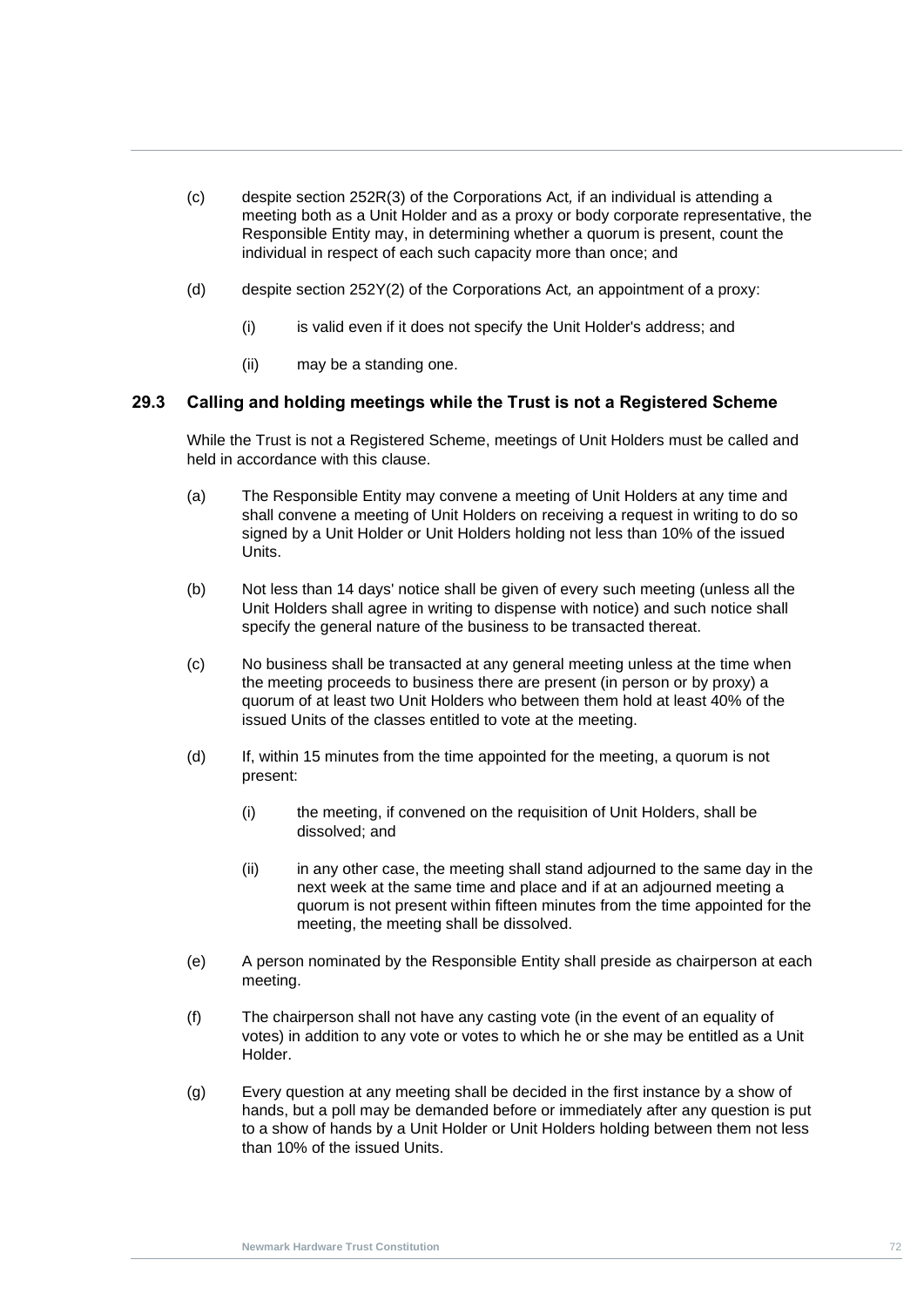- (h) Subject to any special rights or restrictions in relation to Units of any Class, each Unit Holder present shall on a show of hands have one vote and on a poll have one vote for every Unit held by that Unit Holder.
- (i) Votes may be given either personally or by proxy.
- (j) Without the consent of the Responsible Entity, no person shall be appointed a proxy who is not a Unit Holder provided that where a corporation is a Unit Holder, the proxy may be an officer of such corporation.
- k) In the case of joint Unit Holders, any one of such joint Unit Holders may vote either<br>nersonally or by proxy as if that Unit Holder were solely entitled to the Units personally or by proxy as if that Unit Holder were solely entitled to the Units comprised in the Unit Holding, but if more than one of such joint Unit Holders be present at any meeting, either personally or by proxy, that one of the joint Unit Holders so present whose name stands first on the register in respect of the joint holding shall alone be entitled to vote in respect thereof.
	- (l) The accidental omission to give notice or sufficient notice to any Unit Holder shall not invalidate any meeting or any of the proceedings thereat, nor shall any irregularity which does not unfairly prejudice any person.
	- (m) The accidental omission to give notice or sufficient notice to any Unit Holder shall not invalidate any meeting or any of the proceedings thereat, nor shall any irregularity which does not unfairly prejudice any person.

#### **29.4 Clauses applying to meetings irrespective of whether or not the Trust is a Registered Scheme**

Clauses [29.5](#page-79-0) and [29.6](#page-79-1) apply irrespective of whether or not the Trust is a Registered Scheme.

#### <span id="page-79-0"></span>**29.5 Resolution binding on Unit Holders**

A resolution passed at:

- (a) a meeting of Unit Holders is binding on all Unit Holders; and
- (b) a meeting of Class of Unit Holders is binding on all Unit Holders in that Class.

#### <span id="page-79-1"></span>**29.6 Written resolution**

Except in circumstances where the Corporations Act requires a resolution to be passed at a meeting of Unit Holders or a Class of Unit Holders, a resolution in writing signed by Unit Holders, or, where relevant, Unit Holders of a Class, together holding that number of votes necessary for the resolution to be passed is a valid resolution of the Unit Holders, or Class of Unit Holders and is effective when signed by the last of Unit Holders constituting the majority. The resolution may consist of several documents in the same form, each signed by one or more Unit Holders. A facsimile transmission or other document produced by mechanical or electronic means under the name of the Unit Holder with the Unit Holder's authority is considered to be a document in writing signed by that Unit Holder.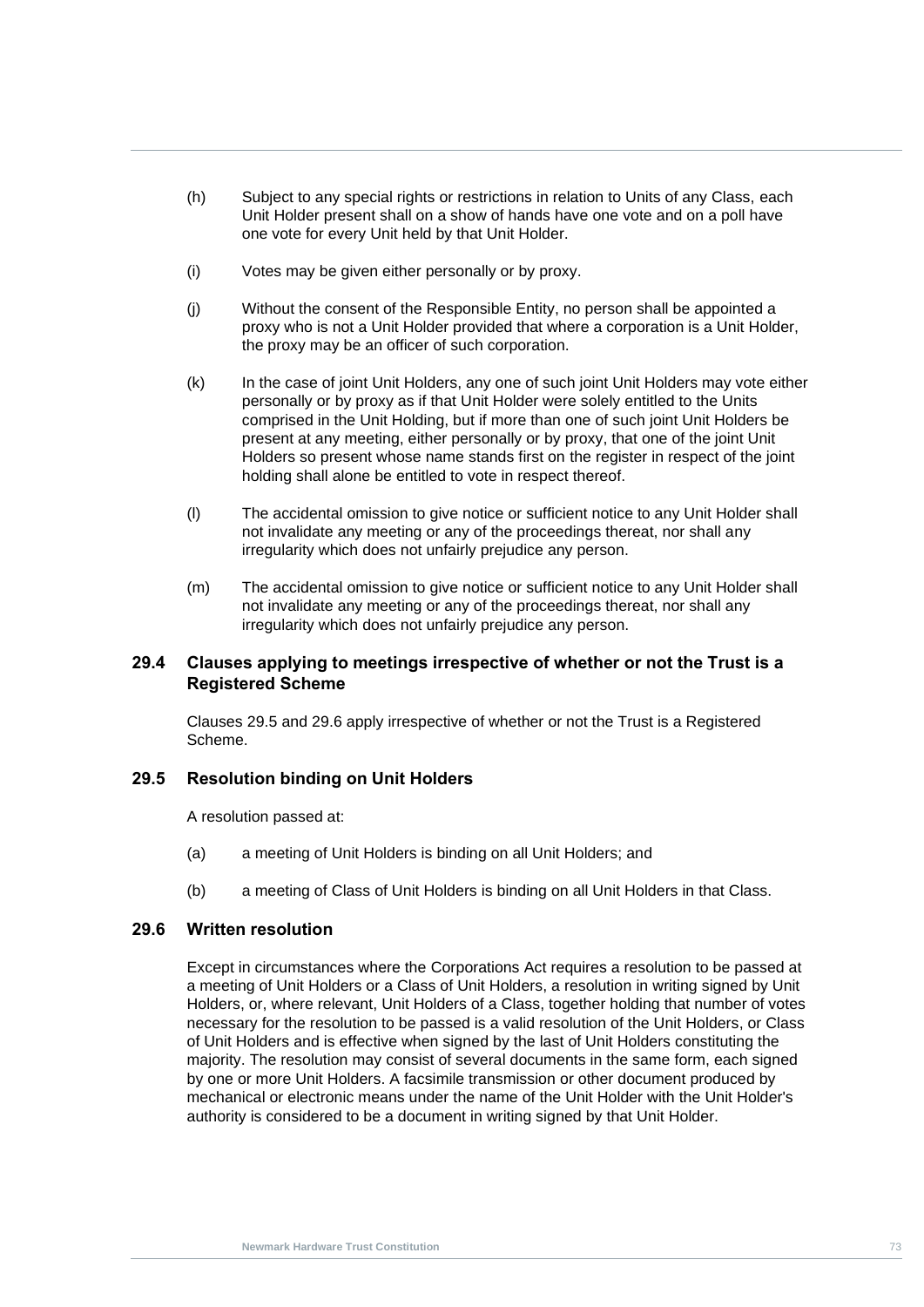#### **29.7 Adjournments**

The Responsible Entity may adjourn a meeting for any reason to such time and place as determined by the Responsible Entity.

#### **29.8 Joint Unit Holders**

For the purposes of this clause [29,](#page-77-1) joint Unit Holders are counted as a single Unit Holder.

#### **New Mark Hardware Trust Constitution**<br> **New York: Trust Constitution**<br> **New York: Trust Constitution 30 Notices**

#### **30.1 Notices to Unit Holders**

- (a) Subject to the Corporations Act*,* a notice or other communication from the Responsible Entity to a Unit Holder must be given in writing and may be sent to the Unit Holder's physical or electronic address (which includes fax numbers and e-mail addresses) as recorded on the Register.
- (b) Subject to the Corporations Act*,* a notice or other communication from the Responsible Entity to a Unit Holder sent by:
	- (i) post, is taken to be received on the Business Day after it is posted;
	- (ii) fax, is taken to be received 1 hour after the transmitter receives confirmation of transmission from the receiving fax machine; and
	- (iii) other means, is taken to be received at the time the Responsible Entity determines.

#### **30.2 Notices to joint Unit Holders**

The Responsible Entity may give a notice or other communication to joint Unit Holders by giving it to the Unit Holder first named in the Register for that holding.

#### **30.3 Notice to successor**

The Responsible Entity may give a notice or other communication to the persons entitled to a Unit in consequences of the death or legal disability of a Unit Holder by sending it to the legal personal representatives of the Unit Holder or trustee of the deceased Unit Holder's estate at the address supplied for the purpose by the representative or trustee (as the case may be). Until such an address has been supplied, notice may be given by sending the notice or other communication to the Unit Holder's address as recorded in the Register.

#### **30.4 Signature on notice**

The signature on any notice or other communication by the Responsible Entity may be written, printed, stamped or produced electronically and the signature may be that of Responsible Entity or of any director, secretary or other authorised officer of the Responsible Entity.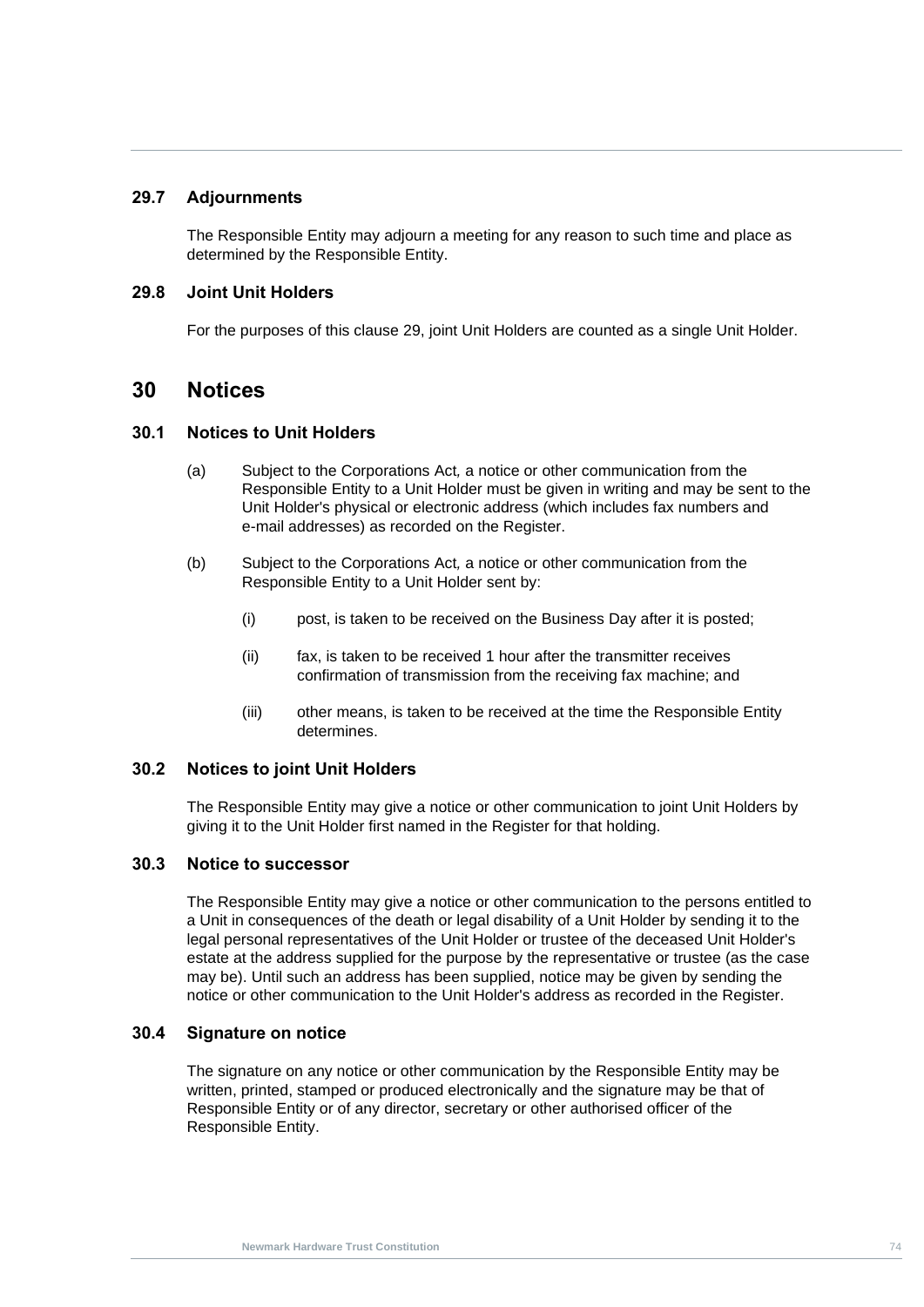#### **30.5 Notices to the Responsible Entity**

Notices to the Responsible Entity by Unit Holders must be given in writing or in any other manner the Responsible Entity determines. A notice is effective when it is received by the Responsible Entity. A notice must be signed by the Unit Holder or a duly authorised representative (unless the Responsible Entity waives this requirement).

## **31 Complaints**

# **Newmark Hardware Trust Constitution 31.1 Handling of Complaints**

If a Unit Holder submits to the Responsible Entity a Complaint, the Responsible Entity:

- (a) shall acknowledge receipt of the complaint immediately or, where immediate acknowledgement is not possible, as soon as practicable;
- (b) shall ensure that the Complaint receives proper consideration resulting in a determination by a person or body designated by the Responsible Entity as appropriate to handle complaints;
- (c) shall act in good faith to deal with the Complaint by endeavouring to correct any error which is capable of being corrected without affecting the rights of a third party;
- (d) may, in its discretion, give any of the following remedies to the Unit Holder:
	- (i) information and explanation regarding the circumstances giving rise to the Complaint;
	- (ii) an apology; or
	- (iii) compensation for loss incurred by the Unit Holder as a direct result of the breach (if any); and
- <span id="page-81-0"></span>(e) shall communicate to the Unit Holder as soon as practicable and, in any event, not more than 45 days after receipt by the Responsible Entity of the Complaint (or 21 days for disputes involving default notices):
	- (i) the determination in relation to the Complaint;
	- (ii) the remedies (if any) available to the Unit Holder; and
	- (iii) information regarding any further avenue for Complaint,

except that the requirement to provide such a communication to the Unit Holder does not apply where the Complaint (except for a Complaint relating to hardship) is resolved to the Unit Holder's complete satisfaction by the end of the fifth Business Day after the Complaint is received and the Unit Holder has not requested a response in writing.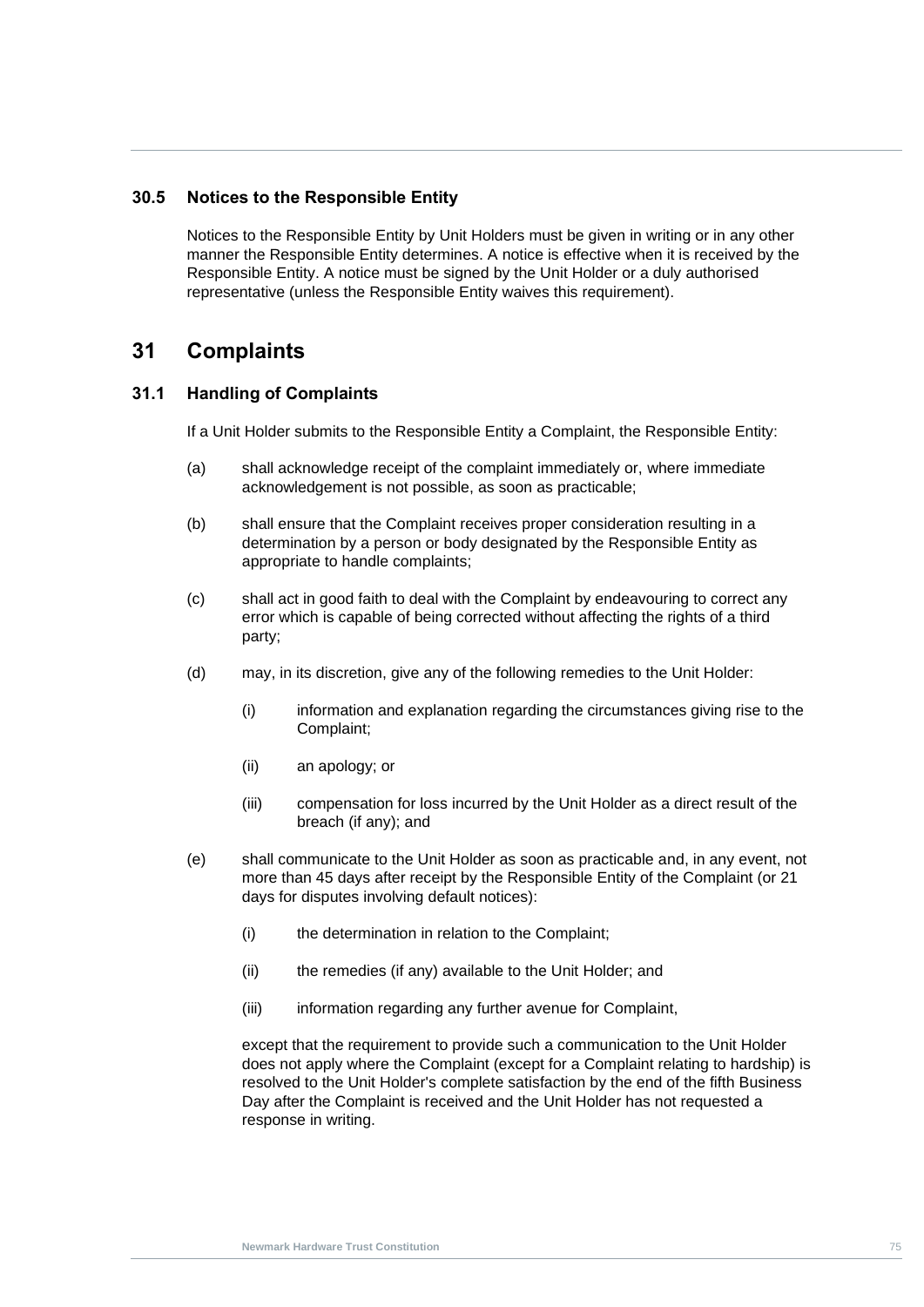#### **31.2 Time for final response not met**

If the Responsible Entity cannot provide a final response to the Unit Holder within 45 days (or 21 days for disputes involving default notices) as required by clause [31.1\(e\),](#page-81-0) the Responsible Entity must:

- (a) inform the Unit Holder of:
	- (i) the status of the Complaint;
- (ii) the reasons for the delay; and
	- (iii) the right to complain to the EDR Service; and
	- (b) provide the name and contact details of the EDR Service to the Unit Holder.

## **32 Rights of the Responsible Entity**

#### **32.1 Right to hold Units**

The Responsible Entity and/or any of its Associates may hold Units in any capacity.

#### **32.2 Other capacities**

Subject to the Corporations Act*,* nothing in this Constitution restricts the Responsible Entity (in its personal capacity or in any other capacity other than as responsible entity or trustee of the Trust) and/or any of its Associates:

- (a) dealing with the Responsible Entity (as responsible entity or trustee of the Trust or in another capacity), an Associate of the Responsible Entity or with any Unit Holder;
- (b) borrowing from the Responsible Entity in its personal capacity or in any other capacity other than as responsible entity or trustee of the Trust;
- (c) being interested in any contract or transaction or matter with the Responsible Entity (as responsible entity or trustee of the Trust or in another capacity), an Associate of the Responsible Entity or with any Unit Holder or retaining for its or their own benefit any profits or benefits derived from any such contract or transaction;
- (d) acting in the same or a similar capacity in relation to any other trust or managed investment scheme; or
- (e) any dealing with any entity in which the Assets are invested,

and in each case the Responsible Entity (or any Associate) may retain for its own benefit all profits or benefits derived from that activity.

#### **32.3 Responsible Entity may rely**

The Responsible Entity may take and may act upon: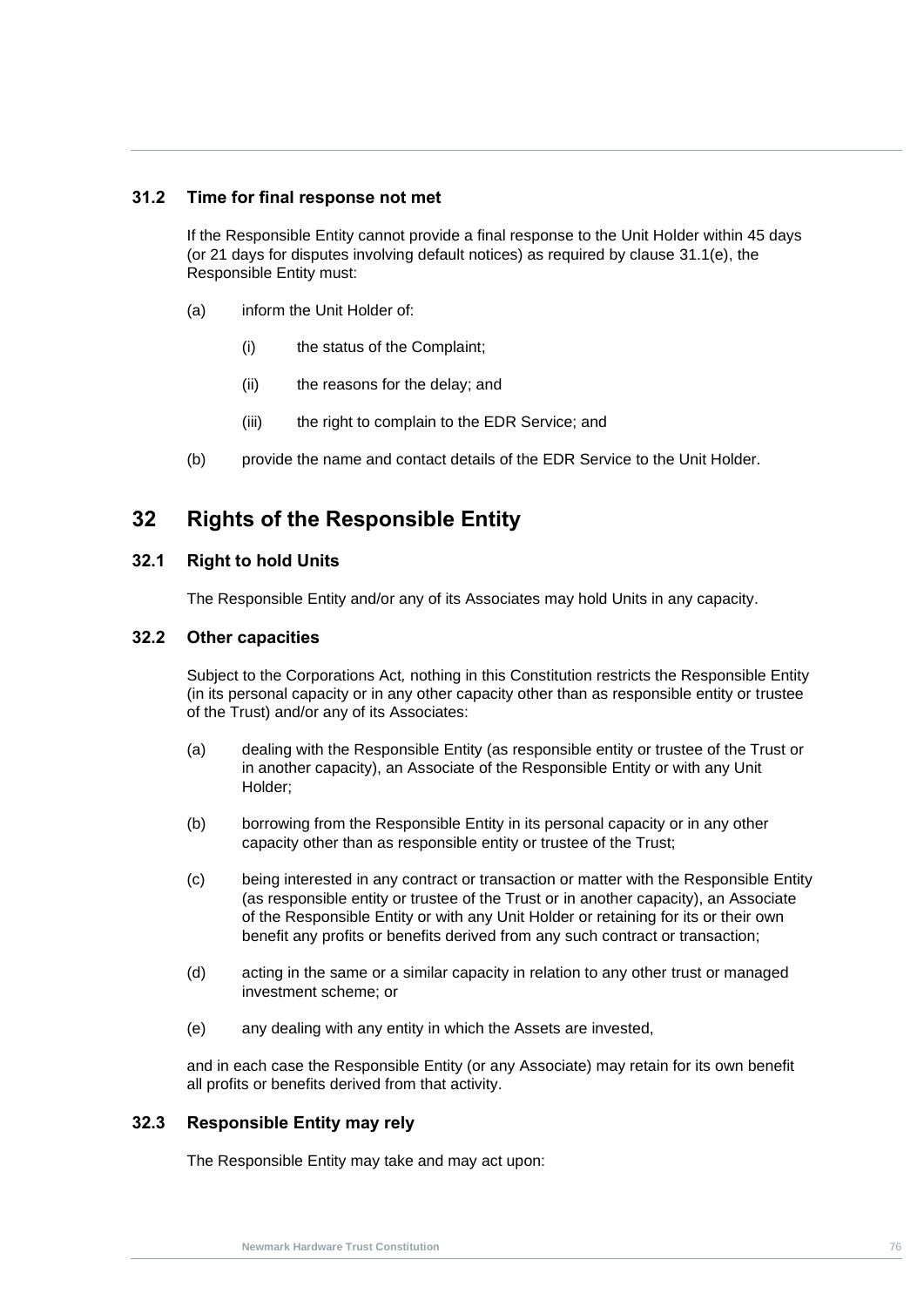- (a) the opinion or advice of counsel or solicitors, whether or not instructed by the Responsible Entity, in relation to the interpretation of this Constitution or any other document (whether statutory or otherwise) or generally in connection with the Trust;
- (b) advice, opinions, statements or information from any bankers, accountants, auditors, valuers and any other persons consulted by the Responsible Entity who are in each case believed by the Responsible Entity in good faith to be expert in relation to the matters upon which they are consulted;
- (c) a document which the Responsible Entity believes in good faith to be the original or<br>a copy of an appointment by the Pesponsible Entity of a person to act as their a copy of an appointment by the Responsible Entity of a person to act as their agent for any purpose connected with the Trust; and
	- (d) any other document provided to the Responsible Entity in connection with the Trust upon which it is reasonable for the Responsible Entity to rely,

and the Responsible Entity shall not be liable for anything done, suffered or omitted by it in good faith in reliance upon such opinion, advice, statement, information or documents.

## **33 Constitution legally binding**

This Constitution binds the Responsible Entity and each present and future Unit Holder and any person claiming through any of them in accordance with its terms (as amended from time to time) as if each of them had been a party to this Constitution.

## **34 Other obligations excluded**

Except as required by the Corporations Act*,* all obligations of the Responsible Entity which may otherwise be implied or imposed by law or equity are expressly excluded to the extent permitted by law, including, without limitation, any obligation of the Responsible Entity in its capacity as trustee of the Trust arising under any statute.

## <span id="page-83-0"></span>**35 Payment**

- (a) Any money payable by the Responsible Entity to a Unit Holder under this Constitution may be paid by a crossed not negotiable cheque made payable to the Unit Holder and posted to the Unit Holder's address as supplied in the Register.
- (b) A Unit Holder, with the consent of the Responsible Entity, may nominate in writing (or in such other manner approved by the Responsible Entity) that money owing to it under this Constitution be paid by cheque or otherwise into a designated account with a financial institution or to a nominated person.
- (c) A cheque issued to a Unit Holder which is presented and paid, or where the payment is to a financial institution or nominated person payment to the institution or person, discharges the Responsible Entity in respect of the payment.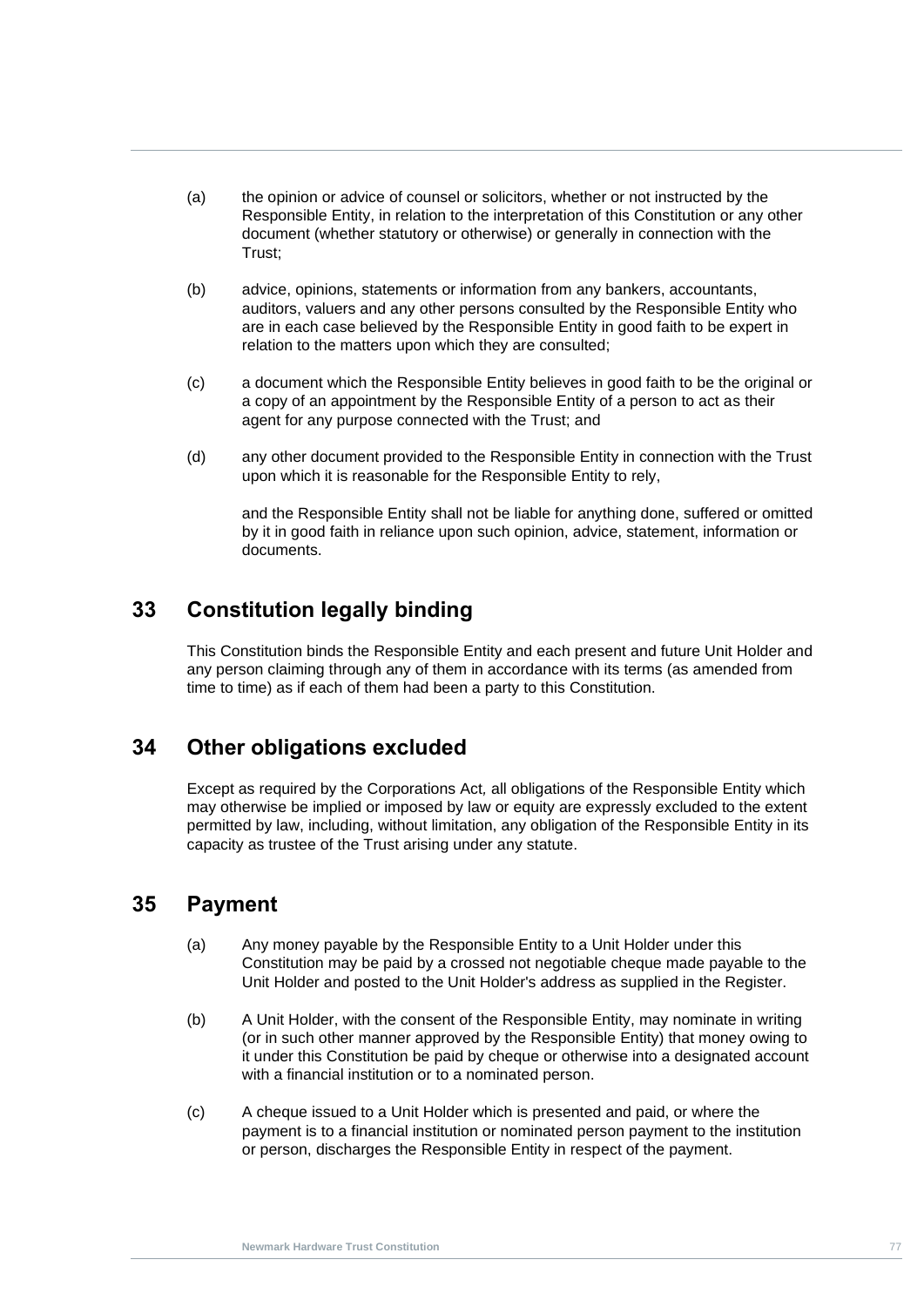- (d) The Responsible Entity may determine that any cheque not presented within six Months or any electronic fund transfer which is unsuccessful at least twice times is cancelled. If the Responsible Entity so determines the amount of the cheque or electronic fund transfer may be reinvested in Units under a distribution reinvestment arrangement referred to in clause [5.4.](#page-25-0) The reinvestment is deemed to be made on the day the cheque or electronic fund transfer is cancelled.
- (e) The Responsible Entity is entitled to keep any interest accrued on money payable to a Unit Holder or former Unit Holder.
- (f) Money payable to the Responsible Entity may from time to time be paid in a<br>manner other than that described in this clause 35 with the Pesponsible Entity's manner other than that described in this clause [35](#page-83-0) with the Responsible Entity's consent.
	- (g) The Responsible Entity may deduct from any amount to be paid, or received from, a Unit Holder or a person who was previously a Unit Holder any amount the Responsible Entity is authorised or required to deduct by law, the Constitution or any product disclosure document for the Trust of which the terms are binding on the Unit Holder.

## **36 Severability**

If any provision of this Constitution is held or found to be void, invalid or otherwise unenforceable, so much hereof as is necessary to render it valid and enforceable shall be deemed to be severed but the remainder of this Constitution will remain in full force and effect.

## **37 Governing law**

This Constitution is governed by the laws of the State of Victoria and the parties hereby submit to the exclusive jurisdiction of the courts of that State.

#### **EXECUTED** as a **deed**.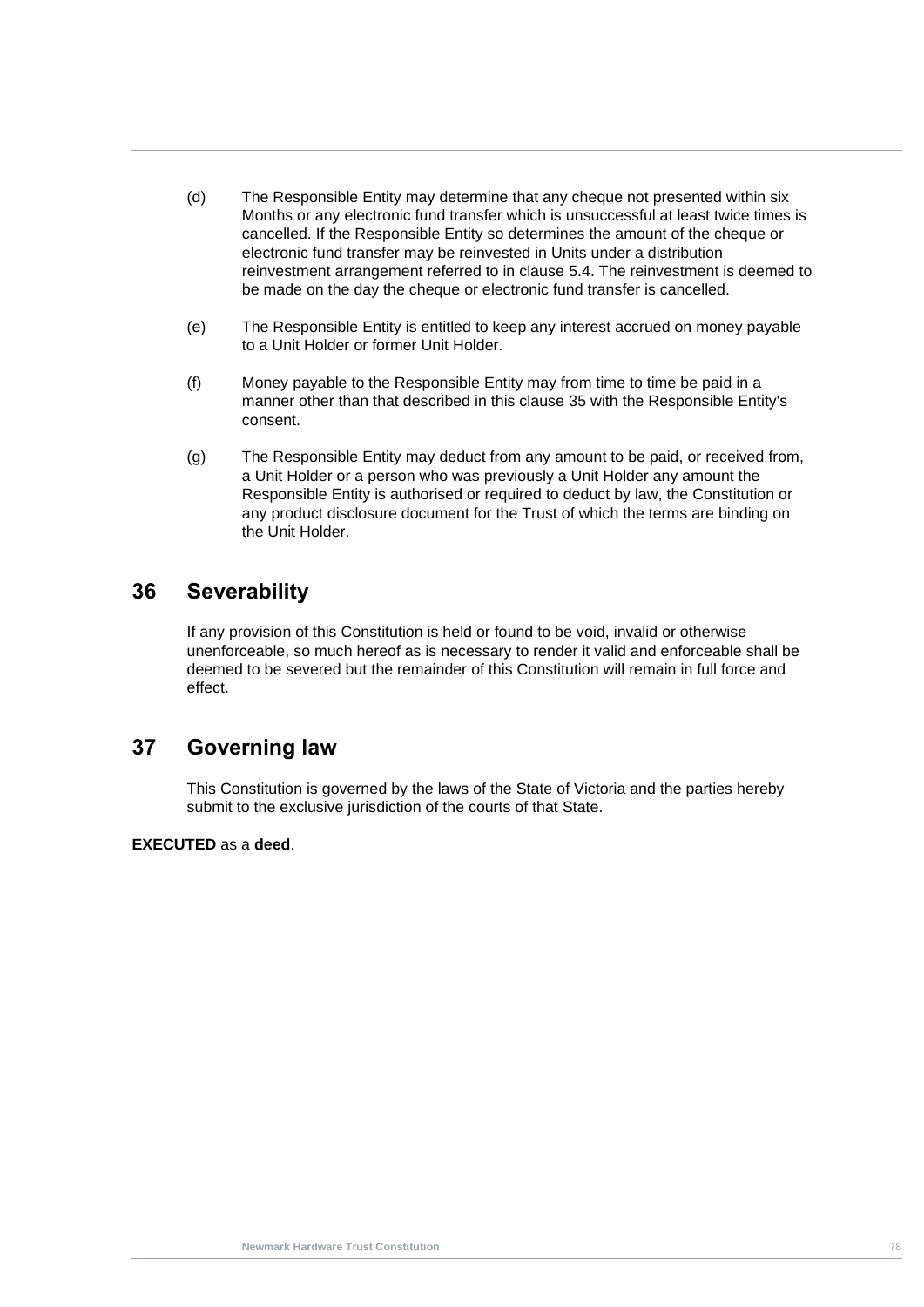# **Newmark Hardware Trust Constitution**

## Schedule 1 - Expenses

The following are examples of Expenses for which the Responsible Entity may be reimbursed out of the Assets and are not intended to limit the Expenses which may be payable:

Expenses in any way connected with:

- (a) the preparation, approval, execution, interpretation and enforcement of this Constitution, the formation of the Trust and any supplemental deed or proposed supplemental deed to amend this Constitution, including Advisers' fees;
- (b) the preparation, approval, implementation, audit and interpretation of a Compliance Plan;
- (c) the preparation, review, approval, distribution and production of any disclosure document or offering memorandum in respect of Units or any other interest in the Trust, marketing material or other documents whether required by law or otherwise to be prepared in respect of the Trust;
- (d) the acquisition, disposal, insurance, custody and any other dealing with Assets;
- (e) the sale or proposed sale, purchase or proposed purchase, holding, valuation, insurance, custody, development, project management, property management, leasing and any other dealing with Assets;
- (f) the investigation, negotiation or acquisition of any proposed investment;
- (g) the administration, management, valuation or promotion of the Trust or its Assets and Liabilities, including without limitation:
	- (i) the establishment and maintenance of accounts and Registers;
	- (ii) issuing Units by the Responsible Entity or any sales of Units by one or more Unit Holders, including underwriting costs, including brokerage and commission payable to any person for subscribing or agreeing to subscribe or procuring or agreeing to procure subscription for Units;
	- (iii) computer operation and development and data processing;
	- (iv) office expenses associated with postage, cheques, transaction advices, accounts, distribution statements, notices, reports and other documents sent to a Unit Holder under this Constitution;
	- (v) dealing with Unit Holder enquiries:
	- (vi) communications with Unit Holders (written or otherwise);
	- (vii) investor tours, analyst tours, publications and other promotional costs, whether in relation to the establishment of the Trust or on an ongoing basis;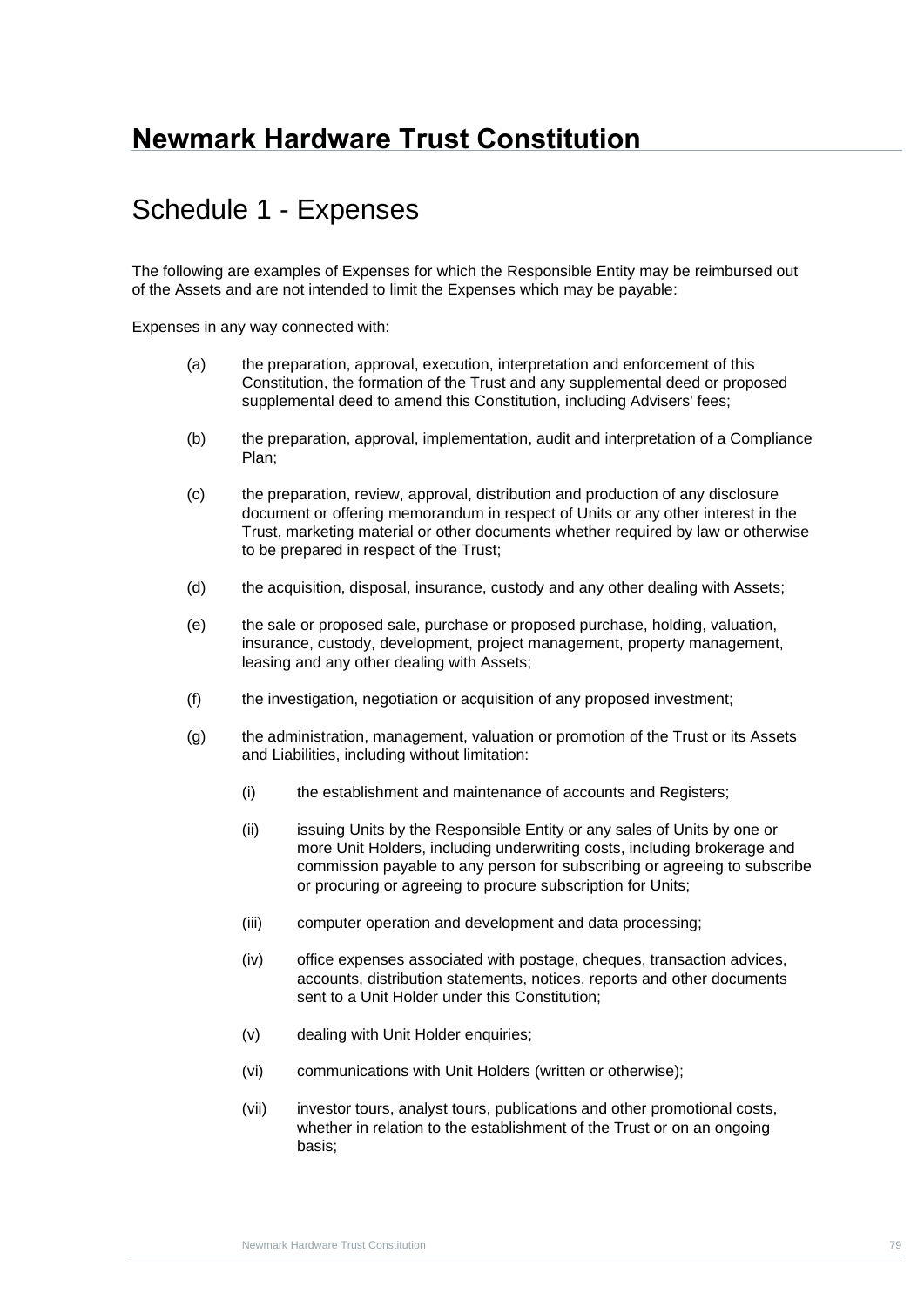- (viii) leasing premises outside of Australia for the Responsible Entity in connection with the Trust; and
- (ix) any travel expenses incurred in connection with the Trust;
- (h) convening and holding meetings of Unit Holders and carrying out the direction of the meetings;
- and including any GST charged to the Responsible Entity), stamp duty and<br>financial institution fees; (i) Taxes (provided they are not on the personal account of the Responsible Entity financial institution fees;
	- (j) the inclusion of the Trust on any IDPS list;
	- (k) the engagement of delegates, agents, Advisers and Valuers;
	- (l) without limiting paragraph (k), the payment of management fees, performance fees or other fees associated with the engagement of any investment manager or other delegate;
	- (m) preparation and audit of the taxation returns and accounts of the Trust;
	- (n) termination of the Trust and the retirement or removal of the Responsible Entity and the appointment of a replacement;
	- (o) any court proceedings, arbitration or other dispute concerning the Trust including proceedings against the Responsible Entity, except to the extent that the Responsible Entity is found by a court to be in breach of trust or to have been grossly negligent in which case any expenses paid or reimbursed under this paragraph (o) shall be repaid;
	- (p) the establishment and operation of a Compliance Committee in connection with the Trust, including costs and expenses reasonably incurred by and any fees paid to or insurance premiums in respect of Compliance Committee Members;
	- (q) while there is no Compliance Committee, any costs and expenses associated with the board of directors of the Responsible Entity carrying out the functions which would otherwise be carried out by a Compliance Committee, including (if the Trust is a Registered Scheme) any fees paid to or insurance premiums in respect of external directors appointed to satisfy the requirements of Chapter 5C of the Corporations Act;
	- (r) admission of the Trust to the ASX or any other stock exchange, its continuing compliance with the rules of any such exchange, or in relation to any removal of the Trust from the official list of the ASX or any other exchange or the suspension of any Units from trading by the ASX or any other exchange;
	- (s) complying with any law or any request or requirement of the ASIC or any other regulatory authority in relation to the Trust;
	- (t) fees payable to ASIC or any other regulatory authority in relation to the Trust or Units;
	- (u) the assigning or maintaining of a credit rating to the Trust; and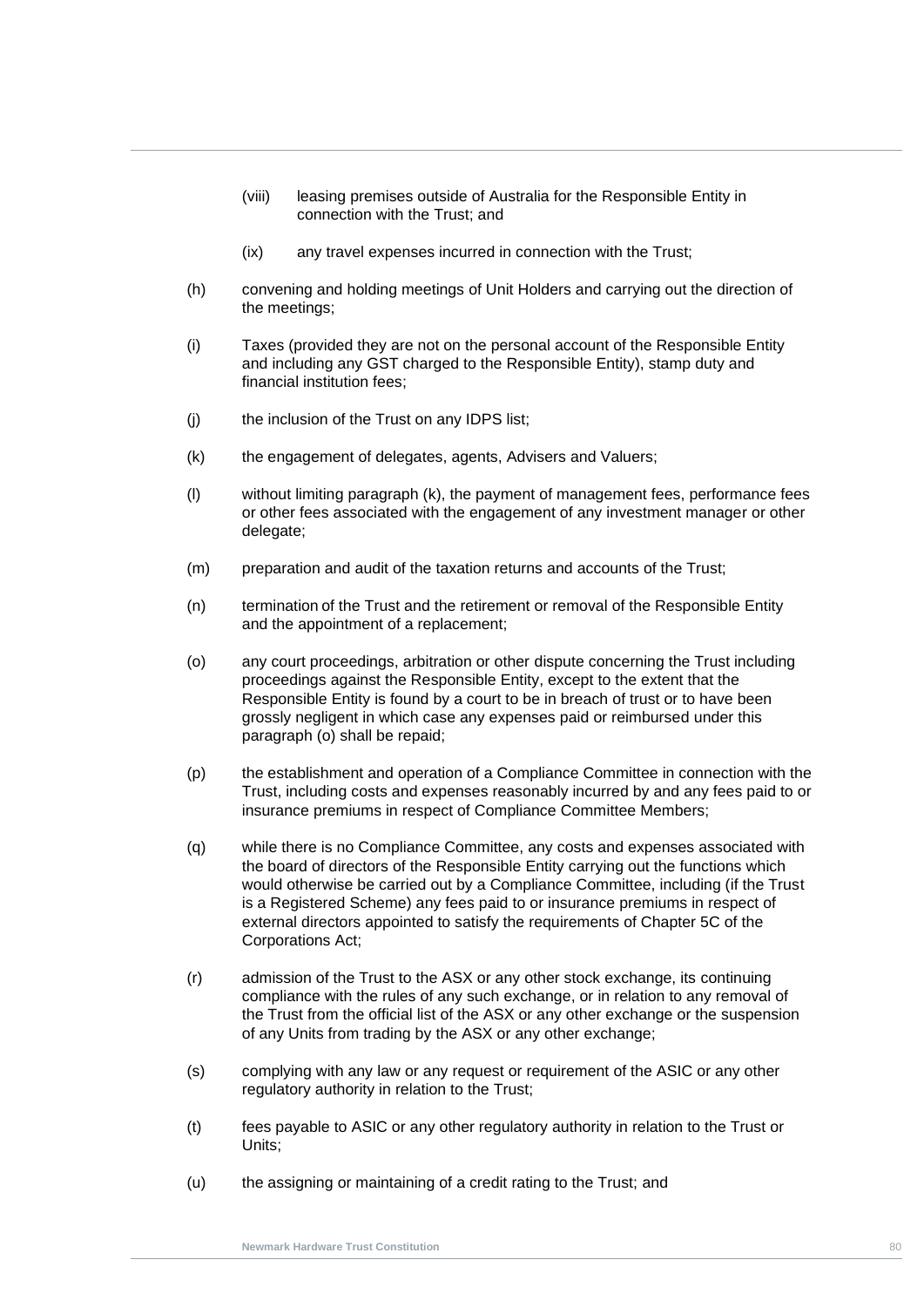(v) raising money or otherwise obtaining financial accommodation for the Trust, including a capital raising by the Trust, including fees payable to any underwriter or broker.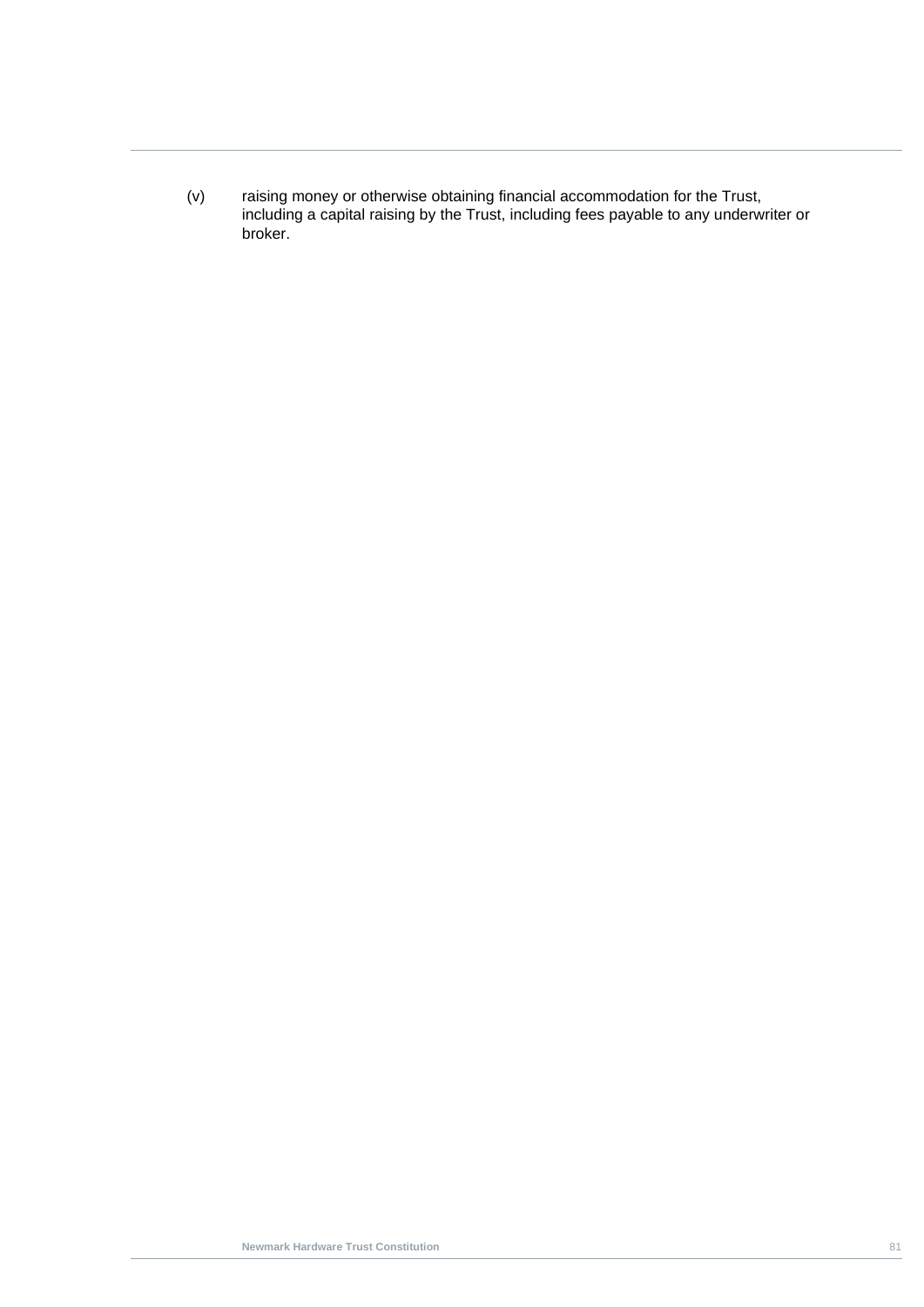# **Newmark Hardware Trust Constitution**

# Schedule 2 - AMIT provisions

## **1 Unit Holders' clearly defined interests**

- (a) The provisions that follow (without seeking to be exhaustive) are intended to ensure that the terms of this Constitution provide that the rights to income and capital of each Unit held by a Unit Holder in the Trust constitute Clearly Defined Rights.
- (b) To the extent required by the AMIT Regime in order for the Unit Holders to have Clearly Defined Rights:
	- (i) the Responsible Entity may not exercise any right or power, whether it is one provided to the Responsible Entity under this Constitution or under any statutory or general law rights or powers of a trustee, which would result in the rights to the income and capital of the Trust arising from each Unit in each relevant AMIT for the Trust to not be clearly defined for the purposes of section 276-10(1)(b) of the Tax Act;
	- (ii) the Responsible Entity must treat Unit Holders who hold Units of the same class equally and Unit Holders who hold Units of a different class fairly, except to the extent that the Responsible Entity directs an amount arising from the sale of an Asset to a particular Unit Holder in the circumstances described in clause [8.12\(c\);](#page-42-0) and
	- (iii) in addition to the requirements of clause [25](#page-73-0) of this Constitution, no amendment can be made to this Constitution (including for the avoidance of doubt, the rights attaching to Units of a particular Class issued under clause [4.5](#page-21-0) of this Constitution) which would or may cause the requirements of this clause to not be met.

## **2 Responsible Entity powers in relation to AMIT Regime**

- (a) The Responsible Entity has all of the powers and rights which are necessary and expedient to enable the Trust to comply with and effectively operate as an AMIT for the purposes of the AMIT Regime.
- (b) Without limiting the Responsible Entity's other powers or seeking to be exhaustive, for the purposes of the AMIT Regime, the Responsible Entity has the power to:
	- (i) work out the Trust Component of each applicable character of the Trust, or each Class, for a Financial Year;
	- (ii) attribute all of the Trust Components and Determined Trust Components of the Trust, or each Class, to Unit Holders for the Financial Year under the AMIT Regime, including make an attribution of income of a particular category, source or character for tax purposes;
	- (iii) make an alteration to the Responsible Entity's attribution of the Trust Components and Determined Trust Components of the Trust, or each Class, to Unit Holders under the AMIT Regime including, without limitation,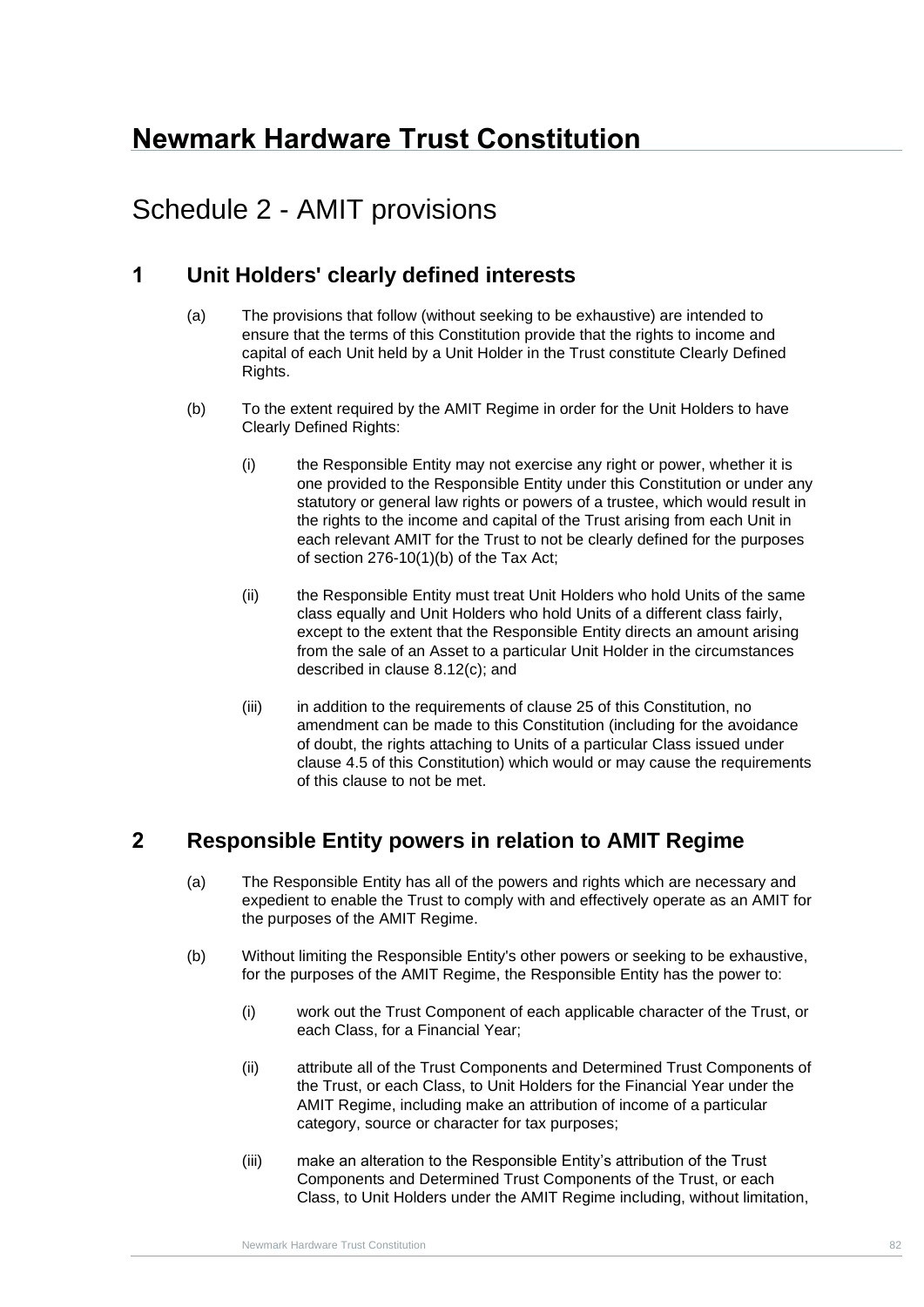making alterations as a result of the Responsible Entity applying the Unders and Overs Rules;

- (iv) issue (or reissue as the case may be) an AMMA Statement;
- Income and expenses that relate to that Class in calculating the Trust<br>Components and Determined Trust Components of each Class; (v) where the Trust has more than one Class of Units on issue, to make a choice that each Class be treated as a separate AMIT. If the Responsible Entity has made a choice that each Class is to be treated as a separate AMIT for the purposes of the AMIT Regime, only include the relevant income and expenses that relate to that Class in calculating the Trust
	- (vi) make a determination in relation to and maintain accounts for each of the separate categories of income and/or capital depending on the character of that income and/or capital for the purpose of working out a Trust Component and a Member Component as required under the AMIT Regime;
	- (vii) allocate costs, expenses, deductions and other similar amounts directly against the categories of income or capital to which they relate or, in any other case, perform the allocation on a reasonable basis; and
	- (viii) issue particular Units on terms that those Units represent a debt-like AMIT instrument for the purposes of the AMIT Regime.
	- (c) Subject to the Corporations Act, the Responsible Entity is not liable to any Unit Holder or former Unit Holder with respect to adjustments it makes to any Trust Component in applying the Unders and Overs Rules provided that the Responsible Entity makes those adjustments in accordance with the AMIT Regime and irrespective of whether any choice made by the Responsible Entity results in a different attribution outcome for the Unit Holder than if the Responsible Entity had not made the choice, or had made the choice in a different way.

## **3 Attribution of trust components**

- (a) The Responsible Entity must attribute all of the Trust Components and Determined Trust Components of:
	- (i) the Trust; or
	- (ii) if the Responsible Entity has made a choice that each Class will be treated as a separate AMIT, each Class in the Trust,

in respect of a Financial Year, to the Unit Holders or former Unit Holders under the AMIT Regime.

- (b) The Responsible Entity undertakes to perform attribution under clause [3\(a\)](#page-19-0) in accordance with the following principles:
	- (i) the amount of each Unit Holder's or former Unit Holder's Member Components and Determined Member Components of a particular character is so much of the Trust's Determined Trust Component of that particular character as is attributable to the Units in the Trust held by the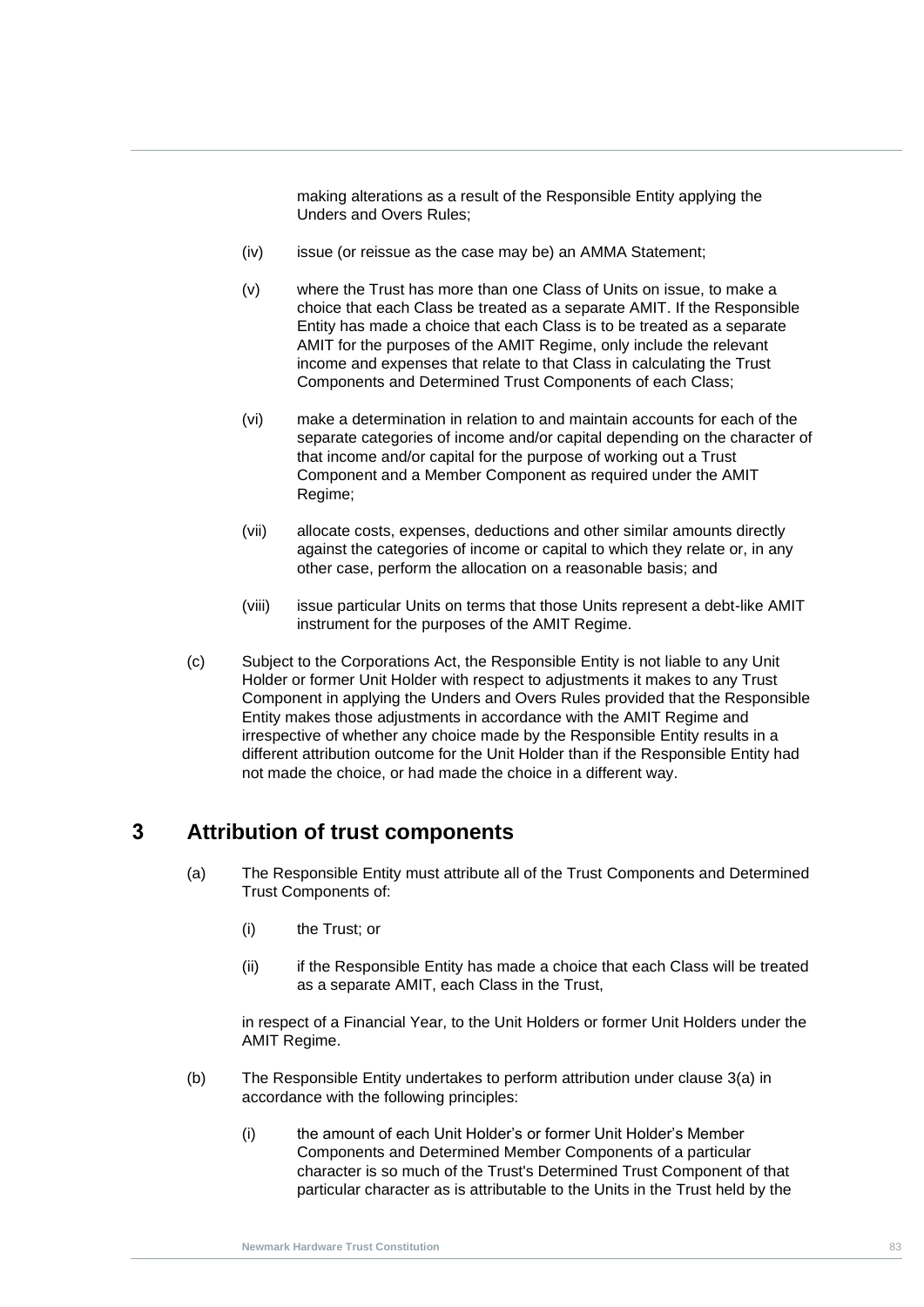Unit Holder or former Unit Holder, having regard to the provisions of this Constitution;

- (ii) subject to 3(b)(iv), the attribution must be worked out on a fair and reasonable basis, in accordance with this Constitution and any other documents that constitute constituent documents for the Trust;
- (iii) subject to 3(b)(iv), the Responsible Entity must not attribute any part of a Determined Trust Component to a Unit Holder or former Unit Holder because of the tax characteristics of the Unit Holder or former Unit Holder;
- necause or the tax characteristics of the Unit Holder or former Unit Holder;<br>(iv) the Responsible Entity may direct an amount arising from the sale of an Asset to a particular Unit Holder in the circumstances described in clause [8.12\(c\)](#page-42-0) of this Constitution,
	- (v) if there is more than one Class on issue in the Trust and the Responsible Entity has made a choice that each Class will be treated as a separate AMIT, each Class will be treated as a separate AMIT for the purposes of determining the attribution under clause [3\(a\)](#page-19-0) and the Responsible Entity must only attribute Determined Trust Components of a particular Class to Unit Holders of that Class (and not any other Class); and
	- (vi) the Responsible Entity must attribute to each Unit Holder or former Unit Holder, so much of the Determined Trust Components of the Trust or the relevant Class (if relevant) as are reflected in any Distribution Entitlements that the Unit Holder or former Unit Holder has become entitled to during the Financial Year.
	- (c) Where the Responsible Entity exercises its power to attribute a Determined Trust Component for the purposes of the AMIT Regime:
		- (i) it is not intended the Responsible Entity make any material alteration to the quantum or basis of distribution of the income and/or capital contemplated in the existing Distribution Entitlement provisions or amount payable to a Unit Holder under this Constitution (including, for the avoidance of doubt, the rights attaching to Units of a particular Class issued under clause [4.5](#page-21-0) of this Constitution);
		- (ii) the attribution of a Determined Trust Component of a particular AMIT character should reflect that rights and entitlements to income and capital contemplated in the existing Distribution Entitlement provisions under this Constitution (including for the avoidance of doubt, the rights attaching to Units of a particular Class issued under clause [4.5](#page-21-0) of this Constitution) and should not be materially different from those rights and entitlements.

## **4 Ceasing to be an AMIT**

If the Trust ceases to be an AMIT in respect of any Financial Year, then in determining the Net Income of the Trust for that or any subsequent Financial Year and to the extent required by the AMIT Regime, an appropriate adjustment must be made in the discovery year to take into account any over or under distributions of any tax component from any prior period in which the Trust was an AMIT.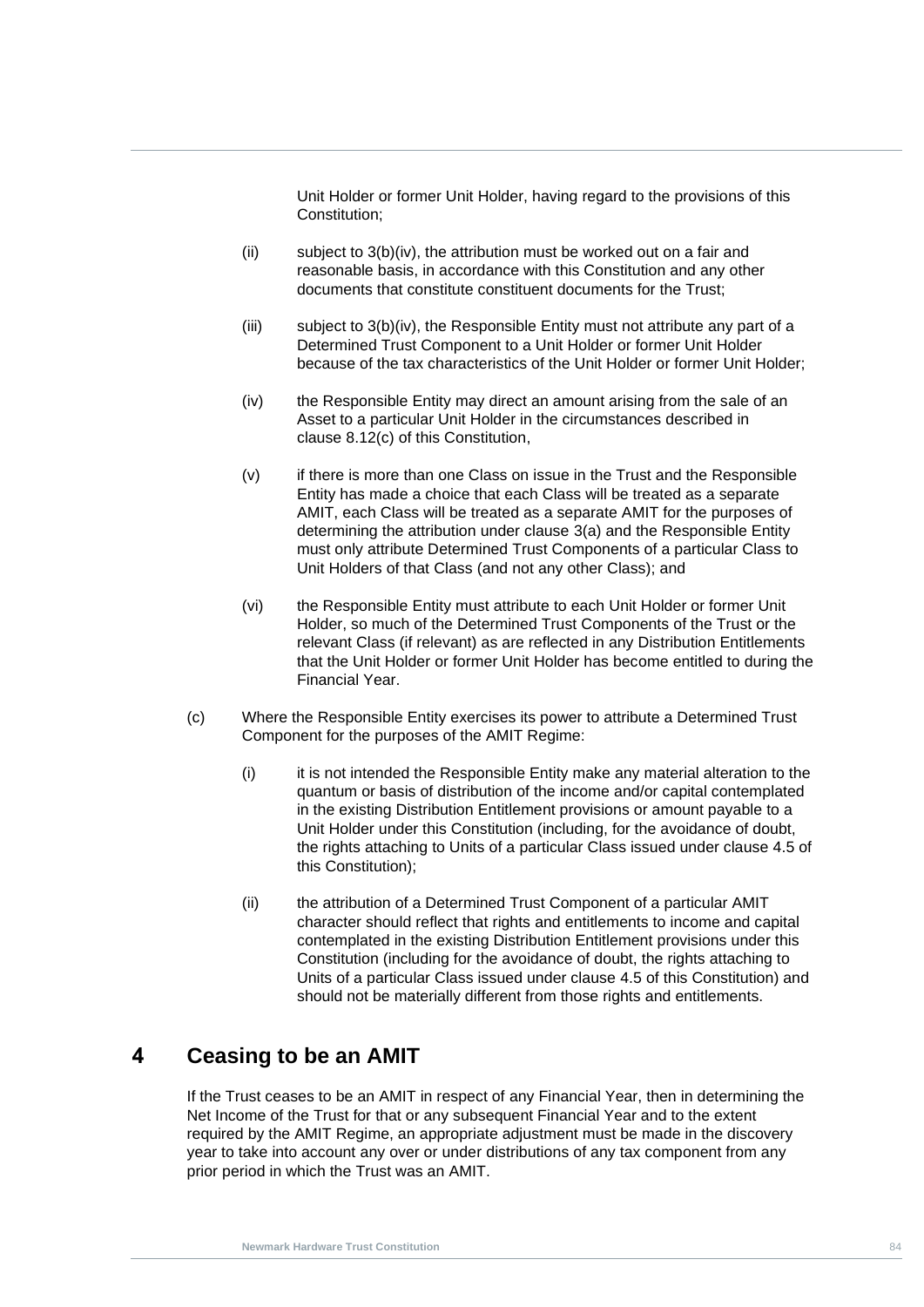## **5 Determined Member Component Choice**

- (a) If a Unit Holder makes or intends to make a Determined Member Component Choice (in this clause, a **Choice**) for the purposes of the AMIT Regime, the Unit Holder must:
- considers the attribution to be inappropriate; (i) before providing notice of such Choice to the Commissioner of Taxation, provide the Responsible Entity not less than seven days' notice of its intention to do so and a summary of the reasons why the Unit Holder
	- (ii) provide to the Responsible Entity all information the Responsible Entity reasonably requests in relation to any act, matter or thing relating to any Choice; and
	- (iii) consent to the Responsible Entity becoming a party to any proceedings with the Commissioner of Taxation relating to the Choice.
	- (b) The Unit Holder acknowledges that if a Unit Holder makes a Choice it may be necessary or desirable for the Responsible Entity to issue an amended AMMA Statement to deal with the proper attribution of the relevant income or tax attribute amongst the Unit Holders for the purposes of the AMIT Regime.
	- (c) The Responsible Entity shall have no liability in respect of any act, matter or thing done or omitted to be done by a Unit Holder in relation to a Choice.
	- (d) The Responsible Entity has the right to issue or reissue any AMMA Statement to the Unit Holder or other Unit Holders if a Unit Holder makes a Choice.

## **6 Debt-like AMIT instruments**

The Unit Holders and holders of the debt-like AMIT instruments acknowledge that the attribution rules in the AMIT Regime that apply in relation to the attribution of a particular AMIT character do not apply in relation to the holding of a debt-like AMIT instrument.

## **7 AMIT indemnity**

Pursuant to this clause [7,](#page-33-0) the Responsible Entity is entitled to be indemnified out of the Assets for any liability that:

- (a) is incurred by the Responsible Entity in relation to the proper performance of its duties; and
- (b) either:
	- (i) is an Attribution Income Tax Liability of the Responsible Entity; or
	- (ii) results from a Unit Holder or former Unit Holder making a claim against the Responsible Entity in relation to an Attribution Income Tax Liability of the Unit Holder or former Unit Holder (as the case may be) that results from an attribution by the Responsible Entity under section 276-210 of the *Income*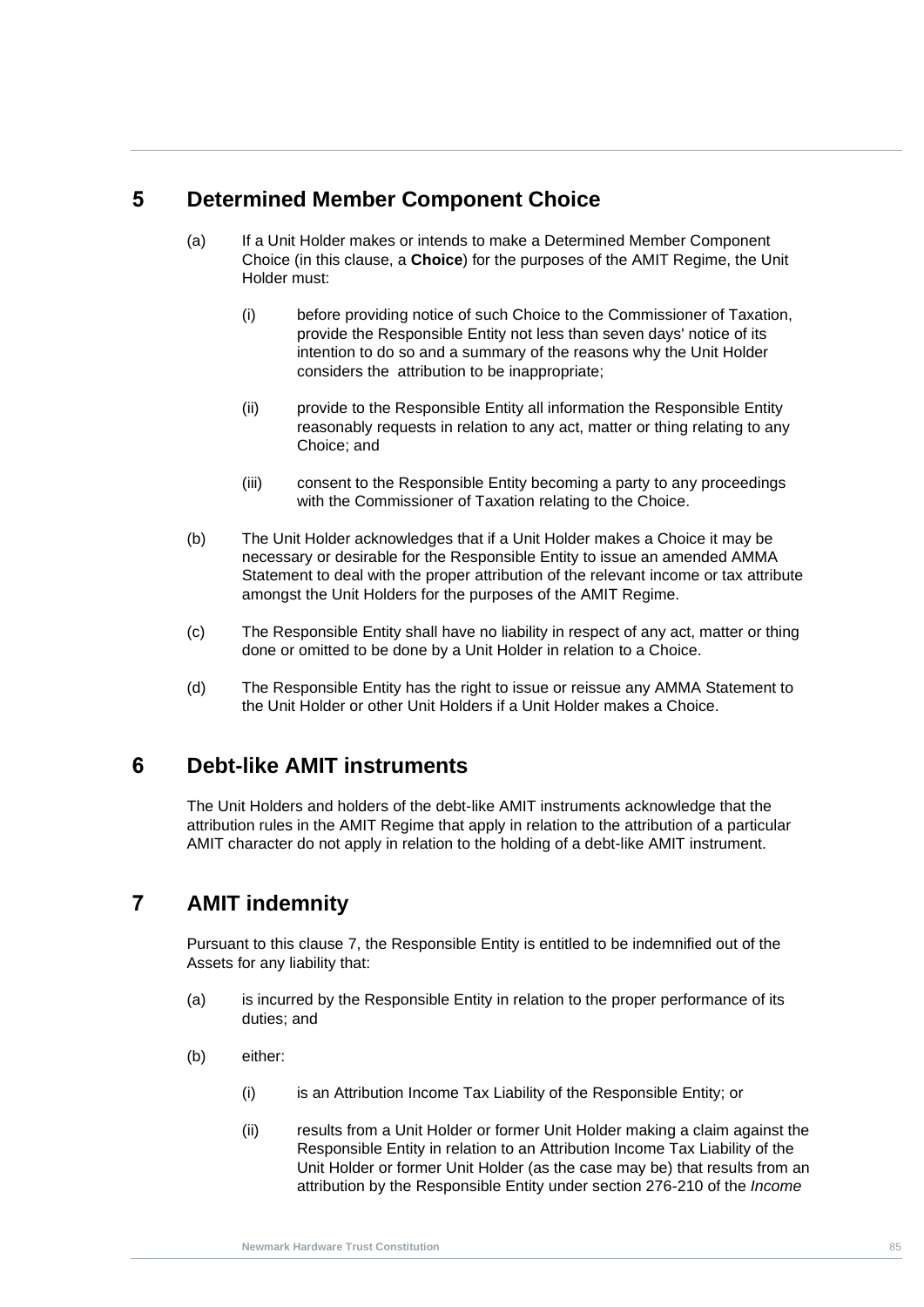*Tax Assessment Act 1997* (Cth) to the interests held by the Unit Holder or former Unit Holder.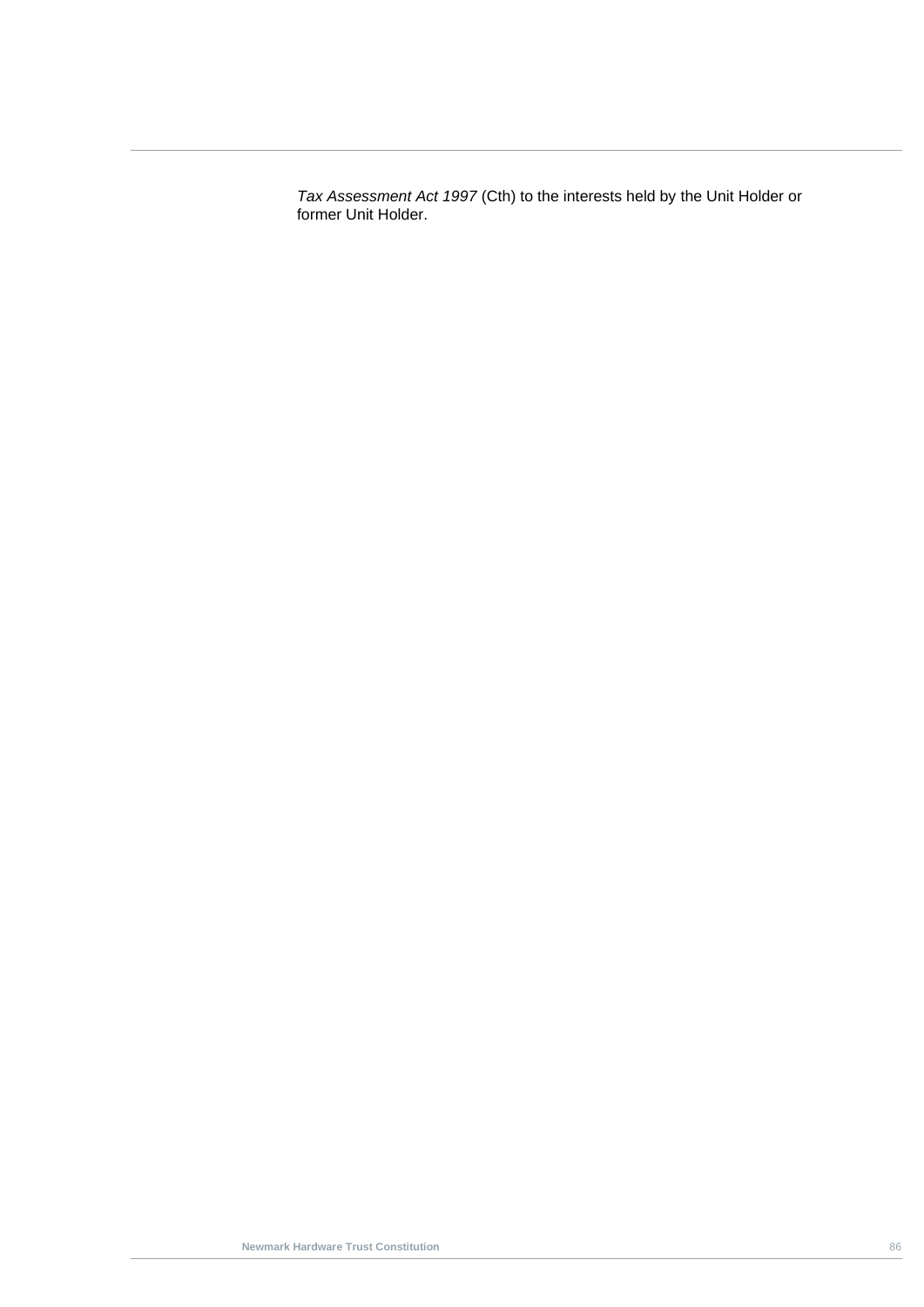# **Newmark Hardware Trust Constitution**

## <span id="page-93-0"></span>Schedule 3 - Performance Fee

### **1 Definitions**

In addition to the definitions in clause [1.1](#page-7-0) of this Constitution, the following additional definitions apply to this [Schedule 3:](#page-93-0)

**Calculation Date** means the last day of the Calculation Period.

**Calculation Period** means each period which begins on the first day following the end of the previous Calculation Period and ends on the following 30 June, except that:

- (a) the first Calculation Period is the period commencing on the day after the Amendment Date and ending on the next 30 June that occurs after a period of at least 12 Months from the Amendment Date; and
- (b) the last Calculation Period is the period ending on the date on which the final distribution is made to Unit Holders following the termination and winding up of the Trust, and commencing on the preceding 1 July; and
- (c) if a Trigger Event occurs, the Calculation Period is the period ending on the date on which the Trigger Event occurs and commencing on the preceding 1 July.

**Closing Unit Price** means, in respect of a Calculation Period, the Withdrawal Price calculated as at the Calculation Date (excluding any Performance Fee accruals and distributions factored into the Withdrawal Price).

**Distributions** means, in respect of a Calculation Period, the amount per Unit of all distributions of income or capital payable to Unit Holders under clause [13](#page-48-0) during the Calculation Period.

**Fund Performance** means, in respect of a Calculation Period, the dollar amount calculated in accordance with the following formula:

*Closing Unit Price - Opening Unit Price + Distributions*

**Hurdle Performance** means, in respect of a Calculation Period, the dollar amount calculated in accordance with the following formula:

#### *Opening Unit Price x Hurdle Rate*

**Hurdle Rate** means, in respect of a Calculation Period, the percentage calculated in accordance with the following formula:

$$
10\% \times \frac{x}{y}
$$

where:

- x is the number of days in the relevant Calculation Period; and
- y is the number of days in the Financial Year.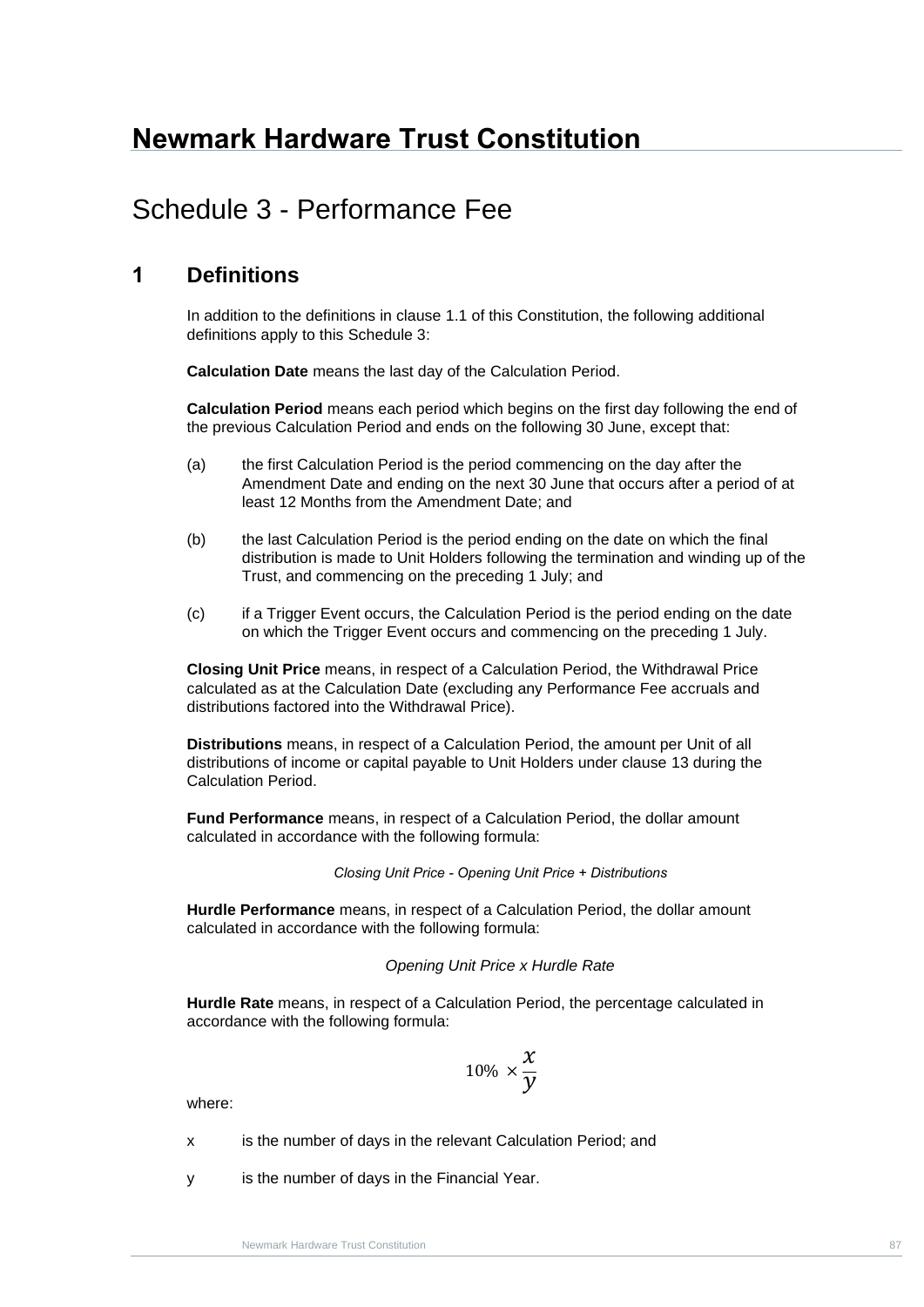**Opening Unit Price** means, in respect of a Calculation Period, the Withdrawal Price calculated on the on the last day of the preceding Calculation Period (excluding any Performance Fee accruals and distributions factored into the Withdrawal Price).

**Outperformance** means the dollar amount (if any) calculated in respect of a Calculation Period, in accordance with the following formula:

*(Fund Performance – Hurdle Performance) x n*

where:

wnere:<br>n is the weighted average number of Units on issue at the end of the relevant Calculation Period.

**Performance Fee Amount** means, in respect of a Calculation Period, the amount calculated in accordance with the following formula:

#### *Outperformance x 15%*

**Trigger Event** means any of the following:

- (a) the Responsible Entity being removed, or being forced to retire, from office involuntarily;
- (b) the merging of the Trust with another trust or trusts;
- (c) the stapling of the Trust with another entity or entities; or
- (d) the listing of the Trust on an exchange.

## **2 Performance Fee**

- 2.1 On each Calculation Date, the Responsible Entity is entitled to a Performance Fee as set out in this [Schedule 3.](#page-93-0)
- 2.2 In respect of each Calculation Period, the Responsible Entity will calculate the following on the Calculation Date:
	- (a) the Closing Unit Price;
	- (b) the Opening Unit Price;
	- (c) the Distributions;
	- (d) Hurdle Performance;
	- (e) Fund Performance;
	- (f) Outperformance; and
	- (g) the Performance Fee Amount.
- 2.3 In respect of each Calculation Period, the Performance Fee will be payable as follows: